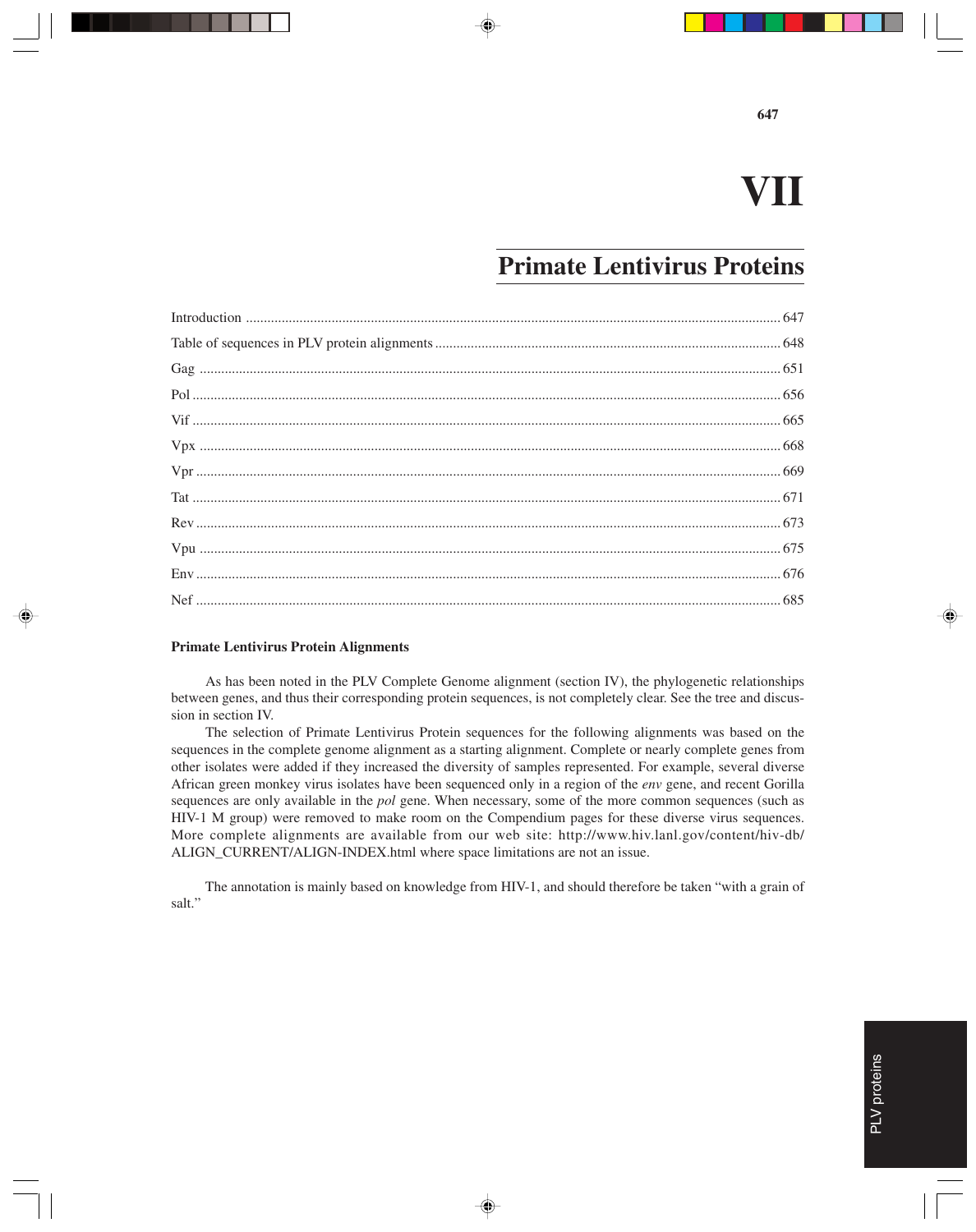| <b>Name</b>                        | <b>Accession</b>     | <b>Region</b>                                        | <b>Author</b>           | Reference                                                                       |
|------------------------------------|----------------------|------------------------------------------------------|-------------------------|---------------------------------------------------------------------------------|
| SAB.SN.SAB1C                       | U04005               | ENV GAG NEF POL REV<br><b>TAT VIF VPR</b>            | Jin, MJ                 | EMBO J 13(12):2935-47 (1994)                                                    |
| HIV1-B.FR.83.HXB2                  | K03455               | <b>ENV GAG NEF POL REV</b><br>TAT VIF VPR VPU        | Kantor, R               | PLoS Med 2(4):e112 (2005)                                                       |
| HIV1-B.US.WEAU160                  | U21135               | ENV GAG NEF POL REV<br>TAT VIF VPR VPU               | Wei, X                  | Nature 422(6929):307-312 (2003)                                                 |
| HIV1-N.CM.YBF30                    | AJ006022             | <b>ENV GAG NEF POL REV</b><br>TAT VIF VPR VPU        | Kantor, R               | PLoS Med 2(4):e112 (2005)                                                       |
| HIV1-O.BE.ANT70                    | L20587               | ENV GAG NEF POL REV<br>TAT VIF VPR VPU               | Kantor, R               | PLoS Med 2(4):e112 (2005)                                                       |
| HIV1-O.CM.MVP5180                  | L20571               | ENV GAG NEF POL REV<br>TAT VIF VPR VPU               | Gurtler, LG             | J Virol 68(3):1581–5 (1994)                                                     |
| CPZ.CD.90.ANT                      | U42720               | ENV GAG NEF POL REV<br>TAT VIF VPR VPU               | Vanden Haesevelde<br>MМ | Virology 221(2):346-50<br>(1996)                                                |
| CPZ.CM.01.SIVcpzCAM13              | AY169968             | ENV GAG POL REV TAT<br><b>VIF VPR VPU</b>            | Nerrienet, E            | J Virol 79(2):1312-9 (2005)                                                     |
| CPZ.CM.05.SIVcpzEK505              | DQ373065             | ENV GAG NEF POL REV<br>TAT VIF VPR VPU               | Keele, BF               | Science 313(5786):523-6 (2006)                                                  |
| CPZ.CM.05.SIVcpzLB7                | DQ373064             | ENV GAG NEF POL REV<br>TAT VIF VPR VPU               | Keele, BF               | Science 313(5786):523-6 (2006)                                                  |
| CPZ.CM.05.SIVcpzMB66               | DQ373063             | ENV GAG NEF POL REV<br>TAT VIF VPR VPU               | Keele, BF               | Science 313(5786):523-6 (2006)                                                  |
| CPZ.CM.05.SIVcpzMT145              | DQ373066             | <b>ENV GAG NEF POL REV</b><br>TAT VIF VPR VPU        | Keele, BF               | Science 313(5786):523-6 (2006)                                                  |
| CPZ.CM.98.CAM3                     | AF115393             | ENV GAG NEF POL REV<br>TAT VIF VPR VPU               | Corbet, S               | J Virol 74(1):529-34 (2000)                                                     |
| CPZ.CM.98.CAM5                     | AJ271369             | ENV GAG NEF POL REV<br>TAT VIF VPR VPU               | Muller-Trutwin, M       | J Med Primatol 29(3-4):166-72 (2000)                                            |
| CPZ.GA.88.GAB1                     | X52154               | ENV GAG NEF POL REV Huet, T<br>TAT VIF VPR VPU       |                         | Nature 345(6273):356-9 (1990)                                                   |
| CPZ.GA.88.GAB2                     | AF382828             | ENV GAG NEF POL REV<br>TAT VIF VPR VPU               | Gao, F                  | ARHR 20(12):1377-81 (2004)                                                      |
| CPZ.TZ.01.TAN1                     | AF447763             | ENV GAG NEF POL REV<br>TAT VIF VPR VPU               | Santiago, ML            | J Virol 77(3):2233-2242 (2003)                                                  |
| CPZ.US.85.CPZUS                    | AF103818             | ENV GAG NEF POL REV<br>TAT VIF VPR VPU               | Gao, F                  | Nature 397(6718):436-41 (1999)                                                  |
| GOR.CM.06.CP684<br>GSN.CM.99.CN166 | AM296489<br>AF468659 | POL<br><b>ENV GAG NEF POL REV</b><br>TAT VIF VPR VPU | Courgnaud, V            | Van Heuverswyn, F Nature 444(7116):164 (2006)<br>J Virol 76(16):8298-309 (2002) |
| GSN.CM.99.CN71                     | AF468658             | ENV GAG NEF POL REV<br>TAT VIF VPR VPU               | Courgnaud, V            | J Virol 76(16):8298-309 (2002)                                                  |
| HIV2-A.DE.BEN                      | M30502               | ENV GAG NEF POL REV<br>TAT VIF VPR VPX               | Kirchhoff, F            | Virology 177(1):305-11 (1990)                                                   |
| HIV2-A.GW.ALI                      | AF082339             | ENV GAG NEF POL REV<br>TAT VIF VPR VPX               | Azevedo-Pereira, J      | Unpublished (1998)                                                              |
| HIV2-A.SN.ST                       | M31113               | ENV GAG NEF POL REV<br>TAT VIF VPR VPX               | Kumar, P                | J Virol 64(2):890-901 (1990)                                                    |
| HIV2-B.CI.EHO                      | U27200               | ENV GAG NEF POL REV<br>TAT VIF VPR VPX               | Rey-Cuille, MA          | $Virology 202(1):471-6(1994)$                                                   |
| HIV2-B.GH.86.D205                  | X61240               | ENV GAG NEF POL REV<br>TAT VIF VPR VPX               | Kreutz, R               | ARHR 8(9):1619-29 (1992)                                                        |
| HIV2-G.CI.ABT96                    | AF208027             | ENV GAG NEF POL REV<br>TAT VIF VPR VPX               | Brennan, CA             | ARHR 13(5):401-4 (1997)                                                         |
| HIV2-U.FR.96.12034                 | AY530889             | ENV GAG NEF POL REV Damond, F<br>TAT VIF VPR VPX     |                         | ARHR 20(6):666-72 (2004)                                                        |

 $\overline{\phantom{a}}$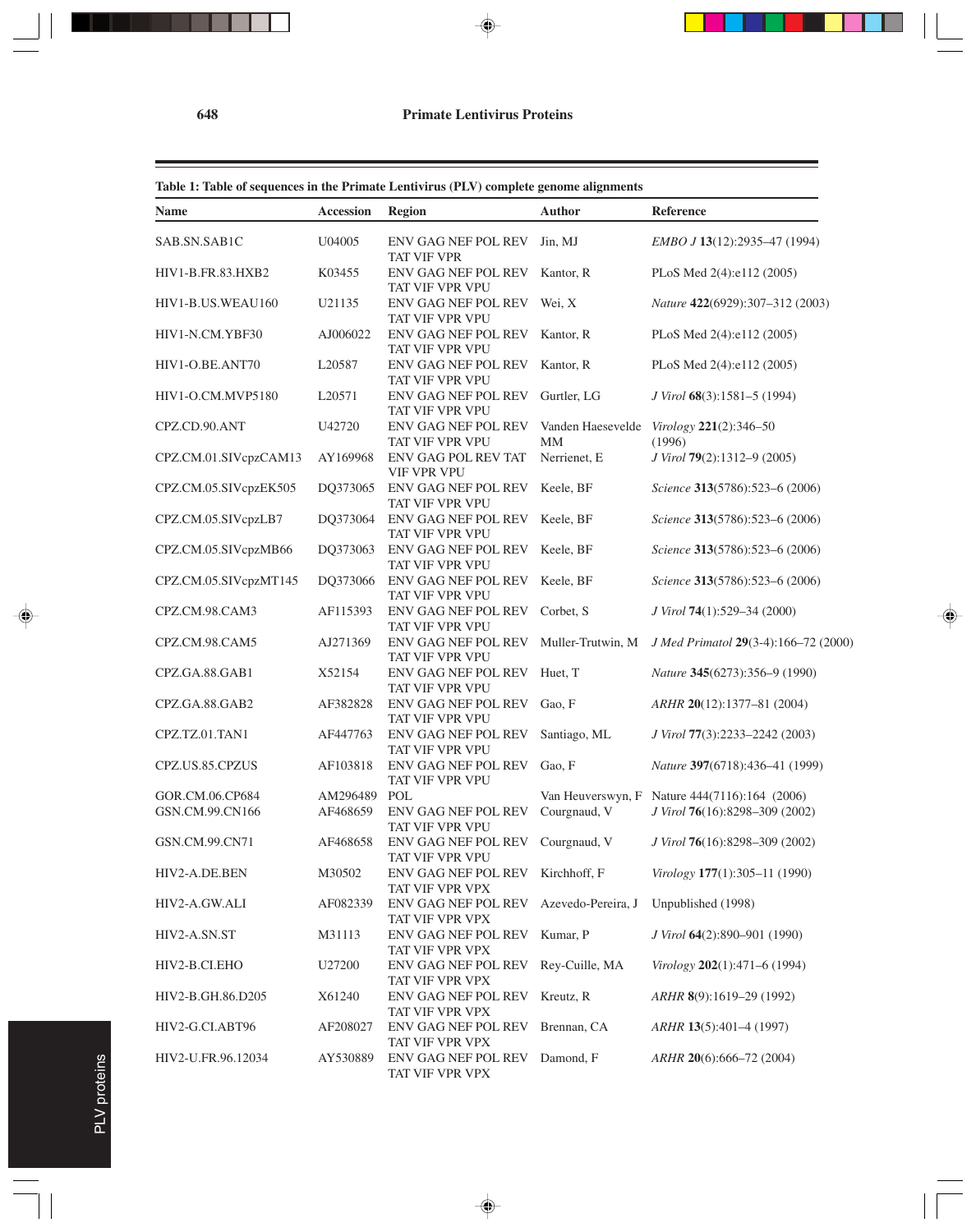| <b>MAC.US.239</b>      | M33262   | ENV GAG NEF POL REV Kestler, H<br>TAT VIF VPR VPX |                   | Science 248(4959):1109-12<br>(1990) |
|------------------------|----------|---------------------------------------------------|-------------------|-------------------------------------|
| MAC.US.251_1A11        | M76764   | ENV GAG NEF POL REV<br>TAT VIF VPR VPX            | Planelles, V      | ARHR 7(11):889-98 (1991)            |
| MAC.US.251_BK28        | M19499   | ENV GAG NEF POL REV<br>TAT VIF VPR VPX            | Franchini, G      | Nature 328(6130):539-43 (1987)      |
| MAC.US.EMBL 3          | Y00295   | <b>ENV GAG NEF POL REV</b><br><b>VIF</b>          | Franchini, G      | Nature 328(6130):539-543 (1987)     |
| SMM.SL.92.SL92B        | AF334679 | ENV GAG NEF POL REV<br>TAT VIF VPR VPX            | Chen, Z           | J Virol 70(6):3617-27 (1996)        |
| SMM.US.H9              | M80194   | ENV GAG NEF POL REV<br>TAT VIF VPR VPX            | Fultz, PN         | PNAS USA 83(14):5286-90 (1986)      |
| SMM.US.PGM53           | AF077017 | <b>ENV GAG NEF POL REV</b><br>TAT VIF VPR VPX     | Novembre, FJ      | J Virol 72(11):8841-51 (1998)       |
| SMM.US.SIVsmH635FC     | DQ201174 | ENV GAG NEF POL REV<br>TAT VIF VPR VPX            | Kuwata, T         | J Virol 80(3):1463-75 (2006)        |
| SMM.US.SIVsmH635F_L3   | DQ201172 | GAG NEF POL REV TAT<br><b>VIF VPR VPX</b>         | Kuwata, T         | J Virol 80(3):1463-75 (2006)        |
| SMM.US.SIVsmH635SB10   | DQ201173 | GAG NEF POL REV TAT<br><b>VIF VPR VPX</b>         | Kuwata, T         | J Virol 80(3):1463-75 (2006)        |
| MNE.US.MNE027          | U79412   | ENV GAG NEF POL REV<br>TAT VIF VPR VPX            | Kimata, JT        | J Virol 72(1):245–56 (1998)         |
| STM.US.STM             | M83293   | ENV GAG NEF POL REV<br>TAT VIF VPR VPX            | Novembre, FJ      | Virology 186(2):783-7 (1992)        |
| DEB.CM.99.CM40         | AY523865 | ENV GAG NEF POL REV<br>TAT VIF VPR VPU            | Bibollet-Ruche, F | J Virol 78(14):7748-62 (2004)       |
| DEB.CM.99.CM5          | AY523866 | ENV GAG NEF POL REV<br>TAT VIF VPR VPU            | Bibollet-Ruche, F | J Virol 78(14):7748-62 (2004)       |
| RCM.GA.GAB1            | AF382829 | ENV GAG NEF POL REV<br>TAT VIF VPR VPX            | Gao, F            | Science 300(5626): 1713 (2003)      |
| RCM.NG.NG411           | AF349680 | ENV GAG NEF POL REV<br>TAT VIF VPR VPX            | Beer, BE          | J Virol 75(24):12014-27 (2001)      |
| DRL.x.FAO              | AY159321 | ENV GAG NEF POL REV<br>TAT VIF VPR VPX            | Hu, J             | J Virol 77(8):4867-4880 (2003)      |
| MND-1.GA.MNDGB1        | M27470   | ENV GAG NEF POL TAT<br><b>VIF VPR</b>             | Tsujimoto, H      | Nature 341(6242):539-41 (1989)      |
| MND-2.CM.98.CM16       | AF367411 | <b>ENV GAG NEF POL REV</b><br>TAT VIF VPR VPX     | Takehisa, J       | ARHR 17(12):1143-54 (2001)          |
| MND-2.GA.M14           | AF328295 | ENV GAG NEF POL REV<br>TAT VIF VPR VPX            | Souquiere, S      | J Virol 75(15):7086-96 (2001)       |
| MND-2.-.5440           | AY159322 | ENV GAG NEF POL REV<br>TAT VIF VPR VPX            | Hu. J             | J Virol 77(8):4867-4880 (2003)      |
| GRV.ET.GRI_677         | M66437   | ENV GAG NEF POL REV Fomsgaard, A<br>TAT VIF VPR   |                   | Virology 182(1):397-402 (1991)      |
| TAN.FR.B87-14          | DQ222475 | <b>NEF</b>                                        | Schindler, M      | Cell 125(6):1055-67 (2006)          |
| TAN.UG.TAN1            | U58991   | ENV GAG NEF POL REV<br><b>TAT VIF VPR</b>         | Stivahtis, GL     | Virology $228(2):394-9(1997)$       |
| VER.DE.AGM3            | M30931   | ENV GAG NEF POL REV<br>TAT VIF VPR                | Baier, M          | Virology 176(1):216-21 (1990)       |
| <b>VER.KE.9063</b>     | L40990   | ENV GAG NEF POL REV<br><b>TAT VIF VPR</b>         | Hirsch, VM        | J Virol 69(2):955–67 (1995)         |
| VER.KE.AGM155          | M29975   | ENV GAG NEF POL REV<br><b>TAT VIF VPR</b>         | Johnson, PR       | J Virol 64(3):1086-92 (1990)        |
| VER.KE.TYO1            | X07805   | ENV GAG NEF POL REV<br>TAT VIF VPR                | Fukasawa, M       | Nature 333(6172):457-61 (1988)      |
| <b>BKM.CD.AY518534</b> | AY518534 | POL                                               | Takemura, T       | J Gen Virol 86:(7) 1967–71 (2005)   |
| TAL.CM.00.266          | AY655744 | ENV GAG NEF POL REV<br>TAT VIF VPR                | Liegeois, F       | Virology 349(1):55–65 (2006)        |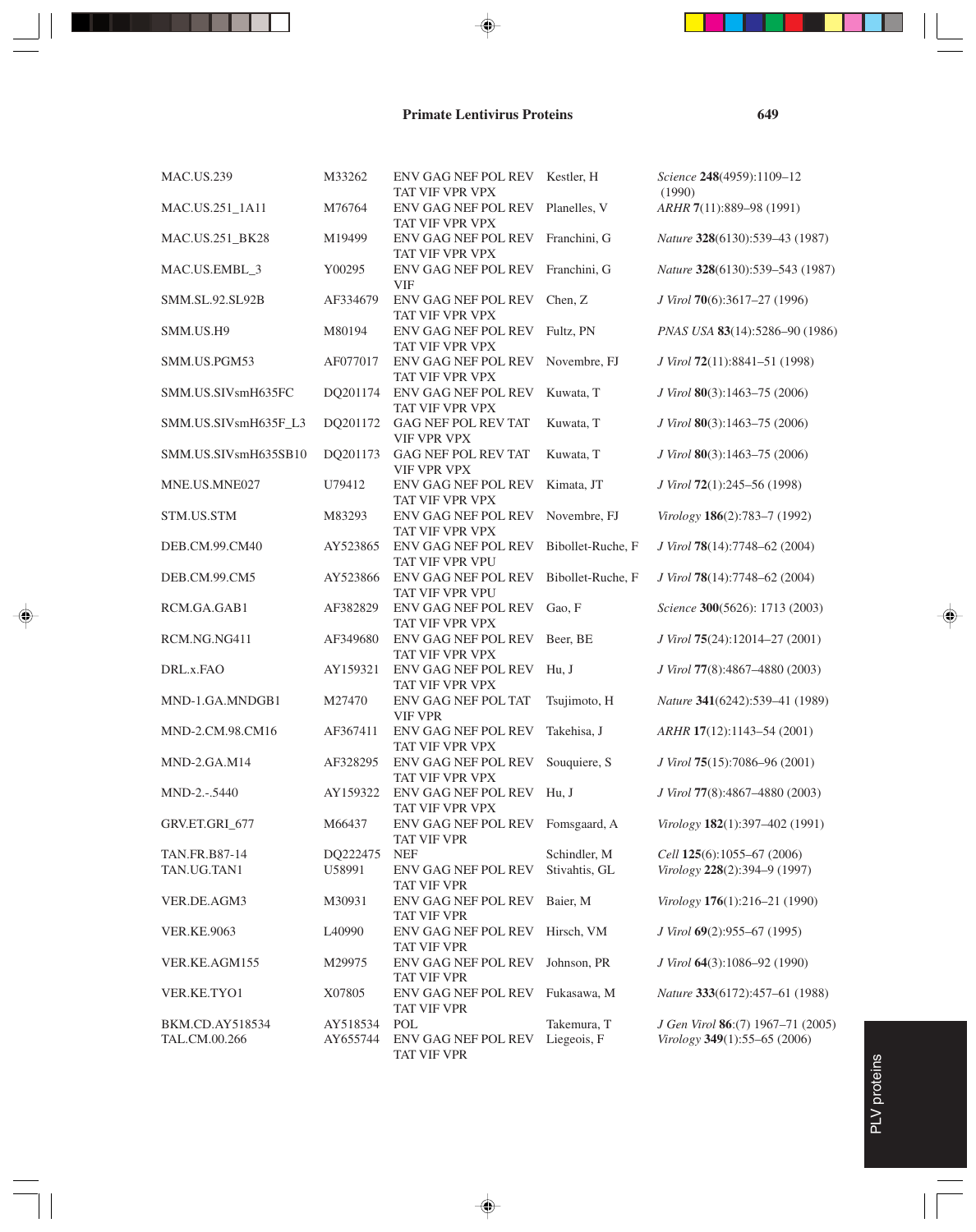| TAL.CM.01.8023       | AM182197 | <b>ENV GAG NEF POL REV</b><br><b>TAT VIF VPR</b> | Liegeois, F  | Virology $349(1)$ :55–65 (2006)                 |
|----------------------|----------|--------------------------------------------------|--------------|-------------------------------------------------|
| <b>TAL.US.1511</b>   | AY655742 | POL                                              | Liegeois, F  | Virology $349(1)$ :55–65 (2006)                 |
| TAL.US.1867          | AY655740 | POL                                              | Liegeois, F  | Virology 349(1):55-65 (2006)                    |
| <b>TAL.US.416</b>    | AY655741 | POL                                              | Liegeois, F  | Virology 349(1):55-65 (2006)                    |
| <b>TAL.US.742</b>    | AY655743 | POL                                              | Liegeois, F  | Virology 349(1):55-65 (2006)                    |
| <b>MON.CM.99.L1</b>  | AY340701 | <b>ENV GAG NEF POL REV</b><br>TAT VIF VPR VPU    | Courgnaud, V | J Virol 77(23):12523-34 (2003)                  |
| MON.NG.NG1           | AJ549283 | <b>ENV GAG NEF POL REV</b><br>TAT VIF VPR VPU    | Barlow, KL   | J Virol 77(12):6879–88 (2003)                   |
| MUS-1.CM.01.1085     | AY340700 | ENV GAG NEF POL REV<br><b>TAT VIF VPR VPU</b>    | Courgnaud, V | J Virol 77(23):12523-12534 (2003)               |
| LST.CD.88.447        | AF188114 | <b>ENV GAG NEF POL REV</b><br><b>TAT VIF VPR</b> | Beer, BE     | J Virol 74(8):3892-8 (2000)                     |
| LST.CD.88.485        | AF188115 | <b>ENV GAG NEF POL REV</b><br><b>TAT VIF VPR</b> | Beer, BE     | J Virol 74(8):3892-8 (2000)                     |
| <b>LST.CD.88.524</b> | AF188116 | <b>ENV GAG NEF POL REV</b><br><b>TAT VIF VPR</b> | Beer, BE     | J Virol 74(8):3892-8 (2000)                     |
| LST.KE.lho7          | AF075269 | <b>ENV GAG NEF POL REV</b><br><b>TAT VIF VPR</b> | Hirsch, VM   | J Virol 73(2):1036-45 (1999)                    |
| SUN.GA.98.SOL-36     | DO222476 | <b>NEF</b>                                       | Schindler, M | Cell 125(6):1055-67 (2006)                      |
| SUN.GA.L14           | AF131870 | <b>ENV GAG NEF POL REV</b><br><b>TAT VIF VPR</b> | Beer, BE     | J Virol 73(9):7734-44 (1999)                    |
| BLU.KE.KE31          | DQ222474 | <b>NEF</b>                                       |              | Bibollet-Ruche, F J Virol 78(14):7748-62 (2004) |
| SYK.KE.KE44          | DO222473 | <b>NEF</b>                                       |              | Bibollet-Ruche, F J Virol 78(14):7748-62 (2004) |
| SYK.KE.KE51          | AY523867 | <b>ENV GAG NEF POL REV</b><br><b>TAT VIF VPR</b> |              | Bibollet-Ruche, F J Virol 78(14):7748-62 (2004) |
| SYK.KE.SYK173        | L06042   | <b>ENV GAG NEF POL REV</b><br><b>TAT VIF VPR</b> | Hirsch, VM   | J Virol 67(3):1517–28 (1993)                    |
| COL.CM.CGU1          | AF301156 | <b>ENV GAG NEF POL REV</b><br><b>TAT VIF VPR</b> | Courgnaud, V | J Virol 75(2):857–66 (2001)                     |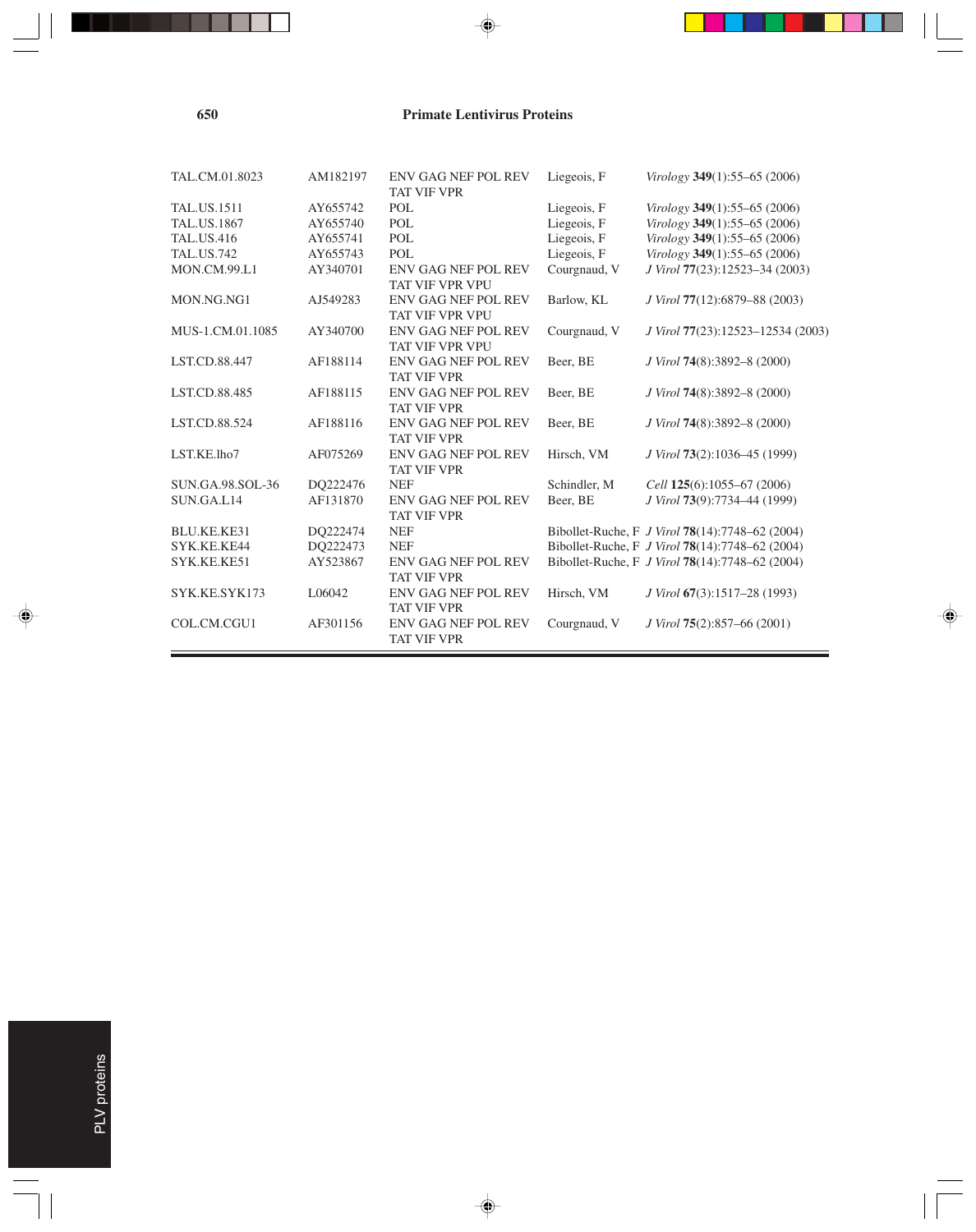| $A - RE$<br>AQE<br>ဒို<br>/ Gag p17 Matrix start<br>MGASNSV.LSGRKLDAFESVRLRPNGKKKYKLR<br>$---K$<br>$-$ K<br>$-$ - $RMK$<br>$-R - K$<br>--GS--A-R-K<br>---G-------<br>QIK<br>QIK<br>QIK<br>------MVK<br>$---LLIK$<br>$-$ - MMK<br>$-$ - MMK<br>$- -G - R - R - MMX$<br>--MMK<br>$-$ - MMK<br>--MIK<br>Q-K<br>QIK<br>-- MMK<br>– – MMK<br>- - - - - - - - - - R - - MMK<br>I - - - - - - - - R - - MMK<br>I - - - K.S.R - R - - - - - I.K -<br>$-$ - MMK<br>$---ALK$<br>agaa<br>1778<br>$-1 - N - 1$<br>$-1 - N - 1$<br>$-8 - 1$<br>$-9 - 6$<br>$-1 - N - 1$<br>$- -N - K$<br>$-1 - N - 1$<br>$---LIR$<br>--M-K<br>--M-K<br>$-1 - M - K$<br>$---M-1$<br>- - M - K<br>- - M - K<br>- - M - K<br>$-1 - N - 1$<br>$- -N - K$<br>$-1 - N - K$<br>$-1 - N - 1$<br>$-1 - N - 1$<br>$---R-M-1$<br>$\frac{1}{\alpha}$<br>EV<br>$---R$ - LV<br>$\frac{1}{4}$<br>$\vdots$<br>$\,$<br>Ţ<br>ł.<br>$\frac{1}{2}$<br>Ţ<br>$\frac{1}{1}$<br>$\frac{1}{1}$<br>Ţ<br>t<br>$- -\mathbf{G} - \mathbf{N} -$<br>-- KKGK-GC<br>Ŷ.<br>$\cdots$ $-\cdots$<br>$-$ – G –<br>R – $\,$<br>甘甘<br>J.<br>J.<br>$\frac{1}{1}$<br>$-5 - - -$<br>J.<br>ł<br>$\frac{1}{4}$<br>ŧ<br>$- - K - GS - - -$<br>÷<br>ł<br>1<br>÷<br>$\overline{\phantom{a}}$<br>f,<br>Ť<br>-<br>÷<br>ł<br>ł<br>j<br>$\begin{array}{r} -12\lambda -1 & -12\lambda -1 & -12\lambda -1 & -12\lambda -1 & -12\lambda -1 & -12\lambda -1 & -12\lambda -1 & -12\lambda -1 & -12\lambda -1 & -12\lambda -1 & -12\lambda -1 & -12\lambda -1 & -12\lambda -1 & -12\lambda -1 & -12\lambda -1 & -12\lambda -1 & -12\lambda -1 & -12\lambda -1 & -12\lambda -1 & -12\lambda -1 & -12\lambda -1 & -12\lambda -1 & -12\lambda -1 & -12\lambda -1 & -12\lambda -1 & -12\lambda -1 & -12\lambda$<br>$\frac{1}{4}$<br>$\blacksquare$<br>$-\frac{1}{2} - \frac{1}{2}$<br>$\mathsf I$<br>f,<br>Ĵ<br>Ĵ<br>$\,$ I<br>$\,$<br>Ť<br>$\ddot{\phi}$ $\ddot{\phi}$ $\ddot{\phi}$<br>÷<br>$- - RA - - - - - - - GRW - KI - - - - G -$<br>$\mathbf{1}$<br>J.<br>L.<br>$\ddot{\phi}$ $\ddot{\phi}$ $\ddot{\phi}$<br>$\begin{array}{c} \n\stackrel{.}{\longrightarrow} & \stackrel{.}{\longrightarrow} \\ \n\stackrel{.}{\longrightarrow} & \stackrel{.}{\longrightarrow} \\ \n\stackrel{.}{\longrightarrow} & \stackrel{.}{\longrightarrow} \\ \n\end{array}$<br>$-18$<br>$\frac{1}{\sqrt{2}}$<br>$-1 - 5 - 5 - 1$<br>$-20$<br>י ט<br>י<br>$-$ K<br>Ť<br>じー<br>$-2$<br>٠<br>$\mathbf{I}$<br>-<br>$\overline{\phantom{a}}$<br>$- - K$<br>$\frac{1}{4}$<br>Ĵ.<br>$\frac{1}{1}$<br>ţ<br>$\mathbf{I}$<br>$\blacksquare$<br>ï<br>ï<br>J.<br>п<br>$RY - KI$<br>$\begin{split} \mathbf{1}_{\mathbf{1}}\cdot\mathbf{1}_{\mathbf{2}}\cdot\mathbf{2}_{\mathbf{3}}\cdot\mathbf{1}_{\mathbf{4}}\cdot\mathbf{2}_{\mathbf{5}}\cdot\mathbf{1}_{\mathbf{5}}\cdot\mathbf{2}_{\mathbf{6}}\cdot\mathbf{1}_{\mathbf{6}}\cdot\mathbf{2}_{\mathbf{7}}\cdot\mathbf{2}_{\mathbf{8}}\cdot\mathbf{1}_{\mathbf{8}}\cdot\mathbf{2}_{\mathbf{8}}\cdot\mathbf{1}_{\mathbf{7}}\cdot\mathbf{2}_{\mathbf{8}}\cdot\mathbf{1}_{\mathbf{8}}\cdot\mathbf{1$<br>.<br>- 기<br>- 기<br>- K - A - EL - K<br>- K - A - EL - K<br>- K - A - EL - K<br>$\begin{array}{c} \begin{array}{c} \cdot & \cdot & \cdot \\ \cdot & \cdot & \cdot \\ \cdot & \cdot & \cdot \end{array} \end{array}$<br>- - NEQGL. - GKKT-EDLQK<br>--- KY - K<br>$-RY-K$<br>--RH-AM-T--A--KY-K<br>--RH-AM-T--A--KY-K<br>$-5$<br>۲<br>۱<br>$- - \frac{1}{2} \frac{1}{2} \frac{1}{2} \frac{1}{2} \frac{1}{2} \frac{1}{2} \frac{1}{2} \frac{1}{2} \frac{1}{2} \frac{1}{2} \frac{1}{2} \frac{1}{2} \frac{1}{2} \frac{1}{2} \frac{1}{2} \frac{1}{2} \frac{1}{2} \frac{1}{2} \frac{1}{2} \frac{1}{2} \frac{1}{2} \frac{1}{2} \frac{1}{2} \frac{1}{2} \frac{1}{2} \frac{1}{2} \frac{1}{2} \frac{1}{2} \frac{1}{2} \frac{1}{2} \frac{1}{2} \$<br>$-1 - \underline{\mathrm{E}} = -$<br>$-1 - 2$<br>--AT-A.-NR-Q<br>--AT-A.-NR-Q<br>÷<br>ا<br>$\frac{1}{4}$<br>Ţ<br>$-1 - A - B - T$<br>$RH - AM - T$<br>Ŷ.<br>ŧ<br>$\ddot{\cdot}$<br>$--RH-AM$<br>$-R - R$<br>÷<br>$\frac{1}{2}$ , $\frac{1}{2}$<br>$\frac{1}{4}$<br>$\frac{1}{4}$<br>$-58-$<br>÷<br>-<br>$\begin{tabular}{ll} \bf 1212.32 & \bf 123.33 & \bf 124.34 & \bf 125.35 \\ \bf 123.4 & \bf 125.4 & \bf 125.4 \\ \bf 126.121 & \bf 125.4 & \bf 125.4 \\ \bf 127.5 & \bf 127.5 & \bf 127.5 \\ \bf 128.5 & \bf 127.5 & \bf 127.5 \\ \bf 129.5 & \bf 127.5 & \bf 127.5 \\ \bf 120.5 & \bf 127.5 & \bf 127.5 \\ \bf 128.$<br>$\begin{array}{l} 1. \  \  \, 02. \  \  \, 04. \  \  \, 04. \  \  \, 04. \  \  \, 04. \  \  \, 04. \  \  \, 04. \  \  \, 04. \  \  \, 04. \  \  \, 04. \  \  \, 04. \  \  \, 04. \  \  \, 04. \  \  \, 04. \  \  \, 04. \  \  \, 05. \  \  \, 04. \  \  \, 05. \  \  \, 077. \  \  \, 04. \  \  \, 07$<br>LN<br>$\begin{array}{l} \texttt{GRV} \\ \texttt{GRV} \\ \texttt{TRAV} \\ \texttt{UGL} \\ \texttt{VER} \\ \texttt{VER} \\ \texttt{VER} \\ \texttt{VER} \\ \texttt{VER} \\ \texttt{VER} \\ \texttt{VER} \\ \texttt{VER} \\ \texttt{VER} \\ \texttt{VER} \\ \texttt{VER} \\ \texttt{VER} \\ \texttt{VER} \\ \texttt{VER} \\ \texttt{VER} \\ \texttt{VER} \\ \texttt{VER} \\ \texttt{VER} \\ \texttt{VER} \\ \texttt{VER} \\ \texttt{VER} \\ \texttt{VER} \\ \texttt{$<br>MNE. US. x. MNE02<br>$\begin{array}{l} \texttt{LST}(\mathcal{D}_1, \mathcal{D}_2, \mathcal{D}_3, \mathcal{D}_4, \mathcal{D}_5, \\ \texttt{LST}(\mathcal{D}_1, \mathcal{D}_2, \mathcal{D}_3, \mathcal{D}_5, \\ \texttt{LST}(\mathcal{D}_2, \mathcal{D}_3, \mathcal{D}_4, \mathcal{D}_5, \\ \texttt{LST}(\mathcal{D}_3, \mathcal{D}_3, \mathcal{D}_4, \mathcal{D}_5, \\ \texttt{SIN}, \mathcal{D}_3, \mathcal{D}_3, \mathcal{D}_5, \\ \texttt{SIN}, \mathcal{D}_$<br>MD |  |  |  |  |  |  |  |  |  |  |  |  |  |  |  |  |  |  |  |  |  |
|---------------------------------------------------------------------------------------------------------------------------------------------------------------------------------------------------------------------------------------------------------------------------------------------------------------------------------------------------------------------------------------------------------------------------------------------------------------------------------------------------------------------------------------------------------------------------------------------------------------------------------------------------------------------------------------------------------------------------------------------------------------------------------------------------------------------------------------------------------------------------------------------------------------------------------------------------------------------------------------------------------------------------------------------------------------------------------------------------------------------------------------------------------------------------------------------------------------------------------------------------------------------------------------------------------------------------------------------------------------------------------------------------------------------------------------------------------------------------------------------------------------------------------------------------------------------------------------------------------------------------------------------------------------------------------------------------------------------------------------------------------------------------------------------------------------------------------------------------------------------------------------------------------------------------------------------------------------------------------------------------------------------------------------------------------------------------------------------------------------------------------------------------------------------------------------------------------------------------------------------------------------------------------------------------------------------------------------------------------------------------------------------------------------------------------------------------------------------------------------------------------------------------------------------------------------------------------------------------------------------------------------------------------------------------------------------------------------------------------------------------------------------------------------------------------------------------------------------------------------------------------------------------------------------------------------------------------------------------------------------------------------------------------------------------------------------------------------------------------------------------------------------------------------------------------------------------------------------------------------------------------------------------------------------------------------------------------------------------------------------------------------------------------------------------------------------------------------------------------------------------------------------------------------------------------------------------------------------------------------------------------------------------------------------------------------------------------------------------------------------------------------------------------------------------------------------------------------------------------------------------------------------------------------------------------------------------------------------------------------------------------------------------------------------------------------------------------------------------------------------------------------------------------------------------------------------------------------------------------------------------------------------------------------------------------------------------------------------------------------------------------------------------------------------------------------------------------------------------------------------------------------------------------------------------------------------------------------------------------------------------------------------------------------------------------------------------------------------------------------------------------------------------------------------------------------------------------------------------------------------------------------------------------------------------------------------------------------------------------------------------------------------------------------------------------------------------------------------------------------------------------------------------------------------------------------------------------------------------------------------------------------------------------------------------------------------------------------------------------------------------------------------------------------------------------------------------------------------------------------------------------------------------------------------------------------------------------------------------------------------------------------------------------------|--|--|--|--|--|--|--|--|--|--|--|--|--|--|--|--|--|--|--|--|--|
|                                                                                                                                                                                                                                                                                                                                                                                                                                                                                                                                                                                                                                                                                                                                                                                                                                                                                                                                                                                                                                                                                                                                                                                                                                                                                                                                                                                                                                                                                                                                                                                                                                                                                                                                                                                                                                                                                                                                                                                                                                                                                                                                                                                                                                                                                                                                                                                                                                                                                                                                                                                                                                                                                                                                                                                                                                                                                                                                                                                                                                                                                                                                                                                                                                                                                                                                                                                                                                                                                                                                                                                                                                                                                                                                                                                                                                                                                                                                                                                                                                                                                                                                                                                                                                                                                                                                                                                                                                                                                                                                                                                                                                                                                                                                                                                                                                                                                                                                                                                                                                                                                                                                                                                                                                                                                                                                                                                                                                                                                                                                                                                                                                                               |  |  |  |  |  |  |  |  |  |  |  |  |  |  |  |  |  |  |  |  |  |
|                                                                                                                                                                                                                                                                                                                                                                                                                                                                                                                                                                                                                                                                                                                                                                                                                                                                                                                                                                                                                                                                                                                                                                                                                                                                                                                                                                                                                                                                                                                                                                                                                                                                                                                                                                                                                                                                                                                                                                                                                                                                                                                                                                                                                                                                                                                                                                                                                                                                                                                                                                                                                                                                                                                                                                                                                                                                                                                                                                                                                                                                                                                                                                                                                                                                                                                                                                                                                                                                                                                                                                                                                                                                                                                                                                                                                                                                                                                                                                                                                                                                                                                                                                                                                                                                                                                                                                                                                                                                                                                                                                                                                                                                                                                                                                                                                                                                                                                                                                                                                                                                                                                                                                                                                                                                                                                                                                                                                                                                                                                                                                                                                                                               |  |  |  |  |  |  |  |  |  |  |  |  |  |  |  |  |  |  |  |  |  |
|                                                                                                                                                                                                                                                                                                                                                                                                                                                                                                                                                                                                                                                                                                                                                                                                                                                                                                                                                                                                                                                                                                                                                                                                                                                                                                                                                                                                                                                                                                                                                                                                                                                                                                                                                                                                                                                                                                                                                                                                                                                                                                                                                                                                                                                                                                                                                                                                                                                                                                                                                                                                                                                                                                                                                                                                                                                                                                                                                                                                                                                                                                                                                                                                                                                                                                                                                                                                                                                                                                                                                                                                                                                                                                                                                                                                                                                                                                                                                                                                                                                                                                                                                                                                                                                                                                                                                                                                                                                                                                                                                                                                                                                                                                                                                                                                                                                                                                                                                                                                                                                                                                                                                                                                                                                                                                                                                                                                                                                                                                                                                                                                                                                               |  |  |  |  |  |  |  |  |  |  |  |  |  |  |  |  |  |  |  |  |  |
|                                                                                                                                                                                                                                                                                                                                                                                                                                                                                                                                                                                                                                                                                                                                                                                                                                                                                                                                                                                                                                                                                                                                                                                                                                                                                                                                                                                                                                                                                                                                                                                                                                                                                                                                                                                                                                                                                                                                                                                                                                                                                                                                                                                                                                                                                                                                                                                                                                                                                                                                                                                                                                                                                                                                                                                                                                                                                                                                                                                                                                                                                                                                                                                                                                                                                                                                                                                                                                                                                                                                                                                                                                                                                                                                                                                                                                                                                                                                                                                                                                                                                                                                                                                                                                                                                                                                                                                                                                                                                                                                                                                                                                                                                                                                                                                                                                                                                                                                                                                                                                                                                                                                                                                                                                                                                                                                                                                                                                                                                                                                                                                                                                                               |  |  |  |  |  |  |  |  |  |  |  |  |  |  |  |  |  |  |  |  |  |
|                                                                                                                                                                                                                                                                                                                                                                                                                                                                                                                                                                                                                                                                                                                                                                                                                                                                                                                                                                                                                                                                                                                                                                                                                                                                                                                                                                                                                                                                                                                                                                                                                                                                                                                                                                                                                                                                                                                                                                                                                                                                                                                                                                                                                                                                                                                                                                                                                                                                                                                                                                                                                                                                                                                                                                                                                                                                                                                                                                                                                                                                                                                                                                                                                                                                                                                                                                                                                                                                                                                                                                                                                                                                                                                                                                                                                                                                                                                                                                                                                                                                                                                                                                                                                                                                                                                                                                                                                                                                                                                                                                                                                                                                                                                                                                                                                                                                                                                                                                                                                                                                                                                                                                                                                                                                                                                                                                                                                                                                                                                                                                                                                                                               |  |  |  |  |  |  |  |  |  |  |  |  |  |  |  |  |  |  |  |  |  |
|                                                                                                                                                                                                                                                                                                                                                                                                                                                                                                                                                                                                                                                                                                                                                                                                                                                                                                                                                                                                                                                                                                                                                                                                                                                                                                                                                                                                                                                                                                                                                                                                                                                                                                                                                                                                                                                                                                                                                                                                                                                                                                                                                                                                                                                                                                                                                                                                                                                                                                                                                                                                                                                                                                                                                                                                                                                                                                                                                                                                                                                                                                                                                                                                                                                                                                                                                                                                                                                                                                                                                                                                                                                                                                                                                                                                                                                                                                                                                                                                                                                                                                                                                                                                                                                                                                                                                                                                                                                                                                                                                                                                                                                                                                                                                                                                                                                                                                                                                                                                                                                                                                                                                                                                                                                                                                                                                                                                                                                                                                                                                                                                                                                               |  |  |  |  |  |  |  |  |  |  |  |  |  |  |  |  |  |  |  |  |  |
|                                                                                                                                                                                                                                                                                                                                                                                                                                                                                                                                                                                                                                                                                                                                                                                                                                                                                                                                                                                                                                                                                                                                                                                                                                                                                                                                                                                                                                                                                                                                                                                                                                                                                                                                                                                                                                                                                                                                                                                                                                                                                                                                                                                                                                                                                                                                                                                                                                                                                                                                                                                                                                                                                                                                                                                                                                                                                                                                                                                                                                                                                                                                                                                                                                                                                                                                                                                                                                                                                                                                                                                                                                                                                                                                                                                                                                                                                                                                                                                                                                                                                                                                                                                                                                                                                                                                                                                                                                                                                                                                                                                                                                                                                                                                                                                                                                                                                                                                                                                                                                                                                                                                                                                                                                                                                                                                                                                                                                                                                                                                                                                                                                                               |  |  |  |  |  |  |  |  |  |  |  |  |  |  |  |  |  |  |  |  |  |
|                                                                                                                                                                                                                                                                                                                                                                                                                                                                                                                                                                                                                                                                                                                                                                                                                                                                                                                                                                                                                                                                                                                                                                                                                                                                                                                                                                                                                                                                                                                                                                                                                                                                                                                                                                                                                                                                                                                                                                                                                                                                                                                                                                                                                                                                                                                                                                                                                                                                                                                                                                                                                                                                                                                                                                                                                                                                                                                                                                                                                                                                                                                                                                                                                                                                                                                                                                                                                                                                                                                                                                                                                                                                                                                                                                                                                                                                                                                                                                                                                                                                                                                                                                                                                                                                                                                                                                                                                                                                                                                                                                                                                                                                                                                                                                                                                                                                                                                                                                                                                                                                                                                                                                                                                                                                                                                                                                                                                                                                                                                                                                                                                                                               |  |  |  |  |  |  |  |  |  |  |  |  |  |  |  |  |  |  |  |  |  |
|                                                                                                                                                                                                                                                                                                                                                                                                                                                                                                                                                                                                                                                                                                                                                                                                                                                                                                                                                                                                                                                                                                                                                                                                                                                                                                                                                                                                                                                                                                                                                                                                                                                                                                                                                                                                                                                                                                                                                                                                                                                                                                                                                                                                                                                                                                                                                                                                                                                                                                                                                                                                                                                                                                                                                                                                                                                                                                                                                                                                                                                                                                                                                                                                                                                                                                                                                                                                                                                                                                                                                                                                                                                                                                                                                                                                                                                                                                                                                                                                                                                                                                                                                                                                                                                                                                                                                                                                                                                                                                                                                                                                                                                                                                                                                                                                                                                                                                                                                                                                                                                                                                                                                                                                                                                                                                                                                                                                                                                                                                                                                                                                                                                               |  |  |  |  |  |  |  |  |  |  |  |  |  |  |  |  |  |  |  |  |  |
|                                                                                                                                                                                                                                                                                                                                                                                                                                                                                                                                                                                                                                                                                                                                                                                                                                                                                                                                                                                                                                                                                                                                                                                                                                                                                                                                                                                                                                                                                                                                                                                                                                                                                                                                                                                                                                                                                                                                                                                                                                                                                                                                                                                                                                                                                                                                                                                                                                                                                                                                                                                                                                                                                                                                                                                                                                                                                                                                                                                                                                                                                                                                                                                                                                                                                                                                                                                                                                                                                                                                                                                                                                                                                                                                                                                                                                                                                                                                                                                                                                                                                                                                                                                                                                                                                                                                                                                                                                                                                                                                                                                                                                                                                                                                                                                                                                                                                                                                                                                                                                                                                                                                                                                                                                                                                                                                                                                                                                                                                                                                                                                                                                                               |  |  |  |  |  |  |  |  |  |  |  |  |  |  |  |  |  |  |  |  |  |
|                                                                                                                                                                                                                                                                                                                                                                                                                                                                                                                                                                                                                                                                                                                                                                                                                                                                                                                                                                                                                                                                                                                                                                                                                                                                                                                                                                                                                                                                                                                                                                                                                                                                                                                                                                                                                                                                                                                                                                                                                                                                                                                                                                                                                                                                                                                                                                                                                                                                                                                                                                                                                                                                                                                                                                                                                                                                                                                                                                                                                                                                                                                                                                                                                                                                                                                                                                                                                                                                                                                                                                                                                                                                                                                                                                                                                                                                                                                                                                                                                                                                                                                                                                                                                                                                                                                                                                                                                                                                                                                                                                                                                                                                                                                                                                                                                                                                                                                                                                                                                                                                                                                                                                                                                                                                                                                                                                                                                                                                                                                                                                                                                                                               |  |  |  |  |  |  |  |  |  |  |  |  |  |  |  |  |  |  |  |  |  |
|                                                                                                                                                                                                                                                                                                                                                                                                                                                                                                                                                                                                                                                                                                                                                                                                                                                                                                                                                                                                                                                                                                                                                                                                                                                                                                                                                                                                                                                                                                                                                                                                                                                                                                                                                                                                                                                                                                                                                                                                                                                                                                                                                                                                                                                                                                                                                                                                                                                                                                                                                                                                                                                                                                                                                                                                                                                                                                                                                                                                                                                                                                                                                                                                                                                                                                                                                                                                                                                                                                                                                                                                                                                                                                                                                                                                                                                                                                                                                                                                                                                                                                                                                                                                                                                                                                                                                                                                                                                                                                                                                                                                                                                                                                                                                                                                                                                                                                                                                                                                                                                                                                                                                                                                                                                                                                                                                                                                                                                                                                                                                                                                                                                               |  |  |  |  |  |  |  |  |  |  |  |  |  |  |  |  |  |  |  |  |  |
|                                                                                                                                                                                                                                                                                                                                                                                                                                                                                                                                                                                                                                                                                                                                                                                                                                                                                                                                                                                                                                                                                                                                                                                                                                                                                                                                                                                                                                                                                                                                                                                                                                                                                                                                                                                                                                                                                                                                                                                                                                                                                                                                                                                                                                                                                                                                                                                                                                                                                                                                                                                                                                                                                                                                                                                                                                                                                                                                                                                                                                                                                                                                                                                                                                                                                                                                                                                                                                                                                                                                                                                                                                                                                                                                                                                                                                                                                                                                                                                                                                                                                                                                                                                                                                                                                                                                                                                                                                                                                                                                                                                                                                                                                                                                                                                                                                                                                                                                                                                                                                                                                                                                                                                                                                                                                                                                                                                                                                                                                                                                                                                                                                                               |  |  |  |  |  |  |  |  |  |  |  |  |  |  |  |  |  |  |  |  |  |
|                                                                                                                                                                                                                                                                                                                                                                                                                                                                                                                                                                                                                                                                                                                                                                                                                                                                                                                                                                                                                                                                                                                                                                                                                                                                                                                                                                                                                                                                                                                                                                                                                                                                                                                                                                                                                                                                                                                                                                                                                                                                                                                                                                                                                                                                                                                                                                                                                                                                                                                                                                                                                                                                                                                                                                                                                                                                                                                                                                                                                                                                                                                                                                                                                                                                                                                                                                                                                                                                                                                                                                                                                                                                                                                                                                                                                                                                                                                                                                                                                                                                                                                                                                                                                                                                                                                                                                                                                                                                                                                                                                                                                                                                                                                                                                                                                                                                                                                                                                                                                                                                                                                                                                                                                                                                                                                                                                                                                                                                                                                                                                                                                                                               |  |  |  |  |  |  |  |  |  |  |  |  |  |  |  |  |  |  |  |  |  |
|                                                                                                                                                                                                                                                                                                                                                                                                                                                                                                                                                                                                                                                                                                                                                                                                                                                                                                                                                                                                                                                                                                                                                                                                                                                                                                                                                                                                                                                                                                                                                                                                                                                                                                                                                                                                                                                                                                                                                                                                                                                                                                                                                                                                                                                                                                                                                                                                                                                                                                                                                                                                                                                                                                                                                                                                                                                                                                                                                                                                                                                                                                                                                                                                                                                                                                                                                                                                                                                                                                                                                                                                                                                                                                                                                                                                                                                                                                                                                                                                                                                                                                                                                                                                                                                                                                                                                                                                                                                                                                                                                                                                                                                                                                                                                                                                                                                                                                                                                                                                                                                                                                                                                                                                                                                                                                                                                                                                                                                                                                                                                                                                                                                               |  |  |  |  |  |  |  |  |  |  |  |  |  |  |  |  |  |  |  |  |  |
|                                                                                                                                                                                                                                                                                                                                                                                                                                                                                                                                                                                                                                                                                                                                                                                                                                                                                                                                                                                                                                                                                                                                                                                                                                                                                                                                                                                                                                                                                                                                                                                                                                                                                                                                                                                                                                                                                                                                                                                                                                                                                                                                                                                                                                                                                                                                                                                                                                                                                                                                                                                                                                                                                                                                                                                                                                                                                                                                                                                                                                                                                                                                                                                                                                                                                                                                                                                                                                                                                                                                                                                                                                                                                                                                                                                                                                                                                                                                                                                                                                                                                                                                                                                                                                                                                                                                                                                                                                                                                                                                                                                                                                                                                                                                                                                                                                                                                                                                                                                                                                                                                                                                                                                                                                                                                                                                                                                                                                                                                                                                                                                                                                                               |  |  |  |  |  |  |  |  |  |  |  |  |  |  |  |  |  |  |  |  |  |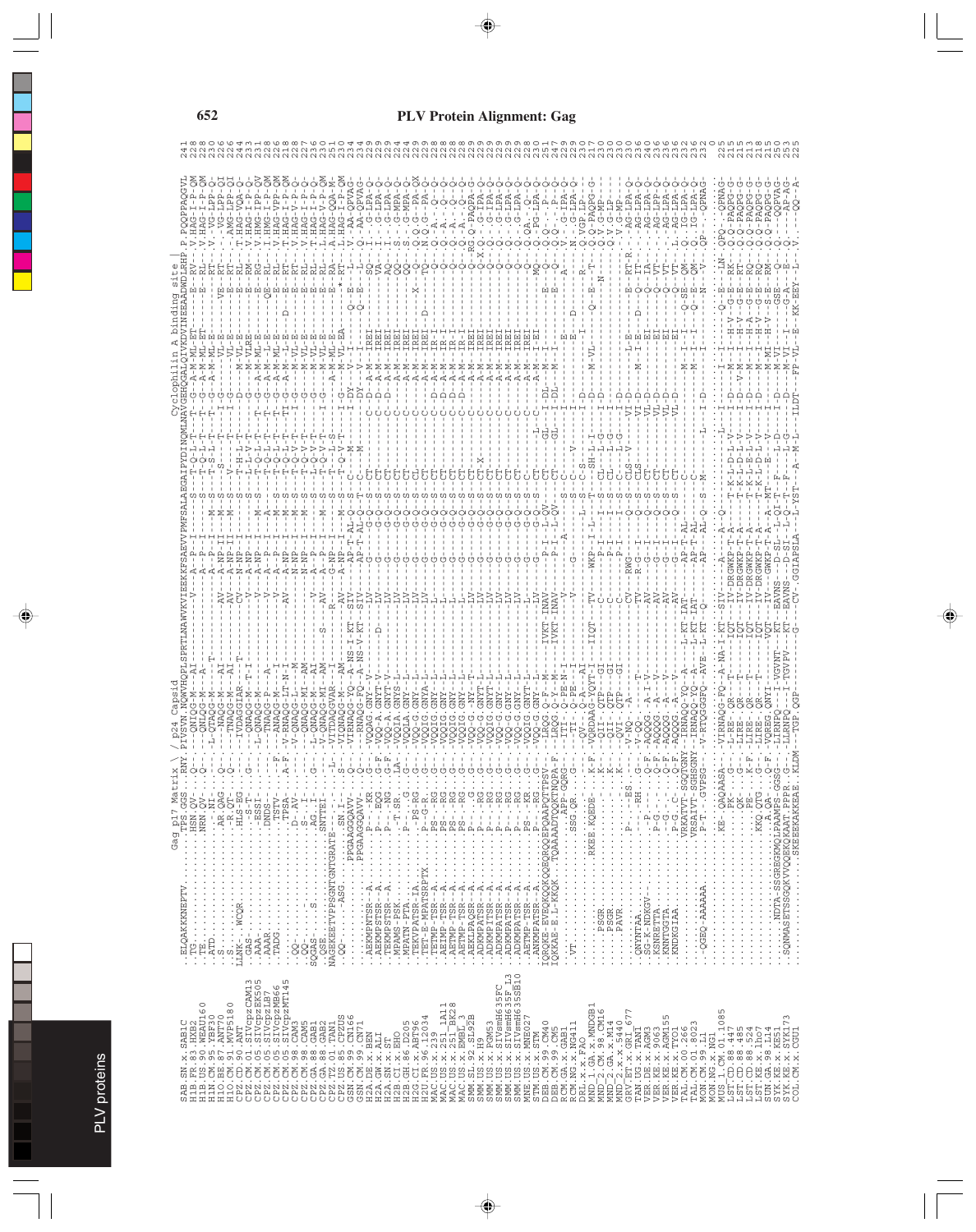| .SN.x.SAB1C<br>.FR.83.HXB2<br>.US.90.WEAU16<br>.CM.95.YBF70<br>.BE.87.ANT70<br>.CM.91.MVP518 |                                                                                                                                                                                                                                                                                                                                                                                        |                                                                                                                           |  |  |                  |  |  |  |
|----------------------------------------------------------------------------------------------|----------------------------------------------------------------------------------------------------------------------------------------------------------------------------------------------------------------------------------------------------------------------------------------------------------------------------------------------------------------------------------------|---------------------------------------------------------------------------------------------------------------------------|--|--|------------------|--|--|--|
|                                                                                              | $\begin{array}{l} \texttt{R}^{0} \texttt{R}^{0} \texttt{R}^{1} \texttt{R}^{1} \texttt{R}^{1} \texttt{R}^{1} \texttt{R}^{1} \texttt{R}^{1} \texttt{R}^{2} \texttt{R}^{2} \texttt{R}^{3} \texttt{R}^{3} \texttt{R}^{3} \texttt{R}^{3} \texttt{R}^{3} \texttt{R}^{3} \texttt{R}^{3} \texttt{R}^{3} \texttt{R}^{3} \texttt{R}^{3} \texttt{R}^{3} \texttt{R}^{3} \texttt{R}^{3} \texttt{R}$ |                                                                                                                           |  |  |                  |  |  |  |
|                                                                                              |                                                                                                                                                                                                                                                                                                                                                                                        |                                                                                                                           |  |  |                  |  |  |  |
|                                                                                              |                                                                                                                                                                                                                                                                                                                                                                                        |                                                                                                                           |  |  |                  |  |  |  |
|                                                                                              |                                                                                                                                                                                                                                                                                                                                                                                        |                                                                                                                           |  |  |                  |  |  |  |
|                                                                                              |                                                                                                                                                                                                                                                                                                                                                                                        |                                                                                                                           |  |  |                  |  |  |  |
|                                                                                              |                                                                                                                                                                                                                                                                                                                                                                                        |                                                                                                                           |  |  |                  |  |  |  |
|                                                                                              |                                                                                                                                                                                                                                                                                                                                                                                        |                                                                                                                           |  |  |                  |  |  |  |
|                                                                                              |                                                                                                                                                                                                                                                                                                                                                                                        |                                                                                                                           |  |  |                  |  |  |  |
|                                                                                              |                                                                                                                                                                                                                                                                                                                                                                                        |                                                                                                                           |  |  |                  |  |  |  |
|                                                                                              |                                                                                                                                                                                                                                                                                                                                                                                        |                                                                                                                           |  |  |                  |  |  |  |
|                                                                                              |                                                                                                                                                                                                                                                                                                                                                                                        |                                                                                                                           |  |  |                  |  |  |  |
|                                                                                              |                                                                                                                                                                                                                                                                                                                                                                                        |                                                                                                                           |  |  |                  |  |  |  |
|                                                                                              |                                                                                                                                                                                                                                                                                                                                                                                        |                                                                                                                           |  |  |                  |  |  |  |
|                                                                                              |                                                                                                                                                                                                                                                                                                                                                                                        |                                                                                                                           |  |  | ASO<br>ASO<br>AS |  |  |  |
|                                                                                              |                                                                                                                                                                                                                                                                                                                                                                                        |                                                                                                                           |  |  |                  |  |  |  |
|                                                                                              |                                                                                                                                                                                                                                                                                                                                                                                        |                                                                                                                           |  |  |                  |  |  |  |
|                                                                                              |                                                                                                                                                                                                                                                                                                                                                                                        |                                                                                                                           |  |  |                  |  |  |  |
|                                                                                              |                                                                                                                                                                                                                                                                                                                                                                                        |                                                                                                                           |  |  |                  |  |  |  |
|                                                                                              |                                                                                                                                                                                                                                                                                                                                                                                        |                                                                                                                           |  |  |                  |  |  |  |
|                                                                                              |                                                                                                                                                                                                                                                                                                                                                                                        |                                                                                                                           |  |  |                  |  |  |  |
|                                                                                              |                                                                                                                                                                                                                                                                                                                                                                                        |                                                                                                                           |  |  |                  |  |  |  |
|                                                                                              |                                                                                                                                                                                                                                                                                                                                                                                        |                                                                                                                           |  |  |                  |  |  |  |
|                                                                                              |                                                                                                                                                                                                                                                                                                                                                                                        |                                                                                                                           |  |  |                  |  |  |  |
|                                                                                              |                                                                                                                                                                                                                                                                                                                                                                                        |                                                                                                                           |  |  |                  |  |  |  |
|                                                                                              |                                                                                                                                                                                                                                                                                                                                                                                        |                                                                                                                           |  |  |                  |  |  |  |
|                                                                                              |                                                                                                                                                                                                                                                                                                                                                                                        |                                                                                                                           |  |  |                  |  |  |  |
|                                                                                              |                                                                                                                                                                                                                                                                                                                                                                                        |                                                                                                                           |  |  |                  |  |  |  |
|                                                                                              |                                                                                                                                                                                                                                                                                                                                                                                        |                                                                                                                           |  |  |                  |  |  |  |
|                                                                                              |                                                                                                                                                                                                                                                                                                                                                                                        |                                                                                                                           |  |  |                  |  |  |  |
|                                                                                              |                                                                                                                                                                                                                                                                                                                                                                                        |                                                                                                                           |  |  |                  |  |  |  |
|                                                                                              |                                                                                                                                                                                                                                                                                                                                                                                        |                                                                                                                           |  |  |                  |  |  |  |
|                                                                                              |                                                                                                                                                                                                                                                                                                                                                                                        |                                                                                                                           |  |  |                  |  |  |  |
|                                                                                              |                                                                                                                                                                                                                                                                                                                                                                                        | م<br>ا                                                                                                                    |  |  |                  |  |  |  |
|                                                                                              |                                                                                                                                                                                                                                                                                                                                                                                        | $\frac{p}{1}$<br>Ħ                                                                                                        |  |  |                  |  |  |  |
|                                                                                              |                                                                                                                                                                                                                                                                                                                                                                                        | $\ddotsc$                                                                                                                 |  |  |                  |  |  |  |
|                                                                                              |                                                                                                                                                                                                                                                                                                                                                                                        |                                                                                                                           |  |  |                  |  |  |  |
|                                                                                              |                                                                                                                                                                                                                                                                                                                                                                                        | )<br>14---------<br>14--------                                                                                            |  |  |                  |  |  |  |
|                                                                                              |                                                                                                                                                                                                                                                                                                                                                                                        |                                                                                                                           |  |  |                  |  |  |  |
|                                                                                              |                                                                                                                                                                                                                                                                                                                                                                                        | $\cdots \cdots$ P                                                                                                         |  |  |                  |  |  |  |
|                                                                                              |                                                                                                                                                                                                                                                                                                                                                                                        | $-1$                                                                                                                      |  |  |                  |  |  |  |
|                                                                                              |                                                                                                                                                                                                                                                                                                                                                                                        | AGQG-GP                                                                                                                   |  |  |                  |  |  |  |
|                                                                                              |                                                                                                                                                                                                                                                                                                                                                                                        | AGQGAGP                                                                                                                   |  |  |                  |  |  |  |
|                                                                                              |                                                                                                                                                                                                                                                                                                                                                                                        |                                                                                                                           |  |  |                  |  |  |  |
|                                                                                              |                                                                                                                                                                                                                                                                                                                                                                                        |                                                                                                                           |  |  |                  |  |  |  |
|                                                                                              |                                                                                                                                                                                                                                                                                                                                                                                        |                                                                                                                           |  |  |                  |  |  |  |
|                                                                                              |                                                                                                                                                                                                                                                                                                                                                                                        |                                                                                                                           |  |  |                  |  |  |  |
|                                                                                              |                                                                                                                                                                                                                                                                                                                                                                                        |                                                                                                                           |  |  |                  |  |  |  |
|                                                                                              |                                                                                                                                                                                                                                                                                                                                                                                        |                                                                                                                           |  |  |                  |  |  |  |
|                                                                                              |                                                                                                                                                                                                                                                                                                                                                                                        |                                                                                                                           |  |  |                  |  |  |  |
|                                                                                              |                                                                                                                                                                                                                                                                                                                                                                                        |                                                                                                                           |  |  |                  |  |  |  |
|                                                                                              |                                                                                                                                                                                                                                                                                                                                                                                        |                                                                                                                           |  |  |                  |  |  |  |
|                                                                                              |                                                                                                                                                                                                                                                                                                                                                                                        |                                                                                                                           |  |  |                  |  |  |  |
|                                                                                              |                                                                                                                                                                                                                                                                                                                                                                                        |                                                                                                                           |  |  |                  |  |  |  |
|                                                                                              |                                                                                                                                                                                                                                                                                                                                                                                        |                                                                                                                           |  |  |                  |  |  |  |
|                                                                                              | j.                                                                                                                                                                                                                                                                                                                                                                                     |                                                                                                                           |  |  |                  |  |  |  |
|                                                                                              |                                                                                                                                                                                                                                                                                                                                                                                        |                                                                                                                           |  |  |                  |  |  |  |
|                                                                                              |                                                                                                                                                                                                                                                                                                                                                                                        |                                                                                                                           |  |  |                  |  |  |  |
|                                                                                              |                                                                                                                                                                                                                                                                                                                                                                                        |                                                                                                                           |  |  |                  |  |  |  |
|                                                                                              | $V - -$<br>K,<br>$\frac{1}{\sqrt{2}}$                                                                                                                                                                                                                                                                                                                                                  |                                                                                                                           |  |  |                  |  |  |  |
|                                                                                              |                                                                                                                                                                                                                                                                                                                                                                                        |                                                                                                                           |  |  |                  |  |  |  |
| $\mathbf{I}$<br>J.<br>$\,$ I<br>$\mathbf{I}$<br>$\mathbf{I}$<br>$E - A$<br>$E - A$           | $A - -V$<br>$\frac{p}{1}$                                                                                                                                                                                                                                                                                                                                                              |                                                                                                                           |  |  |                  |  |  |  |
| $- -VS$<br>$-T - A$<br>ひ                                                                     | $\begin{bmatrix} 1 & 1 & 1 & 1 \\ 1 & 1 & 1 & 1 \\ 1 & 1 & 1 & 1 \\ 1 & 1 & 1 & 1 \\ 1 & 1 & 1 & 1 \\ 1 & 1 & 1 & 1 \\ 1 & 1 & 1 & 1 \\ 1 & 1 & 1 & 1 \\ 1 & 1 & 1 & 1 \\ 1 & 1 & 1 & 1 \\ 1 & 1 & 1 & 1 \\ 1 & 1 & 1 & 1 \\ 1 & 1 & 1 & 1 \\ 1 & 1 & 1 & 1 \\ 1 & 1 & 1 & 1 \\ 1 & 1 & 1 & 1 \\ 1 & 1 & 1 & 1 \\ 1 & 1 & 1 & $<br>$\mathbf{I}$<br>$\frac{1}{2}$<br>$\frac{p}{1}$      |                                                                                                                           |  |  |                  |  |  |  |
|                                                                                              |                                                                                                                                                                                                                                                                                                                                                                                        |                                                                                                                           |  |  |                  |  |  |  |
| $\cdots$<br>$\frac{1}{N}$ in                                                                 | ΦÌ<br>計<br>÷j<br>$\begin{array}{c} \cdot \\ \cdot \\ \cdot \end{array}$                                                                                                                                                                                                                                                                                                                |                                                                                                                           |  |  |                  |  |  |  |
| $\mathbf{T} - \mathbf{N} \mathbf{A} \mathbf{T} - \mathbf{V} - \mathbf{V}$                    | $E - -LA$<br>$1 - -1$                                                                                                                                                                                                                                                                                                                                                                  |                                                                                                                           |  |  |                  |  |  |  |
| $T - NAT - V$                                                                                | $T + 5 - 5$<br>$-1A$<br>$--VB$                                                                                                                                                                                                                                                                                                                                                         |                                                                                                                           |  |  |                  |  |  |  |
| $\Delta$ - $\sim$                                                                            |                                                                                                                                                                                                                                                                                                                                                                                        |                                                                                                                           |  |  |                  |  |  |  |
|                                                                                              |                                                                                                                                                                                                                                                                                                                                                                                        | н                                                                                                                         |  |  |                  |  |  |  |
|                                                                                              |                                                                                                                                                                                                                                                                                                                                                                                        | - 1                                                                                                                       |  |  |                  |  |  |  |
|                                                                                              |                                                                                                                                                                                                                                                                                                                                                                                        |                                                                                                                           |  |  |                  |  |  |  |
|                                                                                              | $\vdots$                                                                                                                                                                                                                                                                                                                                                                               |                                                                                                                           |  |  |                  |  |  |  |
|                                                                                              |                                                                                                                                                                                                                                                                                                                                                                                        | $\begin{array}{c} \mathtt{NGATR} \\ \vdots \\ \mathtt{N-P} \\ \vdots \\ \mathtt{N-P} \\ \vdots \\ \mathtt{P} \end{array}$ |  |  |                  |  |  |  |
|                                                                                              |                                                                                                                                                                                                                                                                                                                                                                                        |                                                                                                                           |  |  |                  |  |  |  |
|                                                                                              |                                                                                                                                                                                                                                                                                                                                                                                        |                                                                                                                           |  |  |                  |  |  |  |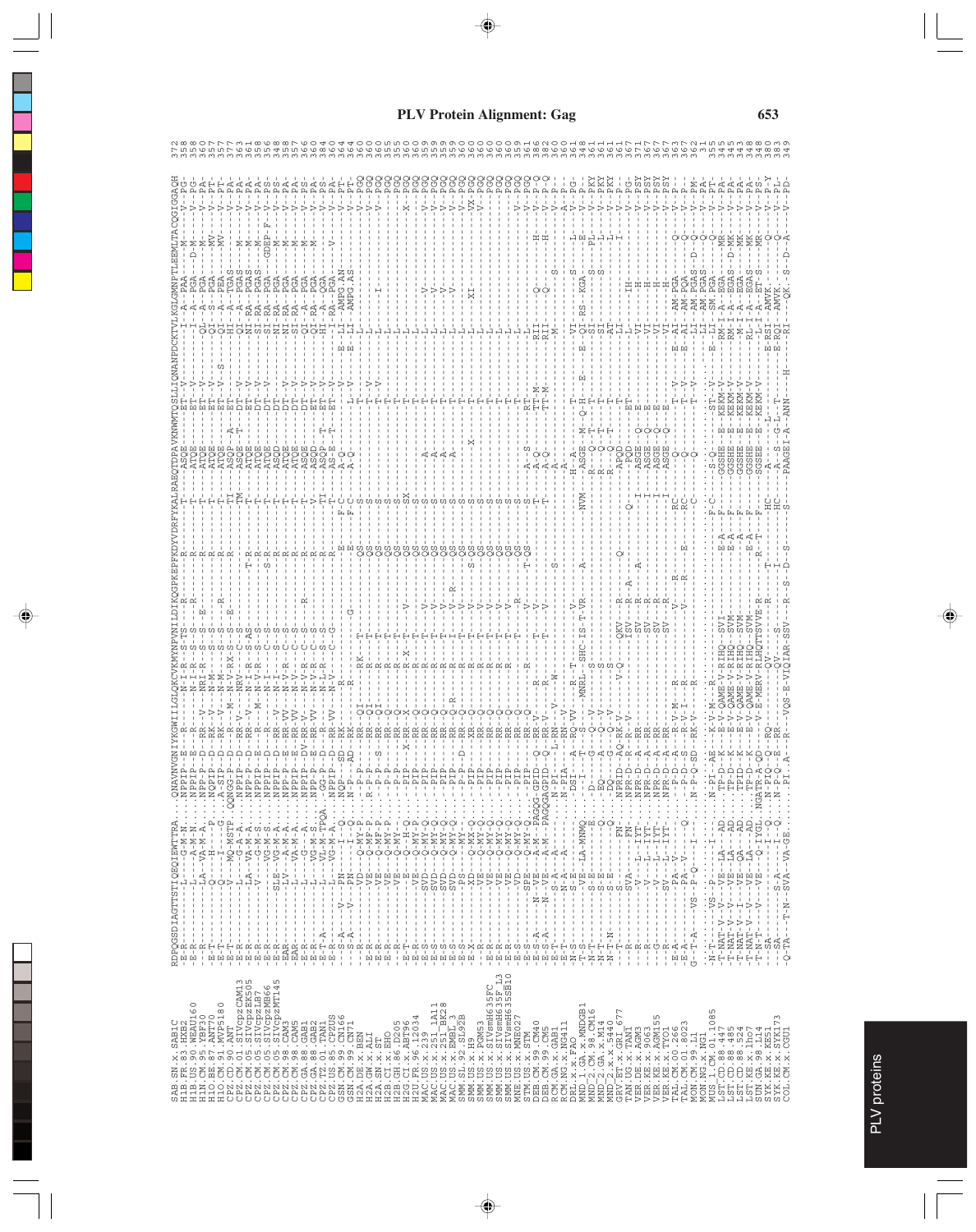|                                                                                                                                                                                                                                                                                                                                                                                                                                     |                                                                                                                                                                                                                                                                                                                                                                                                                                                                |        |         |              |                                                                                                                                                                                                                                                                                                                                                                                                                                                                            |                |  |  |  | $K-F$<br>$K-F$ |  |  |  |  |  |  |  |  |   |         |  |  |                                                                                                                                                                                                                                                                                                                                          |                      |  |  |  |  |  |  |  |  |  |  |                         |                                            |      |
|-------------------------------------------------------------------------------------------------------------------------------------------------------------------------------------------------------------------------------------------------------------------------------------------------------------------------------------------------------------------------------------------------------------------------------------|----------------------------------------------------------------------------------------------------------------------------------------------------------------------------------------------------------------------------------------------------------------------------------------------------------------------------------------------------------------------------------------------------------------------------------------------------------------|--------|---------|--------------|----------------------------------------------------------------------------------------------------------------------------------------------------------------------------------------------------------------------------------------------------------------------------------------------------------------------------------------------------------------------------------------------------------------------------------------------------------------------------|----------------|--|--|--|----------------|--|--|--|--|--|--|--|--|---|---------|--|--|------------------------------------------------------------------------------------------------------------------------------------------------------------------------------------------------------------------------------------------------------------------------------------------------------------------------------------------|----------------------|--|--|--|--|--|--|--|--|--|--|-------------------------|--------------------------------------------|------|
|                                                                                                                                                                                                                                                                                                                                                                                                                                     |                                                                                                                                                                                                                                                                                                                                                                                                                                                                |        |         |              |                                                                                                                                                                                                                                                                                                                                                                                                                                                                            |                |  |  |  |                |  |  |  |  |  |  |  |  |   |         |  |  |                                                                                                                                                                                                                                                                                                                                          |                      |  |  |  |  |  |  |  |  |  |  |                         |                                            |      |
|                                                                                                                                                                                                                                                                                                                                                                                                                                     |                                                                                                                                                                                                                                                                                                                                                                                                                                                                |        |         |              |                                                                                                                                                                                                                                                                                                                                                                                                                                                                            |                |  |  |  |                |  |  |  |  |  |  |  |  |   |         |  |  |                                                                                                                                                                                                                                                                                                                                          |                      |  |  |  |  |  |  |  |  |  |  |                         |                                            |      |
|                                                                                                                                                                                                                                                                                                                                                                                                                                     |                                                                                                                                                                                                                                                                                                                                                                                                                                                                |        |         |              |                                                                                                                                                                                                                                                                                                                                                                                                                                                                            |                |  |  |  |                |  |  |  |  |  |  |  |  |   |         |  |  |                                                                                                                                                                                                                                                                                                                                          |                      |  |  |  |  |  |  |  |  |  |  |                         |                                            |      |
|                                                                                                                                                                                                                                                                                                                                                                                                                                     |                                                                                                                                                                                                                                                                                                                                                                                                                                                                |        |         |              |                                                                                                                                                                                                                                                                                                                                                                                                                                                                            |                |  |  |  |                |  |  |  |  |  |  |  |  |   |         |  |  |                                                                                                                                                                                                                                                                                                                                          |                      |  |  |  |  |  |  |  |  |  |  |                         |                                            |      |
|                                                                                                                                                                                                                                                                                                                                                                                                                                     |                                                                                                                                                                                                                                                                                                                                                                                                                                                                |        |         |              |                                                                                                                                                                                                                                                                                                                                                                                                                                                                            |                |  |  |  |                |  |  |  |  |  |  |  |  |   |         |  |  |                                                                                                                                                                                                                                                                                                                                          |                      |  |  |  |  |  |  |  |  |  |  |                         |                                            |      |
|                                                                                                                                                                                                                                                                                                                                                                                                                                     |                                                                                                                                                                                                                                                                                                                                                                                                                                                                |        |         |              |                                                                                                                                                                                                                                                                                                                                                                                                                                                                            |                |  |  |  |                |  |  |  |  |  |  |  |  |   |         |  |  |                                                                                                                                                                                                                                                                                                                                          |                      |  |  |  |  |  |  |  |  |  |  |                         |                                            |      |
|                                                                                                                                                                                                                                                                                                                                                                                                                                     |                                                                                                                                                                                                                                                                                                                                                                                                                                                                |        |         |              |                                                                                                                                                                                                                                                                                                                                                                                                                                                                            |                |  |  |  |                |  |  |  |  |  |  |  |  |   |         |  |  |                                                                                                                                                                                                                                                                                                                                          |                      |  |  |  |  |  |  |  |  |  |  |                         |                                            |      |
|                                                                                                                                                                                                                                                                                                                                                                                                                                     |                                                                                                                                                                                                                                                                                                                                                                                                                                                                |        |         |              |                                                                                                                                                                                                                                                                                                                                                                                                                                                                            |                |  |  |  |                |  |  |  |  |  |  |  |  |   |         |  |  |                                                                                                                                                                                                                                                                                                                                          |                      |  |  |  |  |  |  |  |  |  |  |                         |                                            |      |
| P <sub>2</sub> \/ p7 N<br>GNIFVQQGAR                                                                                                                                                                                                                                                                                                                                                                                                | $\begin{array}{l} \mathcal{D}(\mathcal{U}_1,\mathcal{U}_2,\mathcal{U}_3,\mathcal{U}_4,\mathcal{U}_5,\mathcal{U}_6,\mathcal{U}_7,\mathcal{U}_8,\mathcal{U}_9,\mathcal{U}_9,\mathcal{U}_9,\mathcal{U}_9,\mathcal{U}_9,\mathcal{U}_9,\mathcal{U}_9,\mathcal{U}_9,\mathcal{U}_9,\mathcal{U}_9,\mathcal{U}_9,\mathcal{U}_9,\mathcal{U}_9,\mathcal{U}_9,\mathcal{U}_9,\mathcal{U}_9,\mathcal{U}_9,\mathcal{U}_9,\mathcal{U}_9,\mathcal{U}_9,\mathcal{U}_9,\mathcal{$ |        |         |              |                                                                                                                                                                                                                                                                                                                                                                                                                                                                            |                |  |  |  |                |  |  |  |  |  |  |  |  |   |         |  |  |                                                                                                                                                                                                                                                                                                                                          |                      |  |  |  |  |  |  |  |  |  |  |                         |                                            |      |
|                                                                                                                                                                                                                                                                                                                                                                                                                                     |                                                                                                                                                                                                                                                                                                                                                                                                                                                                |        |         |              |                                                                                                                                                                                                                                                                                                                                                                                                                                                                            |                |  |  |  |                |  |  |  |  |  |  |  |  |   |         |  |  |                                                                                                                                                                                                                                                                                                                                          |                      |  |  |  |  |  |  |  |  |  |  |                         |                                            |      |
|                                                                                                                                                                                                                                                                                                                                                                                                                                     |                                                                                                                                                                                                                                                                                                                                                                                                                                                                |        |         |              |                                                                                                                                                                                                                                                                                                                                                                                                                                                                            |                |  |  |  |                |  |  |  |  |  |  |  |  |   |         |  |  |                                                                                                                                                                                                                                                                                                                                          |                      |  |  |  |  |  |  |  |  |  |  | -VMTQHS                 | $\ddot{\ddot{\cdot}}$<br>$-5 - 24 - 6 - 8$ |      |
| p24 Capsid \/ p2<br>KARLMAEAMTAAFQQ                                                                                                                                                                                                                                                                                                                                                                                                 | $--T$ VL-----SQVTNS                                                                                                                                                                                                                                                                                                                                                                                                                                            | $--VL$ | $-KIL-$ | $-101 - 101$ | $\begin{split} \mathcal{L}_1 &= \mathcal{L}_2 - \mathcal{L}_3 - \mathcal{L}_4 - \mathcal{L}_5 - \mathcal{L}_6 - \mathcal{L}_7 \\ &\vdots \\ \mathcal{L}_6 &= \mathcal{L}_7 - \mathcal{L}_7 - \mathcal{L}_7 - \mathcal{L}_7 - \mathcal{L}_7 \\ &\vdots \\ \mathcal{L}_7 &= \mathcal{L}_7 - \mathcal{L}_7 - \mathcal{L}_7 - \mathcal{L}_7 \\ &\vdots \\ \mathcal{L}_8 &= \mathcal{L}_7 - \mathcal{L}_7 \\ &\vdots \\ \mathcal{L}_9 &= \mathcal{L}_7 - \mathcal{L}_7 \\ &\vd$ | $\blacksquare$ |  |  |  |                |  |  |  |  |  |  |  |  |   |         |  |  | $\begin{small} \textbf{1}_{\{2,3,4\} \cup \{1,4\} \cup \{1,4\} \cup \{1,4\} \cup \{1,4\} \cup \{1,4\} \cup \{1,4\} \cup \{1,4\} \cup \{1,4\} \cup \{1,4\} \cup \{1,4\} \cup \{1,4\} \cup \{1,4\} \cup \{1,4\} \cup \{1,4\} \cup \{1,4\} \cup \{1,4\} \cup \{1,4\} \cup \{1,4\} \cup \{1,4\} \cup \{1,4\} \cup \{1,4\} \cup \{1,4\} \cup$ |                      |  |  |  |  |  |  |  |  |  |  | $\frac{1}{4}$<br>$-K-L$ | $\mathbf{I}$<br>Ψ                          | -KVL |
| $\begin{smallmatrix} &\text{SA1}, &\text{SA2}, &\text{SA3}, &\text{SA4}, &\text{Ga4}, &\text{PA4}, \\ \text{RA1}, &\text{RA2}, &\text{MA3}, &\text{RA4}, &\text{PA4}, \\ \text{H1B1}, &\text{IA3}, &\text{IA4}, &\text{IA5}, &\text{IA6}, \\ \text{L1B2}, &\text{CA1}, &\text{CA1}, &\text{CA1}, &\text{CA1}, &\text{CA1}, \\ \text{L1C1}, &\text{CA1}, &\text{CA1}, &\text{CA1}, &\text{CA1}, &\text{CA1}, \\ \text{L1D1}, &\text$ |                                                                                                                                                                                                                                                                                                                                                                                                                                                                |        |         |              |                                                                                                                                                                                                                                                                                                                                                                                                                                                                            |                |  |  |  |                |  |  |  |  |  |  |  |  | S | $\circ$ |  |  |                                                                                                                                                                                                                                                                                                                                          |                      |  |  |  |  |  |  |  |  |  |  |                         |                                            |      |
|                                                                                                                                                                                                                                                                                                                                                                                                                                     |                                                                                                                                                                                                                                                                                                                                                                                                                                                                |        |         |              |                                                                                                                                                                                                                                                                                                                                                                                                                                                                            |                |  |  |  |                |  |  |  |  |  |  |  |  |   |         |  |  |                                                                                                                                                                                                                                                                                                                                          |                      |  |  |  |  |  |  |  |  |  |  |                         |                                            |      |
|                                                                                                                                                                                                                                                                                                                                                                                                                                     |                                                                                                                                                                                                                                                                                                                                                                                                                                                                |        |         |              |                                                                                                                                                                                                                                                                                                                                                                                                                                                                            |                |  |  |  |                |  |  |  |  |  |  |  |  |   |         |  |  |                                                                                                                                                                                                                                                                                                                                          | RL.X.X.FAO<br>$\Box$ |  |  |  |  |  |  |  |  |  |  |                         |                                            |      |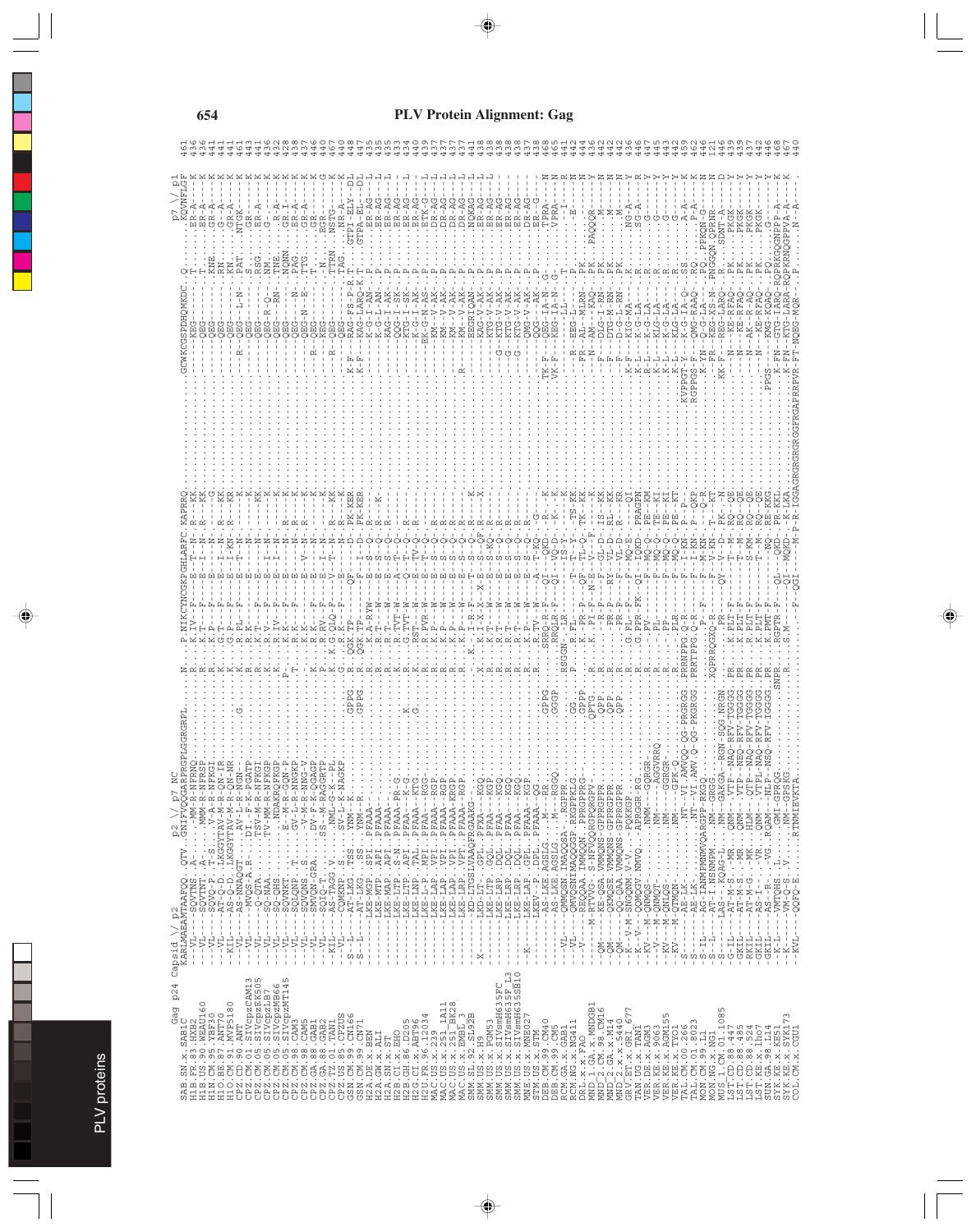|                                                                                                                                                                                                                                                                                                                                                                                                                                                               |                                                                                                    |                                                        |                                                                                                                                                                                                                                                                                                                                                                                                                                              |                                            | PTAP motif                       |                                                                                                                    | site<br>Vpr binding                                                                                                                                                                                                                                                                              |         |
|---------------------------------------------------------------------------------------------------------------------------------------------------------------------------------------------------------------------------------------------------------------------------------------------------------------------------------------------------------------------------------------------------------------------------------------------------------------|----------------------------------------------------------------------------------------------------|--------------------------------------------------------|----------------------------------------------------------------------------------------------------------------------------------------------------------------------------------------------------------------------------------------------------------------------------------------------------------------------------------------------------------------------------------------------------------------------------------------------|--------------------------------------------|----------------------------------|--------------------------------------------------------------------------------------------------------------------|--------------------------------------------------------------------------------------------------------------------------------------------------------------------------------------------------------------------------------------------------------------------------------------------------|---------|
| SAB.SN.x.SAB1C<br>H1B.FR.83.HXB2<br>H1B.US.90.WEAU1                                                                                                                                                                                                                                                                                                                                                                                                           |                                                                                                    |                                                        | $\begin{smallmatrix} \mathbf{p}_{11}^{\mathbf{1}} & \cdots & \mathbf{p}_{1n}^{\mathbf{1}} \\ \mathbf{p}_{21}^{\mathbf{1}} & \cdots & \mathbf{p}_{2n} \\ \mathbf{p}_{32}^{\mathbf{1}} & \cdots & \mathbf{p}_{3n} \\ \mathbf{p}_{3n}^{\mathbf{1}} & \cdots & \mathbf{p}_{3n} \\ \mathbf{p}_{3n}^{\mathbf{1}} & \cdots & \mathbf{p}_{3n} \\ \mathbf{p}_{3n}^{\mathbf{1}} & \cdots & \mathbf{p}_{3n} \\ \mathbf{p}_{3n}^{\mathbf{1}} & \cdots &$ |                                            | PTAP                             | URPATISSI VAREN VISO OSTANOMO VAN VORTA VARI VARI SU TATA SU STANOMO VAN VISO SE TATA VISO VISO<br>Ê<br>EESFRSGVET | $-PSS$<br>IDKELYPLT<br>$SORO \cdot \cdot \cdot \cdot \cdot \cdot \cdot$                                                                                                                                                                                                                          |         |
| $\circ$<br>$\circ$                                                                                                                                                                                                                                                                                                                                                                                                                                            |                                                                                                    |                                                        |                                                                                                                                                                                                                                                                                                                                                                                                                                              |                                            |                                  | <b>TPS</b><br>LESYGFOEEKSTOG<br><b>EESFRFREE</b>                                                                   | $-PSS$<br>$N - PSS$<br>OKOEPIDKELYPLI                                                                                                                                                                                                                                                            |         |
| $\begin{small} &\text{HM} & \text{CH} & \text{SH} & \text{SH} & \text{SH} & \text{SH} & \text{SH} & \text{SH} & \text{SH} & \text{SH} & \text{SH} & \text{SH} & \text{SH} & \text{SH} & \text{SH} & \text{SH} & \text{SH} & \text{SH} & \text{SH} & \text{SH} & \text{SH} & \text{SH} & \text{SH} & \text{SH} & \text{SH} & \text{SH} & \text{SH} & \text{SH} & \text{SH} & \text{SH} & \text{SH} & \text{SH} & \text{SH} & \text{SH} & \text{SH} & \text{SH$ |                                                                                                    |                                                        |                                                                                                                                                                                                                                                                                                                                                                                                                                              |                                            | ΩŪ                               | MEEEVKGQ                                                                                                           | $\,$ $\,$<br><b>ANQEQXGENELYPFA</b><br>-EMOE-OERTENSLYPPLI                                                                                                                                                                                                                                       |         |
|                                                                                                                                                                                                                                                                                                                                                                                                                                                               |                                                                                                    | לַטְקִיםְ מִקְלַיִם<br>י                               |                                                                                                                                                                                                                                                                                                                                                                                                                                              |                                            |                                  | WEEAVKEQ                                                                                                           | I<br><b>ATALERQONGSQUE.</b>                                                                                                                                                                                                                                                                      | ጣ       |
|                                                                                                                                                                                                                                                                                                                                                                                                                                                               |                                                                                                    |                                                        |                                                                                                                                                                                                                                                                                                                                                                                                                                              |                                            |                                  | LPÖLLMEQADARET<br>: YERARIO<br>: The Caparet                                                                       | $-PSS$<br>C<br>$\,$<br>TE-EKN-EEQEEGNRLYPPL<br>.HKRTQKGLKGEEELPP                                                                                                                                                                                                                                 | $\sim$  |
|                                                                                                                                                                                                                                                                                                                                                                                                                                                               |                                                                                                    |                                                        |                                                                                                                                                                                                                                                                                                                                                                                                                                              |                                            |                                  |                                                                                                                    | $1-PSL$<br>CO.<br>EREEKEKTE-SLYPPL'                                                                                                                                                                                                                                                              |         |
|                                                                                                                                                                                                                                                                                                                                                                                                                                                               |                                                                                                    |                                                        |                                                                                                                                                                                                                                                                                                                                                                                                                                              |                                            |                                  | IESFGFO-KTT                                                                                                        | STd-<br>-EDREEDKTENKLYPPLI                                                                                                                                                                                                                                                                       | $\circ$ |
|                                                                                                                                                                                                                                                                                                                                                                                                                                                               |                                                                                                    |                                                        |                                                                                                                                                                                                                                                                                                                                                                                                                                              |                                            |                                  | <b>IESFGFREEPA</b><br>MESFGFQEE                                                                                    | $N - PSS$<br>$N-PLS$<br><b>OKEEVKSEETENKLYPOLI</b><br>KKVKEEVREE-KPPSPLI                                                                                                                                                                                                                         | നെ      |
|                                                                                                                                                                                                                                                                                                                                                                                                                                                               |                                                                                                    | ひ<br>Ť,                                                |                                                                                                                                                                                                                                                                                                                                                                                                                                              |                                            |                                  | <b>LESYGYQEAT</b>                                                                                                  | PSSE<br>$\frac{1}{5}$<br>R-EEEREKEKE-LYPPL                                                                                                                                                                                                                                                       |         |
|                                                                                                                                                                                                                                                                                                                                                                                                                                                               |                                                                                                    | ひ<br>Ť,                                                |                                                                                                                                                                                                                                                                                                                                                                                                                                              |                                            |                                  | -TM<br>MESYGFQE-                                                                                                   | ETS4-<br>C<br>EKKKEEKE-LIPP<br>KSQEKKEGESSLYP<br>EKKKEEKE-LYPQ                                                                                                                                                                                                                                   |         |
|                                                                                                                                                                                                                                                                                                                                                                                                                                                               |                                                                                                    | $\ddot{\phantom{a}}$<br>$\ddot{\circ}$ .               |                                                                                                                                                                                                                                                                                                                                                                                                                                              |                                            |                                  | PETFGYAEOTO<br>ERSYGYQEEE                                                                                          | $-PSS$<br>-PSS<br>C)<br>C)<br>KSQKGEESTTEKESPL                                                                                                                                                                                                                                                   |         |
|                                                                                                                                                                                                                                                                                                                                                                                                                                                               |                                                                                                    | ひ<br>T                                                 |                                                                                                                                                                                                                                                                                                                                                                                                                                              | B<br>O                                     |                                  |                                                                                                                    | C)<br>Ţ                                                                                                                                                                                                                                                                                          |         |
|                                                                                                                                                                                                                                                                                                                                                                                                                                                               |                                                                                                    | ပု                                                     | 3----QRKVB.<br>3---VQNTPEKGKAQEQ<br>3---LBNR.KE.<br>3--------BNR.KE.                                                                                                                                                                                                                                                                                                                                                                         |                                            |                                  | IEDFGYOBETVTOEKOGX                                                                                                 | $S-PSS$<br>THE MINISTRY THAT AND THE TANK OF THE TANK OF THE SAME TO A THE SAME TO A THE SAME TO A THE SAME THAT THE SAME THAT THE SAME TALK THE SAME TALK THE SAME TALK THE SAME TALK THAT SAME TALK THAT SAME TALK THAT SAME TALK THAT<br>CIMISTPVOER-SKGQKEESRNTI<br>CIMISTPVOER-SKGQKEESRNTI |         |
|                                                                                                                                                                                                                                                                                                                                                                                                                                                               | RGR                                                                                                | $\cdots$ -RA.                                          | $\vdots$                                                                                                                                                                                                                                                                                                                                                                                                                                     |                                            |                                  |                                                                                                                    |                                                                                                                                                                                                                                                                                                  |         |
|                                                                                                                                                                                                                                                                                                                                                                                                                                                               | $\begin{array}{c}\n\vdots \\ \downarrow \\ \downarrow \\ \downarrow \\ \downarrow\n\end{array}$    | $\mathbf{I}$<br>$\ldots$ -RA.                          | $\frac{1}{2} \nabla \cdot \cdot \cdot - \Lambda - -$<br>$-TTS - V - T$                                                                                                                                                                                                                                                                                                                                                                       |                                            | $\overline{A}$<br>U)             | <b>CHRAEN</b> .<br>-YMQQGRKQREQRERP<br>ADP-AELLE                                                                   | YKEVTEDLLHLEQRETPHREET-DLLH-<br>QLNLSPPVGEP--KEQKAEKRNTL                                                                                                                                                                                                                                         |         |
|                                                                                                                                                                                                                                                                                                                                                                                                                                                               |                                                                                                    | ÷                                                      |                                                                                                                                                                                                                                                                                                                                                                                                                                              |                                            |                                  | ABP-ADLLEQYMQQGRKQREQRERPYKEVTEDLLHLEQGETPHKEVT                                                                    | HIG-1                                                                                                                                                                                                                                                                                            |         |
|                                                                                                                                                                                                                                                                                                                                                                                                                                                               | Ì                                                                                                  | $GK-$                                                  | $-V - RVP$<br>$-VA QIP$                                                                                                                                                                                                                                                                                                                                                                                                                      | ੵਲ਼ਲ਼ਲ਼ਲ਼ਲ਼ਲ਼ਲ਼ਲ਼ਲ਼ਲ਼ੵਜ਼<br>੶੶੶੶੶੶੶੶੶੶੶੶੶੶ |                                  | . IDPVEDLLEKYMOOGKROREORERPYKEVTEDFL-LEKOETPCRETT-DLLH                                                             |                                                                                                                                                                                                                                                                                                  |         |
| H2B.CI.X.EHO                                                                                                                                                                                                                                                                                                                                                                                                                                                  | $\overline{\phantom{a}}$                                                                           | $\frac{1}{4}$                                          | $VQ \ldots \overline{APQ}$ .<br>$M - \ldots QVP$ .                                                                                                                                                                                                                                                                                                                                                                                           |                                            | C)                               | MNPAFGMTPQGAIPSAPPADP-EEMLKNYMQLGKKQKE                                                                             | HHTTU-<br>-RERPYKEVI                                                                                                                                                                                                                                                                             |         |
|                                                                                                                                                                                                                                                                                                                                                                                                                                                               |                                                                                                    | $\mathbf{I}$<br>$\mathbb{I}$<br>τĖ.<br>$\rm K-$ .<br>ひ | $-M -$                                                                                                                                                                                                                                                                                                                                                                                                                                       |                                            | U)                               | MDP-VDLLKNYMXLGRKQKEQ<br>GATPSAPPADP-VEMLKSYMOMGROORE<br>. MNPAEGMTPR                                              | RNKPYKEVTXXLLH<br>LTTD-<br>SRERPYKEV                                                                                                                                                                                                                                                             |         |
|                                                                                                                                                                                                                                                                                                                                                                                                                                                               |                                                                                                    | J.<br>$\mathbf{I}$<br>ú.<br>ひ回                         | $- - MA$ .                                                                                                                                                                                                                                                                                                                                                                                                                                   |                                            |                                  | - ADITTKS AWÖÖGKKÖKE<br>REPAVDLLTPTAPPADP                                                                          | n<br>!<br>-RERPYKEVT                                                                                                                                                                                                                                                                             |         |
|                                                                                                                                                                                                                                                                                                                                                                                                                                                               |                                                                                                    | $\frac{1}{1}$<br>Ĵ.<br>ひ                               | $\cdot$<br>MA                                                                                                                                                                                                                                                                                                                                                                                                                                |                                            |                                  | EDP-VDLLKNYMQLGKQQREKQRE                                                                                           | τη<br>HITIL-<br>SREKPYKEVT                                                                                                                                                                                                                                                                       |         |
| $\rightarrow \infty$                                                                                                                                                                                                                                                                                                                                                                                                                                          |                                                                                                    | $\mathsf I$<br>÷<br>ひ                                  | $\cdot$<br>$--MA$ .                                                                                                                                                                                                                                                                                                                                                                                                                          |                                            |                                  | EDP-VDLLKNYMQLGKQQREKQRE                                                                                           | てり<br>HTTG-<br>SREKPYKEMT                                                                                                                                                                                                                                                                        |         |
|                                                                                                                                                                                                                                                                                                                                                                                                                                                               |                                                                                                    | $\mathbf{I}$<br>$\mathbf{I}$<br>÷<br>ひ                 | <b>BBB</b><br>BBB<br>$-1$ MA                                                                                                                                                                                                                                                                                                                                                                                                                 |                                            |                                  | EDP-VDLLKNYMOLGKOORE                                                                                               | てり<br>HHTTU-<br>SREKPYKEVI                                                                                                                                                                                                                                                                       |         |
|                                                                                                                                                                                                                                                                                                                                                                                                                                                               |                                                                                                    | $\frac{1}{1}$<br>$\mathbf{I}$<br>Ĵ.<br>ひ<br>ひ          | МA                                                                                                                                                                                                                                                                                                                                                                                                                                           |                                            |                                  | EDP-VDLLKNYMQLGKQQRE<br>.DP-A-IVKEYLEKAQREKT                                                                       | てり<br>HTTG-<br>LIJC-1<br>SREKPYKEVI<br>RR-RPYKEVI                                                                                                                                                                                                                                                |         |
| $\begin{array}{l} \text{H2B GII}, \text{GII}, \text{GII}, \text{GII}, \text{GII}, \text{GII}, \text{GII}, \text{GII}, \text{GII}, \text{GII}, \text{GII}, \text{GII}, \text{GII}, \text{GII}, \text{GII}, \text{GII}, \text{GII}, \text{GII}, \text{GII}, \text{GII}, \text{GII}, \text{GII}, \text{GII}, \text{GII}, \text{GII}, \text{GII}, \text{GII}, \text{GII}, \text{GII}, \text{GII}, \text{GII}, \text{GII}, \text{GII}, \text{GII}, \text{GII},$    |                                                                                                    | Å.<br>ú.<br>ひ                                          | $\frac{1}{2}$<br>$\cdot$                                                                                                                                                                                                                                                                                                                                                                                                                     | $\ddot{\circ}$                             |                                  | -VDLLKNYMKVGRROR<br><b>EDP</b>                                                                                     | -RERPYKEVT                                                                                                                                                                                                                                                                                       |         |
| SMM.US.x.PGM53                                                                                                                                                                                                                                                                                                                                                                                                                                                | Î                                                                                                  | Ĵ.<br>ひ                                                | $\cdot$                                                                                                                                                                                                                                                                                                                                                                                                                                      |                                            |                                  | -VDLLRNYMKMGRKOR<br><b>RDP</b>                                                                                     | てり<br>-RERPYKEVT-DLLH                                                                                                                                                                                                                                                                            |         |
|                                                                                                                                                                                                                                                                                                                                                                                                                                                               | HIII<br>$\frac{1}{2}$                                                                              |                                                        | <b>GMD</b><br>$\cdot$                                                                                                                                                                                                                                                                                                                                                                                                                        | ŏŏŏŏ<br>∵∵∵<br>≈≈≈≈                        |                                  | EDP-VDLLKNYMKMGRKOR                                                                                                | ind-i<br>-RERPYKEVT                                                                                                                                                                                                                                                                              |         |
|                                                                                                                                                                                                                                                                                                                                                                                                                                                               |                                                                                                    |                                                        | e<br>QMP<br>$\vdots$                                                                                                                                                                                                                                                                                                                                                                                                                         |                                            |                                  | EDP-VDLLKNYMKMGRKORE                                                                                               | HHTTU-<br>-RERPYKEVI                                                                                                                                                                                                                                                                             |         |
|                                                                                                                                                                                                                                                                                                                                                                                                                                                               | $\cdot$                                                                                            |                                                        | QMP<br>ţ                                                                                                                                                                                                                                                                                                                                                                                                                                     |                                            |                                  | EDP-VDLLKNYMKMGRKORE<br>E-VD                                                                                       | н. 1114<br>-RERPYKEVT                                                                                                                                                                                                                                                                            |         |
|                                                                                                                                                                                                                                                                                                                                                                                                                                                               | $\,$                                                                                               |                                                        | <b>EMD</b><br>Ţ                                                                                                                                                                                                                                                                                                                                                                                                                              | ÖÖ                                         |                                  | EDP-ADLLRSYMQLGKKQRE<br>品                                                                                          | Ą<br>SKRKPYKEVA<br><b>SRKTPYKEV</b>                                                                                                                                                                                                                                                              |         |
|                                                                                                                                                                                                                                                                                                                                                                                                                                                               |                                                                                                    | $-1-EG$<br>$\ldots \ldots$ RR. -                       | $\cdot$                                                                                                                                                                                                                                                                                                                                                                                                                                      |                                            |                                  | YVQQ-TSH.                                                                                                          | -ENP-REETTRRGKYPDLM                                                                                                                                                                                                                                                                              |         |
|                                                                                                                                                                                                                                                                                                                                                                                                                                                               | $-45$<br>$-15$                                                                                     | $- - - - 12G$<br>$\cdots \cdots \cdots$ RR. -          |                                                                                                                                                                                                                                                                                                                                                                                                                                              |                                            |                                  | . EST-DQVYSTTR-PVQ                                                                                                 | GERNAP-EDTTTRRGKYPDLM                                                                                                                                                                                                                                                                            |         |
|                                                                                                                                                                                                                                                                                                                                                                                                                                                               |                                                                                                    | Ì                                                      |                                                                                                                                                                                                                                                                                                                                                                                                                                              |                                            | 먼<br>C)                          | .MESNYDP-EEMLKNYLRRAGEOKROOR-.                                                                                     | -ol<br>C)<br>EESKKREGA-Q--LT                                                                                                                                                                                                                                                                     |         |
|                                                                                                                                                                                                                                                                                                                                                                                                                                                               |                                                                                                    | ーー<br>t,<br>$\frac{1}{2}$                              |                                                                                                                                                                                                                                                                                                                                                                                                                                              |                                            | 먹                                | GWNPQYDP-EEMLRKYLALGRQHKQEQRK<br>- EE                                                                              | CΩ<br>E-KEKVGRA--D-L                                                                                                                                                                                                                                                                             |         |
|                                                                                                                                                                                                                                                                                                                                                                                                                                                               | $\begin{array}{c}\n\circ \circ \\ \circ \\ \circ \\ \circ \\ \circ \\ \circ \\ \circ\n\end{array}$ | $-1 - 2A$<br>$-1 - 2Q$<br>$-1 - 2M$<br>$\cdot$<br>f,   |                                                                                                                                                                                                                                                                                                                                                                                                                                              |                                            | C)                               | KYMEQGAQQKRQQ<br>$-MLO$<br><b>BGYLQEDP-E</b>                                                                       | J<br>S<br>QQKRG--------<br>RQKMKEEKR--DFH                                                                                                                                                                                                                                                        |         |
|                                                                                                                                                                                                                                                                                                                                                                                                                                                               | I,<br>j.<br>Ť                                                                                      | $-5 - 5$<br>$\mathsf I$<br>ω                           |                                                                                                                                                                                                                                                                                                                                                                                                                                              |                                            |                                  | TEEKPLQKTLSTYQKLGRGL.<br>W-GMEDP-E-MLLDYMKKGQQQK-                                                                  | $-1 - 1 - 1$<br>ESKQEKKERG                                                                                                                                                                                                                                                                       |         |
|                                                                                                                                                                                                                                                                                                                                                                                                                                                               | $\frac{1}{2}$<br>$\frac{1}{4}$<br>HAH                                                              | ı<br>Ţ<br>ł<br>È,<br>ω                                 | $- - PM$                                                                                                                                                                                                                                                                                                                                                                                                                                     | $\vdots$                                   | ω                                | M-GMEDP-EKMLLDYMRKGQQQR                                                                                            | 능<br>$-4 - 5 - 5$<br>. AKETKQEKDKG                                                                                                                                                                                                                                                               |         |
|                                                                                                                                                                                                                                                                                                                                                                                                                                                               | Ť                                                                                                  |                                                        | $- - PM$ .                                                                                                                                                                                                                                                                                                                                                                                                                                   |                                            | C)                               | M-GLEDP-EKMLLDYMKKGQQQR                                                                                            | 5<br>– – 4 – – N<br>AAGAQKEEKKG                                                                                                                                                                                                                                                                  |         |
|                                                                                                                                                                                                                                                                                                                                                                                                                                                               | $-\mathbf{H}$ .                                                                                    | $-0.75$                                                |                                                                                                                                                                                                                                                                                                                                                                                                                                              | RGDTVGL                                    |                                  | METAYDP-KKLLQQYAEKGQRLREE                                                                                          | τ.<br>REQTRK-KEK-VEDV                                                                                                                                                                                                                                                                            |         |
|                                                                                                                                                                                                                                                                                                                                                                                                                                                               | $M - TM$                                                                                           | $-1-EBQ$<br>$-1=RA$<br>J.                              | .GGA.                                                                                                                                                                                                                                                                                                                                                                                                                                        |                                            |                                  | E-RKKPPA<br>SPAAGAYDP-RKLLEQYAKKG-QLR<br>也                                                                         | l<br>K-KEK-LEDY                                                                                                                                                                                                                                                                                  |         |
|                                                                                                                                                                                                                                                                                                                                                                                                                                                               |                                                                                                    | $ LAA$ .                                               | $\vdots$                                                                                                                                                                                                                                                                                                                                                                                                                                     | $\vdots$<br>$\vdots$                       | ပ္ပ                              | KRTPP<br>먹<br>PPSPY-PAKKLLQQYA-KGKQ-R<br>$\overline{R}$<br>OYAEKGKC<br>-YALAR.                                     | . TN-DWAE<br>HIMI-DWTE                                                                                                                                                                                                                                                                           |         |
|                                                                                                                                                                                                                                                                                                                                                                                                                                                               |                                                                                                    | $\mathbf{I}$                                           | $-AA$                                                                                                                                                                                                                                                                                                                                                                                                                                        | Ŧ<br>$\vdots$<br>$\vdots$                  | $E - S$                          | AKKLLQQYAEKGKQMRN-NRNPPA<br>ېم<br>۱<br><b>ZGLSNN-d</b>                                                             | ŋ<br><b><i>KORNMO-NN</i></b>                                                                                                                                                                                                                                                                     |         |
|                                                                                                                                                                                                                                                                                                                                                                                                                                                               | $-R-$ .                                                                                            | -<br>$\ldots$ MGA-                                     | $\ddot{\cdot}$<br>$-4A$                                                                                                                                                                                                                                                                                                                                                                                                                      | $\frac{1}{2}$                              | $E - S$                          | E-KRNPPA<br>- PAKKLLOOYAEKGKO-R<br><b>AdLLDS-d</b>                                                                 | Ţ<br>YORTMO-NM.                                                                                                                                                                                                                                                                                  |         |
|                                                                                                                                                                                                                                                                                                                                                                                                                                                               | $\ddot{\cdot}$                                                                                     | $\mathbf{I}$<br>-<br>PVRG<br>PVKG                      |                                                                                                                                                                                                                                                                                                                                                                                                                                              | $\ddot{\cdot}$                             | C)                               | EPLTASWQEGTTWTPP                                                                                                   | <b>∩</b><br>KPQETTTTR-SL-                                                                                                                                                                                                                                                                        |         |
|                                                                                                                                                                                                                                                                                                                                                                                                                                                               | $\ddot{\cdot}$<br>SFLGKIP<br>AFLGKIP<br>PFG<br>PFG                                                 | $\blacksquare$<br>J.                                   |                                                                                                                                                                                                                                                                                                                                                                                                                                              | $\frac{1}{2}$                              |                                  | IEPLTASWQEGTTTWTPPT                                                                                                | ≏<br>.DAAA-K-QTR-SL-                                                                                                                                                                                                                                                                             |         |
|                                                                                                                                                                                                                                                                                                                                                                                                                                                               |                                                                                                    | ٠<br>.PKKG                                             | $\vdots$                                                                                                                                                                                                                                                                                                                                                                                                                                     | CTSLAY                                     | <b>AEPTX</b><br>턱<br>ပ္ပ<br>.SVQ | SPIESPPVPAGI-EDAGI-<br>SPIESPMVRAGE-EDAGI-EDAGI-EDAGI                                                              | $-QSE$<br>Ļ<br>$\mathbf I$<br>. PKTGTPKETRRDL                                                                                                                                                                                                                                                    |         |
| LN                                                                                                                                                                                                                                                                                                                                                                                                                                                            |                                                                                                    | $\frac{1}{10}$                                         |                                                                                                                                                                                                                                                                                                                                                                                                                                              | rrs.<br>$\;$                               |                                  | QEGELVNLSPAV<br>凹                                                                                                  | dp-dd-                                                                                                                                                                                                                                                                                           |         |
|                                                                                                                                                                                                                                                                                                                                                                                                                                                               | $\ddot{\phantom{0}}$                                                                               | t                                                      | $\ldots$ GGN.<br>$\geq$<br>$\vdots$                                                                                                                                                                                                                                                                                                                                                                                                          |                                            | .AGVV-S                          | -ALETYRNLGOOLR<br>뛰<br>. MERSPTQ                                                                                   | RQQQIPQKCVDEPCLSFFF-FD.                                                                                                                                                                                                                                                                          |         |
|                                                                                                                                                                                                                                                                                                                                                                                                                                                               | $\cdot$                                                                                            | $ - 50P - G - G - $                                    | <b>L.</b> GGN.<br>$\geq$                                                                                                                                                                                                                                                                                                                                                                                                                     |                                            | AGVV-S                           | -ALETYRNLGOOLR<br>벽<br>MERNSTK                                                                                     | KQQQVPQKCVDEPCLSFFF-PD                                                                                                                                                                                                                                                                           |         |
|                                                                                                                                                                                                                                                                                                                                                                                                                                                               | $\frac{1}{4}$                                                                                      | f,<br>-NGPSG                                           | $\vdots$<br>$\vdots$<br>$\vdots$<br>$-IM$                                                                                                                                                                                                                                                                                                                                                                                                    | AGVI                                       | ပ္ပ                              | . MEKVPPTR-E-AIETYRNLGOOLR                                                                                         | KQQVPQKCVDEPCLNFFF-PD                                                                                                                                                                                                                                                                            |         |
| $\begin{array}{l} \texttt{TAV} \texttt{IDG} \texttt{X} \texttt{I} \texttt{I} \texttt{I} \texttt{I} \texttt{I} \texttt{I} \texttt{I} \texttt{I} \texttt{I} \texttt{I} \texttt{I} \texttt{I} \texttt{I} \texttt{I} \texttt{I} \texttt{I} \texttt{I} \texttt{I} \texttt{I} \texttt{I} \texttt{I} \texttt{I} \texttt{I} \texttt{I} \texttt{I} \texttt{I} \texttt{I} \texttt{I} \texttt{I} \texttt{I} \texttt{I} \texttt{I} \$                                     | $\ddot{a}$<br>Ť                                                                                    | $-Y - 1$<br>$S - P - G$<br>$\Delta$<br>co.             | $\ldots$ VM $\ldots$                                                                                                                                                                                                                                                                                                                                                                                                                         |                                            | ပ္ပ<br>AGRI                      | OSKAERALETYRLLGO<br>MESAPTK-E-ALETYRTLGOOLK<br>-DLTLGNRMTPP                                                        | RQQQVPQKCVDEPCLNS<br>KRKER                                                                                                                                                                                                                                                                       |         |
|                                                                                                                                                                                                                                                                                                                                                                                                                                                               | $-WG$                                                                                              | ግዳ<br><br>$\mathbf{\Omega}$<br>$N-N-K1$                | $\ldots$ vin $\ldots$ .                                                                                                                                                                                                                                                                                                                                                                                                                      |                                            |                                  | POOKHIAMATPLQPQSSPKTVKDL.<br>CΩ<br>EDMPMOODNGM                                                                     | FMK<br>KPSE                                                                                                                                                                                                                                                                                      |         |
| SYK.KE.x.SYK1<br>SYK.KE.x.SYK1                                                                                                                                                                                                                                                                                                                                                                                                                                | -WGV                                                                                               | $S - RP$                                               | $\cdot$                                                                                                                                                                                                                                                                                                                                                                                                                                      | 凹<br>VRS                                   | C)                               | EDIE-GPWLTWSAQMSQQAQAKAQNSPSKKPPT                                                                                  | GKEETKS<br>.NREVLSPKE-S                                                                                                                                                                                                                                                                          |         |
| COL.CM.x.CGUI                                                                                                                                                                                                                                                                                                                                                                                                                                                 |                                                                                                    |                                                        |                                                                                                                                                                                                                                                                                                                                                                                                                                              | . ATRGVELQ                                 | ATF                              | . KMSKD.                                                                                                           | IP-RREKG-SL-P                                                                                                                                                                                                                                                                                    |         |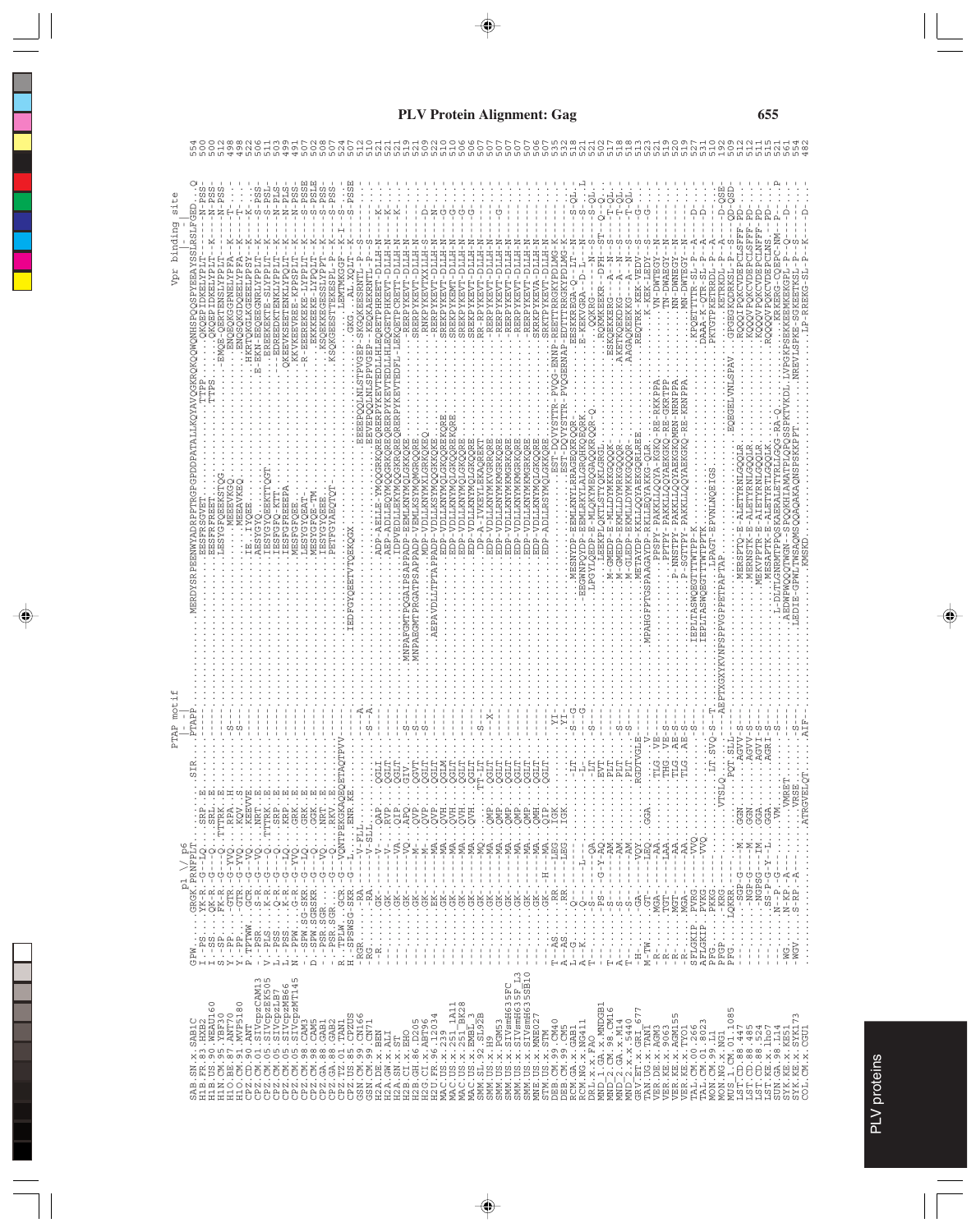| ۱      |
|--------|
|        |
| b<br>ï |
|        |
|        |
| ļ      |
|        |
|        |
| ⌒      |
|        |
|        |
|        |
|        |
|        |
|        |
|        |

| 2 |  |
|---|--|
|   |  |
|   |  |
|   |  |
|   |  |
|   |  |
|   |  |
|   |  |
|   |  |
| Ď |  |
|   |  |
| ì |  |
|   |  |
|   |  |
|   |  |
|   |  |
|   |  |
|   |  |
|   |  |
|   |  |
|   |  |
|   |  |
|   |  |
|   |  |
|   |  |
|   |  |
|   |  |
|   |  |
|   |  |
|   |  |
|   |  |
|   |  |
|   |  |
|   |  |
|   |  |
|   |  |
|   |  |
|   |  |
|   |  |
|   |  |
|   |  |
|   |  |

|                                                                                                                                                                                                                                                                                                                                                                                                                                                                                                                                                                                            |                                                                                                                                                                                        |                                                                                                                                                                                                                                                                                                                       |                                                                                                                                                                                                                                                                                                                                                                                                                                                                                                                                                                                                                                                                                                        |                                                                                                                                                                                                                                                                                                                                                                                                                                                                    | o                                                                                                                                                                                                                                                                                                                                                                                                                   |
|--------------------------------------------------------------------------------------------------------------------------------------------------------------------------------------------------------------------------------------------------------------------------------------------------------------------------------------------------------------------------------------------------------------------------------------------------------------------------------------------------------------------------------------------------------------------------------------------|----------------------------------------------------------------------------------------------------------------------------------------------------------------------------------------|-----------------------------------------------------------------------------------------------------------------------------------------------------------------------------------------------------------------------------------------------------------------------------------------------------------------------|--------------------------------------------------------------------------------------------------------------------------------------------------------------------------------------------------------------------------------------------------------------------------------------------------------------------------------------------------------------------------------------------------------------------------------------------------------------------------------------------------------------------------------------------------------------------------------------------------------------------------------------------------------------------------------------------------------|--------------------------------------------------------------------------------------------------------------------------------------------------------------------------------------------------------------------------------------------------------------------------------------------------------------------------------------------------------------------------------------------------------------------------------------------------------------------|---------------------------------------------------------------------------------------------------------------------------------------------------------------------------------------------------------------------------------------------------------------------------------------------------------------------------------------------------------------------------------------------------------------------|
| -GKE<br>$\dot{\vec{c}}$<br>V-ARVG<br>$LLG-KV-$<br>V-AKVG<br>LLP-RVA<br>ု<br>LLRIKVA<br>LIP-KV<br>$- - K$<br>$-1K$<br>$-1LIP-R$<br>- I K<br>$-ME - I$<br>LIP-K<br>LLG-K<br>÷<br>ea<br>t<br>$\circ$<br>$\circ$<br>GRGEOTIP<br><b>SOGGGGTI</b><br>RGQDREC<br>GDRE<br>້ິບ<br>白<br>5<br>입<br>5<br>ပု<br>Ř                                                                                                                                                                                                                                                                                       | - - - - - - -<br>- VV - AHV<br>- VV - AHV<br>Ċ)<br>VVKAC<br>WKA:<br>$-RE-1$<br>-A<br>Ť<br>EQRE-LQGGDR-FAA<br>E-RE-LQGODR-F<br>ETRD-MQRDDR                                              | KA-NT<br>W-AP<br>$TV$ – $\lambda$ P<br><b>VRAI</b><br>K-VV<br>K,<br>$TV - A$<br>. GEORE - IQGGD - - FAA<br>ER-QREALQGODR - FAA<br>ER-QREALQGDDR - FAA<br>ER-QREALQGODR - FAA -<br>. - QREALQGODR - FAA -<br>EKQ-LQGGDRXXAP<br>GGDR-FAP<br>$-FT - T$<br>$FAI -$<br>GGDR-F<br>F<br>I<br>EQALQGGD<br><b>NO0</b><br>TER-Q | <b>[x]</b><br>IEE-SVD<br>TTI-EV<br>PTIAO<br>A-MLA<br>TTV-E<br>$\mathbb{T} \mathbb{T} \mathbb{T} \mathbb{V} - \mathbb{E}$<br>HK-<br>HA-VV<br>Ŗ<br>$-RL -$<br>-REVPRFNGAE<br>GGDR-FAA<br>GGDR-FAP<br>$N-S$ -<br>REQEERGSIS<br>RAOAEDE                                                                                                                                                                                                                                                                                                                                                                                                                                                                    | $\frac{1}{\sqrt{2}}$<br>ု<br><b>H-ALL</b><br>$R - CL$<br>SKI-<br>GCFLEL<br>ESTGNESG-DR-IFFE<br>$-REIIFF$<br>S - S<br>$QSR - ER - I$<br>$ESR - DR - I$<br>- GE- 5<br>IEKA-GEG<br>RNNHNKG                                                                                                                                                                                                                                                                            | ENILVN<br>ENILVN<br>EK-LVN<br>IESILVN<br>凹<br>폄<br>ლ<br>მ<br>ω<br>-RALP<br>5F)<br>i<br>S<br>ATA.DI<br>SADSP<br>ATA.G<br>ATT.S                                                                                                                                                                                                                                                                                       |
| GDAG<br>DGGGSEGTG<br>GGKLVCROTSDORTRARRSSNSPVKAVCCSGETAETAVZ<br>$G-GSEG - R$<br>명<br><b>CEDHTGDR</b><br>EEH-G<br>QGRDN<br>SGSNI<br>GGA<br><b>SAK</b><br>ŪΩ<br>SRELW-<br>NRELW-<br><b>ILRI</b><br>NRELR<br>NRELW<br>PRELW<br><b>RELM</b><br>$H - ELW$<br>DRELW<br><b>GRDL</b><br>HRDL<br>RREL<br>J.                                                                                                                                                                                                                                                                                         | <b>RSDR</b><br>GPA<br>ΰĵ<br><b>DRP</b><br>GRS<br><b>SRA</b><br>Σď<br>ΣS                                                                                                                | $S - E G K I$<br>RGPSCGSAKELHAVGQA-ER<br>RGPSCGSAKELHAVGQA-ER<br>TEELH-GGQK-EG<br>$K - EG$ .<br>$K - EG$ .<br>LHAVGQA-E<br>GSAKELHAVGQA-E<br>TEELH-DGC<br>BLH-DGC<br><b>DSQGVSRE</b><br>$-5CGS$<br>PSCG<br>Ū<br>RGPSC<br>$\frac{0}{1}$<br>$\frac{1}{1}$<br>8                                                          | CGSAEKLHAAGQE-E<br><b>ETAQTGAE</b><br>$-LRLY-KGA-T$<br>- . NA-DGRPSRENAVRLH-ERA-<br>$-TKET$<br>ELH-DG<br>SSAEET-<br>-SRED<br>PGGSGREDAPKVHGAG<br>RP <sub>S</sub><br>α<br>-5<br>$\frac{1}{2}$<br>GPS<br>DA-DGG<br>MESPVR                                                                                                                                                                                                                                                                                                                                                                                                                                                                                | $E - K - V - GTR$<br>A-VGRPGR-DAVRLY-ERA-T<br>- KS<br>GTNSPPNGN-LRSS-EAPPAVCREG<br>$2 \cdot -2V$<br><b>UNHAGODAMISH-</b><br>GTANRA-HSIMAGGDYHVD<br>ĔŘ<br>ER<br>I-P-QETAG---Q<br>I-PCKEAPA-I-R<br>$\ddot{R}$<br>$I - P - KERAPA - I -$<br>$I - P - KERAPA -$<br>I-P-OETAG-<br>$L - P - KERAPA$<br>RTADRA<br>STERHH<br>Ē                                                                                                                                             | STG.DLQDFRT--E<br>$-$ PRT $-$ TE<br>ŗ<br>-PR'<br>-RESLR.NI<br>-REGNR.<br>SSPNGKELNK-RESLR.<br>$-NK$<br><b>SSPNGE</b><br>-HRRWAMAHMVSTDEPT                                                                                                                                                                                                                                                                           |
| SPNG<br>fro<br>$\begin{array}{l} \left(\begin{array}{l} \text{p01 reading frame } \left\{ -1 \end{array}\right. \\ \left(\begin{array}{l} \text{p1 endding frame } \left\{ -1 \end{array}\right. \\ \left(\begin{array}{l} \text{p1 endring frame} \left\{ -1 \end{array}\right. \\ \left(\begin{array}{l} \text{p1 endring frame} \left\{ -1 \end{array}\right. \\ \left(\begin{array}{l} \text{p1 endring frame} \left\{ -1 \end{array}\right. \\ \left(\begin{array}{l} \text{p1 endring frame} \left\{ -1 \end{array}\right. \\ \left(\begin{array}{l} \text{p1 endring frame} \left\$ | Ë<br>$-1 - P - GA$<br>$\begin{array}{ccccccccc} - & - & - & - & - & - \\ - & - & - & - & - \\ - & - & - & - & - \\ - & - & - & - & - \\ - & - & - & - & - \\ \end{array}$<br>$- - A -$ | GADTN<br>TDPN<br>GADAN<br>GADAN<br>GADAN<br>GADAN<br>GADA<br>-ALG<br>CADT<br>÷.<br>÷,<br>$-P = -M$<br>$- A - M$<br>$-1$<br>$-1$<br>$- A -$<br>$- - A$                                                                                                                                                                 | DPNGP<br><b>DPIST</b><br><b>ADPISS</b><br>t<br>--LQETQELSRRNWEVHPGEHS<br>--LPETQEFFGRDWEIHPREHS<br>$\vdots$<br>$-819BAB$ . ELSFDF<br>- KEAP.-FPHGP<br>- KEAP.-FPHGP<br>KEAP. - LPHGP<br>$\begin{array}{ll} -\texttt{EO} & \texttt{=}\ \texttt{E} & \texttt{E} & \texttt{E} & \texttt{E} & \texttt{E} & \texttt{E} \\ -\texttt{E} & \texttt{E} & \texttt{E} & \texttt{E} & \texttt{E} & \texttt{E} & \texttt{E} \\ -\texttt{E} & \texttt{E} & \texttt{E} & \texttt{E} & \texttt{E} & \texttt{E} & \texttt{E} \\ -\texttt{E} & \texttt{E} & \texttt{E} & \texttt{E} & \texttt{E} & \texttt{E} & \texttt{E} \\ -\texttt{E}$<br>$-1 - M -$<br>$N - T -$<br>$-1$<br>$N -$<br>-EYS-<br>$-ECS$<br>$-ET-$<br>부 | CAR<br>CAP<br>TDPIST<br>RAP<br>بم<br>)WQAQ.ELPCHA.<br>RS--.KK-CAI.<br>NKAA.-F-RAR.<br>$GS -- - - - F - SRR$<br>GDK-. EKLSRC<br>GDK-.KK-SRS<br>GGK-.EK-SRR<br>. EDPP . GQGTEE .<br>. ENP - . GQRTEE .<br>. ENP - . GQGTEE .<br>$\mathbb{C}^{\mathbb{Z}}$<br>$\vdots$<br>$\cdot$<br>-ENANLG<br>$\;$<br>$\cdot$<br>$\cdot$<br>$\cdot$<br>$-50$<br>$-$ TVD<br>$- -\nabla$<br>$-1.5$ - $\sim$ LAD<br>EVFFR.<br>EGFFR<br>÷Τ<br>$\,$ $\,$<br>$\mathbf{I}$<br>$\mathbf{I}$ | <b>RENS</b><br>GDTN<br>$R - D$                                                                                                                                                                                                                                                                                                                                                                                      |
|                                                                                                                                                                                                                                                                                                                                                                                                                                                                                                                                                                                            |                                                                                                                                                                                        | SMM. US. x. PCM53<br>SMM. US. x. SIVamH635FC<br>SMM. US. x. SIVamH635F L3<br>SMM. US. x. SIVamH635SB10<br>SMM. US. x. H9                                                                                                                                                                                              | $\begin{array}{l} \text{MND}\ 1.\ \text{GA}\cdot x.\ \text{MUDGB1}\\ \text{MND}\overline{-2}.\ \text{CM}\cdot 98.\ \text{CM16}\\ \text{MND}\overline{-2}.\ \text{GA}\cdot x.\ \text{M14}\\ \text{MND}\overline{-2}.\ x.\ x.\ \text{5440}\\ \text{GRV}\cdot \text{ET}\cdot x.\ \text{GRL}\underline{-677}\\ \text{GRV}\cdot \text{ET}\cdot x.\ \text{GRL}\underline{-677} \end{array}$<br>INE.US.x.MNE02<br>DEB.CM.99.CM40<br>DEB.CM.99.CM40<br>DEB.CM.99.CM5<br>RCM.GA.x.NG411<br>RCM.NG.x.NG411<br>STM.US.x.STM<br>DRL.X.X.FAO                                                                                                                                                                        | $\begin{smallmatrix} \texttt{TAN} & \texttt{UC} & \texttt{X} & \texttt{TAM} \\ \texttt{VBR} & \texttt{DE} & \texttt{X} & \texttt{A} & \texttt{GMS} \\ \texttt{VBR} & \texttt{HE} & \texttt{X} & \texttt{A} & \texttt{GMS} \\ \texttt{VBR} & \texttt{HE} & \texttt{X} & \texttt{A} & \texttt{GMS} \\ \texttt{VBR} & \texttt{HE} & \texttt{X} & \texttt{A} & \texttt{GMS} \\ \texttt{VBR} & \texttt{HE} & \texttt{X} & \texttt{A} & \texttt{A} &$                    | $\begin{array}{l} \textbf{M05} \begin{smallmatrix} 1. \textbf{(M)} \textbf{01} \textbf{1} \textbf{085} \\ 0.1 \textbf{01} \textbf{01} \textbf{035} \\ 1.5 \textbf{187} \textbf{-C} \textbf{01} \textbf{088} \textbf{447} \\ 1.5 \textbf{187} \textbf{-C} \textbf{01} \textbf{085} \textbf{134} \\ 1.5 \textbf{187} \textbf{-C} \textbf{01} \textbf{085} \textbf{1324} \\ 1.5 \textbf{187} \text$<br>CGU<br>EN.<br>ō |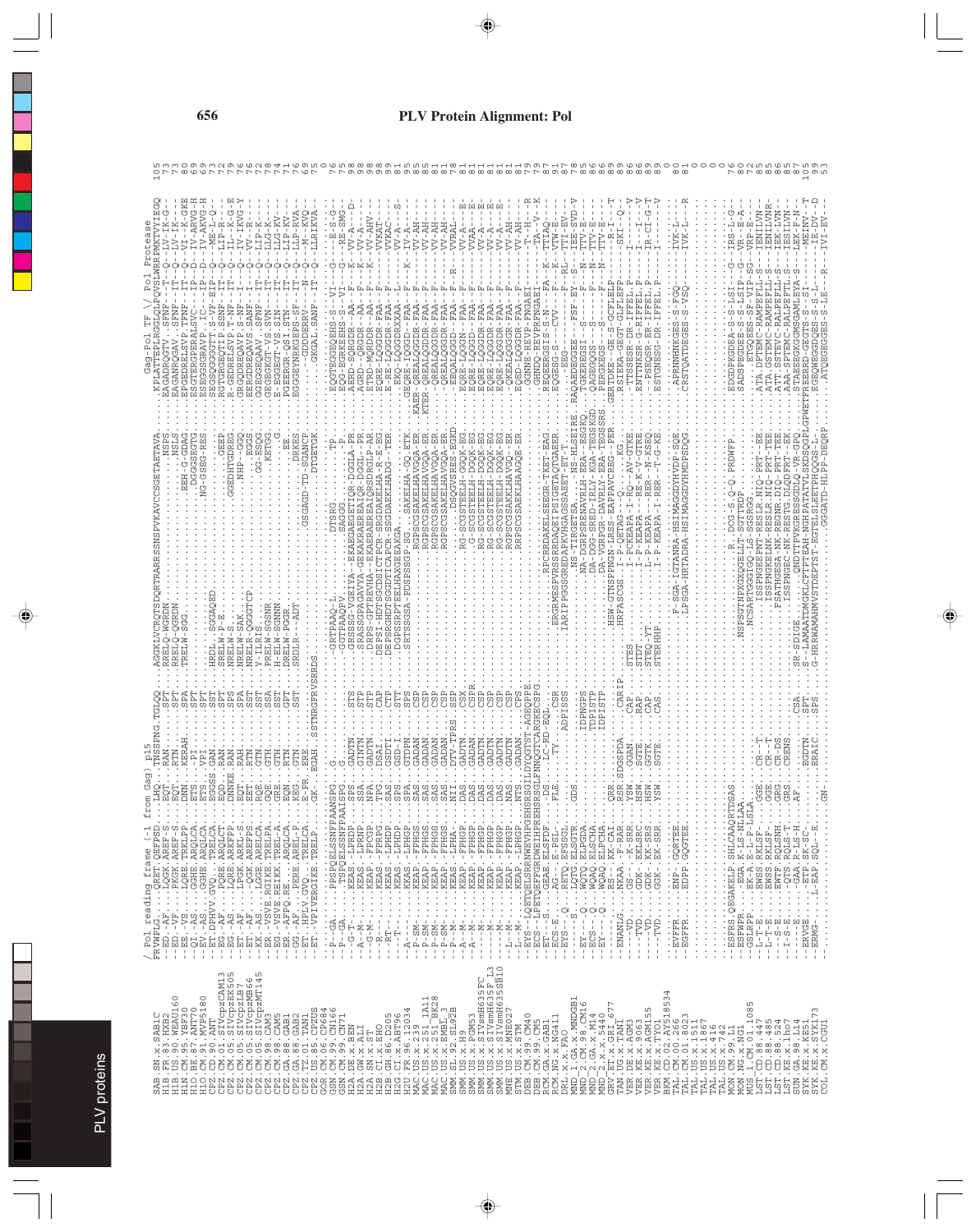| I.x. SABIC<br>83. HXB2<br>SAB.SN                                                                                                                                                                                                                                                      | KVTALLDTGADDSVIQGIE:<br>LKE----------T-LEEMS                                                                                                                                                                                                                                                                                                                                                                                                                                                                                                                                                                                        | ã<br>$\cdot$                                                                                    |          |  |  |
|---------------------------------------------------------------------------------------------------------------------------------------------------------------------------------------------------------------------------------------------------------------------------------------|-------------------------------------------------------------------------------------------------------------------------------------------------------------------------------------------------------------------------------------------------------------------------------------------------------------------------------------------------------------------------------------------------------------------------------------------------------------------------------------------------------------------------------------------------------------------------------------------------------------------------------------|-------------------------------------------------------------------------------------------------|----------|--|--|
|                                                                                                                                                                                                                                                                                       |                                                                                                                                                                                                                                                                                                                                                                                                                                                                                                                                                                                                                                     | .PGR                                                                                            |          |  |  |
|                                                                                                                                                                                                                                                                                       | <b>MNGST-</b><br>Ĥ<br>$\mathbb{H}$<br>ī,<br>$\mathbb{I}$<br>$\mathbf{I}$<br>л.<br>$\mathbf I$<br>$\mathbf{I}$<br>J.<br>1<br>LKE                                                                                                                                                                                                                                                                                                                                                                                                                                                                                                     | PGK<br>$\bullet$<br>$\cdot$                                                                     |          |  |  |
|                                                                                                                                                                                                                                                                                       | Н<br>$\mathsf I$<br>$\mathbb{L}$<br>$\mathbf{I}$<br>$\mathbf{I}$<br>$\mathbf{I}$                                                                                                                                                                                                                                                                                                                                                                                                                                                                                                                                                    | $\bullet$<br>$\cdot$                                                                            |          |  |  |
|                                                                                                                                                                                                                                                                                       | $\mathbb H$<br>$\mathbb H$<br>Ī.<br>$\mathbb{I}$<br>$\mathbf{I}$<br>$\mathbf{I}$<br>$\mathbf{I}$                                                                                                                                                                                                                                                                                                                                                                                                                                                                                                                                    | 명명없음<br>요요없음<br>$\cdot$<br>$\sim$                                                               |          |  |  |
|                                                                                                                                                                                                                                                                                       | Ŧ.<br>$\mathbf{I}$<br>$\mathsf I$<br>$\mathbf{I}$                                                                                                                                                                                                                                                                                                                                                                                                                                                                                                                                                                                   | Ē,                                                                                              |          |  |  |
|                                                                                                                                                                                                                                                                                       | 다.<br>이번<br>$\mathbf{I}$<br>$\mathbf{I}$                                                                                                                                                                                                                                                                                                                                                                                                                                                                                                                                                                                            | $\sim$ $\sim$ $\sim$                                                                            |          |  |  |
|                                                                                                                                                                                                                                                                                       | Ė<br>Ė<br>THE F<br>$\mathbf{I}$<br>Ť<br>$\mathbf I$<br>$\mathbf{I}$<br>$\blacksquare$                                                                                                                                                                                                                                                                                                                                                                                                                                                                                                                                               | $\cdot$                                                                                         |          |  |  |
|                                                                                                                                                                                                                                                                                       | $-$ <b>EDLN</b><br>Н<br>Ť                                                                                                                                                                                                                                                                                                                                                                                                                                                                                                                                                                                                           | $\cdot$                                                                                         |          |  |  |
|                                                                                                                                                                                                                                                                                       | Ť                                                                                                                                                                                                                                                                                                                                                                                                                                                                                                                                                                                                                                   | $\cdot$                                                                                         |          |  |  |
|                                                                                                                                                                                                                                                                                       |                                                                                                                                                                                                                                                                                                                                                                                                                                                                                                                                                                                                                                     | $\blacksquare$<br>$\cdot$                                                                       |          |  |  |
|                                                                                                                                                                                                                                                                                       |                                                                                                                                                                                                                                                                                                                                                                                                                                                                                                                                                                                                                                     |                                                                                                 |          |  |  |
|                                                                                                                                                                                                                                                                                       | $\alpha = \alpha = \alpha$<br>$\frac{1}{4}$                                                                                                                                                                                                                                                                                                                                                                                                                                                                                                                                                                                         | $\cdot$                                                                                         |          |  |  |
|                                                                                                                                                                                                                                                                                       |                                                                                                                                                                                                                                                                                                                                                                                                                                                                                                                                                                                                                                     |                                                                                                 |          |  |  |
|                                                                                                                                                                                                                                                                                       | $\cdot$                                                                                                                                                                                                                                                                                                                                                                                                                                                                                                                                                                                                                             | <br>ELDTI                                                                                       |          |  |  |
|                                                                                                                                                                                                                                                                                       |                                                                                                                                                                                                                                                                                                                                                                                                                                                                                                                                                                                                                                     | <b>ELDT</b><br>E,<br>÷                                                                          |          |  |  |
|                                                                                                                                                                                                                                                                                       |                                                                                                                                                                                                                                                                                                                                                                                                                                                                                                                                                                                                                                     | ţ.<br>$\ddot{\cdot}$                                                                            |          |  |  |
|                                                                                                                                                                                                                                                                                       |                                                                                                                                                                                                                                                                                                                                                                                                                                                                                                                                                                                                                                     |                                                                                                 |          |  |  |
|                                                                                                                                                                                                                                                                                       |                                                                                                                                                                                                                                                                                                                                                                                                                                                                                                                                                                                                                                     |                                                                                                 |          |  |  |
|                                                                                                                                                                                                                                                                                       |                                                                                                                                                                                                                                                                                                                                                                                                                                                                                                                                                                                                                                     |                                                                                                 |          |  |  |
|                                                                                                                                                                                                                                                                                       |                                                                                                                                                                                                                                                                                                                                                                                                                                                                                                                                                                                                                                     |                                                                                                 |          |  |  |
|                                                                                                                                                                                                                                                                                       |                                                                                                                                                                                                                                                                                                                                                                                                                                                                                                                                                                                                                                     |                                                                                                 |          |  |  |
|                                                                                                                                                                                                                                                                                       |                                                                                                                                                                                                                                                                                                                                                                                                                                                                                                                                                                                                                                     |                                                                                                 |          |  |  |
|                                                                                                                                                                                                                                                                                       |                                                                                                                                                                                                                                                                                                                                                                                                                                                                                                                                                                                                                                     |                                                                                                 |          |  |  |
|                                                                                                                                                                                                                                                                                       |                                                                                                                                                                                                                                                                                                                                                                                                                                                                                                                                                                                                                                     |                                                                                                 |          |  |  |
|                                                                                                                                                                                                                                                                                       |                                                                                                                                                                                                                                                                                                                                                                                                                                                                                                                                                                                                                                     |                                                                                                 | 14111111 |  |  |
|                                                                                                                                                                                                                                                                                       |                                                                                                                                                                                                                                                                                                                                                                                                                                                                                                                                                                                                                                     |                                                                                                 |          |  |  |
|                                                                                                                                                                                                                                                                                       |                                                                                                                                                                                                                                                                                                                                                                                                                                                                                                                                                                                                                                     |                                                                                                 |          |  |  |
|                                                                                                                                                                                                                                                                                       |                                                                                                                                                                                                                                                                                                                                                                                                                                                                                                                                                                                                                                     |                                                                                                 |          |  |  |
|                                                                                                                                                                                                                                                                                       |                                                                                                                                                                                                                                                                                                                                                                                                                                                                                                                                                                                                                                     |                                                                                                 |          |  |  |
|                                                                                                                                                                                                                                                                                       |                                                                                                                                                                                                                                                                                                                                                                                                                                                                                                                                                                                                                                     |                                                                                                 |          |  |  |
|                                                                                                                                                                                                                                                                                       |                                                                                                                                                                                                                                                                                                                                                                                                                                                                                                                                                                                                                                     |                                                                                                 |          |  |  |
|                                                                                                                                                                                                                                                                                       | $---IVA$<br>ł.<br>Ť<br>$\mathbf{I}$<br>$\mathfrak l$<br>÷<br>$P - EV$                                                                                                                                                                                                                                                                                                                                                                                                                                                                                                                                                               |                                                                                                 |          |  |  |
| STM. US. x. STM<br>DEB. CM. 99. CM40<br>DEB. CM. 99. CM5<br>RCM. GA. x. GAB1<br>RCM. NG. x. NG411                                                                                                                                                                                     | ÷                                                                                                                                                                                                                                                                                                                                                                                                                                                                                                                                                                                                                                   | HALLO.                                                                                          |          |  |  |
|                                                                                                                                                                                                                                                                                       | J.<br>$\mathbf{I}$                                                                                                                                                                                                                                                                                                                                                                                                                                                                                                                                                                                                                  | $\overline{M}$                                                                                  |          |  |  |
|                                                                                                                                                                                                                                                                                       | $- -$ GT<br>$\mathbf{I}$                                                                                                                                                                                                                                                                                                                                                                                                                                                                                                                                                                                                            | $\frac{1}{2}$                                                                                   |          |  |  |
|                                                                                                                                                                                                                                                                                       | $\frac{1}{1}$<br>$\frac{1}{2}$                                                                                                                                                                                                                                                                                                                                                                                                                                                                                                                                                                                                      | $\begin{array}{c}\n\vdots \\ \vdots \\ \vdots \\ \vdots\n\n\end{array}$                         |          |  |  |
| DRL.x.x.FAO<br>MND_1.GA.x.MNDGB1<br>MND_2.CM.98.CM16<br>MND_2.GA.x.M14<br>MND_2.x.x.5440<br>MND_2.x.x.5440                                                                                                                                                                            | $-$ -TIFNERMI<br>$\mathbf{I}$<br>Ť.                                                                                                                                                                                                                                                                                                                                                                                                                                                                                                                                                                                                 |                                                                                                 |          |  |  |
|                                                                                                                                                                                                                                                                                       | $\mathbf{I}$<br><b>CTCN--</b><br>$-TVDD$<br>÷.<br>۳<br>-<br>$\mathbb{I}$<br>$\overline{1}$<br>÷.<br>$\mathbb{L}$                                                                                                                                                                                                                                                                                                                                                                                                                                                                                                                    |                                                                                                 |          |  |  |
|                                                                                                                                                                                                                                                                                       | $\mathbf{I}$<br>$-1$ CDI $-$<br>÷,<br>$\mathbf{I}$<br>Ť.                                                                                                                                                                                                                                                                                                                                                                                                                                                                                                                                                                            |                                                                                                 |          |  |  |
|                                                                                                                                                                                                                                                                                       | $\mathbb{I}$<br>Ť.                                                                                                                                                                                                                                                                                                                                                                                                                                                                                                                                                                                                                  |                                                                                                 |          |  |  |
|                                                                                                                                                                                                                                                                                       |                                                                                                                                                                                                                                                                                                                                                                                                                                                                                                                                                                                                                                     |                                                                                                 |          |  |  |
|                                                                                                                                                                                                                                                                                       | -ТІ-КЕЕРІНІВGF<br>- <u>ТІ-КЕАР-</u> QLSGI<br>$- - T I - K EAD$                                                                                                                                                                                                                                                                                                                                                                                                                                                                                                                                                                      |                                                                                                 |          |  |  |
|                                                                                                                                                                                                                                                                                       | $-1T - KBTDI$ $QLTG$                                                                                                                                                                                                                                                                                                                                                                                                                                                                                                                                                                                                                |                                                                                                 |          |  |  |
|                                                                                                                                                                                                                                                                                       | $-TI - KEND$                                                                                                                                                                                                                                                                                                                                                                                                                                                                                                                                                                                                                        | HOSTO                                                                                           |          |  |  |
| 534                                                                                                                                                                                                                                                                                   |                                                                                                                                                                                                                                                                                                                                                                                                                                                                                                                                                                                                                                     |                                                                                                 |          |  |  |
|                                                                                                                                                                                                                                                                                       | $\sim$ $\pm$<br>$\frac{E-FV}{E-FV}$                                                                                                                                                                                                                                                                                                                                                                                                                                                                                                                                                                                                 | $\ldots$ ELECV                                                                                  |          |  |  |
|                                                                                                                                                                                                                                                                                       |                                                                                                                                                                                                                                                                                                                                                                                                                                                                                                                                                                                                                                     | <b>ELEGV</b>                                                                                    |          |  |  |
|                                                                                                                                                                                                                                                                                       | Ñ<br>$\vdots$                                                                                                                                                                                                                                                                                                                                                                                                                                                                                                                                                                                                                       |                                                                                                 |          |  |  |
|                                                                                                                                                                                                                                                                                       | $\frac{1}{2}$                                                                                                                                                                                                                                                                                                                                                                                                                                                                                                                                                                                                                       |                                                                                                 |          |  |  |
|                                                                                                                                                                                                                                                                                       | $\cdot$<br>$\vdots$<br>$\frac{1}{2}$<br>$\frac{1}{2}$                                                                                                                                                                                                                                                                                                                                                                                                                                                                                                                                                                               |                                                                                                 |          |  |  |
|                                                                                                                                                                                                                                                                                       | $-$ DQHV.<br>错<br>$\mathbf{I}$                                                                                                                                                                                                                                                                                                                                                                                                                                                                                                                                                                                                      | $\begin{array}{c} \cdot \cdot \text{ML-}\text{E} \\ \cdot \cdot \text{ML-}\text{E} \end{array}$ |          |  |  |
|                                                                                                                                                                                                                                                                                       | $-TTV-XQDI$<br>$-TTI - -DAHI$<br>$- - X - -$                                                                                                                                                                                                                                                                                                                                                                                                                                                                                                                                                                                        |                                                                                                 |          |  |  |
|                                                                                                                                                                                                                                                                                       | I.<br>٠<br>$\mathbf I$<br>$\mathbf I$                                                                                                                                                                                                                                                                                                                                                                                                                                                                                                                                                                                               |                                                                                                 |          |  |  |
|                                                                                                                                                                                                                                                                                       |                                                                                                                                                                                                                                                                                                                                                                                                                                                                                                                                                                                                                                     |                                                                                                 |          |  |  |
|                                                                                                                                                                                                                                                                                       |                                                                                                                                                                                                                                                                                                                                                                                                                                                                                                                                                                                                                                     |                                                                                                 |          |  |  |
|                                                                                                                                                                                                                                                                                       |                                                                                                                                                                                                                                                                                                                                                                                                                                                                                                                                                                                                                                     |                                                                                                 |          |  |  |
| $\begin{smallmatrix} 280\\ 280\\ 180\\ 281\\ 192\\ 183\\ 194\\ 195\\ 182\\ 183\\ 184\\ 185\\ 186\\ 187\\ 188\\ 189\\ 180\\ 181\\ 182\\ 183\\ 184\\ 185\\ 186\\ 187\\ 188\\ 189\\ 180\\ 181\\ 182\\ 183\\ 184\\ 185\\ 186\\ 187\\ 188\\ 189\\ 180\\ 180\\ 181\\ 182\\ 183\\ 184\\ 185$ | $\begin{array}{ll} -\texttt{T1VSEDSV} \\ -\texttt{T1}-\texttt{REQDI} \\ -\texttt{T1}-\texttt{REQDI} \\ -\texttt{T1}-\texttt{REEDI} \\ -\texttt{T-TL} \end{array}$<br>I,<br>$\mathbf I$<br>I<br>$\frac{1}{1}$<br>J.<br>$\mathbf{I}$<br>$\mathfrak l$<br>$\begin{array}{c} \rule{0.2cm}{0.15mm} \rule{0.2cm}{0.15mm} \rule{0.2cm}{0.15mm} \rule{0.2cm}{0.15mm} \rule{0.2cm}{0.15mm} \rule{0.2cm}{0.15mm} \rule{0.2cm}{0.15mm} \rule{0.2cm}{0.15mm} \rule{0.2cm}{0.15mm} \rule{0.2cm}{0.15mm} \rule{0.2cm}{0.15mm} \rule{0.2cm}{0.15mm} \rule{0.2cm}{0.15mm} \rule{0.2cm}{0.15mm} \rule{0.2cm}{0.15mm} \rule{$<br>t<br>$-1 - M -$<br>٠ |                                                                                                 |          |  |  |
|                                                                                                                                                                                                                                                                                       | $\mathbf{I}$<br>$\mathbf{I}$<br>$\,$ $\,$<br>$L - QM - V - - -$                                                                                                                                                                                                                                                                                                                                                                                                                                                                                                                                                                     |                                                                                                 |          |  |  |
|                                                                                                                                                                                                                                                                                       |                                                                                                                                                                                                                                                                                                                                                                                                                                                                                                                                                                                                                                     |                                                                                                 |          |  |  |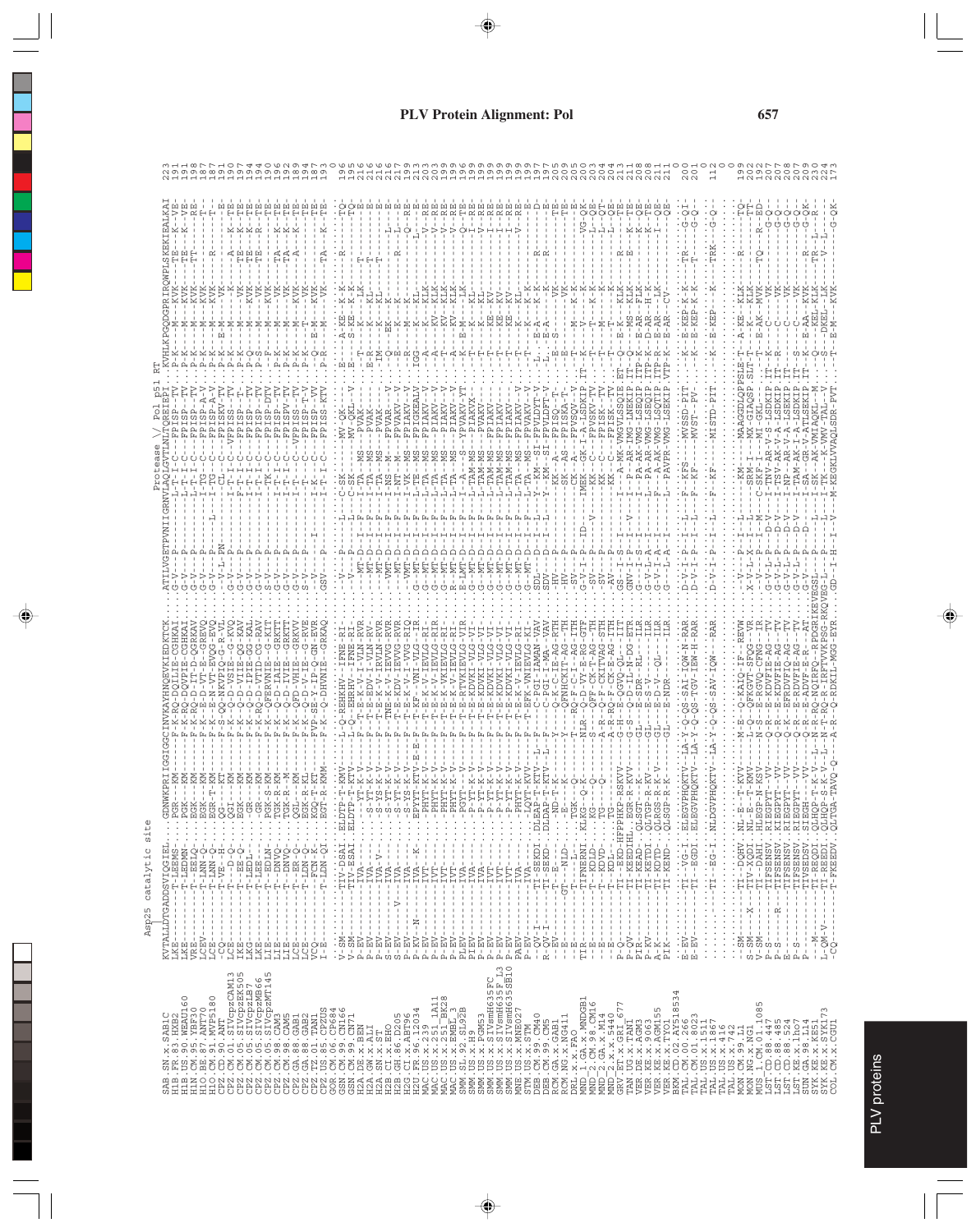| $\mathbb U$                                                                     |                                                                                                                                                                                                                                                                                                                                                                                                                                                                  |  |  |  |  |  |  |  |  |  |  |  |  |  |  |                                                                                              |  |  |  |  |  |  |  |  |  |  |  |  |  |  |  |
|---------------------------------------------------------------------------------|------------------------------------------------------------------------------------------------------------------------------------------------------------------------------------------------------------------------------------------------------------------------------------------------------------------------------------------------------------------------------------------------------------------------------------------------------------------|--|--|--|--|--|--|--|--|--|--|--|--|--|--|----------------------------------------------------------------------------------------------|--|--|--|--|--|--|--|--|--|--|--|--|--|--|--|
| $\begin{array}{c}\n 8 \downarrow t \\  62 \downarrow \\  0\n \end{array}$<br>K, |                                                                                                                                                                                                                                                                                                                                                                                                                                                                  |  |  |  |  |  |  |  |  |  |  |  |  |  |  |                                                                                              |  |  |  |  |  |  |  |  |  |  |  |  |  |  |  |
| resistance                                                                      |                                                                                                                                                                                                                                                                                                                                                                                                                                                                  |  |  |  |  |  |  |  |  |  |  |  |  |  |  |                                                                                              |  |  |  |  |  |  |  |  |  |  |  |  |  |  |  |
|                                                                                 |                                                                                                                                                                                                                                                                                                                                                                                                                                                                  |  |  |  |  |  |  |  |  |  |  |  |  |  |  |                                                                                              |  |  |  |  |  |  |  |  |  |  |  |  |  |  |  |
| drug                                                                            |                                                                                                                                                                                                                                                                                                                                                                                                                                                                  |  |  |  |  |  |  |  |  |  |  |  |  |  |  |                                                                                              |  |  |  |  |  |  |  |  |  |  |  |  |  |  |  |
| $\frac{1}{M41L}$                                                                |                                                                                                                                                                                                                                                                                                                                                                                                                                                                  |  |  |  |  |  |  |  |  |  |  |  |  |  |  |                                                                                              |  |  |  |  |  |  |  |  |  |  |  |  |  |  |  |
|                                                                                 |                                                                                                                                                                                                                                                                                                                                                                                                                                                                  |  |  |  |  |  |  |  |  |  |  |  |  |  |  |                                                                                              |  |  |  |  |  |  |  |  |  |  |  |  |  |  |  |
|                                                                                 |                                                                                                                                                                                                                                                                                                                                                                                                                                                                  |  |  |  |  |  |  |  |  |  |  |  |  |  |  | $\begin{array}{l} \text{FC} \\ \text{F} \rightarrow 3 \\ \text{G} \rightarrow 3 \end{array}$ |  |  |  |  |  |  |  |  |  |  |  |  |  |  |  |
|                                                                                 |                                                                                                                                                                                                                                                                                                                                                                                                                                                                  |  |  |  |  |  |  |  |  |  |  |  |  |  |  |                                                                                              |  |  |  |  |  |  |  |  |  |  |  |  |  |  |  |
|                                                                                 |                                                                                                                                                                                                                                                                                                                                                                                                                                                                  |  |  |  |  |  |  |  |  |  |  |  |  |  |  |                                                                                              |  |  |  |  |  |  |  |  |  |  |  |  |  |  |  |
|                                                                                 | $\begin{smallmatrix} \texttt{AB} & \texttt{X} & \texttt{ABID} & \texttt{ABID} & \texttt{ADID} & \texttt{ADID} & \texttt{ADID} & \texttt{ADID} & \texttt{ADID} & \texttt{ADID} & \texttt{ADID} & \texttt{ADID} & \texttt{ADID} & \texttt{ADID} & \texttt{ADID} & \texttt{ADID} & \texttt{ADID} & \texttt{ADID} & \texttt{ADID} & \texttt{ADID} & \texttt{ADID} & \texttt{ADID} & \texttt{ADID} & \texttt{ADID} & \texttt{ADID} & \texttt{ADID} & \texttt{ADID} &$ |  |  |  |  |  |  |  |  |  |  |  |  |  |  |                                                                                              |  |  |  |  |  |  |  |  |  |  |  |  |  |  |  |
|                                                                                 |                                                                                                                                                                                                                                                                                                                                                                                                                                                                  |  |  |  |  |  |  |  |  |  |  |  |  |  |  |                                                                                              |  |  |  |  |  |  |  |  |  |  |  |  |  |  |  |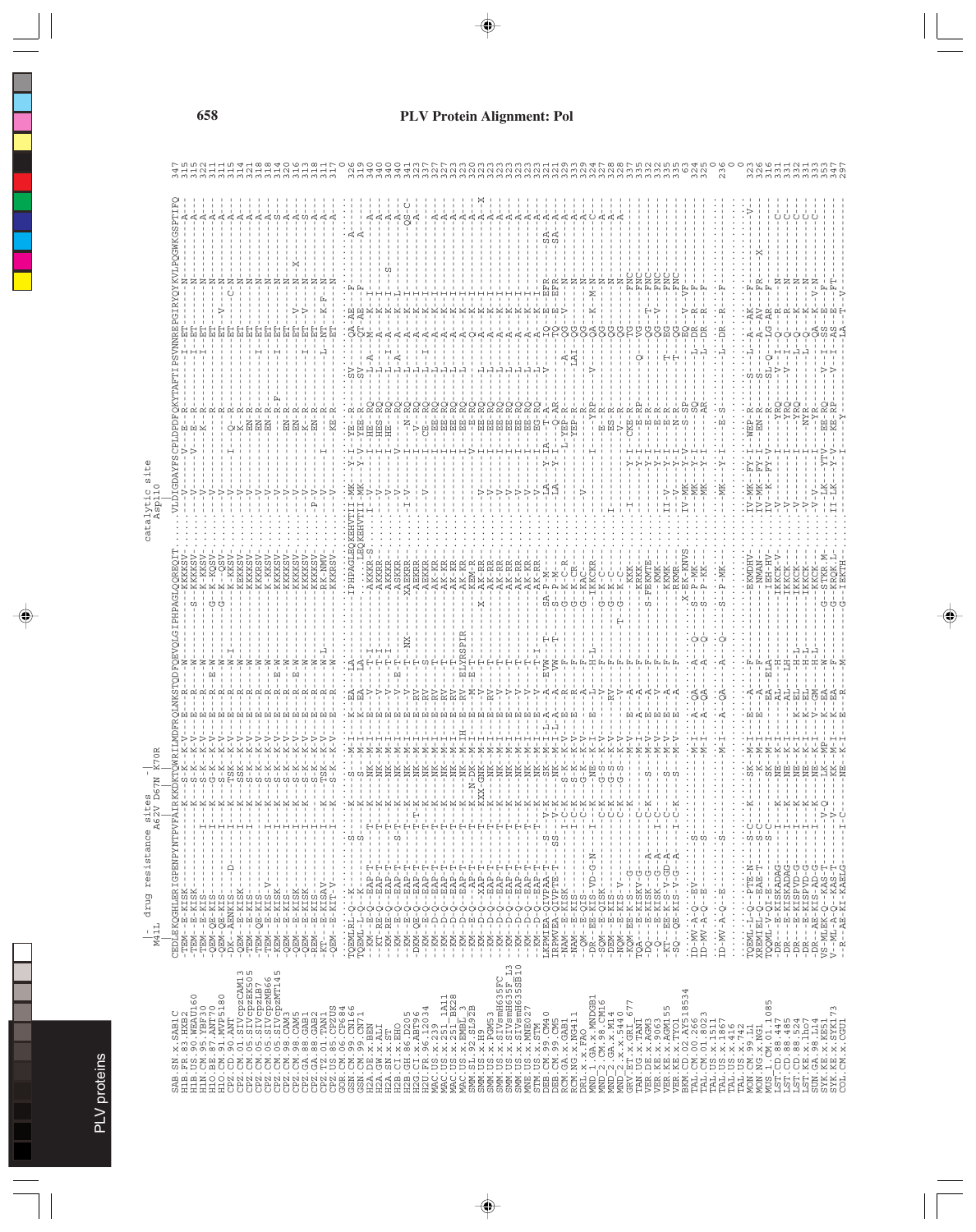|                                                                                          |                                 |                                                                                                                                                                                                                                                                                                                                                                                                                              |         |                 |          | alah da                     |                |                |          |          |        |             |         |          |        |                            | A.            |   |         |          | TO T   |                                                                                                                                                                                                                                                                                                                                                                                  |                      |                                                                                                                                                                                                                                                                                                                                                                                                                                                                                                                                                              |               |        |               |   |                  |   |                |   |                                                                                                        |      |                |               |            |               |        |      |                                                                                                                                                                                                                                                                                                                                          |          |                     |                         |                                                                                                                                                                                                                                                                   |         |               |          |        |        |               |               |          |                        |      |           |            |               |                                                 |            |            |                      |                                                                                                                                                                                                                                                                                                                                                                                                                              |    |
|------------------------------------------------------------------------------------------|---------------------------------|------------------------------------------------------------------------------------------------------------------------------------------------------------------------------------------------------------------------------------------------------------------------------------------------------------------------------------------------------------------------------------------------------------------------------|---------|-----------------|----------|-----------------------------|----------------|----------------|----------|----------|--------|-------------|---------|----------|--------|----------------------------|---------------|---|---------|----------|--------|----------------------------------------------------------------------------------------------------------------------------------------------------------------------------------------------------------------------------------------------------------------------------------------------------------------------------------------------------------------------------------|----------------------|--------------------------------------------------------------------------------------------------------------------------------------------------------------------------------------------------------------------------------------------------------------------------------------------------------------------------------------------------------------------------------------------------------------------------------------------------------------------------------------------------------------------------------------------------------------|---------------|--------|---------------|---|------------------|---|----------------|---|--------------------------------------------------------------------------------------------------------|------|----------------|---------------|------------|---------------|--------|------|------------------------------------------------------------------------------------------------------------------------------------------------------------------------------------------------------------------------------------------------------------------------------------------------------------------------------------------|----------|---------------------|-------------------------|-------------------------------------------------------------------------------------------------------------------------------------------------------------------------------------------------------------------------------------------------------------------|---------|---------------|----------|--------|--------|---------------|---------------|----------|------------------------|------|-----------|------------|---------------|-------------------------------------------------|------------|------------|----------------------|------------------------------------------------------------------------------------------------------------------------------------------------------------------------------------------------------------------------------------------------------------------------------------------------------------------------------------------------------------------------------------------------------------------------------|----|
|                                                                                          |                                 |                                                                                                                                                                                                                                                                                                                                                                                                                              |         |                 |          |                             |                |                |          |          |        |             |         |          |        |                            |               |   |         |          |        |                                                                                                                                                                                                                                                                                                                                                                                  |                      |                                                                                                                                                                                                                                                                                                                                                                                                                                                                                                                                                              |               |        |               |   |                  |   |                |   |                                                                                                        |      |                |               |            |               |        |      |                                                                                                                                                                                                                                                                                                                                          |          |                     |                         |                                                                                                                                                                                                                                                                   |         |               |          |        |        |               |               |          |                        |      |           |            |               |                                                 |            |            |                      |                                                                                                                                                                                                                                                                                                                                                                                                                              |    |
|                                                                                          |                                 |                                                                                                                                                                                                                                                                                                                                                                                                                              |         |                 |          |                             |                |                |          |          |        |             |         |          |        |                            |               |   |         |          |        |                                                                                                                                                                                                                                                                                                                                                                                  |                      |                                                                                                                                                                                                                                                                                                                                                                                                                                                                                                                                                              |               |        |               |   |                  |   |                |   |                                                                                                        |      |                |               |            |               |        |      |                                                                                                                                                                                                                                                                                                                                          |          |                     |                         |                                                                                                                                                                                                                                                                   |         |               |          |        |        |               |               |          |                        |      |           |            |               |                                                 |            |            |                      |                                                                                                                                                                                                                                                                                                                                                                                                                              |    |
|                                                                                          |                                 |                                                                                                                                                                                                                                                                                                                                                                                                                              |         |                 |          |                             |                |                |          |          |        |             |         |          |        |                            |               |   |         |          |        |                                                                                                                                                                                                                                                                                                                                                                                  |                      |                                                                                                                                                                                                                                                                                                                                                                                                                                                                                                                                                              |               |        |               |   |                  |   |                |   |                                                                                                        |      |                |               |            |               |        |      |                                                                                                                                                                                                                                                                                                                                          |          |                     |                         |                                                                                                                                                                                                                                                                   |         |               |          |        |        |               |               |          |                        |      |           |            |               |                                                 |            |            |                      |                                                                                                                                                                                                                                                                                                                                                                                                                              |    |
|                                                                                          |                                 |                                                                                                                                                                                                                                                                                                                                                                                                                              |         |                 |          |                             |                |                |          |          |        |             |         |          |        |                            |               |   |         |          |        |                                                                                                                                                                                                                                                                                                                                                                                  |                      |                                                                                                                                                                                                                                                                                                                                                                                                                                                                                                                                                              |               |        |               |   |                  |   |                |   |                                                                                                        |      |                |               |            |               |        |      |                                                                                                                                                                                                                                                                                                                                          |          |                     |                         |                                                                                                                                                                                                                                                                   |         |               |          |        |        |               |               |          |                        |      |           |            |               |                                                 |            |            |                      |                                                                                                                                                                                                                                                                                                                                                                                                                              |    |
|                                                                                          |                                 |                                                                                                                                                                                                                                                                                                                                                                                                                              |         |                 |          |                             |                |                |          |          |        |             |         |          |        |                            |               |   |         |          |        |                                                                                                                                                                                                                                                                                                                                                                                  |                      |                                                                                                                                                                                                                                                                                                                                                                                                                                                                                                                                                              |               |        |               |   |                  |   |                |   |                                                                                                        |      |                |               |            |               |        |      |                                                                                                                                                                                                                                                                                                                                          |          |                     |                         |                                                                                                                                                                                                                                                                   |         |               |          |        |        |               |               |          |                        |      |           |            |               |                                                 |            |            |                      |                                                                                                                                                                                                                                                                                                                                                                                                                              |    |
|                                                                                          |                                 |                                                                                                                                                                                                                                                                                                                                                                                                                              |         |                 |          |                             |                |                |          |          |        |             |         |          |        |                            |               |   |         |          |        |                                                                                                                                                                                                                                                                                                                                                                                  |                      |                                                                                                                                                                                                                                                                                                                                                                                                                                                                                                                                                              |               |        | 1.1.1.1       |   |                  |   |                |   |                                                                                                        |      |                |               |            |               |        |      |                                                                                                                                                                                                                                                                                                                                          |          |                     |                         |                                                                                                                                                                                                                                                                   |         |               |          |        |        |               |               |          |                        | ā,   | $-90 - 1$ |            | $-1010$       |                                                 |            |            |                      |                                                                                                                                                                                                                                                                                                                                                                                                                              |    |
|                                                                                          |                                 |                                                                                                                                                                                                                                                                                                                                                                                                                              |         |                 |          |                             |                |                |          |          |        |             |         |          |        |                            |               |   |         |          |        |                                                                                                                                                                                                                                                                                                                                                                                  |                      |                                                                                                                                                                                                                                                                                                                                                                                                                                                                                                                                                              |               |        |               |   |                  |   |                |   |                                                                                                        |      |                |               |            |               |        |      |                                                                                                                                                                                                                                                                                                                                          |          |                     |                         |                                                                                                                                                                                                                                                                   |         |               |          |        |        |               |               |          |                        |      |           |            |               |                                                 |            |            |                      |                                                                                                                                                                                                                                                                                                                                                                                                                              |    |
|                                                                                          |                                 |                                                                                                                                                                                                                                                                                                                                                                                                                              |         |                 |          |                             |                |                |          |          |        |             |         |          |        |                            |               |   |         | 5        |        |                                                                                                                                                                                                                                                                                                                                                                                  |                      |                                                                                                                                                                                                                                                                                                                                                                                                                                                                                                                                                              |               |        |               |   |                  |   |                |   |                                                                                                        |      |                |               |            |               |        |      |                                                                                                                                                                                                                                                                                                                                          |          |                     |                         |                                                                                                                                                                                                                                                                   |         |               |          |        |        |               |               |          |                        |      |           |            |               |                                                 |            |            |                      |                                                                                                                                                                                                                                                                                                                                                                                                                              |    |
|                                                                                          |                                 |                                                                                                                                                                                                                                                                                                                                                                                                                              |         |                 |          |                             |                |                |          |          |        |             |         |          |        |                            |               |   |         |          |        |                                                                                                                                                                                                                                                                                                                                                                                  |                      |                                                                                                                                                                                                                                                                                                                                                                                                                                                                                                                                                              |               |        |               |   |                  |   |                |   |                                                                                                        |      |                |               |            |               |        |      |                                                                                                                                                                                                                                                                                                                                          |          |                     |                         |                                                                                                                                                                                                                                                                   |         |               |          |        |        |               |               |          |                        |      |           |            |               |                                                 |            |            |                      |                                                                                                                                                                                                                                                                                                                                                                                                                              |    |
|                                                                                          |                                 |                                                                                                                                                                                                                                                                                                                                                                                                                              |         |                 |          |                             |                |                |          |          |        |             |         |          |        |                            |               |   |         |          |        |                                                                                                                                                                                                                                                                                                                                                                                  |                      |                                                                                                                                                                                                                                                                                                                                                                                                                                                                                                                                                              |               |        |               |   |                  |   |                |   |                                                                                                        |      |                |               |            |               |        |      |                                                                                                                                                                                                                                                                                                                                          |          |                     |                         |                                                                                                                                                                                                                                                                   |         |               |          |        |        |               |               |          |                        |      |           |            |               |                                                 |            |            |                      |                                                                                                                                                                                                                                                                                                                                                                                                                              |    |
|                                                                                          |                                 |                                                                                                                                                                                                                                                                                                                                                                                                                              |         |                 |          |                             |                |                |          |          |        |             |         |          |        |                            |               |   |         |          |        |                                                                                                                                                                                                                                                                                                                                                                                  |                      |                                                                                                                                                                                                                                                                                                                                                                                                                                                                                                                                                              |               |        |               |   |                  |   |                |   |                                                                                                        |      |                |               |            |               |        |      |                                                                                                                                                                                                                                                                                                                                          |          |                     |                         |                                                                                                                                                                                                                                                                   |         |               |          |        |        |               |               |          |                        |      |           |            |               |                                                 |            |            |                      |                                                                                                                                                                                                                                                                                                                                                                                                                              |    |
|                                                                                          |                                 |                                                                                                                                                                                                                                                                                                                                                                                                                              |         |                 |          | .                           |                |                |          |          |        |             |         |          |        |                            |               |   |         |          |        |                                                                                                                                                                                                                                                                                                                                                                                  |                      |                                                                                                                                                                                                                                                                                                                                                                                                                                                                                                                                                              |               |        |               |   |                  |   |                |   |                                                                                                        |      |                |               |            |               |        |      |                                                                                                                                                                                                                                                                                                                                          |          |                     |                         |                                                                                                                                                                                                                                                                   |         |               |          |        |        |               |               |          |                        |      |           |            |               |                                                 |            |            |                      |                                                                                                                                                                                                                                                                                                                                                                                                                              |    |
|                                                                                          |                                 |                                                                                                                                                                                                                                                                                                                                                                                                                              |         |                 |          | man<br>Hill                 |                |                |          |          |        |             |         |          |        |                            |               |   |         |          |        |                                                                                                                                                                                                                                                                                                                                                                                  |                      |                                                                                                                                                                                                                                                                                                                                                                                                                                                                                                                                                              |               |        |               |   |                  |   |                |   |                                                                                                        |      |                |               | $R - L$    |               |        |      |                                                                                                                                                                                                                                                                                                                                          |          |                     |                         |                                                                                                                                                                                                                                                                   |         |               |          |        |        |               |               |          |                        |      |           |            |               |                                                 |            |            |                      |                                                                                                                                                                                                                                                                                                                                                                                                                              |    |
|                                                                                          |                                 |                                                                                                                                                                                                                                                                                                                                                                                                                              |         |                 |          | 부부부부부부부부<br>AAQ<br>OSA TRKK |                |                |          |          |        |             |         |          |        |                            |               |   |         |          |        |                                                                                                                                                                                                                                                                                                                                                                                  |                      |                                                                                                                                                                                                                                                                                                                                                                                                                                                                                                                                                              |               |        |               |   |                  |   |                |   |                                                                                                        |      |                |               |            |               |        |      | ZUULUKIARO                                                                                                                                                                                                                                                                                                                               |          |                     |                         | 로 다 이 점<br>- 그 그 글 글                                                                                                                                                                                                                                              |         |               |          |        |        |               |               |          |                        |      |           |            | $\geq$ $\geq$ |                                                 |            |            |                      |                                                                                                                                                                                                                                                                                                                                                                                                                              |    |
|                                                                                          |                                 |                                                                                                                                                                                                                                                                                                                                                                                                                              |         |                 |          | ¥.                          | $\overline{K}$ |                |          |          |        |             |         |          |        |                            |               |   |         |          |        |                                                                                                                                                                                                                                                                                                                                                                                  | $-1$<br>$-1$<br>$-1$ |                                                                                                                                                                                                                                                                                                                                                                                                                                                                                                                                                              | -SK           |        | ÷             | ÷ |                  |   |                |   |                                                                                                        |      |                |               |            | RRRRRRTT<br>  |        |      |                                                                                                                                                                                                                                                                                                                                          |          |                     |                         |                                                                                                                                                                                                                                                                   |         |               |          |        |        |               |               |          |                        |      |           |            |               | マムス<br>トリス<br>トリススス                             |            |            |                      |                                                                                                                                                                                                                                                                                                                                                                                                                              |    |
|                                                                                          |                                 |                                                                                                                                                                                                                                                                                                                                                                                                                              |         |                 |          |                             |                |                |          |          |        |             |         |          |        |                            |               |   |         |          |        |                                                                                                                                                                                                                                                                                                                                                                                  |                      |                                                                                                                                                                                                                                                                                                                                                                                                                                                                                                                                                              |               |        |               |   |                  |   |                |   |                                                                                                        |      |                |               |            |               |        |      |                                                                                                                                                                                                                                                                                                                                          |          |                     |                         |                                                                                                                                                                                                                                                                   |         |               |          |        |        |               |               |          |                        |      |           |            |               |                                                 |            |            |                      |                                                                                                                                                                                                                                                                                                                                                                                                                              |    |
|                                                                                          |                                 |                                                                                                                                                                                                                                                                                                                                                                                                                              |         |                 |          |                             |                |                |          |          |        |             |         |          |        |                            |               |   |         |          |        |                                                                                                                                                                                                                                                                                                                                                                                  |                      |                                                                                                                                                                                                                                                                                                                                                                                                                                                                                                                                                              |               |        |               |   |                  |   |                |   |                                                                                                        |      |                |               |            |               |        |      |                                                                                                                                                                                                                                                                                                                                          |          |                     |                         |                                                                                                                                                                                                                                                                   |         |               |          |        |        |               |               |          |                        |      |           |            |               |                                                 |            |            |                      |                                                                                                                                                                                                                                                                                                                                                                                                                              |    |
|                                                                                          |                                 |                                                                                                                                                                                                                                                                                                                                                                                                                              | $-127$  | $-11Y$<br>$-12$ | $-127 -$ | $-11Y$                      | $-1.2N$        | $-12$<br>$-12$ | $---LYN$ | $-127 -$ | $-11Y$ | $-11N$      | $-1.7V$ | $-2.71-$ | $-1.1$ | : ::4<br>: : : : : : : : : | $\frac{1}{1}$ | Ļ | л.<br>Ţ | ÷<br>T - | 7<br>Ţ | ÷<br>Ţ                                                                                                                                                                                                                                                                                                                                                                           | 7<br>$\frac{1}{1}$   | ÷,<br>Ţ                                                                                                                                                                                                                                                                                                                                                                                                                                                                                                                                                      | ÷<br>Ţ        | ÷<br>Ţ | $\frac{1}{1}$ | Ţ | 44 L L<br>۲<br>ا | Ţ | ÷<br>Ţ         | Ţ | Ļ                                                                                                      | $-1$ | $\sim$<br>$-1$ | $\frac{1}{1}$ | $-1 - 1 -$ | $\frac{1}{1}$ |        |      |                                                                                                                                                                                                                                                                                                                                          | $---LWL$ | $-1$                | $-LMV$                  | $-1$ WV                                                                                                                                                                                                                                                           | $-1-WV$ | $-1$ WV       | $-121 -$ | i<br>i | $-1 -$ | $\frac{1}{1}$ | $\frac{1}{2}$ | 그는<br>計量 |                        | $-1$ | ٦.        | $-1.0 - 1$ |               | $\begin{array}{c}\n-1 \\ -1 \\ -1\n\end{array}$ | $-1.0 - 1$ | $\,$<br>Ļ٦ | $\tilde{\zeta}$<br>부 | 부                                                                                                                                                                                                                                                                                                                                                                                                                            | YT |
|                                                                                          |                                 |                                                                                                                                                                                                                                                                                                                                                                                                                              | $\sf I$ | $\frac{1}{2}$   |          | $\,$                        |                |                |          | $\,$ I   |        | $\mathbf I$ |         |          |        |                            |               |   |         | f,       |        | $\frac{1}{1}$                                                                                                                                                                                                                                                                                                                                                                    | Í                    | $\frac{1}{1}$                                                                                                                                                                                                                                                                                                                                                                                                                                                                                                                                                | $\frac{1}{1}$ | f,     | f,            | Í | t                |   |                |   |                                                                                                        |      |                |               |            |               | $\,$ I | $\,$ |                                                                                                                                                                                                                                                                                                                                          |          |                     |                         |                                                                                                                                                                                                                                                                   |         | $\frac{1}{1}$ |          |        |        | $\cdot$ 1     | $\bullet$     |          |                        |      |           |            |               |                                                 |            |            |                      |                                                                                                                                                                                                                                                                                                                                                                                                                              |    |
|                                                                                          |                                 |                                                                                                                                                                                                                                                                                                                                                                                                                              |         |                 |          |                             |                |                |          |          |        |             |         |          |        |                            |               |   |         |          |        |                                                                                                                                                                                                                                                                                                                                                                                  |                      |                                                                                                                                                                                                                                                                                                                                                                                                                                                                                                                                                              |               |        |               |   |                  |   |                |   |                                                                                                        |      |                |               |            |               | $-1$   |      |                                                                                                                                                                                                                                                                                                                                          |          |                     | $-1 - E - I$ KKELKPLT-V |                                                                                                                                                                                                                                                                   |         |               |          |        |        |               | $\bullet$     |          |                        |      |           |            |               |                                                 |            |            |                      |                                                                                                                                                                                                                                                                                                                                                                                                                              |    |
|                                                                                          |                                 |                                                                                                                                                                                                                                                                                                                                                                                                                              |         |                 |          |                             |                |                |          |          |        |             |         |          |        |                            |               |   |         |          |        |                                                                                                                                                                                                                                                                                                                                                                                  |                      |                                                                                                                                                                                                                                                                                                                                                                                                                                                                                                                                                              |               |        |               |   |                  |   |                |   |                                                                                                        |      |                |               |            |               |        |      |                                                                                                                                                                                                                                                                                                                                          |          |                     |                         |                                                                                                                                                                                                                                                                   |         |               |          |        |        |               |               |          |                        |      |           |            |               |                                                 |            |            |                      |                                                                                                                                                                                                                                                                                                                                                                                                                              |    |
| catalytics<br>SSMT---EP--EQ---IV----<br>SSMT---EP--EQ---IV----<br>SSMT----F<br>SSMT----F |                                 | $\begin{array}{l} \texttt{S}(\mathbf{X})^{\text{max}}_{1,1} \ldots \texttt{X}^{\text{max}}_{2,1} \ldots \texttt{X}^{\text{max}}_{2,1} \ldots \texttt{X}^{\text{max}}_{2,1} \ldots \texttt{X}^{\text{max}}_{2,1} \ldots \texttt{X}^{\text{max}}_{2,1} \ldots \texttt{X}^{\text{max}}_{2,1} \ldots \texttt{X}^{\text{max}}_{2,1} \ldots \texttt{X}^{\text{max}}_{2,1} \ldots \texttt{X}^{\text{max}}_{2,1} \ldots \texttt{X}^$ |         |                 |          |                             |                |                |          |          |        |             |         |          |        |                            |               |   |         |          |        | $\begin{array}{l} \tilde{M}_{1}^{1}(\tilde{M}_{1}^{1},\tilde{M}_{2}^{1},\tilde{M}_{2}^{1},\tilde{M}_{2}^{1},\tilde{M}_{2}^{1},\tilde{M}_{2}^{1},\tilde{M}_{2}^{1},\tilde{M}_{2}^{1},\tilde{M}_{2}^{1},\tilde{M}_{2}^{1},\tilde{M}_{2}^{1},\tilde{M}_{2}^{1},\tilde{M}_{2}^{1},\tilde{M}_{2}^{1},\tilde{M}_{2}^{1},\tilde{M}_{2}^{1},\tilde{M}_{2}^{1},\tilde{M}_{2}^{1},\tilde{$ |                      | $\begin{array}{l} \mathbf{1}^{1} \rightarrow \mathbf{0}^{2} \rightarrow \mathbf{0}^{2} \rightarrow \mathbf{0}^{2} \rightarrow \mathbf{0}^{2} \rightarrow \mathbf{0}^{2} \rightarrow \mathbf{0}^{2} \rightarrow \mathbf{0}^{2} \rightarrow \mathbf{0}^{2} \rightarrow \mathbf{0}^{2} \rightarrow \mathbf{0}^{2} \rightarrow \mathbf{0}^{2} \rightarrow \mathbf{0}^{2} \rightarrow \mathbf{0}^{2} \rightarrow \mathbf{0}^{2} \rightarrow \mathbf{0}^{2} \rightarrow \mathbf{0}^{2} \rightarrow \mathbf{0}^{2} \rightarrow \mathbf{0}^{2} \rightarrow \mathbf{$ |               |        |               |   |                  |   |                |   |                                                                                                        |      |                |               |            |               |        |      | $\begin{array}{l} A_1- D_2-1-\frac{1}{2^2}-B_1-\cdots-\frac{1}{2^2}-1\\ C_1-1/3S1-SU-(B_1-1)-1\\ A_2-1-\cdots-P_2-BH1-\cdots-V\\ A_3-1-\cdots-CA-SH1-SH1-SH1-1\\ A_4-1-\cdots+AM-CH1-SH1-SH1-SH1-1\\ N-2M-1-SH1-SH1-SH1-SH1-SH1-1\\ N-1-\cdots-P_2-BH1-SH1-SH1-SH1-1\\ N-1-\cdots-P_2-BH1-SH1-SH1-1\\ N-1-\cdots-P_2-BH1-SH1-SH1-1\\ N-$ |          | --QRV-K-IGK-VQ-LE-I | $-24S$                  | $\begin{array}{l} N^2 - \bar{A} - - BKTKEBLsLv-L \\ N^2 - S - - E - IKKELKQLT - V - \\ N^2 - A S - - E - KV - E - V - T - V - \\ N^2 - A S - - KV - E - V - T - T - V - \\ H - SDQL - RK - D - Y - Q - ALF - \\ H - SDOL - RK - E - Y - Q - ALF - \\ \end{array}$ |         |               |          |        |        |               | $\cdot$       |          | --AEL-1-X-X-X-L-CLEA-- |      |           |            |               |                                                 |            |            |                      | $\begin{array}{l} \mathbf{H}^{1,1} \times \mathbf{H}^{2,1} \times \mathbf{H}^{2,1} \times \mathbf{H}^{2,1} \times \mathbf{H}^{2,1} \times \mathbf{H}^{2,1} \times \mathbf{H}^{2,1} \times \mathbf{H}^{2,1} \times \mathbf{H}^{2,1} \times \mathbf{H}^{2,1} \times \mathbf{H}^{2,1} \times \mathbf{H}^{2,1} \times \mathbf{H}^{2,1} \times \mathbf{H}^{2,1} \times \mathbf{H}^{2,1} \times \mathbf{H}^{2,1} \times \mathbf{H$ |    |
|                                                                                          |                                 |                                                                                                                                                                                                                                                                                                                                                                                                                              |         |                 |          |                             |                |                |          |          |        |             |         |          |        |                            |               |   |         |          |        |                                                                                                                                                                                                                                                                                                                                                                                  |                      |                                                                                                                                                                                                                                                                                                                                                                                                                                                                                                                                                              |               |        |               |   |                  |   |                |   |                                                                                                        |      |                |               |            |               | ł      | ন ত  | <b>AAAZHZZZZZHY</b>                                                                                                                                                                                                                                                                                                                      |          |                     |                         |                                                                                                                                                                                                                                                                   |         |               |          |        |        | $\cdot z$     |               |          |                        |      |           |            |               |                                                 |            |            |                      |                                                                                                                                                                                                                                                                                                                                                                                                                              |    |
|                                                                                          |                                 |                                                                                                                                                                                                                                                                                                                                                                                                                              |         |                 |          |                             |                |                |          |          |        |             |         |          |        |                            |               |   |         |          |        |                                                                                                                                                                                                                                                                                                                                                                                  |                      |                                                                                                                                                                                                                                                                                                                                                                                                                                                                                                                                                              |               |        |               |   |                  |   |                |   |                                                                                                        |      |                |               |            |               |        |      |                                                                                                                                                                                                                                                                                                                                          |          |                     |                         |                                                                                                                                                                                                                                                                   |         |               | 534      |        |        |               |               |          |                        |      |           |            |               |                                                 |            |            |                      |                                                                                                                                                                                                                                                                                                                                                                                                                              |    |
|                                                                                          | :.SAB1C<br>33.HXB2<br>90.WEAU16 |                                                                                                                                                                                                                                                                                                                                                                                                                              |         |                 |          |                             |                |                |          |          |        |             |         |          |        |                            |               |   |         |          |        |                                                                                                                                                                                                                                                                                                                                                                                  |                      |                                                                                                                                                                                                                                                                                                                                                                                                                                                                                                                                                              |               |        |               |   |                  |   |                |   |                                                                                                        |      |                |               |            |               |        |      |                                                                                                                                                                                                                                                                                                                                          |          |                     |                         |                                                                                                                                                                                                                                                                   |         |               |          |        |        |               |               |          |                        |      |           |            |               |                                                 |            |            |                      |                                                                                                                                                                                                                                                                                                                                                                                                                              |    |
|                                                                                          | ×.<br><b>NS</b>                 | $\begin{small} \begin{smallmatrix} 1111 & 1111 & 1111 & 1111 & 1111 & 1111 & 1111 & 1111 & 1111 & 1111 & 1111 & 1111 & 1111 & 1111 & 1111 & 1111 & 1111 & 1111 & 1111 & 1111 & 1111 & 1111 & 1111 & 1111 & 1111 & 1111 & 1111 & 1111 & 1111 & 1111 & 1111 & 1111 & 1111 & 1111 & 1111$                                                                                                                                       |         |                 |          |                             |                |                |          |          |        |             |         |          |        |                            |               |   |         |          |        |                                                                                                                                                                                                                                                                                                                                                                                  |                      |                                                                                                                                                                                                                                                                                                                                                                                                                                                                                                                                                              |               |        |               |   |                  |   | SMM.US.X.PGM53 |   | SMM. US. X. SIVSmiH635FC<br>SMM. US. X. SIVSmiH635FC<br>SMM. US. X. SIVSmiH635FC<br>MNE. US. X. MNE027 |      |                |               |            |               |        |      |                                                                                                                                                                                                                                                                                                                                          |          |                     |                         |                                                                                                                                                                                                                                                                   |         |               |          |        |        |               |               |          |                        |      |           |            |               |                                                 |            |            |                      | $\begin{array}{l} \textbf{M03\_17.501} \textbf{101\_1005} \\ \textbf{M04\_109} \textbf{101\_1005} \\ \textbf{123\_10\_188\_1447} \\ \textbf{134\_10\_188\_1524} \\ \textbf{135\_10\_180\_252} \\ \textbf{136\_10\_107} \\ \textbf{35\_10\_107} \\ \textbf{36\_10\_107} \\ \textbf{37\_10\_107} \\ \textbf{38\_10\_107} \\ \textbf{39\_10\_107} \\ \textbf{3$                                                                 |    |
|                                                                                          | SAB.                            |                                                                                                                                                                                                                                                                                                                                                                                                                              |         |                 |          |                             |                |                |          |          |        |             |         |          |        |                            |               |   |         |          |        |                                                                                                                                                                                                                                                                                                                                                                                  |                      |                                                                                                                                                                                                                                                                                                                                                                                                                                                                                                                                                              |               |        |               |   |                  |   |                |   |                                                                                                        |      |                |               |            |               |        |      |                                                                                                                                                                                                                                                                                                                                          |          |                     |                         |                                                                                                                                                                                                                                                                   |         |               |          |        |        |               |               |          |                        |      |           |            |               |                                                 |            |            |                      |                                                                                                                                                                                                                                                                                                                                                                                                                              |    |

polymerase motif

polymerase motif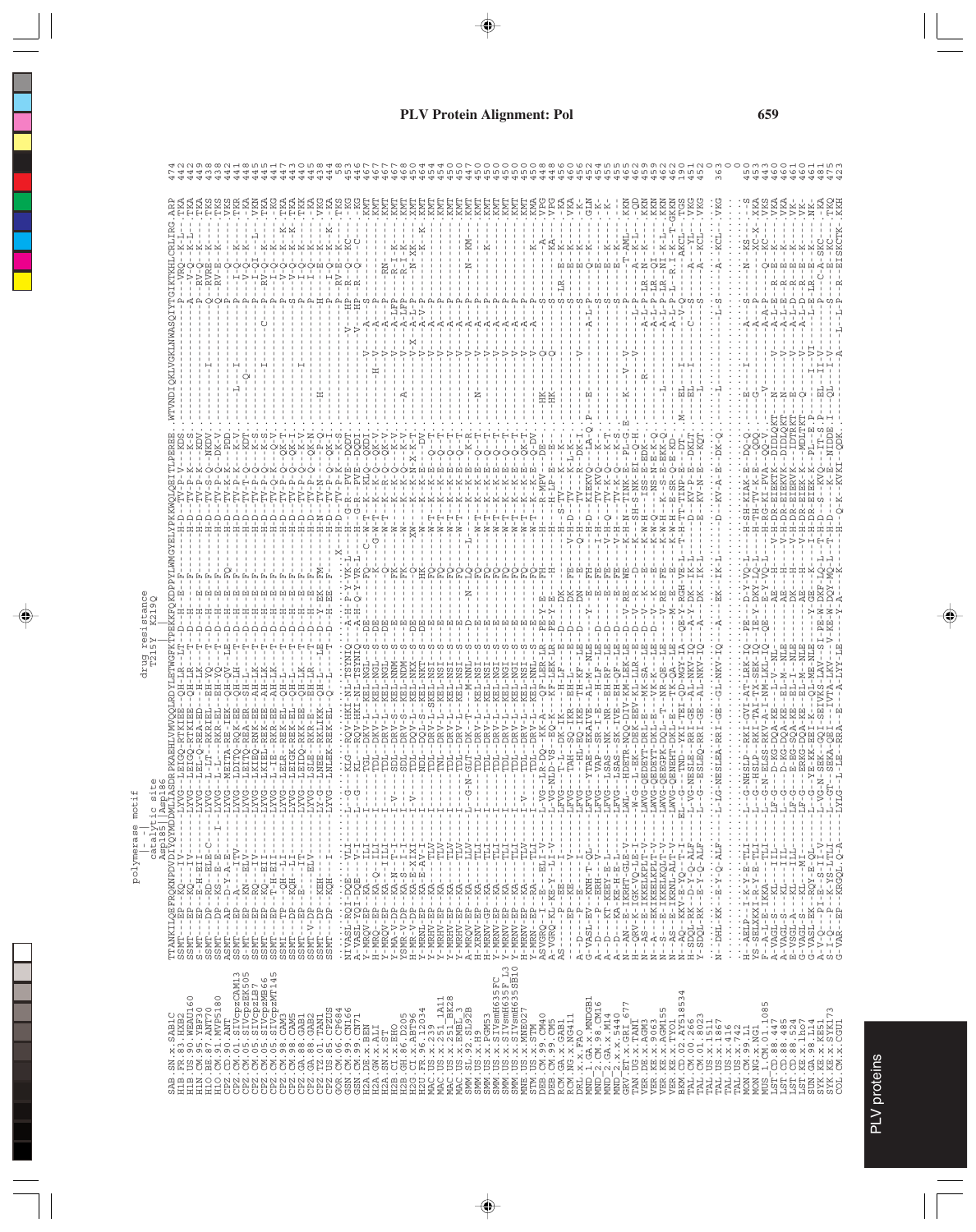|                                                       | --KEPVH                          | --KEPLH     |                                                | H<br>H<br>H                                                                                                                                                                                       |                 |                                                                                               |                 | $\begin{split} I=-I=-\frac{2\pi}{3} \frac{1}{\sqrt{3}}=-\frac{2\pi}{3} \frac{1}{\sqrt{3}} \\ I=-\frac{1}{\sqrt{3}}=-I-\frac{1}{\sqrt{3}}-\frac{1}{\sqrt{3}} \frac{1}{\sqrt{3}} \frac{1}{\sqrt{3}} \frac{1}{\sqrt{3}} \\ I=-\frac{1}{\sqrt{3}}=-I-\frac{1}{\sqrt{3}} \frac{1}{\sqrt{3}} \frac{1}{\sqrt{3}} \frac{1}{\sqrt{3}} \frac{1}{\sqrt{3}} \\ I=-\frac{1}{\sqrt{3}} \frac{1}{\sqrt{3}} \frac{1}{\sqrt{3}} \frac{1}{\sqrt{3$ |                                                           |               | - - - - - - - - K - - - KE - V - -<br>4- - - - - - - - E - - KEPVH<br>- - - - - - - - E - - KEPVH |               |                            |                          |                                       |                                                                                                                                                                                                                                                                                                                                                                                                                                                                             |  |                                |                    |   | $-EPE$      |                                                                                                                                                                                                                                                                                                                                                                                |  |    |                                                                                                   |  |                                                      |                                                          |                        | $-$ - KEE $-$ | $\begin{array}{l} \mathbf{L} - \mathbf{K} \mathbf{T} \mathbf{B} - \mathbf{E} \, . \\ \mathbf{L} - \mathbf{K} \mathbf{T} \mathbf{B} - \mathbf{E} \, . \end{array}$ |                                                                                                                                                                                                                                                                                                                                                                                                                                                                                                                                                            |     |                                                                                                                                                                                                                                                                                                                                                                                                                        |  |          |  |     |                                                                                                                      |                    |                                                                                                            |
|-------------------------------------------------------|----------------------------------|-------------|------------------------------------------------|---------------------------------------------------------------------------------------------------------------------------------------------------------------------------------------------------|-----------------|-----------------------------------------------------------------------------------------------|-----------------|----------------------------------------------------------------------------------------------------------------------------------------------------------------------------------------------------------------------------------------------------------------------------------------------------------------------------------------------------------------------------------------------------------------------------------|-----------------------------------------------------------|---------------|---------------------------------------------------------------------------------------------------|---------------|----------------------------|--------------------------|---------------------------------------|-----------------------------------------------------------------------------------------------------------------------------------------------------------------------------------------------------------------------------------------------------------------------------------------------------------------------------------------------------------------------------------------------------------------------------------------------------------------------------|--|--------------------------------|--------------------|---|-------------|--------------------------------------------------------------------------------------------------------------------------------------------------------------------------------------------------------------------------------------------------------------------------------------------------------------------------------------------------------------------------------|--|----|---------------------------------------------------------------------------------------------------|--|------------------------------------------------------|----------------------------------------------------------|------------------------|---------------|-------------------------------------------------------------------------------------------------------------------------------------------------------------------|------------------------------------------------------------------------------------------------------------------------------------------------------------------------------------------------------------------------------------------------------------------------------------------------------------------------------------------------------------------------------------------------------------------------------------------------------------------------------------------------------------------------------------------------------------|-----|------------------------------------------------------------------------------------------------------------------------------------------------------------------------------------------------------------------------------------------------------------------------------------------------------------------------------------------------------------------------------------------------------------------------|--|----------|--|-----|----------------------------------------------------------------------------------------------------------------------|--------------------|------------------------------------------------------------------------------------------------------------|
|                                                       |                                  |             | $-ER-K-PVH$<br>$-$ EK $-$ KEPVH                | $\frac{0}{1}$                                                                                                                                                                                     |                 |                                                                                               |                 |                                                                                                                                                                                                                                                                                                                                                                                                                                  |                                                           |               |                                                                                                   |               | Ŧ<br>Ŧ                     | ÷                        | $\frac{1}{4}$<br>$\frac{1}{\sqrt{2}}$ | $\begin{array}{l} B^2=-1\cdot -1\cdot -\bar{A}\cdot -\cdot -\cdot\times 1\cdot -\cdot\times 1\cdot -\cdot\times 1\cdot \\ B^3=-1\cdot -1\cdot -\bar{A}\cdot -\nabla Q^2-\cdot \times 1\cdot -\cdot\times 1\cdot \\ B^4=-1\cdot -1\cdot -\bar{A}\cdot -\cdot\cdot\times 1\cdot -\cdot\times 1\cdot \\ B^5=-1\cdot -1\cdot -\bar{A}\cdot -\cdot\cdot\times 1\cdot -\cdot\times 1\cdot -\cdot\times 1\cdot \\ B^5=-1\cdot -1\cdot -\bar{A}\cdot -\bar{A}\cdot -\cdot\times 1\$ |  | ÷                              | ÷,                 | ÷ | $-PS$<br>Ŧ  |                                                                                                                                                                                                                                                                                                                                                                                |  |    | --QA--R--KE--K-EVS<br>--QA--R--KETPK-EVS                                                          |  |                                                      |                                                          |                        |               |                                                                                                                                                                   |                                                                                                                                                                                                                                                                                                                                                                                                                                                                                                                                                            |     |                                                                                                                                                                                                                                                                                                                                                                                                                        |  |          |  |     |                                                                                                                      |                    | - - - A - MA - - - E - - KVE - T<br>A - - A - - - - - - - - - - KEE - A<br>- - - E - - QD - K - - I KEEV - |
|                                                       | $- -A - - -E$                    | $- -A - -E$ | $\blacksquare$<br>$\mathbf{I}$<br>$\mathbf{I}$ | $-1 - K -$                                                                                                                                                                                        |                 |                                                                                               |                 |                                                                                                                                                                                                                                                                                                                                                                                                                                  |                                                           |               |                                                                                                   |               | $- -A - -E$<br>$- -A - -E$ | $- - KI$                 |                                       |                                                                                                                                                                                                                                                                                                                                                                                                                                                                             |  | $( - - - K1)$<br>$( - - - K1)$ |                    |   |             |                                                                                                                                                                                                                                                                                                                                                                                |  |    |                                                                                                   |  |                                                      |                                                          |                        |               |                                                                                                                                                                   | $\begin{aligned} \Gamma^+ &= -\frac{\Gamma}{2} - \frac{\Gamma}{2} - \frac{\Gamma}{2} \frac{\Gamma}{2} - \frac{\Gamma}{2} \frac{\Gamma}{2} \\ \Gamma^- &= -\frac{\Gamma}{2} - \frac{\Gamma}{2} - \frac{\Gamma}{2} - \frac{\Gamma}{2} - \frac{\Gamma}{2} \\ \Gamma^- &= -\frac{\Gamma}{2} - \frac{\Gamma}{2} - \frac{\Gamma}{2} - \frac{\Gamma}{2} - \frac{\Gamma}{2} \\ \Gamma^- &= -\frac{\Gamma}{2} - \frac{\Gamma}{2} - \frac{\Gamma}{2} - \frac{\Gamma}{2} \\ \Gamma^- &= \frac{\Gamma}{2} - \frac{\Gamma}{2} - \frac{\Gamma}{2} - \frac{\Gamma}{2} \\$ |     |                                                                                                                                                                                                                                                                                                                                                                                                                        |  |          |  |     |                                                                                                                      | $- -A - M + - - E$ |                                                                                                            |
|                                                       | $\mathsf I$<br>$\mathbf{I}$<br>- |             |                                                |                                                                                                                                                                                                   | f,              | $\frac{1}{1}$                                                                                 | $- -M - -$<br>ł | $-1 - N$                                                                                                                                                                                                                                                                                                                                                                                                                         | $\frac{1}{1}$<br>$\,$ 1<br>$\overline{1}$<br>$\mathbf{I}$ | $\frac{1}{4}$ | $---M---$                                                                                         | $\frac{1}{1}$ | $-100$                     | $--- -1 - -1 - -1 - - -$ |                                       |                                                                                                                                                                                                                                                                                                                                                                                                                                                                             |  | $- -N - 4 - 5 - 7$             | $- -N - 4 - 5 - 7$ |   |             | $\begin{array}{l} -\bar{X}-\bar{Y}-\bar{X}-1\\ -\bar{X}-\bar{Y}-\bar{Y}-1\\ -\bar{X}-\bar{Y}-\bar{Y}-\bar{Y}-\bar{Y}-\bar{X}\\ -\bar{X}-\bar{Y}-\bar{Y}-\bar{Y}-\bar{Y}-\bar{X}\\ -\bar{X}-\bar{Y}-\bar{Y}-\bar{Y}-\bar{Y}-\bar{X}\\ -\bar{X}-\bar{Y}-\bar{Y}-\bar{Y}-\bar{Y}-\bar{X}\\ -\bar{X}-\bar{Y}-\bar{Y}-\bar{Y}-\bar{X}-\bar{X}\\ -\bar{X}-\bar{X}-\bar{Y}-\bar{Y}-\$ |  |    |                                                                                                   |  |                                                      |                                                          |                        |               |                                                                                                                                                                   |                                                                                                                                                                                                                                                                                                                                                                                                                                                                                                                                                            |     |                                                                                                                                                                                                                                                                                                                                                                                                                        |  |          |  |     |                                                                                                                      |                    |                                                                                                            |
|                                                       | 1<br>$\mathsf I$                 |             |                                                |                                                                                                                                                                                                   |                 | $\begin{array}{l} \vspace{2mm} - -V - TF - T \\\hline \vspace{2mm} - -V - AL - P \end{array}$ |                 | $-7 - V - AM - Q$                                                                                                                                                                                                                                                                                                                                                                                                                |                                                           |               |                                                                                                   |               |                            |                          |                                       |                                                                                                                                                                                                                                                                                                                                                                                                                                                                             |  | ţ                              | $\frac{1}{1}$      |   |             |                                                                                                                                                                                                                                                                                                                                                                                |  | f, |                                                                                                   |  |                                                      |                                                          |                        |               |                                                                                                                                                                   |                                                                                                                                                                                                                                                                                                                                                                                                                                                                                                                                                            |     |                                                                                                                                                                                                                                                                                                                                                                                                                        |  |          |  |     |                                                                                                                      | $-D = -ELI - -$    |                                                                                                            |
| LTEIVQWTEEAELELENRQILRQKQQ<br>---VIPL---------------- | $- - - 19I$                      | $-7 - 10F$  |                                                | $\begin{array}{r} -1 - 1 - 1 - 1 - 1 \\ -1 - 1 - 1 - 1 \\ -1 - 1 - 1 \\ -1 - 1 - 1 \\ -1 - 1 - 1 \\ -1 - 1 - 1 \\ -1 - 1 - 1 \\ -1 - 1 - 1 \\ -1 - 1 - 1 \\ -1 - 1 - 1 \\ -1 - 1 - 1 \end{array}$ | $S - T - T - R$ |                                                                                               | $-1$ -NT- $-1$  |                                                                                                                                                                                                                                                                                                                                                                                                                                  |                                                           |               |                                                                                                   |               |                            | $-18 - 1$                | $\frac{1}{\sqrt{2}}$                  |                                                                                                                                                                                                                                                                                                                                                                                                                                                                             |  |                                |                    |   | #######<br> |                                                                                                                                                                                                                                                                                                                                                                                |  |    | $-5LT - TLS -$                                                                                    |  |                                                      |                                                          | $-$ L $-$ E<br>IV $ -$ |               | $-L - E$                                                                                                                                                          |                                                                                                                                                                                                                                                                                                                                                                                                                                                                                                                                                            |     | $\begin{array}{l} -\text{LDV}-\text{E}-\text{P}-\text{A}-\text{Y}-\text{FIS}-\text{XIS}-\text{XIS}-\text{FIS}-\text{E} \\ -\text{L}-\text{L}-\text{A}-\text{A}-\text{Y}-\text{A}-\text{XIS}-\text{XIS}-\text{E} \\ -\text{L}-\text{L}-\text{A}-\text{SIS}-\text{A}-\text{A}-\text{AIS}-\text{XIS}-\text{XIS}-\text{A} \\ -\text{L}-\text{N}-\text{SIS}-\text{SIS}-\text{SIS}-\text{AIS}-\text{SIS}-\text{AIS}-\text{A$ |  | $\vdots$ |  |     |                                                                                                                      |                    | - - - VLTL - - A - - A<br>- L - E - - LSA - - - E                                                          |
|                                                       |                                  |             |                                                |                                                                                                                                                                                                   |                 |                                                                                               |                 |                                                                                                                                                                                                                                                                                                                                                                                                                                  |                                                           |               |                                                                                                   |               |                            |                          |                                       |                                                                                                                                                                                                                                                                                                                                                                                                                                                                             |  |                                |                    |   |             |                                                                                                                                                                                                                                                                                                                                                                                |  |    |                                                                                                   |  |                                                      |                                                          |                        |               |                                                                                                                                                                   |                                                                                                                                                                                                                                                                                                                                                                                                                                                                                                                                                            |     |                                                                                                                                                                                                                                                                                                                                                                                                                        |  |          |  |     |                                                                                                                      |                    |                                                                                                            |
|                                                       |                                  |             |                                                |                                                                                                                                                                                                   |                 |                                                                                               |                 |                                                                                                                                                                                                                                                                                                                                                                                                                                  |                                                           |               |                                                                                                   |               |                            |                          |                                       |                                                                                                                                                                                                                                                                                                                                                                                                                                                                             |  |                                |                    |   |             |                                                                                                                                                                                                                                                                                                                                                                                |  |    |                                                                                                   |  |                                                      |                                                          |                        |               |                                                                                                                                                                   |                                                                                                                                                                                                                                                                                                                                                                                                                                                                                                                                                            | 534 |                                                                                                                                                                                                                                                                                                                                                                                                                        |  |          |  | LN, |                                                                                                                      |                    |                                                                                                            |
|                                                       |                                  |             |                                                |                                                                                                                                                                                                   |                 |                                                                                               |                 |                                                                                                                                                                                                                                                                                                                                                                                                                                  |                                                           |               |                                                                                                   |               |                            |                          |                                       |                                                                                                                                                                                                                                                                                                                                                                                                                                                                             |  |                                |                    |   |             |                                                                                                                                                                                                                                                                                                                                                                                |  |    |                                                                                                   |  |                                                      |                                                          |                        |               |                                                                                                                                                                   |                                                                                                                                                                                                                                                                                                                                                                                                                                                                                                                                                            |     |                                                                                                                                                                                                                                                                                                                                                                                                                        |  |          |  |     |                                                                                                                      |                    |                                                                                                            |
|                                                       |                                  |             |                                                |                                                                                                                                                                                                   |                 |                                                                                               |                 |                                                                                                                                                                                                                                                                                                                                                                                                                                  |                                                           |               |                                                                                                   |               |                            |                          |                                       |                                                                                                                                                                                                                                                                                                                                                                                                                                                                             |  |                                |                    |   |             |                                                                                                                                                                                                                                                                                                                                                                                |  |    |                                                                                                   |  |                                                      | 2 CM.98 CM16<br>2 GA.x.M14<br>2 X.x.5440<br>ET.x.GRI_677 |                        |               |                                                                                                                                                                   |                                                                                                                                                                                                                                                                                                                                                                                                                                                                                                                                                            |     |                                                                                                                                                                                                                                                                                                                                                                                                                        |  |          |  |     |                                                                                                                      |                    |                                                                                                            |
|                                                       |                                  |             |                                                |                                                                                                                                                                                                   |                 |                                                                                               |                 |                                                                                                                                                                                                                                                                                                                                                                                                                                  |                                                           |               |                                                                                                   |               |                            |                          |                                       |                                                                                                                                                                                                                                                                                                                                                                                                                                                                             |  |                                |                    |   |             |                                                                                                                                                                                                                                                                                                                                                                                |  |    | STM. US. x. STM<br>DEB. CM. 99. CM40<br>DEB. CM. 99. CM5<br>RCM. GA. x. GAB1<br>RCM. NG. x. NG411 |  | DRL.X.X.FAO<br>MND_1.GA.X.MNDGB1<br>MND_2.CM.98.CM16 |                                                          |                        |               |                                                                                                                                                                   |                                                                                                                                                                                                                                                                                                                                                                                                                                                                                                                                                            |     |                                                                                                                                                                                                                                                                                                                                                                                                                        |  |          |  |     | MUS 1. CM. 01.1085<br>LST. CD. 88.447<br>LST. CD. 88.447<br>LST. CD. 88.485<br>LST. KE. X. 1.bo7<br>SUN. CA. 98.1114 |                    | SYK.KE.x.KE51<br>SYK.KE.x.SYK17<br>COL.CM.x.CGU1                                                           |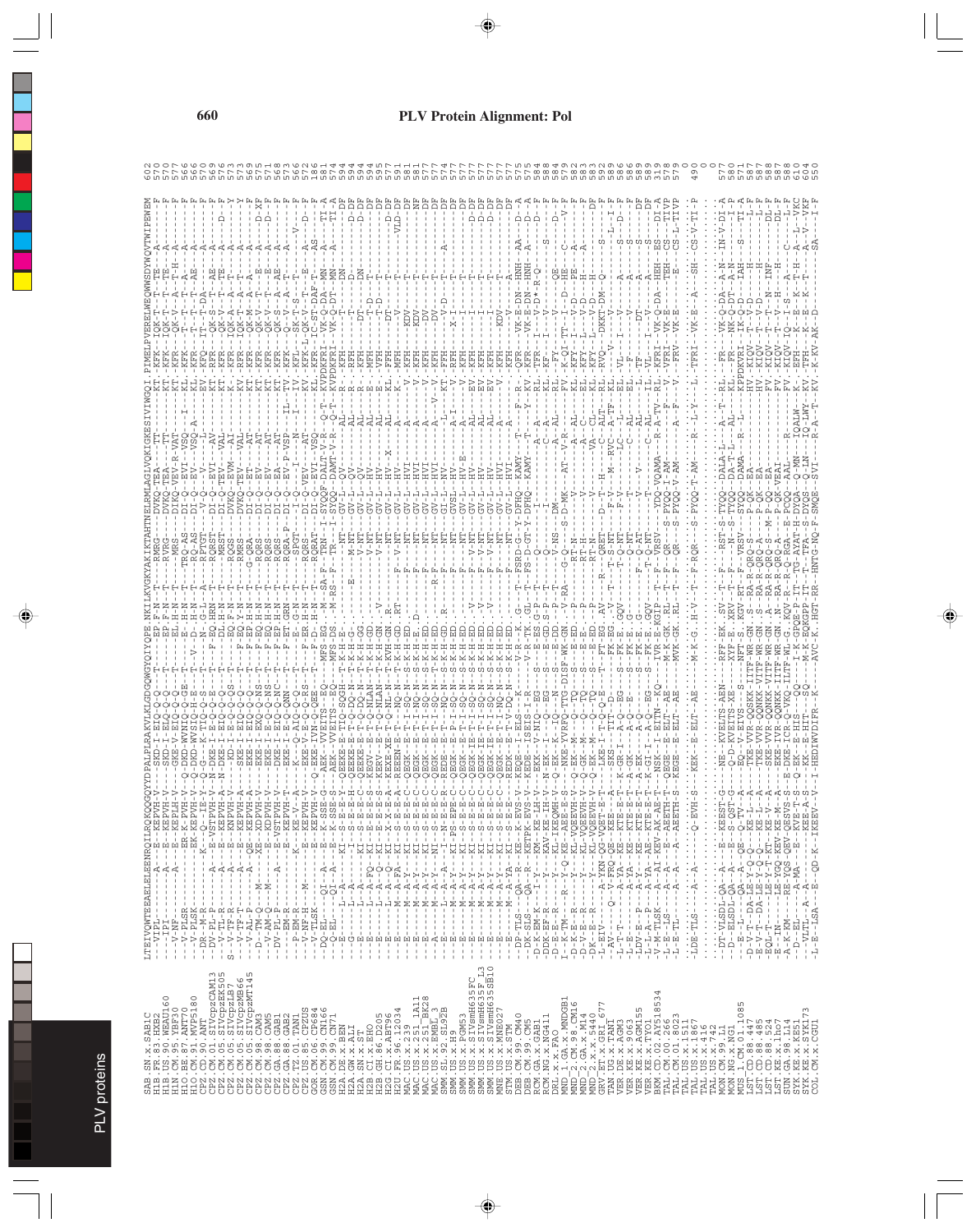| ----HLEN-A---E-E-Ó---XA--E-N-<br>MAAXANYEEDELEGDAATAANTHITTÖGLSA<br>MAAXANYEEDELEGDAATAATAATAATAA                                                                                                                                                                                                                                                                                                                                                                  |                       | $\begin{array}{r} -\mathbf{Q}-\mathbf{B}-\mathbf{B} -\mathbf{V}-\mathbf{A}\mathbf{E}\mathbf{T}\mathbf{F}^2\\ -\mathbf{Q}-\mathbf{B}-\mathbf{B}-\mathbf{V}-\mathbf{V}-\mathbf{A}\mathbf{E}\mathbf{T}\mathbf{F}-\mathbf{V}\\ -\mathbf{Q}-\mathbf{E}\mathbf{T}\mathbf{B}-\mathbf{V}-\mathbf{S}\mathbf{T}\mathbf{B}-\mathbf{V}\\ -\mathbf{Q}-\mathbf{E}\mathbf{T}\mathbf{B}-\mathbf{V}-\mathbf{B}\mathbf{T}\mathbf{F}-\mathbf{V}\\ -\mathbf{Q}-\math$ |                        |                         |                |                       |         |                   |   |                       |                    |                               |                |                                  |          |                               |             |                   |   |                   |   |                   |                     |                            |                 |                                   |                   |                     |                     |                            |                   |                                                       |                                               |                                                                                                                                                                                                                                                                                                                                                                            |  |  |     |                                                                                                                                                                                                                                                                                                                                                                                                                                            |  |  |  |                                                                                                                                                                                                                                                                                                                                                                                                                                                         |  |                               |                        |                      |  |  |                                                                                                                                                                                                                                                                                                                                                   |                                           |     |               |  |
|--------------------------------------------------------------------------------------------------------------------------------------------------------------------------------------------------------------------------------------------------------------------------------------------------------------------------------------------------------------------------------------------------------------------------------------------------------------------|-----------------------|---------------------------------------------------------------------------------------------------------------------------------------------------------------------------------------------------------------------------------------------------------------------------------------------------------------------------------------------------------------------------------------------------------------------------------------------------|------------------------|-------------------------|----------------|-----------------------|---------|-------------------|---|-----------------------|--------------------|-------------------------------|----------------|----------------------------------|----------|-------------------------------|-------------|-------------------|---|-------------------|---|-------------------|---------------------|----------------------------|-----------------|-----------------------------------|-------------------|---------------------|---------------------|----------------------------|-------------------|-------------------------------------------------------|-----------------------------------------------|----------------------------------------------------------------------------------------------------------------------------------------------------------------------------------------------------------------------------------------------------------------------------------------------------------------------------------------------------------------------------|--|--|-----|--------------------------------------------------------------------------------------------------------------------------------------------------------------------------------------------------------------------------------------------------------------------------------------------------------------------------------------------------------------------------------------------------------------------------------------------|--|--|--|---------------------------------------------------------------------------------------------------------------------------------------------------------------------------------------------------------------------------------------------------------------------------------------------------------------------------------------------------------------------------------------------------------------------------------------------------------|--|-------------------------------|------------------------|----------------------|--|--|---------------------------------------------------------------------------------------------------------------------------------------------------------------------------------------------------------------------------------------------------------------------------------------------------------------------------------------------------|-------------------------------------------|-----|---------------|--|
|                                                                                                                                                                                                                                                                                                                                                                                                                                                                    |                       |                                                                                                                                                                                                                                                                                                                                                                                                                                                   |                        |                         |                |                       |         |                   |   |                       |                    |                               |                |                                  |          |                               |             |                   |   |                   |   |                   |                     |                            |                 |                                   |                   |                     |                     |                            |                   |                                                       |                                               |                                                                                                                                                                                                                                                                                                                                                                            |  |  |     |                                                                                                                                                                                                                                                                                                                                                                                                                                            |  |  |  |                                                                                                                                                                                                                                                                                                                                                                                                                                                         |  | $-55 - 2 - 1$                 | $- - 12 - 24 - 12 - 1$ | $\vdots$<br>$\cdot$  |  |  |                                                                                                                                                                                                                                                                                                                                                   | $\frac{1}{2} - V - - \frac{1}{2} D T - -$ |     |               |  |
|                                                                                                                                                                                                                                                                                                                                                                                                                                                                    |                       |                                                                                                                                                                                                                                                                                                                                                                                                                                                   |                        |                         |                |                       |         |                   |   |                       |                    |                               |                |                                  |          |                               |             |                   |   |                   |   |                   |                     |                            |                 |                                   |                   |                     |                     |                            |                   |                                                       |                                               |                                                                                                                                                                                                                                                                                                                                                                            |  |  |     |                                                                                                                                                                                                                                                                                                                                                                                                                                            |  |  |  |                                                                                                                                                                                                                                                                                                                                                                                                                                                         |  |                               |                        |                      |  |  |                                                                                                                                                                                                                                                                                                                                                   |                                           |     |               |  |
|                                                                                                                                                                                                                                                                                                                                                                                                                                                                    | Ť                     | Ť                                                                                                                                                                                                                                                                                                                                                                                                                                                 |                        | HH                      |                |                       |         |                   |   |                       |                    |                               |                |                                  |          |                               |             |                   |   |                   |   |                   |                     |                            |                 |                                   |                   |                     |                     |                            |                   |                                                       |                                               |                                                                                                                                                                                                                                                                                                                                                                            |  |  |     |                                                                                                                                                                                                                                                                                                                                                                                                                                            |  |  |  |                                                                                                                                                                                                                                                                                                                                                                                                                                                         |  | $7 - -1 - 1 - 1 - 1 = 5E - 1$ |                        |                      |  |  |                                                                                                                                                                                                                                                                                                                                                   |                                           |     |               |  |
|                                                                                                                                                                                                                                                                                                                                                                                                                                                                    | $-VK$<br>$\mathbf{a}$ | $-VK$<br>$-$ K<br>$\mathsf{p}_4$<br>$\mathsf{p}_4$                                                                                                                                                                                                                                                                                                                                                                                                | $-K$<br>$\mathsf{p}_4$ | J,<br>$\mathbf{\Omega}$ | $\mathsf{p}_4$ | $P-VK$                | SHVKF-- | $\Delta$ $\Delta$ |   | $P-VK$                | $P-VK$             | $\mathbf{\underline{\alpha}}$ | $\mathsf{p}_4$ | $\mathsf{p}_4$<br>$\mathsf{p}_4$ |          |                               |             | д                 | д | д                 |   | $\Delta$ $\Delta$ | 耳                   | д                          | д               | д                                 | д                 | $\Delta$ $\Delta$   |                     | $\mathsf{p}_4$             | $\mathbf{a}$      | д                                                     | д                                             |                                                                                                                                                                                                                                                                                                                                                                            |  |  |     |                                                                                                                                                                                                                                                                                                                                                                                                                                            |  |  |  |                                                                                                                                                                                                                                                                                                                                                                                                                                                         |  | $-V - -$                      |                        |                      |  |  |                                                                                                                                                                                                                                                                                                                                                   |                                           |     |               |  |
|                                                                                                                                                                                                                                                                                                                                                                                                                                                                    | ÷<br>ž                | $\frac{1}{4}$<br>Ŧ<br>$\frac{1}{\sqrt{2}}$                                                                                                                                                                                                                                                                                                                                                                                                        | Ŧ<br>$\mathbb{L}$      | $- N - 1$               | $IN - 1$       | Ŧ<br>$\sum_{i=1}^{n}$ | Ť       | Ŧ<br>$772$        | Ŧ | Ŧ<br>$\sum_{i=1}^{n}$ | Ŧ<br>$\frac{1}{2}$ |                               |                |                                  | $-1 - 1$ | $\frac{T}{L} = -\frac{P}{H}.$ | 宇<br>-<br>부 | Ŧ<br>$\mathbf{I}$ | Ĭ | Ŧ<br>$\mathbf{H}$ | Ŧ | Ť                 | U,<br>$\frac{1}{4}$ | $\,$ $\,$<br>$\frac{1}{4}$ | $\,$ $\,$<br>÷, | $\mathbb{I}$<br>÷<br><b>HHHHH</b> | $\mathbf{I}$<br>÷ | $\blacksquare$<br>÷ | $\blacksquare$<br>÷ | $\,$ $\,$<br>$\frac{1}{4}$ | Ĭ<br>$\mathbf{I}$ | $\,$ $\,$<br>$\,$ 1<br>$\mathbf{I}$<br>$\overline{1}$ | $\mathbf{I}$<br>÷<br>$\overline{\phantom{a}}$ | $\begin{array}{l} -1 - 1 - 1 - 1 \\ -1 - 1 - 1 - 1 \\ -1 - 1 - 1 - 1 \\ -1 - 1 - 1 \\ -1 - 1 - 1 \\ -1 - 1 - 1 \\ -1 - 1 - 1 \\ -1 - 1 - 1 \\ -1 - 1 \\ -1 - 1 \\ -1 - 1 \\ -1 - 1 \\ -1 - 1 \\ -1 - 1 \\ -1 - 1 \\ -1 - 1 \\ -1 - 1 \\ -1 - 1 \\ -1 - 1 \\ -1 - 1 \\ -1 - 1 \\ -1 - 1 \\ -1 - 1 \\ -1 - 1 \\ -1 - 1 \\ -1 - 1 \\ -1 - 1 \\ -1 - 1 \\ -1 - 1 \\ -1 - 1 \\$ |  |  | H H | $\begin{array}{l} \mathbf{1}^{2} \cdot \mathbf{1}^{2} \cdot \mathbf{1}^{2} \cdot \mathbf{1}^{2} \cdot \mathbf{1}^{2} \cdot \mathbf{1}^{2} \cdot \mathbf{1}^{2} \cdot \mathbf{1}^{2} \cdot \mathbf{1}^{2} \cdot \mathbf{1}^{2} \cdot \mathbf{1}^{2} \cdot \mathbf{1}^{2} \cdot \mathbf{1}^{2} \cdot \mathbf{1}^{2} \cdot \mathbf{1}^{2} \cdot \mathbf{1}^{2} \cdot \mathbf{1}^{2} \cdot \mathbf{1}^{2} \cdot \mathbf{1}^{2} \cdot \mathbf{$ |  |  |  | $\begin{split} \frac{1}{1} &=-1\frac{1}{2} \cdot -\frac{1}{2} \cdot \frac{1}{2} \cdot \frac{1}{2} \cdot \frac{1}{2} \cdot \frac{1}{2} \cdot \frac{1}{2} \cdot \frac{1}{2} \cdot \frac{1}{2} \cdot \frac{1}{2} \cdot \frac{1}{2} \cdot \frac{1}{2} \cdot \frac{1}{2} \cdot \frac{1}{2} \cdot \frac{1}{2} \cdot \frac{1}{2} \cdot \frac{1}{2} \cdot \frac{1}{2} \cdot \frac{1}{2} \cdot \frac{1}{2} \cdot \frac{1}{2} \cdot \frac{1}{2} \cdot \frac{1}{2$ |  | $\frac{TH - P}{TH - P}.$      |                        | $\ddot{\phantom{0}}$ |  |  | $\begin{array}{l} -1.25\cdot 1.7\cdot 1.7\cdot 1.7\cdot 1.7\cdot 1.7\cdot 1.7\cdot 1.7\cdot 1.7\cdot 1.7\cdot 1.7\cdot 1.7\cdot 1.7\cdot 1.7\cdot 1.7\cdot 1.7\cdot 1.7\cdot 1.7\cdot 1.7\cdot 1.7\cdot 1.7\cdot 1.7\cdot 1.7\cdot 1.7\cdot 1.7\cdot 1.7\cdot 1.7\cdot 1.7\cdot 1.7\cdot 1.7\cdot 1.7\cdot 1.7\cdot 1.7\cdot 1.7\cdot 1.7\cdot 1$ |                                           |     |               |  |
|                                                                                                                                                                                                                                                                                                                                                                                                                                                                    |                       |                                                                                                                                                                                                                                                                                                                                                                                                                                                   |                        |                         |                |                       |         |                   |   |                       |                    |                               |                |                                  |          |                               |             |                   |   |                   |   |                   |                     |                            |                 |                                   |                   |                     |                     |                            |                   |                                                       |                                               |                                                                                                                                                                                                                                                                                                                                                                            |  |  |     |                                                                                                                                                                                                                                                                                                                                                                                                                                            |  |  |  |                                                                                                                                                                                                                                                                                                                                                                                                                                                         |  |                               |                        |                      |  |  |                                                                                                                                                                                                                                                                                                                                                   |                                           |     |               |  |
|                                                                                                                                                                                                                                                                                                                                                                                                                                                                    |                       |                                                                                                                                                                                                                                                                                                                                                                                                                                                   |                        |                         |                |                       |         |                   |   |                       |                    |                               |                |                                  |          |                               |             |                   |   |                   |   |                   |                     |                            |                 |                                   |                   |                     |                     |                            |                   |                                                       |                                               |                                                                                                                                                                                                                                                                                                                                                                            |  |  |     |                                                                                                                                                                                                                                                                                                                                                                                                                                            |  |  |  |                                                                                                                                                                                                                                                                                                                                                                                                                                                         |  |                               |                        |                      |  |  |                                                                                                                                                                                                                                                                                                                                                   |                                           |     |               |  |
|                                                                                                                                                                                                                                                                                                                                                                                                                                                                    |                       |                                                                                                                                                                                                                                                                                                                                                                                                                                                   |                        |                         |                |                       |         |                   |   |                       |                    |                               |                |                                  |          |                               |             |                   |   |                   |   |                   |                     |                            |                 |                                   |                   |                     |                     |                            |                   |                                                       |                                               |                                                                                                                                                                                                                                                                                                                                                                            |  |  |     |                                                                                                                                                                                                                                                                                                                                                                                                                                            |  |  |  |                                                                                                                                                                                                                                                                                                                                                                                                                                                         |  |                               |                        |                      |  |  |                                                                                                                                                                                                                                                                                                                                                   |                                           |     |               |  |
|                                                                                                                                                                                                                                                                                                                                                                                                                                                                    |                       |                                                                                                                                                                                                                                                                                                                                                                                                                                                   |                        |                         |                |                       |         |                   |   |                       |                    |                               |                |                                  |          |                               |             |                   |   |                   |   |                   |                     |                            |                 |                                   |                   |                     |                     |                            |                   |                                                       |                                               |                                                                                                                                                                                                                                                                                                                                                                            |  |  |     |                                                                                                                                                                                                                                                                                                                                                                                                                                            |  |  |  |                                                                                                                                                                                                                                                                                                                                                                                                                                                         |  |                               |                        |                      |  |  |                                                                                                                                                                                                                                                                                                                                                   |                                           |     | YK.KE.X.SYK17 |  |
| $\begin{smallmatrix} \texttt{AB} & \texttt{BA} & \texttt{BA} & \texttt{BA} & \texttt{BA} & \texttt{BA} & \texttt{BA} & \texttt{BA} & \texttt{BA} & \texttt{BA} & \texttt{BA} & \texttt{BA} & \texttt{BA} & \texttt{BA} & \texttt{BA} & \texttt{BA} & \texttt{BA} & \texttt{BA} & \texttt{BA} & \texttt{BA} & \texttt{BA} & \texttt{BA} & \texttt{BA} & \texttt{BA} & \texttt{BA} & \texttt{BA} & \texttt{BA} & \texttt{BA} & \texttt{BA} & \texttt{BA} & \texttt{$ |                       |                                                                                                                                                                                                                                                                                                                                                                                                                                                   |                        |                         |                |                       |         |                   |   |                       |                    |                               |                |                                  |          |                               |             |                   |   |                   |   |                   |                     |                            |                 |                                   |                   |                     |                     |                            |                   |                                                       |                                               |                                                                                                                                                                                                                                                                                                                                                                            |  |  |     |                                                                                                                                                                                                                                                                                                                                                                                                                                            |  |  |  |                                                                                                                                                                                                                                                                                                                                                                                                                                                         |  |                               |                        |                      |  |  |                                                                                                                                                                                                                                                                                                                                                   |                                           | ່ ໜ | COL.CM.x.CGUI |  |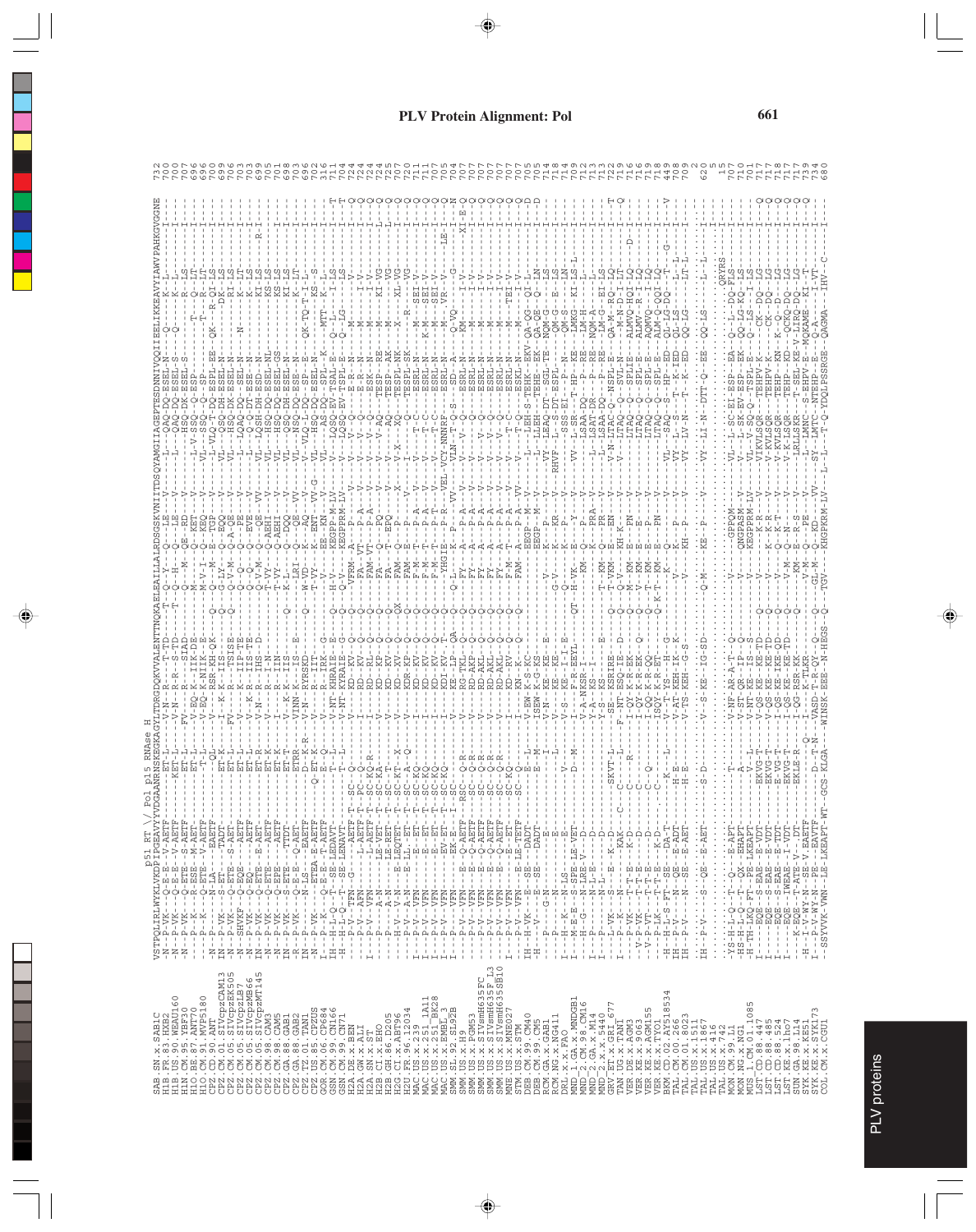|                                         |               |             |                             |                              |                       |   |                          |        |           | J.           | ÷                | Ĵ.            | $\frac{1}{1}$                                                                                                                                                                                                                                                                                                                                                                                                  | $-V-$  | $\tilde{\phantom{a}}$         | $\frac{1}{4}$ | ÷,   | ÷  | ÷            | $\frac{1}{1}$ | ÷                    | $\frac{1}{1}$ | ÷            | ÷<br>$\frac{1}{1}$ |               | ÷                  | ÷              | $\overline{\phantom{a}}$ | ÷             | $\blacksquare$                                         |                      |                                                                                                                                                                                                                                                                                                                                                                                                         | $\,$ 1                 | $\blacksquare$    |         | $\blacksquare$            | $\overline{\phantom{a}}$                                                                                                     | $\overline{\phantom{a}}$      |                                                |         | ÷                                                                                                                                                                                                                                                                                                                                                                |                                         | $\frac{1}{1}$                         |                                                                                                                                                                                                                                                                                                                                                     |              |                                                                                                                                                                                                                                                                                                                                                      |                          |                                                                                                                                                                                                                                                                                                                                                                                                                             |                          |                          |                          | $\mathbf{L}$      | $\blacksquare$ |                      |                                  |          |          |                          |                                                                                                         |                     |                                                                                                    |              |
|-----------------------------------------|---------------|-------------|-----------------------------|------------------------------|-----------------------|---|--------------------------|--------|-----------|--------------|------------------|---------------|----------------------------------------------------------------------------------------------------------------------------------------------------------------------------------------------------------------------------------------------------------------------------------------------------------------------------------------------------------------------------------------------------------------|--------|-------------------------------|---------------|------|----|--------------|---------------|----------------------|---------------|--------------|--------------------|---------------|--------------------|----------------|--------------------------|---------------|--------------------------------------------------------|----------------------|---------------------------------------------------------------------------------------------------------------------------------------------------------------------------------------------------------------------------------------------------------------------------------------------------------------------------------------------------------------------------------------------------------|------------------------|-------------------|---------|---------------------------|------------------------------------------------------------------------------------------------------------------------------|-------------------------------|------------------------------------------------|---------|------------------------------------------------------------------------------------------------------------------------------------------------------------------------------------------------------------------------------------------------------------------------------------------------------------------------------------------------------------------|-----------------------------------------|---------------------------------------|-----------------------------------------------------------------------------------------------------------------------------------------------------------------------------------------------------------------------------------------------------------------------------------------------------------------------------------------------------|--------------|------------------------------------------------------------------------------------------------------------------------------------------------------------------------------------------------------------------------------------------------------------------------------------------------------------------------------------------------------|--------------------------|-----------------------------------------------------------------------------------------------------------------------------------------------------------------------------------------------------------------------------------------------------------------------------------------------------------------------------------------------------------------------------------------------------------------------------|--------------------------|--------------------------|--------------------------|-------------------|----------------|----------------------|----------------------------------|----------|----------|--------------------------|---------------------------------------------------------------------------------------------------------|---------------------|----------------------------------------------------------------------------------------------------|--------------|
|                                         |               |             |                             |                              |                       |   |                          |        |           | $-1$ . K $-$ |                  | $3-D$ . $K$ - | $\overline{a}$ .                                                                                                                                                                                                                                                                                                                                                                                               |        | $\ddot{\hat{r}}$ .            | д             |      |    |              |               |                      |               |              | ---- EK---         | $---BK---$    |                    | Ĩ              |                          |               |                                                        |                      | ÷,<br>ï                                                                                                                                                                                                                                                                                                                                                                                                 | Í                      | F.                |         | ≍<br>$\frac{1}{\sqrt{2}}$ | Ï<br>$- - - - - - -$                                                                                                         |                               |                                                | ÷,      |                                                                                                                                                                                                                                                                                                                                                                  | $-100 - 0. K$<br>--100-0.8<br>--100-0.8 | $\cdot$<br>п                          | $-M -$                                                                                                                                                                                                                                                                                                                                              |              |                                                                                                                                                                                                                                                                                                                                                      |                          | $\begin{array}{l} \mathbb{I} \mathbb{I} \mathbb{I} \mathbb{I} \mathbb{I} \mathbb{I} \mathbb{I} \mathbb{I} \mathbb{I} \mathbb{I} \mathbb{I} \mathbb{I} \mathbb{I} \mathbb{I} \mathbb{I} \mathbb{I} \mathbb{I} \mathbb{I} \mathbb{I} \mathbb{I} \mathbb{I} \mathbb{I} \mathbb{I} \mathbb{I} \mathbb{I} \mathbb{I} \mathbb{I} \mathbb{I} \mathbb{I} \mathbb{I} \mathbb{I} \mathbb{I} \mathbb{I} \mathbb{I} \mathbb{I} \mathbb$ | $\cdot$                  | $\cdot$                  | $\cdot$                  |                   |                |                      |                                  |          |          |                          |                                                                                                         |                     |                                                                                                    |              |
|                                         |               |             |                             |                              |                       |   |                          |        |           |              |                  |               |                                                                                                                                                                                                                                                                                                                                                                                                                |        | -- HEN-<br>-- HEN-<br>-- HEN- |               | $\,$ |    |              | $\mathsf I$   | $---XK---$           | $---BK--$     | ------ EK--- |                    |               | ------ EK---       | $--- - - - 55$ | ------ EK---             | $---BK---$    | - - - - - - - - EK<br>- - - - - - - EK - - - - - - - - |                      | ----- EK                                                                                                                                                                                                                                                                                                                                                                                                | ---- BK<br>$\mathbf I$ | --- BK            |         | ł                         | $\mathbf{I}$                                                                                                                 |                               | $-12M - 1 - 12M - 1$                           |         | I.<br>f,<br>$\begin{array}{c} \rule{0.2cm}{0.15mm} \rule{0.2cm}{0.15mm} \rule{0.2cm}{0.15mm} \rule{0.2cm}{0.15mm} \rule{0.2cm}{0.15mm} \rule{0.2cm}{0.15mm} \rule{0.2cm}{0.15mm} \rule{0.2cm}{0.15mm} \rule{0.2cm}{0.15mm} \rule{0.2cm}{0.15mm} \rule{0.2cm}{0.15mm} \rule{0.2cm}{0.15mm} \rule{0.2cm}{0.15mm} \rule{0.2cm}{0.15mm} \rule{0.2cm}{0.15mm} \rule{$ | $\mathbf{I}$                            | $\mathbf{I}$<br>$\,$ I<br>$\mathbf I$ |                                                                                                                                                                                                                                                                                                                                                     |              |                                                                                                                                                                                                                                                                                                                                                      |                          |                                                                                                                                                                                                                                                                                                                                                                                                                             |                          |                          |                          |                   |                |                      |                                  |          |          |                          |                                                                                                         |                     |                                                                                                    |              |
| RNAse                                   | 景             | $\mathsf I$ | $\mathsf I$<br>$\mathbf{I}$ | $\mathord{\cdot}$<br>$\cdot$ | Ì,                    | ÷ | ÷                        | $-X--$ | ţ.<br>ŧ   |              |                  |               |                                                                                                                                                                                                                                                                                                                                                                                                                |        | ţ<br>t                        | $\frac{1}{4}$ | t    | ţ  | $\ddot{ }$ : | t             | ţ.<br>Â,             | ŧ<br>÷.       | t<br>÷.      | Ì<br>苷             | $\frac{1}{2}$ | ţ<br>$\frac{1}{2}$ | ţ              | ţ                        | t<br>ţ.       | ŧ<br>Â,                                                | ţ.<br>$\ddot{\cdot}$ | ŧ<br>Â,                                                                                                                                                                                                                                                                                                                                                                                                 | $\ddot{\cdot}$<br>Â,   | $\mathord{\cdot}$ | ŧ       | ŧ                         | $\frac{1}{2}$                                                                                                                | ŧ<br>$\overline{\phantom{a}}$ | ŧ                                              | $\cdot$ | $-1.7 - 1.7$                                                                                                                                                                                                                                                                                                                                                     | ţ<br>$\frac{1}{2}$<br>ŧ<br>ļ.           | $\frac{1}{2}$<br>$\cdot$              |                                                                                                                                                                                                                                                                                                                                                     |              | $\begin{array}{l} \Sigma_{1}=\left( \begin{array}{cc} 1 & 0 & 0 \\ 0 & 0 & 0 \\ 0 & 0 & 0 \\ 0 & 0 & 0 \\ 0 & 0 & 0 \\ 0 & 0 & 0 \\ 0 & 0 & 0 \\ 0 & 0 & 0 \\ 0 & 0 & 0 \\ 0 & 0 & 0 \\ 0 & 0 & 0 \\ 0 & 0 & 0 \\ 0 & 0 & 0 \\ 0 & 0 & 0 \\ 0 & 0 & 0 \\ 0 & 0 & 0 \\ 0 & 0 & 0 \\ 0 & 0 & 0 \\ 0 & 0 & 0 \\ 0 & 0 & 0 \\ 0 & 0 & 0 \\ 0 & 0 & 0 \\$ |                          |                                                                                                                                                                                                                                                                                                                                                                                                                             | $\overline{\phantom{a}}$ | $\overline{\phantom{a}}$ | $\overline{\phantom{a}}$ | $\mathbf{I}$      |                | $\ddot{\phantom{0}}$ | $\vdots$<br>l,                   | $\vdots$ |          |                          |                                                                                                         | t.<br>Ju            |                                                                                                    | $V - \ldots$ |
| Pol p15 RN<br>EIDKLVSQG.IR<br>$- - - A$ | $- -$ S<br>J. |             | $\frac{1}{4}$               | $-1$<br>$-1$                 | $\pm$                 |   | $\mathbf{1}$<br>$-1 - 1$ | $-2$   | $-3 - 8$  |              | $-5 - 100 - 100$ |               |                                                                                                                                                                                                                                                                                                                                                                                                                |        |                               |               | L.   | J. |              |               | $\,$<br>$\mathbf{I}$ | $\frac{1}{4}$ | Ì            | ŧ                  |               |                    | $\frac{1}{4}$  |                          | $\frac{1}{2}$ | $\begin{array}{c} 1 \\ 1 \\ 2 \\ 3 \\ 4 \end{array}$   | $\,$ I               |                                                                                                                                                                                                                                                                                                                                                                                                         | J.<br>j                | J.<br>Ţ           | $  R$   |                           | $- -K - -$<br>Ţ<br>$\frac{1}{1}$                                                                                             | $-R$                          | $-2$                                           | $-R$    | $ -K$                                                                                                                                                                                                                                                                                                                                                            |                                         | $-K$<br>$\frac{1}{4}$                 |                                                                                                                                                                                                                                                                                                                                                     |              | $-$ K                                                                                                                                                                                                                                                                                                                                                | $-$ K                    | $-R$ – – – $KD$ . –                                                                                                                                                                                                                                                                                                                                                                                                         | -                        |                          | $\mathsf I$              | $\mathbf{L}$<br>Ť | $\mathbf{I}$   |                      | $-1 + 1$                         |          | $- -$ NS | $N - H - -K$<br>$V-H--K$ |                                                                                                         | $2 - -K$<br>$- - K$ |                                                                                                    |              |
| $\frac{1}{4}$                           | ÷<br>888xx    |             | $QV - - -$                  | Ĵ.                           | Ť<br>$\sum_{i=1}^{n}$ |   | $\frac{1}{2}$            |        | $-22 - 1$ |              | J.<br>⊳          |               | $\begin{array}{c} 1 \ \ \frac{1}{2} \ \ \frac{1}{2} \ \ \frac{1}{2} \ \ \frac{1}{2} \ \ \frac{1}{2} \ \ \frac{1}{2} \ \ \frac{1}{2} \ \ \frac{1}{2} \ \ \frac{1}{2} \ \ \frac{1}{2} \ \ \frac{1}{2} \ \ \frac{1}{2} \ \ \frac{1}{2} \ \ \frac{1}{2} \ \ \frac{1}{2} \ \ \frac{1}{2} \ \ \frac{1}{2} \ \ \frac{1}{2} \ \ \frac{1}{2} \ \ \frac{1}{2} \ \ \frac{1}{2} \ \ \frac{1}{2} \ \ \frac{1}{2} \ \ \frac$ | $-V -$ | $\sim$ 1 $\,$<br>$\geq$       |               |      |    |              |               |                      |               |              | $-V-H$             |               |                    |                |                          |               |                                                        |                      | $\begin{array}{r} -\frac{1}{2} - \frac{1}{2} - \frac{1}{2} - \frac{1}{2} - \frac{1}{2} - \frac{1}{2} - \frac{1}{2} - \frac{1}{2} - \frac{1}{2} - \frac{1}{2} - \frac{1}{2} - \frac{1}{2} - \frac{1}{2} - \frac{1}{2} - \frac{1}{2} - \frac{1}{2} - \frac{1}{2} - \frac{1}{2} - \frac{1}{2} - \frac{1}{2} - \frac{1}{2} - \frac{1}{2} - \frac{1}{2} - \frac{1}{2} - \frac{1}{2} - \frac{1}{2} - \frac{1$ | $-1$                   | $-V-H-$           | J.<br>Š | Ĵ.<br>J.<br>à             | ÷<br>$\frac{1}{2}$<br>$\tilde{\alpha}$                                                                                       | 囸                             | ÷                                              | ÷<br>÷  | J.<br>$\mathbf{I}$                                                                                                                                                                                                                                                                                                                                               | $\mathbf{I}$<br>0000                    | $\mathbf{I}$                          | $\mathbb{I}$                                                                                                                                                                                                                                                                                                                                        | $\mathbf{I}$ | J.<br>$\mathsf I$<br>$\mathbb{I}$                                                                                                                                                                                                                                                                                                                    | $\overline{\phantom{a}}$ | ⋗                                                                                                                                                                                                                                                                                                                                                                                                                           | ÷<br>S                   | $\frac{1}{4}$            | ÷                        | ÷                 | ÷              | $\mathbf{I}$         | $\mathbb{R}$<br>$\triangleright$ | ÷<br>×   | ÷        |                          |                                                                                                         | $-V - Q$            | $AV-$                                                                                              | $L$ --OK-    |
|                                         |               |             |                             |                              |                       |   |                          |        |           |              |                  |               |                                                                                                                                                                                                                                                                                                                                                                                                                |        |                               |               |      |    |              |               |                      |               |              |                    |               |                    |                |                          |               |                                                        |                      |                                                                                                                                                                                                                                                                                                                                                                                                         |                        |                   |         |                           |                                                                                                                              |                               |                                                |         |                                                                                                                                                                                                                                                                                                                                                                  |                                         |                                       |                                                                                                                                                                                                                                                                                                                                                     |              |                                                                                                                                                                                                                                                                                                                                                      |                          | 4                                                                                                                                                                                                                                                                                                                                                                                                                           |                          |                          |                          |                   |                |                      |                                  |          |          |                          |                                                                                                         |                     |                                                                                                    |              |
|                                         |               |             |                             |                              |                       |   |                          |        |           |              |                  |               |                                                                                                                                                                                                                                                                                                                                                                                                                |        |                               |               |      |    |              |               |                      |               |              |                    |               |                    |                |                          |               |                                                        |                      |                                                                                                                                                                                                                                                                                                                                                                                                         |                        |                   |         |                           |                                                                                                                              |                               |                                                |         |                                                                                                                                                                                                                                                                                                                                                                  |                                         |                                       |                                                                                                                                                                                                                                                                                                                                                     |              |                                                                                                                                                                                                                                                                                                                                                      |                          | m<br>LN                                                                                                                                                                                                                                                                                                                                                                                                                     |                          |                          |                          |                   |                |                      |                                  |          | S        |                          |                                                                                                         |                     |                                                                                                    |              |
|                                         |               |             |                             |                              |                       |   |                          |        |           |              |                  |               |                                                                                                                                                                                                                                                                                                                                                                                                                |        |                               |               |      |    |              |               |                      |               |              |                    |               |                    |                |                          |               |                                                        |                      |                                                                                                                                                                                                                                                                                                                                                                                                         |                        |                   |         |                           | STIM, ICE .x, STIM<br>DEEL CM, 99 . CM40<br>DEEL CM, 99 . CM5<br>DEEL .NC .x, NG4 11<br>RCM, NG .x, NG4 11<br>DEL .x, x, FAO |                               |                                                |         |                                                                                                                                                                                                                                                                                                                                                                  |                                         |                                       |                                                                                                                                                                                                                                                                                                                                                     |              |                                                                                                                                                                                                                                                                                                                                                      |                          |                                                                                                                                                                                                                                                                                                                                                                                                                             |                          |                          |                          |                   |                |                      |                                  |          |          |                          |                                                                                                         |                     |                                                                                                    |              |
|                                         |               |             |                             |                              |                       |   |                          |        |           |              |                  |               |                                                                                                                                                                                                                                                                                                                                                                                                                |        |                               |               |      |    |              |               |                      |               |              |                    |               |                    |                |                          |               |                                                        |                      |                                                                                                                                                                                                                                                                                                                                                                                                         |                        |                   |         |                           |                                                                                                                              |                               | $\begin{bmatrix} 1 & 0 \\ 0 & 1 \end{bmatrix}$ |         |                                                                                                                                                                                                                                                                                                                                                                  |                                         |                                       | $\begin{array}{l} \hbox{MHD}\!-\!1. \  \  \, \mathrm{G}A\!-\!X\!-\!M\mathrm{DGB1} \\ \hbox{MHD}\!-\!2. \  \  \, \mathrm{C}M\!-\!9\  \  \, \mathrm{S}M\!-\!6\mathrm{M16} \\ \hbox{MHD}\!-\!2. \  \  \, X\!+\!X\!-\!5\,9\,4\,0 \\ \hbox{MHD}\!-\!2. \  \  \, X\!+\!X\!+\!5\,4\,0 \\ \hbox{GRV}\!-\!12\mathrm{T}\!-\!X\!+\!3\,4\,0 \\ \hbox{GRV}\!-\!$ |              | VER.KE.x.9063<br>VER.KE.x.AGM155                                                                                                                                                                                                                                                                                                                     |                          | VBR. 183 : X. 17001<br>NR. 183 : X. 17001<br>EM. OD. 03 : AX5185<br>EM. 04 : 04 : 04 : 04 : 05 :<br>TAL. 195 : X. 11511<br>TAL. 195 : X. 1416<br>TAL. 195 : X. 1416<br>TAL. 195 : X. 1412<br>MON. 103 : X. 1031<br>MON. 103 : X. 1031                                                                                                                                                                                       |                          |                          |                          |                   |                |                      |                                  |          |          |                          | MUS I.CM.01.1085<br>LST.CD.88.447<br>LST.CD.88.447<br>LST.CD.88.524<br>LST.CD.88.524<br>CD.RT.CD.88.524 |                     | SUN. GA. 98. L14<br>SYK. KE. X. KE51<br>SYK. KE. X. KE51<br>SYK. KE. X. SYK173<br>COL. CM. X. CGU1 |              |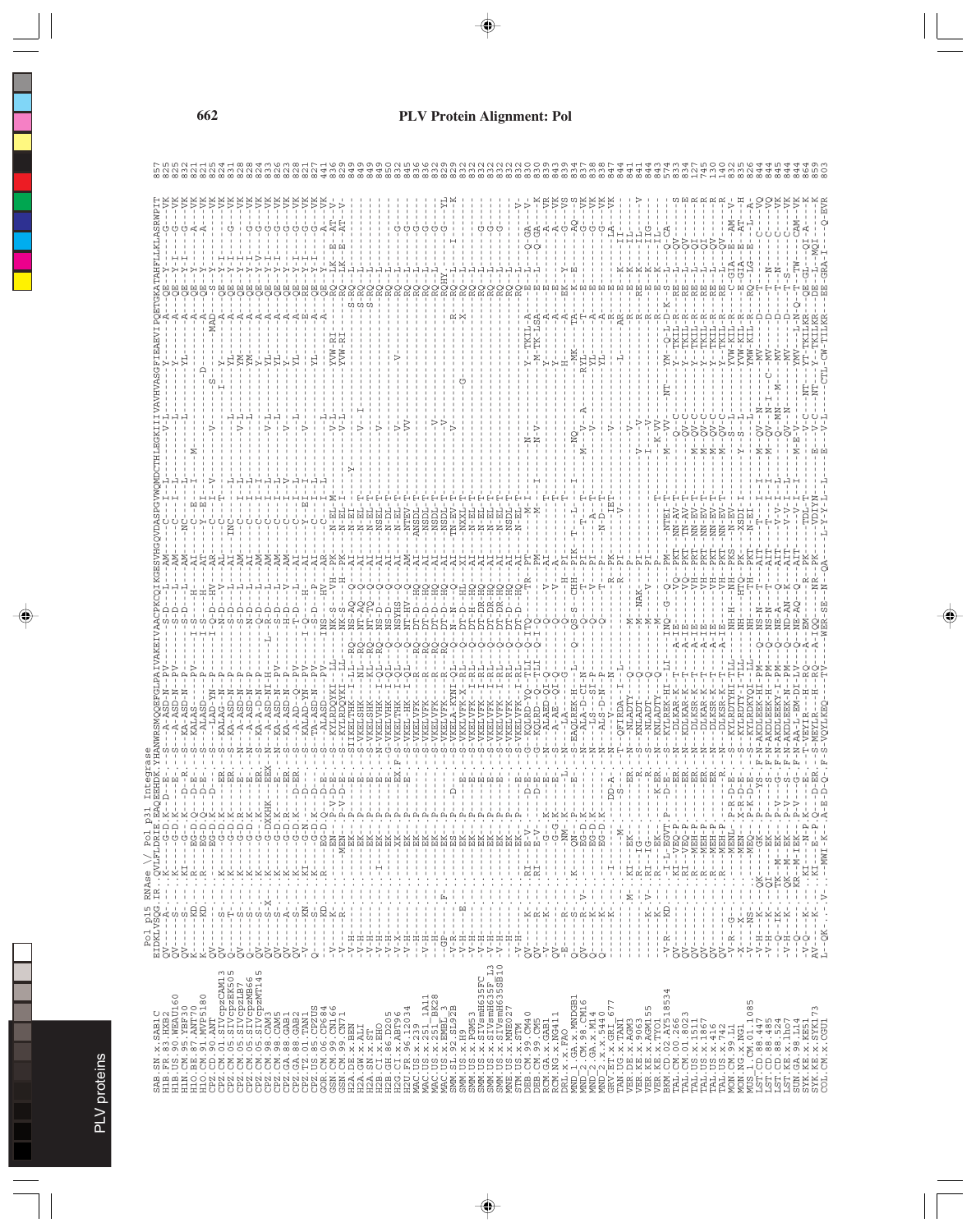|                                                                                                                                                                                                                                                                                                                                                                                                                                                          |                                                                                                                                                                                                                                                                                                                                                                                                                                                     |                   | QL.HTDNGTNFTSQQVAAICWWGKIEH<br>TI.------S----GAT-R-A---AG-KQ<br>TI.------S----TT-K-A---AG-KQ                                                                                                                                                                                                                                                                                                                                                                                                                                                                                                                                                                              |                                                   |  |  |  |  |  |                                                    |  |
|----------------------------------------------------------------------------------------------------------------------------------------------------------------------------------------------------------------------------------------------------------------------------------------------------------------------------------------------------------------------------------------------------------------------------------------------------------|-----------------------------------------------------------------------------------------------------------------------------------------------------------------------------------------------------------------------------------------------------------------------------------------------------------------------------------------------------------------------------------------------------------------------------------------------------|-------------------|---------------------------------------------------------------------------------------------------------------------------------------------------------------------------------------------------------------------------------------------------------------------------------------------------------------------------------------------------------------------------------------------------------------------------------------------------------------------------------------------------------------------------------------------------------------------------------------------------------------------------------------------------------------------------|---------------------------------------------------|--|--|--|--|--|----------------------------------------------------|--|
|                                                                                                                                                                                                                                                                                                                                                                                                                                                          | $\sim$ $\sim$                                                                                                                                                                                                                                                                                                                                                                                                                                       |                   | $---AT-K-RA$                                                                                                                                                                                                                                                                                                                                                                                                                                                                                                                                                                                                                                                              | $- P_{AB} - KQ$                                   |  |  |  |  |  |                                                    |  |
|                                                                                                                                                                                                                                                                                                                                                                                                                                                          | $\cdot$                                                                                                                                                                                                                                                                                                                                                                                                                                             | $\frac{1}{4}$     | $\blacksquare$                                                                                                                                                                                                                                                                                                                                                                                                                                                                                                                                                                                                                                                            |                                                   |  |  |  |  |  |                                                    |  |
|                                                                                                                                                                                                                                                                                                                                                                                                                                                          | $\mathbf{I}$<br>$\mathbf{I}$<br>$\cdot$                                                                                                                                                                                                                                                                                                                                                                                                             |                   | $\mathbb{I}$<br>$\mathbf I$<br>$\begin{split} \mathcal{P}_{\text{1}} &= \mathcal{P}_{\text{2}}\mathcal{P}_{\text{3}}\mathcal{P}_{\text{4}}\mathcal{P}_{\text{5}}\mathcal{P}_{\text{6}}\mathcal{P}_{\text{7}}\mathcal{P}_{\text{8}}\mathcal{P}_{\text{9}}\mathcal{P}_{\text{1}}\mathcal{P}_{\text{1}}\mathcal{P}_{\text{1}}\mathcal{P}_{\text{1}}\mathcal{P}_{\text{2}}\mathcal{P}_{\text{3}}\mathcal{P}_{\text{1}}\mathcal{P}_{\text{1}}\mathcal{P}_{\text{1}}\mathcal{P}_{\text{2}}\mathcal{P$                                                                                                                                                                           |                                                   |  |  |  |  |  |                                                    |  |
|                                                                                                                                                                                                                                                                                                                                                                                                                                                          | $\overline{\phantom{a}}$<br>$\mathbf{I}$                                                                                                                                                                                                                                                                                                                                                                                                            |                   |                                                                                                                                                                                                                                                                                                                                                                                                                                                                                                                                                                                                                                                                           |                                                   |  |  |  |  |  |                                                    |  |
|                                                                                                                                                                                                                                                                                                                                                                                                                                                          | Ť<br>$\mathbf{I}$                                                                                                                                                                                                                                                                                                                                                                                                                                   | ທ ທ               |                                                                                                                                                                                                                                                                                                                                                                                                                                                                                                                                                                                                                                                                           |                                                   |  |  |  |  |  |                                                    |  |
|                                                                                                                                                                                                                                                                                                                                                                                                                                                          |                                                                                                                                                                                                                                                                                                                                                                                                                                                     |                   | f,                                                                                                                                                                                                                                                                                                                                                                                                                                                                                                                                                                                                                                                                        | $-290 - 29$                                       |  |  |  |  |  |                                                    |  |
|                                                                                                                                                                                                                                                                                                                                                                                                                                                          |                                                                                                                                                                                                                                                                                                                                                                                                                                                     |                   | Ť<br>$\mathsf I$                                                                                                                                                                                                                                                                                                                                                                                                                                                                                                                                                                                                                                                          | oo.<br>$-RQ$<br><b>AG</b><br>AG.<br>$\frac{1}{1}$ |  |  |  |  |  |                                                    |  |
|                                                                                                                                                                                                                                                                                                                                                                                                                                                          |                                                                                                                                                                                                                                                                                                                                                                                                                                                     |                   |                                                                                                                                                                                                                                                                                                                                                                                                                                                                                                                                                                                                                                                                           | $AG-QQ$<br>t                                      |  |  |  |  |  |                                                    |  |
|                                                                                                                                                                                                                                                                                                                                                                                                                                                          | $\frac{1}{1}$                                                                                                                                                                                                                                                                                                                                                                                                                                       |                   |                                                                                                                                                                                                                                                                                                                                                                                                                                                                                                                                                                                                                                                                           | $AG-OC$<br>÷                                      |  |  |  |  |  |                                                    |  |
|                                                                                                                                                                                                                                                                                                                                                                                                                                                          | $\frac{1}{4}$                                                                                                                                                                                                                                                                                                                                                                                                                                       |                   |                                                                                                                                                                                                                                                                                                                                                                                                                                                                                                                                                                                                                                                                           | $- -AG - KO$<br>$-2AD-KC$                         |  |  |  |  |  |                                                    |  |
|                                                                                                                                                                                                                                                                                                                                                                                                                                                          |                                                                                                                                                                                                                                                                                                                                                                                                                                                     |                   |                                                                                                                                                                                                                                                                                                                                                                                                                                                                                                                                                                                                                                                                           |                                                   |  |  |  |  |  |                                                    |  |
|                                                                                                                                                                                                                                                                                                                                                                                                                                                          | $\begin{array}{cccccccccccccc} \mathbf{a} & \mathbf{b} & \mathbf{c} & \mathbf{a} & \mathbf{c} & \mathbf{a} & \mathbf{c} & \mathbf{c} \\ \mathbf{b} & \mathbf{c} & \mathbf{c} & \mathbf{c} & \mathbf{c} & \mathbf{c} & \mathbf{c} & \mathbf{c} \\ \mathbf{c} & \mathbf{c} & \mathbf{c} & \mathbf{c} & \mathbf{c} & \mathbf{c} & \mathbf{c} & \mathbf{c} \\ \mathbf{c} & \mathbf{c} & \mathbf{c} & \mathbf{c} & \mathbf{c} & \mathbf{c} &$<br>$\cdot$ |                   | $\begin{array}{ll} \mathbf{p} = \mathbf{p} = \mathbf{p} = \mathbf{p} = \mathbf{p} = \mathbf{p} = \mathbf{p} = \mathbf{p} = \mathbf{p} = \mathbf{p} = \mathbf{p} = \mathbf{p} = \mathbf{p} = \mathbf{p} = \mathbf{p} = \mathbf{p} = \mathbf{p} = \mathbf{p} = \mathbf{p} = \mathbf{p} = \mathbf{p} = \mathbf{p} = \mathbf{p} = \mathbf{p} = \mathbf{p} = \mathbf{p} = \mathbf{p} = \mathbf{p} = \mathbf{p} = \mathbf{p} = \mathbf$                                                                                                                                                                                                                                         |                                                   |  |  |  |  |  |                                                    |  |
|                                                                                                                                                                                                                                                                                                                                                                                                                                                          |                                                                                                                                                                                                                                                                                                                                                                                                                                                     |                   | $\mathbf I$                                                                                                                                                                                                                                                                                                                                                                                                                                                                                                                                                                                                                                                               |                                                   |  |  |  |  |  |                                                    |  |
|                                                                                                                                                                                                                                                                                                                                                                                                                                                          | ÷                                                                                                                                                                                                                                                                                                                                                                                                                                                   |                   | $\mathbf I$                                                                                                                                                                                                                                                                                                                                                                                                                                                                                                                                                                                                                                                               |                                                   |  |  |  |  |  |                                                    |  |
|                                                                                                                                                                                                                                                                                                                                                                                                                                                          | ÷<br>보보보보보                                                                                                                                                                                                                                                                                                                                                                                                                                          |                   |                                                                                                                                                                                                                                                                                                                                                                                                                                                                                                                                                                                                                                                                           |                                                   |  |  |  |  |  |                                                    |  |
|                                                                                                                                                                                                                                                                                                                                                                                                                                                          |                                                                                                                                                                                                                                                                                                                                                                                                                                                     |                   |                                                                                                                                                                                                                                                                                                                                                                                                                                                                                                                                                                                                                                                                           |                                                   |  |  |  |  |  |                                                    |  |
|                                                                                                                                                                                                                                                                                                                                                                                                                                                          |                                                                                                                                                                                                                                                                                                                                                                                                                                                     |                   |                                                                                                                                                                                                                                                                                                                                                                                                                                                                                                                                                                                                                                                                           |                                                   |  |  |  |  |  |                                                    |  |
|                                                                                                                                                                                                                                                                                                                                                                                                                                                          |                                                                                                                                                                                                                                                                                                                                                                                                                                                     |                   |                                                                                                                                                                                                                                                                                                                                                                                                                                                                                                                                                                                                                                                                           |                                                   |  |  |  |  |  |                                                    |  |
|                                                                                                                                                                                                                                                                                                                                                                                                                                                          |                                                                                                                                                                                                                                                                                                                                                                                                                                                     |                   |                                                                                                                                                                                                                                                                                                                                                                                                                                                                                                                                                                                                                                                                           |                                                   |  |  |  |  |  |                                                    |  |
|                                                                                                                                                                                                                                                                                                                                                                                                                                                          |                                                                                                                                                                                                                                                                                                                                                                                                                                                     |                   |                                                                                                                                                                                                                                                                                                                                                                                                                                                                                                                                                                                                                                                                           |                                                   |  |  |  |  |  |                                                    |  |
|                                                                                                                                                                                                                                                                                                                                                                                                                                                          |                                                                                                                                                                                                                                                                                                                                                                                                                                                     |                   |                                                                                                                                                                                                                                                                                                                                                                                                                                                                                                                                                                                                                                                                           |                                                   |  |  |  |  |  |                                                    |  |
|                                                                                                                                                                                                                                                                                                                                                                                                                                                          |                                                                                                                                                                                                                                                                                                                                                                                                                                                     |                   |                                                                                                                                                                                                                                                                                                                                                                                                                                                                                                                                                                                                                                                                           |                                                   |  |  |  |  |  |                                                    |  |
|                                                                                                                                                                                                                                                                                                                                                                                                                                                          |                                                                                                                                                                                                                                                                                                                                                                                                                                                     |                   |                                                                                                                                                                                                                                                                                                                                                                                                                                                                                                                                                                                                                                                                           |                                                   |  |  |  |  |  |                                                    |  |
|                                                                                                                                                                                                                                                                                                                                                                                                                                                          |                                                                                                                                                                                                                                                                                                                                                                                                                                                     |                   |                                                                                                                                                                                                                                                                                                                                                                                                                                                                                                                                                                                                                                                                           |                                                   |  |  |  |  |  |                                                    |  |
|                                                                                                                                                                                                                                                                                                                                                                                                                                                          |                                                                                                                                                                                                                                                                                                                                                                                                                                                     |                   |                                                                                                                                                                                                                                                                                                                                                                                                                                                                                                                                                                                                                                                                           |                                                   |  |  |  |  |  |                                                    |  |
|                                                                                                                                                                                                                                                                                                                                                                                                                                                          |                                                                                                                                                                                                                                                                                                                                                                                                                                                     |                   |                                                                                                                                                                                                                                                                                                                                                                                                                                                                                                                                                                                                                                                                           |                                                   |  |  |  |  |  |                                                    |  |
|                                                                                                                                                                                                                                                                                                                                                                                                                                                          |                                                                                                                                                                                                                                                                                                                                                                                                                                                     |                   |                                                                                                                                                                                                                                                                                                                                                                                                                                                                                                                                                                                                                                                                           |                                                   |  |  |  |  |  |                                                    |  |
|                                                                                                                                                                                                                                                                                                                                                                                                                                                          |                                                                                                                                                                                                                                                                                                                                                                                                                                                     |                   |                                                                                                                                                                                                                                                                                                                                                                                                                                                                                                                                                                                                                                                                           |                                                   |  |  |  |  |  |                                                    |  |
|                                                                                                                                                                                                                                                                                                                                                                                                                                                          |                                                                                                                                                                                                                                                                                                                                                                                                                                                     |                   |                                                                                                                                                                                                                                                                                                                                                                                                                                                                                                                                                                                                                                                                           |                                                   |  |  |  |  |  |                                                    |  |
|                                                                                                                                                                                                                                                                                                                                                                                                                                                          |                                                                                                                                                                                                                                                                                                                                                                                                                                                     |                   |                                                                                                                                                                                                                                                                                                                                                                                                                                                                                                                                                                                                                                                                           |                                                   |  |  |  |  |  |                                                    |  |
|                                                                                                                                                                                                                                                                                                                                                                                                                                                          |                                                                                                                                                                                                                                                                                                                                                                                                                                                     |                   |                                                                                                                                                                                                                                                                                                                                                                                                                                                                                                                                                                                                                                                                           |                                                   |  |  |  |  |  |                                                    |  |
|                                                                                                                                                                                                                                                                                                                                                                                                                                                          |                                                                                                                                                                                                                                                                                                                                                                                                                                                     |                   | $\begin{aligned} \mathbf{H}:\mathbb{H}\rightarrow\mathbb{H}\rightarrow\mathbb{H}\rightarrow\mathbb{H}\rightarrow\mathbb{H}\rightarrow\mathbb{H}\rightarrow\mathbb{H}\rightarrow\mathbb{H}\rightarrow\mathbb{H}\rightarrow\mathbb{H}\rightarrow\mathbb{H}\rightarrow\mathbb{H}\rightarrow\mathbb{H}\rightarrow\mathbb{H}\rightarrow\mathbb{H}\rightarrow\mathbb{H}\rightarrow\mathbb{H}\rightarrow\mathbb{H}\rightarrow\mathbb{H}\rightarrow\mathbb{H}\rightarrow\mathbb{H}\rightarrow\mathbb{H}\rightarrow\mathbb{H}\rightarrow\mathbb{H}\rightarrow\mathbb{H}\rightarrow\mathbb{H}\rightarrow\mathbb{H}\rightarrow\mathbb{H}\rightarrow\mathbb{H}\rightarrow\mathbb{H}\$ |                                                   |  |  |  |  |  |                                                    |  |
|                                                                                                                                                                                                                                                                                                                                                                                                                                                          |                                                                                                                                                                                                                                                                                                                                                                                                                                                     |                   |                                                                                                                                                                                                                                                                                                                                                                                                                                                                                                                                                                                                                                                                           |                                                   |  |  |  |  |  |                                                    |  |
|                                                                                                                                                                                                                                                                                                                                                                                                                                                          |                                                                                                                                                                                                                                                                                                                                                                                                                                                     |                   |                                                                                                                                                                                                                                                                                                                                                                                                                                                                                                                                                                                                                                                                           |                                                   |  |  |  |  |  |                                                    |  |
|                                                                                                                                                                                                                                                                                                                                                                                                                                                          |                                                                                                                                                                                                                                                                                                                                                                                                                                                     |                   |                                                                                                                                                                                                                                                                                                                                                                                                                                                                                                                                                                                                                                                                           |                                                   |  |  |  |  |  |                                                    |  |
| $\begin{smallmatrix} \texttt{SINR} \\ \texttt{SINR} \\ \texttt{DBB}, \texttt{CM}, \texttt{99}, \texttt{CMA} \\ \texttt{DBB}, \texttt{CM}, \texttt{99}, \texttt{CMA} \\ \texttt{RON}, \texttt{X}, \texttt{X}, \texttt{BOM}, \\ \texttt{RON}, \texttt{X}, \texttt{X}, \texttt{M} \\ \texttt{MND} = 2, \texttt{X}, \texttt{X}, \texttt{SAD}, \\ \texttt{MND} = 2, \texttt{X}, \texttt{X}, \texttt{SAD}, \\ \texttt{MND} = 2, \texttt{X}, \texttt{X}, \text$ |                                                                                                                                                                                                                                                                                                                                                                                                                                                     |                   |                                                                                                                                                                                                                                                                                                                                                                                                                                                                                                                                                                                                                                                                           |                                                   |  |  |  |  |  |                                                    |  |
|                                                                                                                                                                                                                                                                                                                                                                                                                                                          |                                                                                                                                                                                                                                                                                                                                                                                                                                                     |                   |                                                                                                                                                                                                                                                                                                                                                                                                                                                                                                                                                                                                                                                                           |                                                   |  |  |  |  |  |                                                    |  |
|                                                                                                                                                                                                                                                                                                                                                                                                                                                          |                                                                                                                                                                                                                                                                                                                                                                                                                                                     |                   |                                                                                                                                                                                                                                                                                                                                                                                                                                                                                                                                                                                                                                                                           |                                                   |  |  |  |  |  |                                                    |  |
|                                                                                                                                                                                                                                                                                                                                                                                                                                                          |                                                                                                                                                                                                                                                                                                                                                                                                                                                     |                   |                                                                                                                                                                                                                                                                                                                                                                                                                                                                                                                                                                                                                                                                           |                                                   |  |  |  |  |  |                                                    |  |
|                                                                                                                                                                                                                                                                                                                                                                                                                                                          |                                                                                                                                                                                                                                                                                                                                                                                                                                                     |                   |                                                                                                                                                                                                                                                                                                                                                                                                                                                                                                                                                                                                                                                                           |                                                   |  |  |  |  |  |                                                    |  |
|                                                                                                                                                                                                                                                                                                                                                                                                                                                          |                                                                                                                                                                                                                                                                                                                                                                                                                                                     |                   |                                                                                                                                                                                                                                                                                                                                                                                                                                                                                                                                                                                                                                                                           |                                                   |  |  |  |  |  |                                                    |  |
|                                                                                                                                                                                                                                                                                                                                                                                                                                                          |                                                                                                                                                                                                                                                                                                                                                                                                                                                     |                   |                                                                                                                                                                                                                                                                                                                                                                                                                                                                                                                                                                                                                                                                           |                                                   |  |  |  |  |  |                                                    |  |
|                                                                                                                                                                                                                                                                                                                                                                                                                                                          |                                                                                                                                                                                                                                                                                                                                                                                                                                                     |                   |                                                                                                                                                                                                                                                                                                                                                                                                                                                                                                                                                                                                                                                                           |                                                   |  |  |  |  |  |                                                    |  |
|                                                                                                                                                                                                                                                                                                                                                                                                                                                          |                                                                                                                                                                                                                                                                                                                                                                                                                                                     |                   |                                                                                                                                                                                                                                                                                                                                                                                                                                                                                                                                                                                                                                                                           |                                                   |  |  |  |  |  |                                                    |  |
|                                                                                                                                                                                                                                                                                                                                                                                                                                                          |                                                                                                                                                                                                                                                                                                                                                                                                                                                     |                   |                                                                                                                                                                                                                                                                                                                                                                                                                                                                                                                                                                                                                                                                           |                                                   |  |  |  |  |  |                                                    |  |
|                                                                                                                                                                                                                                                                                                                                                                                                                                                          |                                                                                                                                                                                                                                                                                                                                                                                                                                                     |                   |                                                                                                                                                                                                                                                                                                                                                                                                                                                                                                                                                                                                                                                                           |                                                   |  |  |  |  |  |                                                    |  |
|                                                                                                                                                                                                                                                                                                                                                                                                                                                          |                                                                                                                                                                                                                                                                                                                                                                                                                                                     |                   |                                                                                                                                                                                                                                                                                                                                                                                                                                                                                                                                                                                                                                                                           |                                                   |  |  |  |  |  |                                                    |  |
|                                                                                                                                                                                                                                                                                                                                                                                                                                                          |                                                                                                                                                                                                                                                                                                                                                                                                                                                     |                   |                                                                                                                                                                                                                                                                                                                                                                                                                                                                                                                                                                                                                                                                           |                                                   |  |  |  |  |  |                                                    |  |
|                                                                                                                                                                                                                                                                                                                                                                                                                                                          |                                                                                                                                                                                                                                                                                                                                                                                                                                                     |                   |                                                                                                                                                                                                                                                                                                                                                                                                                                                                                                                                                                                                                                                                           |                                                   |  |  |  |  |  |                                                    |  |
|                                                                                                                                                                                                                                                                                                                                                                                                                                                          |                                                                                                                                                                                                                                                                                                                                                                                                                                                     |                   |                                                                                                                                                                                                                                                                                                                                                                                                                                                                                                                                                                                                                                                                           |                                                   |  |  |  |  |  |                                                    |  |
|                                                                                                                                                                                                                                                                                                                                                                                                                                                          |                                                                                                                                                                                                                                                                                                                                                                                                                                                     | ana<br>Tit        |                                                                                                                                                                                                                                                                                                                                                                                                                                                                                                                                                                                                                                                                           |                                                   |  |  |  |  |  |                                                    |  |
|                                                                                                                                                                                                                                                                                                                                                                                                                                                          | $\frac{1}{4}$<br>$\cdots$                                                                                                                                                                                                                                                                                                                                                                                                                           | ŧ                 | $3 - - - - - - -$                                                                                                                                                                                                                                                                                                                                                                                                                                                                                                                                                                                                                                                         |                                                   |  |  |  |  |  |                                                    |  |
|                                                                                                                                                                                                                                                                                                                                                                                                                                                          |                                                                                                                                                                                                                                                                                                                                                                                                                                                     | ŧ                 |                                                                                                                                                                                                                                                                                                                                                                                                                                                                                                                                                                                                                                                                           | $-1$                                              |  |  |  |  |  |                                                    |  |
|                                                                                                                                                                                                                                                                                                                                                                                                                                                          |                                                                                                                                                                                                                                                                                                                                                                                                                                                     |                   |                                                                                                                                                                                                                                                                                                                                                                                                                                                                                                                                                                                                                                                                           |                                                   |  |  |  |  |  |                                                    |  |
|                                                                                                                                                                                                                                                                                                                                                                                                                                                          |                                                                                                                                                                                                                                                                                                                                                                                                                                                     |                   |                                                                                                                                                                                                                                                                                                                                                                                                                                                                                                                                                                                                                                                                           |                                                   |  |  |  |  |  |                                                    |  |
|                                                                                                                                                                                                                                                                                                                                                                                                                                                          |                                                                                                                                                                                                                                                                                                                                                                                                                                                     |                   |                                                                                                                                                                                                                                                                                                                                                                                                                                                                                                                                                                                                                                                                           |                                                   |  |  |  |  |  |                                                    |  |
|                                                                                                                                                                                                                                                                                                                                                                                                                                                          | ċέ                                                                                                                                                                                                                                                                                                                                                                                                                                                  |                   |                                                                                                                                                                                                                                                                                                                                                                                                                                                                                                                                                                                                                                                                           |                                                   |  |  |  |  |  |                                                    |  |
| <b>HHHHH</b>                                                                                                                                                                                                                                                                                                                                                                                                                                             | ÷.                                                                                                                                                                                                                                                                                                                                                                                                                                                  |                   | $\begin{aligned} -\frac{1}{2} \cdot \frac{1}{2} \cdot \frac{1}{2} \cdot \frac{1}{2} \cdot \frac{1}{2} \cdot \frac{1}{2} \cdot \frac{1}{2} \cdot \frac{1}{2} \cdot \frac{1}{2} \cdot \frac{1}{2} \cdot \frac{1}{2} \cdot \frac{1}{2} \cdot \frac{1}{2} \cdot \frac{1}{2} \cdot \frac{1}{2} \cdot \frac{1}{2} \cdot \frac{1}{2} \cdot \frac{1}{2} \cdot \frac{1}{2} \cdot \frac{1}{2} \cdot \frac{1}{2} \cdot \frac{1}{2} \cdot \frac{1}{2} \cdot \frac{1}{2}$                                                                                                                                                                                                              |                                                   |  |  |  |  |  |                                                    |  |
|                                                                                                                                                                                                                                                                                                                                                                                                                                                          |                                                                                                                                                                                                                                                                                                                                                                                                                                                     |                   |                                                                                                                                                                                                                                                                                                                                                                                                                                                                                                                                                                                                                                                                           |                                                   |  |  |  |  |  |                                                    |  |
|                                                                                                                                                                                                                                                                                                                                                                                                                                                          | Ţ<br>÷.                                                                                                                                                                                                                                                                                                                                                                                                                                             |                   |                                                                                                                                                                                                                                                                                                                                                                                                                                                                                                                                                                                                                                                                           |                                                   |  |  |  |  |  |                                                    |  |
|                                                                                                                                                                                                                                                                                                                                                                                                                                                          | Ţ<br>÷.                                                                                                                                                                                                                                                                                                                                                                                                                                             |                   |                                                                                                                                                                                                                                                                                                                                                                                                                                                                                                                                                                                                                                                                           |                                                   |  |  |  |  |  |                                                    |  |
|                                                                                                                                                                                                                                                                                                                                                                                                                                                          | Ţ                                                                                                                                                                                                                                                                                                                                                                                                                                                   |                   |                                                                                                                                                                                                                                                                                                                                                                                                                                                                                                                                                                                                                                                                           |                                                   |  |  |  |  |  |                                                    |  |
|                                                                                                                                                                                                                                                                                                                                                                                                                                                          | $+$ $H$                                                                                                                                                                                                                                                                                                                                                                                                                                             |                   |                                                                                                                                                                                                                                                                                                                                                                                                                                                                                                                                                                                                                                                                           |                                                   |  |  |  |  |  |                                                    |  |
|                                                                                                                                                                                                                                                                                                                                                                                                                                                          | $\gtrapprox$                                                                                                                                                                                                                                                                                                                                                                                                                                        |                   |                                                                                                                                                                                                                                                                                                                                                                                                                                                                                                                                                                                                                                                                           |                                                   |  |  |  |  |  |                                                    |  |
|                                                                                                                                                                                                                                                                                                                                                                                                                                                          | $\cdot$                                                                                                                                                                                                                                                                                                                                                                                                                                             |                   |                                                                                                                                                                                                                                                                                                                                                                                                                                                                                                                                                                                                                                                                           |                                                   |  |  |  |  |  | $\begin{array}{c}\n 1 & 0 \\  0 & 1\n \end{array}$ |  |
|                                                                                                                                                                                                                                                                                                                                                                                                                                                          |                                                                                                                                                                                                                                                                                                                                                                                                                                                     |                   |                                                                                                                                                                                                                                                                                                                                                                                                                                                                                                                                                                                                                                                                           | ÷.                                                |  |  |  |  |  |                                                    |  |
|                                                                                                                                                                                                                                                                                                                                                                                                                                                          |                                                                                                                                                                                                                                                                                                                                                                                                                                                     |                   | $\begin{array}{l} -\mathbf{A} - \mathbf{I} - \mathbf{A}\, \text{E}\, \text{F}\, \text{F} - \mathbf{A} - \mathbf{I} \\ -\mathbf{P} - \mathbf{V} - \mathbf{K}\, \text{E} - \mathbf{Q} - \mathbf{V}\, \text{F} - \mathbf{V} - \mathbf{I} \\ -\mathbf{P} - \mathbf{V} - \mathbf{K}\, \text{E} - \mathbf{Q} - \mathbf{V}\, \text{F} - \mathbf{V} - \mathbf{I} \\ -\mathbf{P} - \mathbf{V} - \mathbf{K}\, \text{E} - \mathbf{V} -$                                                                                                                                                                                                                                              | ÷<br>형합법법<br><u>사업 사업</u><br>- HTTP               |  |  |  |  |  |                                                    |  |
|                                                                                                                                                                                                                                                                                                                                                                                                                                                          |                                                                                                                                                                                                                                                                                                                                                                                                                                                     |                   |                                                                                                                                                                                                                                                                                                                                                                                                                                                                                                                                                                                                                                                                           | ÷                                                 |  |  |  |  |  |                                                    |  |
|                                                                                                                                                                                                                                                                                                                                                                                                                                                          |                                                                                                                                                                                                                                                                                                                                                                                                                                                     |                   |                                                                                                                                                                                                                                                                                                                                                                                                                                                                                                                                                                                                                                                                           | ÷                                                 |  |  |  |  |  |                                                    |  |
|                                                                                                                                                                                                                                                                                                                                                                                                                                                          |                                                                                                                                                                                                                                                                                                                                                                                                                                                     |                   |                                                                                                                                                                                                                                                                                                                                                                                                                                                                                                                                                                                                                                                                           |                                                   |  |  |  |  |  |                                                    |  |
|                                                                                                                                                                                                                                                                                                                                                                                                                                                          |                                                                                                                                                                                                                                                                                                                                                                                                                                                     |                   |                                                                                                                                                                                                                                                                                                                                                                                                                                                                                                                                                                                                                                                                           | $\overline{Q}$<br>$-16$                           |  |  |  |  |  |                                                    |  |
|                                                                                                                                                                                                                                                                                                                                                                                                                                                          |                                                                                                                                                                                                                                                                                                                                                                                                                                                     |                   |                                                                                                                                                                                                                                                                                                                                                                                                                                                                                                                                                                                                                                                                           |                                                   |  |  |  |  |  |                                                    |  |
|                                                                                                                                                                                                                                                                                                                                                                                                                                                          |                                                                                                                                                                                                                                                                                                                                                                                                                                                     | $\frac{1}{1}$     | $-4$<br>$I - DAF$                                                                                                                                                                                                                                                                                                                                                                                                                                                                                                                                                                                                                                                         | $-AGV$ -                                          |  |  |  |  |  |                                                    |  |
|                                                                                                                                                                                                                                                                                                                                                                                                                                                          | I.                                                                                                                                                                                                                                                                                                                                                                                                                                                  |                   |                                                                                                                                                                                                                                                                                                                                                                                                                                                                                                                                                                                                                                                                           |                                                   |  |  |  |  |  |                                                    |  |
|                                                                                                                                                                                                                                                                                                                                                                                                                                                          |                                                                                                                                                                                                                                                                                                                                                                                                                                                     | $\mathsf{\Omega}$ |                                                                                                                                                                                                                                                                                                                                                                                                                                                                                                                                                                                                                                                                           |                                                   |  |  |  |  |  |                                                    |  |
|                                                                                                                                                                                                                                                                                                                                                                                                                                                          |                                                                                                                                                                                                                                                                                                                                                                                                                                                     |                   |                                                                                                                                                                                                                                                                                                                                                                                                                                                                                                                                                                                                                                                                           |                                                   |  |  |  |  |  |                                                    |  |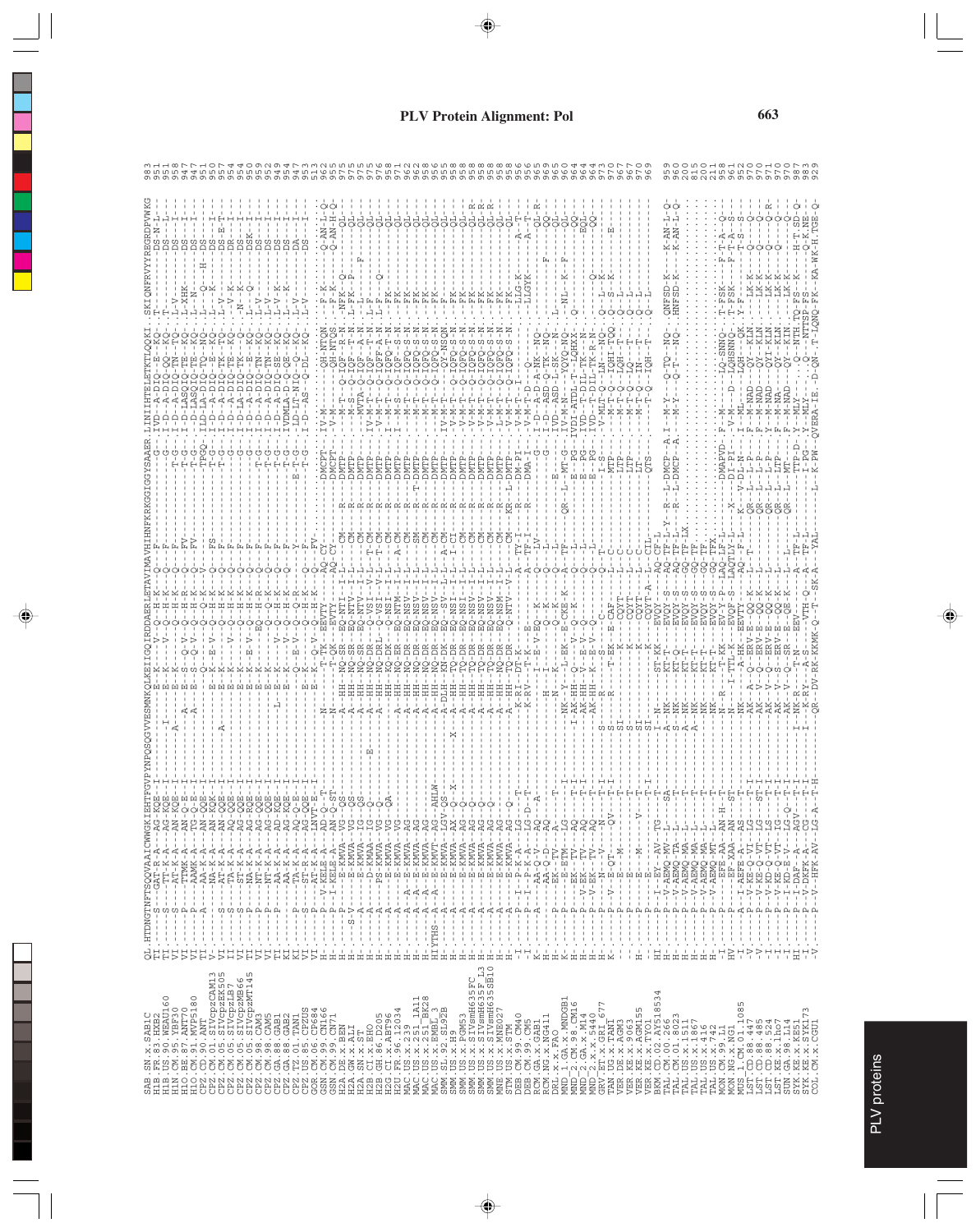| ٦<br>i<br>۰ |
|-------------|
|             |
| Ŋ<br>ā      |
|             |
|             |
| Í           |
|             |
| ہ           |
|             |
|             |
|             |
|             |
|             |
|             |
|             |

| ::::::::::<br>::::::::::<br>三国<br>EVD<br>end<br>ntegrase<br>RTAG<br>Ą<br><b>ALDS</b><br>ρ<br>$- - - K$<br>KAKIIKDYG                                                                                                                                                                                                                                                                                                                  | $\begin{minipage}[t]{0.99\textwidth} {\begin{minipage}[t]{0.99\textwidth} {\begin{minipage}[t]{0.99\textwidth} {\begin{minipage}[t]{0.99\textwidth} {\begin{minipage}[t]{0.99\textwidth} {\begin{minipage}[t]{0.99\textwidth} {\begin{minipage}[t]{0.99\textwidth} {\begin{minipage}[t]{0.99\textwidth} {\begin{minipage}[t]{0.99\textwidth} {\begin{minipage}[t]{0.99\textwidth} {\begin{minipage}[t]{0.99\textwidth} {\begin{minipage}[t]{0.99\textwidth} {\begin{minipage}[t]{0.99\textwidth$<br>LRGPDNQMAR<br>A-GSDHQMAG<br>$-1$ - $A$ - GADN<br><b>NGS</b><br>KD.MDSKVNTQNSNE<br>ŘG.<br>N . VDSHTNMES<br>S . G . KN - - VN - - SV<br>VDSKTDTQNPSE<br>- KRMGDEGNM-<br>Ŧ<br>-- NNLNG KA<br>J,<br>RVGNEGDV<br><b>GRMGDESN</b><br>T-GDETH<br>.<br>ප<br>$\overline{\mathbb{R}}$<br>$\ddot{\kappa}$<br>ERI<br>F<br>$-18P$<br>$\begin{aligned} \mathbf{H} &= -1 - 1 - 1 - 1 \\ \mathbf{H} &= -1 - 1 - 1 - 1 \\ \mathbf{H} &= -1 - 1 - 1 - 1 \\ \mathbf{H} &= -1 - 1 - 1 - 1 - 1 \\ \mathbf{H} &= -1 - 1 - 1 - 1 - 1 \\ \mathbf{H} &= -1 - 1 - 1 - 1 - 1 \\ \mathbf{H} &= -1 - 1 - 1 - 1 - 1 - 1 \\ \mathbf{H} &= -1 - 1 - 1 - 1 - 1 - 1 - 1 \\ \mathbf{H} &= -1 - 1 - 1 - 1 - 1 - 1 - 1 - 1 \\ \mathbf{H} &= -$<br>$C - - - - - - - -$<br>$-$ – $-\Delta$ – $-$ – $-\Delta$ – $-$<br>$\frac{1}{2}$<br>ŦŦ<br>ė                                                                                          | --T-H-ERM--GSHV-NDPK-D<br>-TRLQYGEDVGSENLLSNGQKEAETVKGMD<br>$\overset{\wedge}{\underset{+}{\prod}}\overset{\wedge}{\underset{+}{\prod}}$                                                                                                                                                                                                                                                                                                                                                                                                                                                                                                                                  |
|--------------------------------------------------------------------------------------------------------------------------------------------------------------------------------------------------------------------------------------------------------------------------------------------------------------------------------------------------------------------------------------------------------------------------------------|------------------------------------------------------------------------------------------------------------------------------------------------------------------------------------------------------------------------------------------------------------------------------------------------------------------------------------------------------------------------------------------------------------------------------------------------------------------------------------------------------------------------------------------------------------------------------------------------------------------------------------------------------------------------------------------------------------------------------------------------------------------------------------------------------------------------------------------------------------------------------------------------------------------------------------------------------------------------------------------------------------------------------------------------------------------------------------------------------------------------------------------------------------------------------------------------------------------------------------------------------------------------------------------------------------------------------------------------------------------------------------------------------|---------------------------------------------------------------------------------------------------------------------------------------------------------------------------------------------------------------------------------------------------------------------------------------------------------------------------------------------------------------------------------------------------------------------------------------------------------------------------------------------------------------------------------------------------------------------------------------------------------------------------------------------------------------------------|
| PRRI<br>$\sum_{i=1}^{n}$<br>$\begin{array}{l} \cdot--\\ -& -\,D\,N\,-\,D\,I\,-\,V\,V\,-\\ -& -\,K\,-\,G\,E\,.\,D\,I\,-\,V\,V\,-\\ -& -\,K\,-\,N\,E\,.\, -\,V\,-\,V\,V\,-\\ \end{array}$<br>----DN-.DI-V<br>---DK-.DI-V<br>---DK-.DI-V<br>٦.<br>Ĩн<br>'n.<br>$-K-RE. -V - -V - K - NE. - V -$<br>$-$ -DNS.D<br>Ŷ,<br>WKGEGAVVIQEQ<br>$\frac{1}{1}$<br>PAKLI<br>T<br>Ŧ<br>$\mathbb{I}$<br>$\mathbf{I}$<br>$\mathbf{I}$<br>$\mathbf{I}$ | $I - VV$<br>$I - VV$<br>$-5 - 7 - 7$<br>걺<br>$-III - V$<br>$\begin{array}{l} \text{TVKVGT. D1-VV} \\ \text{TVKVGT. D1-VV} \end{array}$<br>- 1<br>- 1 - 2002 - 1<br>- 1 - 2003 - 1<br>- 1 - 2003 - 1<br>- 1 - 2003 - 1<br>ILKVGT.DI-<br>$\begin{array}{l} \Lambda_1 \to \Lambda_2 \to \Lambda_3 \to \Lambda_4 \to \Lambda_5 \to \Lambda_6 \to \Lambda_7 \to \Lambda_7 \to \Lambda_7 \to \Lambda_7 \to \Lambda_7 \to \Lambda_7 \to \Lambda_7 \to \Lambda_7 \to \Lambda_7 \to \Lambda_7 \to \Lambda_7 \to \Lambda_7 \to \Lambda_7 \to \Lambda_7 \to \Lambda_7 \to \Lambda_7 \to \Lambda_7 \to \Lambda_7 \to \Lambda_7 \to \Lambda_7 \to \Lambda_7 \to \Lambda_7 \to \Lambda_7 \to \Lambda_7 \to \Lambda_7 \to \Lambda_7 \to \Lambda_7 \to \Lambda_7 \to \Lambda_7 \to \Lambda_$<br>IVKVGA.DI-<br>$\frac{1}{1}$<br>- ILKVGT .DI-V<br>- ILKVGT .DI-V<br>Î١.<br>ILKVGT.DI-<br>'n.<br>'n.<br>'n.<br>'n.<br>'n.<br>IVKVGT.DI-<br>$\mathbf{I}$<br>٠<br>ILKVGT.DI<br>ILKVGT.-<br>$\overline{I}$ - $KVGT$ . –<br>ILKVGT.-<br>ILKVGT.-<br>ILKVGT.-<br>ILKVGT.-<br>$V-T-AG$<br>$-{\tt KVGT}$ .<br>$-T-AG$<br>-KGGV<br>$-1K-GI$<br>$-LK-GI$<br>Ą<br>$\frac{1}{2}$<br>뛰<br>$\mathbf{I}$<br>$-V - H - V$<br>부<br>부부<br>.<br>명<br>- 1<br>巴<br>.<br>명<br>- 1<br>巴<br>Ä<br>Ŧ<br>Ŧ<br>Π<br>Π<br>Ŧ<br>Π<br>Ŧ<br>Π<br>.<br>පි<br>$\mathbf{1}$<br>$\mathbf{I}$<br>$\mathbf I$<br>$\mathbf{1}$<br>店<br>ひ<br>띵<br>巴<br>店<br>宮 | $\begin{minipage}{0.9\textwidth} \begin{tabular}{l} \multicolumn{2}{l}{{\small\color{red}\begin{array}{l} \hline \multicolumn{2}{l}{\textbf{\textbf{1}}}\\ \hline \multicolumn{2}{c}{\textbf{\textbf{2}}}\\ \hline \multicolumn{2}{c}{\textbf{\textbf{2}}}\\ \hline \multicolumn{2}{c}{\textbf{\textbf{2}}}\\ \hline \multicolumn{2}{c}{\textbf{\textbf{2}}}\\ \hline \multicolumn{2}{c}{\textbf{\textbf{2}}}\\ \hline \multicolumn{2}{c}{\textbf{\textbf{2}}}\\ \hline \multicolumn{2}{c}{\textbf{\textbf{2}}$<br>$-\nabla$<br>TPDQQVIAV<br>RNSOGT-FVI<br>DIFA<br>LRTDEG-VI<br>$\frac{1}{2}$<br><b>EBGI</b><br>-LRTDE<br>$-L-R$<br>부<br>븝<br>루<br>$\circ$<br>ု<br>ု<br>ု |
| .SAB1C                                                                                                                                                                                                                                                                                                                                                                                                                               | 5F L3<br>5SB10                                                                                                                                                                                                                                                                                                                                                                                                                                                                                                                                                                                                                                                                                                                                                                                                                                                                                                                                                                                                                                                                                                                                                                                                                                                                                                                                                                                       | CM.x.CGU<br>E.X.KES<br>$E \cdot X \cdot S$                                                                                                                                                                                                                                                                                                                                                                                                                                                                                                                                                                                                                                |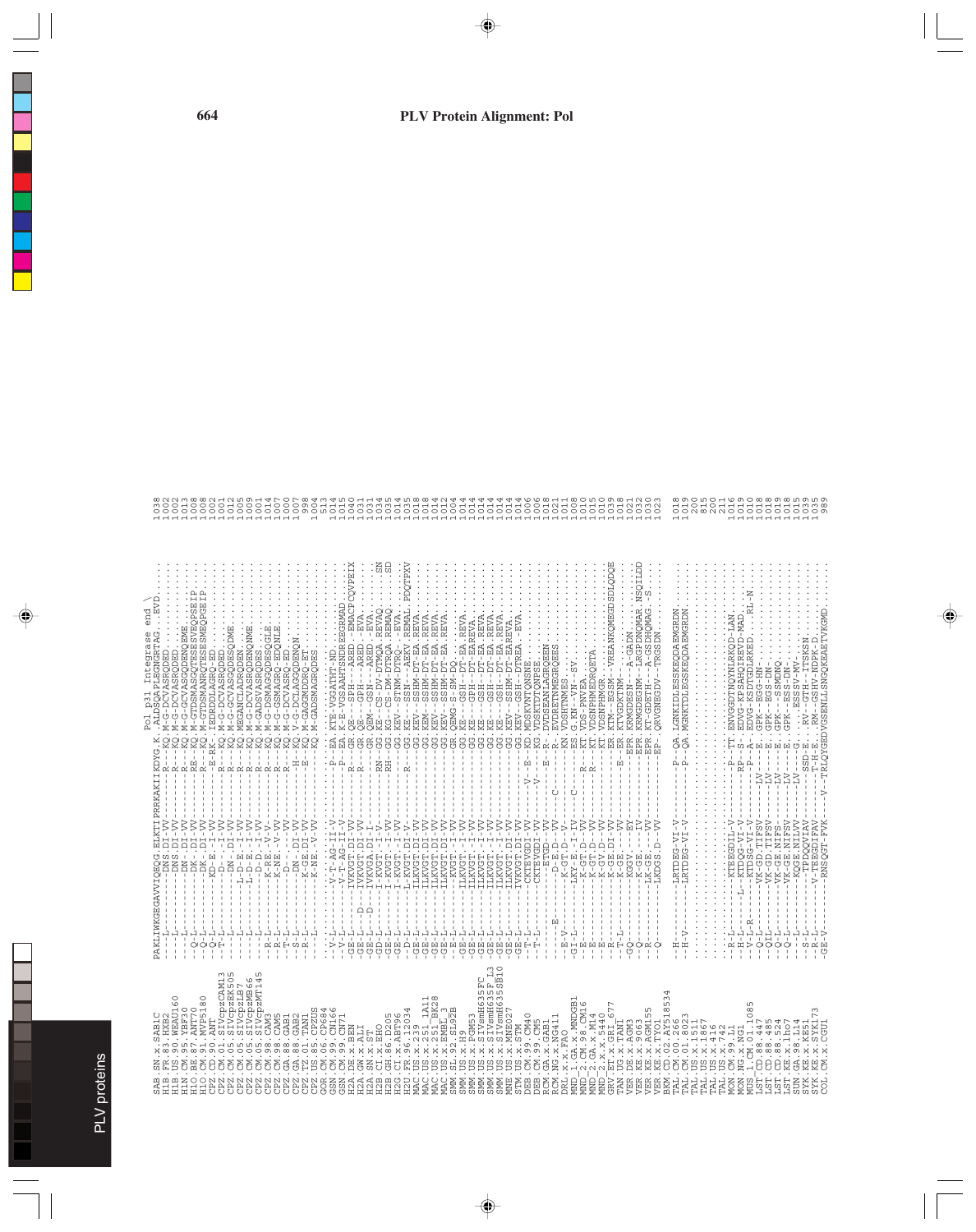|                                                                                                                                                                                                                                                                                                                                                                                                                                                                                                                                                                                                                                                                                                                                                                                                                                               |                                                                                                                                                                                                                                                                                                                                                                                                                                                                                                                                                                                                                                                                                                                                                                                                                                                                                                                                                       | $\infty$                                                                                                                                                                                                                                                                                                                                                                                                                                                                                                                                                                                                                                                             | ထ ထ<br>$\infty$ $\infty$ $\infty$<br>$\infty$ $\infty$ $\infty$                                                                                                                                                                                                                                                                                                                                                                                                                                                                                                                                                  | ဖေထ                                                                                                                                                                                                                                                                                                                                                                                                                                                                                                                                                                                                                                                                                                                                                                                                                                                                                                                                                                                                                                                                                                                                                                                                                                                                                                           |
|-----------------------------------------------------------------------------------------------------------------------------------------------------------------------------------------------------------------------------------------------------------------------------------------------------------------------------------------------------------------------------------------------------------------------------------------------------------------------------------------------------------------------------------------------------------------------------------------------------------------------------------------------------------------------------------------------------------------------------------------------------------------------------------------------------------------------------------------------|-------------------------------------------------------------------------------------------------------------------------------------------------------------------------------------------------------------------------------------------------------------------------------------------------------------------------------------------------------------------------------------------------------------------------------------------------------------------------------------------------------------------------------------------------------------------------------------------------------------------------------------------------------------------------------------------------------------------------------------------------------------------------------------------------------------------------------------------------------------------------------------------------------------------------------------------------------|----------------------------------------------------------------------------------------------------------------------------------------------------------------------------------------------------------------------------------------------------------------------------------------------------------------------------------------------------------------------------------------------------------------------------------------------------------------------------------------------------------------------------------------------------------------------------------------------------------------------------------------------------------------------|------------------------------------------------------------------------------------------------------------------------------------------------------------------------------------------------------------------------------------------------------------------------------------------------------------------------------------------------------------------------------------------------------------------------------------------------------------------------------------------------------------------------------------------------------------------------------------------------------------------|---------------------------------------------------------------------------------------------------------------------------------------------------------------------------------------------------------------------------------------------------------------------------------------------------------------------------------------------------------------------------------------------------------------------------------------------------------------------------------------------------------------------------------------------------------------------------------------------------------------------------------------------------------------------------------------------------------------------------------------------------------------------------------------------------------------------------------------------------------------------------------------------------------------------------------------------------------------------------------------------------------------------------------------------------------------------------------------------------------------------------------------------------------------------------------------------------------------------------------------------------------------------------------------------------------------|
| GLMPG-REEHLGHG<br>GLOCG-RP-HLGHG<br>GLMPG-RDEHLGH<br>ALT-G-RA-HLGH<br>GLMPG-RP-HLGH<br>GLTPG-RD-HLGH<br>S-HL<br>GLT-G-RA-HL<br>-RD-HL<br>GLMPG-RD<br>ု<br>먼<br>.<br>먼<br>-<br>$-4N -$<br>VAH.<br>$\overline{AB}$ .<br>-.DNSK                                                                                                                                                                                                                                                                                                                                                                                                                                                                                                                                                                                                                  | GLACG-RP-HLGHG<br>$-01K-0-2A-HLGH$<br>GLMPGOHA-HLGH<br><b>ELH-AHOU-HLGH</b><br><b>EITILWDTTSH</b><br>HLGH-<br>丐<br>EEVEATYIEITILWDTT<br>ALSPG-RA-H<br>T<br>$-$ -NLMPG-Q<br><b>EEVEATYI</b><br>Ť<br>HH.<br>ပု<br>.RQVG<br>TAK                                                                                                                                                                                                                                                                                                                                                                                                                                                                                                                                                                                                                                                                                                                          | $S - S$<br>່ ່<br>ທີ່<br>CΩ<br>$R - F - SS$<br>$R - F - SS$<br>ω<br>$-1 - 8$<br>$-1$<br>$\approx \approx$<br>÷<br>$\frac{1}{1}$<br>WAXKÖIAT TESHS<br>K--M.LEVQOYWN<br>K--W.LEVQOYWN<br>- KNAXAČARI - TEAR (SANNI)<br>- ER-SH - TEAR (SANNI)<br>- ER-SH - TEAR (SANNI)<br>- ER-SH - TEAR (SANNI)<br>- ER-SH - TEAR (SANNI)<br>- ER-SH - TEAR (SANNI)<br>GESH.LEIQAYWN<br>KE-H.LETQGYWN<br>K-SH.LEVQAYWN<br>LEIQ.<br>.GKSH.                                                                                                                                                                                                                                            | じーー<br>VVELLWCLTPEKGWL<br>VVEIFWSLAPEKGWM<br>푸푸<br>푸<br>囸<br>C)<br>$-2$<br>C)<br>ω<br>$- -$ S<br>$-2$<br>ω<br>C)<br>$\frac{1}{4}$<br>Ť<br>٠<br>$- R -$<br>$-7$<br>$\frac{1}{\sqrt{1}}$<br>$\mathbf{L}$<br>A-MWX5O/<br>-NNTAINT-<br>MMADOART OSER<br>K.LKITTYWN<br>.- KTH. LEVOGYWN<br>WAXPOART H-B-B<br>.-KTH.LEVQGYWN<br>KTH.LEVQGYWN<br>NWILLOWS - HIPLI.ISKY II.<br>SMALLANININUND - Tel-L-DOSHIM<br>SMALLANININUND - Tel-L-<br>CE-H.LEVO<br>$-ESH$ . LES<br>$\ldots$ KEGG.<br>EEGK.<br>$\ldots$ E-SI<br>Ť                                                                                                    | STSYGPANLXCMTI-ISXALVNÖSIXÖLISTI<br>STSYGPANLI-CMAILI ISTALYNSGPSÖLISTI<br>$\begin{array}{l} {\bf SGA\text{-}ESTYIE\text{-}VLWDVTNTOPAS} \\ {\bf -.V\text{-}R\text{-}CYAH\text{-}AAGR\text{-}-\text{ISQM}\text{-}\text{-}.} \end{array}$<br>-ITQYWCLAPDXGYTSDWD<br>TOYWCLAPHORYTSDWOT<br>SHG.<br>$\vdots$<br>-R.CYAH-AAGR--ISQW<br>$\circ$<br>IYAH-AAGR--IS<br>- 9<br>-<br>YAH-AAGR--IS<br>ω<br>$\,$<br>YALTER.<br>$-1 - R$<br>$- - R$<br>$- A - KQ$<br>$- N - A$<br>SQ.IIITALWN<br>SK.IIITALWN<br>SK.IIITALWN<br>KODY.IEV-IY<br>Ă<br>$\tilde{R}$<br>۲F<br>ا<br>LEGE-QID<br>$-1 - 2H - 2H - 1$<br>EKENRVEYI<br>H-BDSD<br>$\ldots$ GEGK- $\overline{ }$<br>f,<br>$\frac{1}{2}$<br>$-5 -$<br>CNTRES<br>r<br>F<br>부<br>t<br>$\vdots$                                                                                                                                                                                                                                                                                                                                                                                                                                                                                                                                                                             |
| ----PTL-KK<br>pozna<br>Llllll<br>$- - \sqrt{G}$<br>$-VTA$<br>ひ<br>F<br> -<br>KYR-HYENDHPK.KGE-VH<br>HV-S<br>-PK.VSSAVY<br>$\begin{array}{l} -\text{H}\Lambda-\text{SSI}^{-}\ \text{YZI}-\text{MSI}\Lambda\text{II}-\text{SKA}^{-}\ \text{I}\\ -\text{H}\text{I}-\text{SSO}\ \text{I}\ \text{YZI}-\text{MSI}-\text{MSI}\ \text{I}\\ -\text{H}\text{I}-\text{SSI}\ \text{I}\ \text{YZI}-\text{MSI}-\text{MSI}\ \text{I}\\ -\text{H}\text{I}-\text{SSO}\ \text{I}\ \text{YZI}-\text{M}\text{I}\\ -\text{H}\Lambda-\text{SSO}\ \text{A}\ \text{I}-\text{SH}\ \text{M}\text{I}\\ -\$<br>VSSSVY<br>$-PR$ . MASQI<br>$R-PR.$<br>R-HYETHHP<br>RYR-HYESR<br>TP-HYDGT<br>WYR-HYES<br>÷,<br>KYM--KAAN<br>-H-IWET-VLKP<br>--RKARG<br>$-YKT-KAKD$<br>KARG<br>KYR-RKTEN<br>$-YI - KAKC$<br>$YR - KAN$<br>ì,<br>Ţ<br>t<br>ţ<br>J.<br>Ť<br>$\vdots$<br>÷<br>부 | $\begin{tabular}{ll} $R^8 - ^4K2RG - ~~FYR - ^4K2D1P = PK ~, V2S - ^{11}H - ^{12}PD ~, YSS - ^{11}H - ^{12}H &, YSS - ^{12}H - ^{12}H &, YSS - ^{12}H - ^{12}H &, YSS - ^{12}H - ^{12}H &, YSS - ^{12}H - ^{12}H &, YSS - ^{12}H - ^{12}H &, YSS - ^{12}H - ^{12}H &, YSS - ^{12}H - ^{12}H &, YSS - ^{12}H - ^{12}H &,$<br>I-HYQLQHQRFTQNKIRLA-D<br>FYR-HYESSHPK.VSS-IH<br>$\begin{array}{l} \textbf{1} - \textbf{D} \textbf{Y} \textbf{Y} \textbf{Y} \textbf{X} \textbf{1} \textbf{X} \textbf{1} \textbf{X} \textbf{Y} \textbf{X} \textbf{Y} \\ \textbf{1} - \textbf{Y} \textbf{Y} \textbf{Y} \textbf{Y} \textbf{X} \textbf{1} - \textbf{Y} \textbf{X} \textbf{X} \textbf{Y} \textbf{X} \textbf{Y} \\ \textbf{1} - \textbf{Y} \textbf{Y} \textbf{Y} \textbf{Y} \textbf{Y} \textbf{X} \textbf{Y} \textbf$<br>HIWSGKTPFVY<br>$H - IFTT - C - KD$<br>--YRT-KAKK<br>IYR--KARG<br>--YKT-KAKL<br>$-YK - KAR$<br>yr<br>$\overline{F}$<br>U<br>$\mathbb{E}$ | $\Xi$ $\vdash$<br>$\circ$<br><b>OOOOHRRRRR</b><br>$\circ$<br>$\frac{1}{4}$<br>÷<br>WTCSRVI<br>WTCSRVI<br>WTCSRII<br>WTCSRVI<br>WTCSRVI<br>WTCSRV<br>WTCSRV<br>WTCS<br><b>WTCSI</b><br>$-$ . WTCS<br>$-$ . $WTC$<br>Ĵ.<br>÷,<br>÷,<br>÷,<br>$H-VG-RA$<br>$H-VG-A$<br>$H-VG - A$<br>$\begin{array}{c}\nG-A \\ G-A\n\end{array}$<br>$G - A$<br>$G - A$<br>$F-VG - A$<br>ž<br>$H - V$<br>$\geq$<br>$\Gamma$ – $\Gamma$<br>$\tilde{z}$<br>$_{\rm F-V}$<br>Ţ<br>Ť<br>t<br>$\frac{1}{1}$<br>$V-S-V$<br>$\sum$<br>RT-DLEKVC-V<br>RTGDLEKVC<br>XT-DLOKVC<br>RT-DLEE<br>RT-DLOO<br><b>DIG-LT</b><br><b>OTG-DE</b><br><b>RTGELO</b><br><b>DTG-LL</b><br>CTG-TI<br>무<br>Ы<br>FRI | YT-TKIVFPVT<br>$\circ$<br>뛰<br>$\circ$<br>.QWI-HFELR-SY.YT-TKIVFPI<br>÷<br>÷<br>÷<br>÷<br>÷<br>÷<br>÷<br>FIV-0-18-10-4V-<br>$-H-VG - A - WTCSRVIF$<br>WTCSRVI<br>$-$ . WTCSRVI<br>$  H$ $ V$ $G$ $ A$ $  N$ $TC$ $SRV$ $I$<br>-KEAKDWEYVPHFKVPWG.WWSRSE-<br><b>WTCS</b><br>KWI-HYELRRAF.<br>F<br>÷,<br>÷,<br>$G - A$<br>$-H - A - FQCS$ .<br>$G - A$<br>$G - A$<br>$H - N$<br>F<br>H−<br>∑<br>⊱<br>$\tilde{\phantom{a}}$<br>Ì<br>Ŧ<br>$-Z - T$<br>ř<br>ELSKAC-V<br><b>CT-DLQKVC</b><br>ELQAI<br>RWNSLCKYHKHKGE-YLER<br>QWHSLVKYHQYKGK-AAKE<br>OTG-TR<br>OTG-TR<br><b>DIG-TR</b><br>OTG-TR<br>CTG-LU<br>- TL<br>兄 | $\begin{array}{l} \dot{\mathbf{L}} = -\mathbf{F} = \mathbf{L} \cdot \mathbf{L} = \mathbf{R} \cdot \mathbf{L} \cdot \mathbf{L} \cdot \mathbf{R} \cdot \mathbf{L} \cdot \mathbf{L} \cdot \mathbf{R} \cdot \mathbf{L} \cdot \mathbf{L} \cdot \mathbf{R} \cdot \mathbf{L} \cdot \mathbf{L} \cdot \mathbf{R} \cdot \mathbf{L} \cdot \mathbf{L} \cdot \mathbf{R} \cdot \mathbf{L} \cdot \mathbf{L} \cdot \mathbf{R} \cdot \mathbf{L} \cdot \mathbf{L} \cdot \mathbf{R} \cdot \mathbf{L$<br>$\begin{array}{c}\n0 \\ 0 \\ 1\n\end{array}$<br>国<br>YKT-YLQKLIWVH-FQL-MAS.FTQAK-IL--<br>WTEGKIEFY-<br>-QCKIKL<br>-TMSRYE<br>- XASMJ - · - v - J - SX - WX - ;<br>I AXOMJ - · - v - J - SX - WV - ;<br>LYHQR.F-QSKIR<br>T<br>GSAPFV-VH-VH-VH-VAGAR.F-ONKI<br>$-LNN-T$<br>$T-HK$<br>$-K$ - $RM - YQ - T - A -$<br>$L$ -HAS<br>HAVERWNSLVKYHKYKGE-HLDK-DLKA-FQCS.G<br>CONFIRMATIV NATHAIRE - ETHIN - ENGLISH CONFIDINTI<br>DVKLRDWNS IVKYHKYKSE - HLEN - QLY - - FQQS . G<br>GVG-E<br>GVG-E<br>KKOFPECOY-YLGKTESP<br>GK-PFV-VH-YO<br>δ4-ΗΛΜΙΤΧΟΎΓΑ-ΙΧ-<br>δλ-Μλ-Ν-ΧΤΝΥΟ΄<br>SLVEKFLDIRRAHKETQND-VSLHG-<br>.GRAAFT-VH-Y<br>-D-VSLHG-<br>SLVEKFLDIKRNH-ESKND-VSLH<br>IVRLNTEAKEN-VGLH<br>LRRMHRETKDD-VSMY<br>$-$ ELEKAT-<br>RNLK-<br>RNLK<br>.NLIEKFLDIRRAHKET<br>$\ddot{\cdot}$<br>. GEHIDKWKGIVKY<br><b>EKFLD</b><br>RLQHI |
| .<br>MEKHWIVRPLWKVTGGQQERWT<br>--NR.WQVMIVWQVDRMRIR<br>--NR.WQVMIVWQVDRMRIR<br>--NR.WQVM-VWQVDRMKIRKWNS<br>1 - 12. * KIEMINODEMERINES<br>- --NK. WOMIVWODEMERINES<br>- --NK. WOMIVWODEMERINES<br>---NK. WOMIVWODEMERINES<br>---NK. WOMIVWODEMERINES<br>---NK. WOMIVWODEMERINES<br>---NK. WOMIVWODEMERINES.<br>---NK. WOMI-VWODEMERINES.<br>-INR.WQVLIVWQVDRQKVKAWNS<br>-INR.WQVLIVWQIDRQKVKAWNS<br>start<br>/ Vif                                                                                                                                                                                                                                                                                                                                                                                                                             |                                                                                                                                                                                                                                                                                                                                                                                                                                                                                                                                                                                                                                                                                                                                                                                                                                                                                                                                                       | $\begin{array}{rll} \text{1.58.}\ & \text{1.69.}\ & \text{1.79.}\ & \text{1.70.}\ & \text{1.70.}\ & \text{1.71.}\ & \text{1.72.}\ & \text{1.73.}\ & \text{1.74.}\ & \text{1.75.}\ & \text{1.76.}\ & \text{1.77.}\ & \text{1.78.}\ & \text{1.79.}\ & \text{1.70.}\ & \text{1.71.}\ & \text{1.72.}\ & \text{1.73.}\ & \text{1.74.}\ & \text{1.75.}\ & \text{1.77.}\ & \text$                                                                                                                                                                                                                                                                                           | LVRROMZ<br>REKYKT<br>RGKYKT                                                                                                                                                                                                                                                                                                                                                                                                                                                                                                                                                                                      | <b>TTS</b><br>RYWMR<br>VKYWMT<br>RYWMN<br>VRYWMR<br><b>TIHM</b><br>$\begin{array}{ll} -1-500081 & \text{K}\text{K}^2\text{F}^2\text{N}^2\text{N}^2\text{N}^2\text{N}^2\text{N}^2\text{N}^2\text{N}^2\text{N}^2\text{N}^2\text{N}^2\text{N}^2\text{N}^2\text{N}^2\text{N}^2\text{N}^2\text{N}^2\text{N}^2\text{N}^2\text{N}^2\text{N}^2\text{N}^2\text{N}^2\text{N}^2\text{N}^2\text{N}^2\text{N}^2\text{$<br>$\frac{1}{2}$                                                                                                                                                                                                                                                                                                                                                                                                                                                                                                                                                                                                                                                                                                                                                                                                                                                                                    |
| $\begin{smallmatrix} \text{SB} & \text{30} & \text{31} & \text{32} & \text{33} & \text{34} & \text{35} & \text{36} & \text{37} & \text{38} & \text{38} & \text{39} & \text{39} & \text{39} & \text{30} & \text{31} & \text{31} & \text{32} & \text{33} & \text{34} & \text{35} & \text{36} & \text{37} & \text{38} & \text{39} & \text{39} & \text{39} & \text{39} & \text{39} & \text{39} & \text{39$                                                                                                                                                                                                                                                                                                                                                                                                                                        |                                                                                                                                                                                                                                                                                                                                                                                                                                                                                                                                                                                                                                                                                                                                                                                                                                                                                                                                                       |                                                                                                                                                                                                                                                                                                                                                                                                                                                                                                                                                                                                                                                                      | $\Xi$<br>$513$<br>$510$<br>$\begin{array}{l} \texttt{STM} & \texttt{US} & \texttt{X} & \texttt{S} \texttt{TM} \\ \texttt{DBB} & \texttt{CM}, 99 & \texttt{CM40} \\ \texttt{DBB} & \texttt{CMI}, 99 & \texttt{X} \\ \texttt{RCM} & \texttt{GAL}, 32 & \texttt{GAB1} \\ \texttt{RCM} & \texttt{M}, 12 & \texttt{X} & \texttt{X} & \texttt{M} \\ \texttt{RCM} & \texttt{X} & \texttt{X} & \texttt{X} & \texttt{M} \\ \texttt{MRL} & \texttt{X} & \texttt{X} & \$                                                                                                                                                    | $\begin{array}{l} \text{DRL}, \text{X}, \text{X}, \text{t}, \text{MMDG21} \\ \text{MMD}=2, \text{CO}, 98, \text{CML6} \\ \text{MMD}=2, \text{G}, \text{X}, \text{X}, \text{M14} \\ \text{MMD}=2, \text{G}, \text{X}, \text{X}, \text{M14} \\ \text{GRU}, \text{ET}, \text{X}, \text{GRL}, \text{GNL}, \text{GNL}, \text{GNL}, \text{GNL}, \text{GNL}, \text{GNL}, \text{GNL}, \text{GNL}, \text{GNL}, \text{GNL}, \text{GNL}, \text{GNL}, \$<br>SYK.KE.X.KE51<br>SYK.KE.X.SYK173<br>COL.CM.X.CGU1                                                                                                                                                                                                                                                                                                                                                                                                                                                                                                                                                                                                                                                                                                                                                                                                             |

50 to 20 to 20 to 20 to 20 to 20 to 20 to 20 to 20 to 20 to 20 to 20 to 20 to 20 to 20 to 20 to 20 to 20 to 20<br>The the the CD the the the the the CD to 20 to 20 to 20 to 20 to 20 to 20 to 20 to 20 to 20 to 20 to 20 to 20 t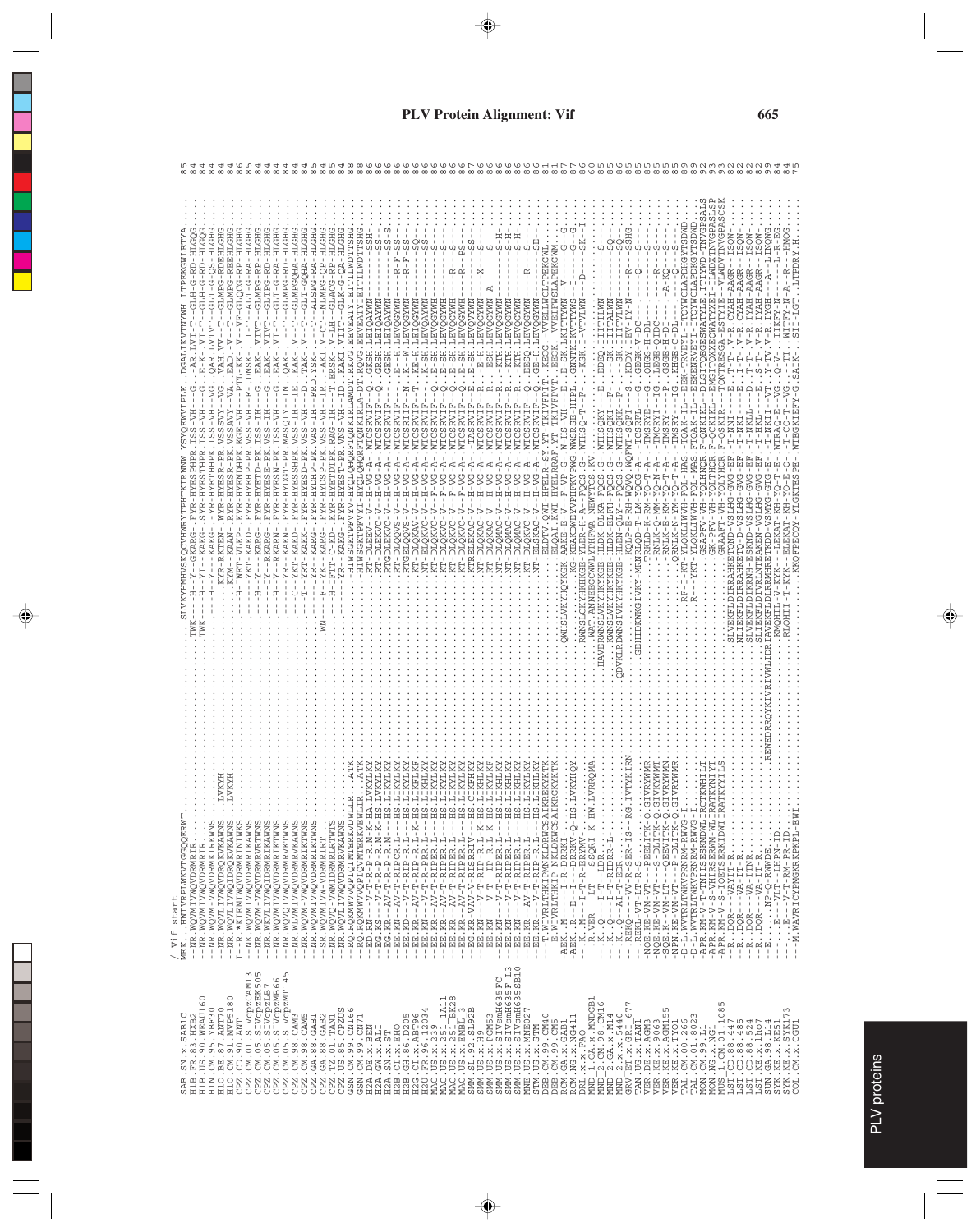|                                                                                                                                                                                                                                                                                                                                                                                                                                               | ლ<br>ო<br>APOBEC<br>inhibition<br>$\mathcal{E}$<br>Ч.<br>involved<br>$C$ ys $114$<br>31 <sub>0</sub><br>Phr96<br>phosphorylation                                                                                              |  |
|-----------------------------------------------------------------------------------------------------------------------------------------------------------------------------------------------------------------------------------------------------------------------------------------------------------------------------------------------------------------------------------------------------------------------------------------------|-------------------------------------------------------------------------------------------------------------------------------------------------------------------------------------------------------------------------------|--|
|                                                                                                                                                                                                                                                                                                                                                                                                                                               | GQVPSLQYLALRVYT<br>CKHOVGHOP<br><b>JOOAIRGEKYLW.</b><br>YFPCFTDRA<br>GIGYSKGEWFTELDPWTADHI.                                                                                                                                   |  |
| SAB.SN.x.SAB1C<br>H1B.FR.83.HXB2                                                                                                                                                                                                                                                                                                                                                                                                              | $PX - EX - R$<br>$PR - EX$<br>ys<br>L-HLVI<br>C)<br>Ļ<br><b>SADPE</b><br><b>HORI</b><br>EMRI                                                                                                                                  |  |
|                                                                                                                                                                                                                                                                                                                                                                                                                                               | TAW<br>HAXE-<br>$L - RPV - PR$                                                                                                                                                                                                |  |
|                                                                                                                                                                                                                                                                                                                                                                                                                                               | $-NV$<br>5<br>RK--L-QRV-TK-EYPT<br><b>HALLO</b><br>EWRYKKYK.                                                                                                                                                                  |  |
|                                                                                                                                                                                                                                                                                                                                                                                                                                               | -FCKILEF<br>ひ<br>也<br>L-QRV-TK-EYLA<br>L---RI-TY-HYKK<br>TOVDPI<br><b>EMOYKEY</b><br>IEWRCGKY<br>.<br>زم<br>$\frac{1}{2}$                                                                                                     |  |
|                                                                                                                                                                                                                                                                                                                                                                                                                                               | KALV<br>Þ,<br>ひ<br>L-HIVEPR-AYRE<br>RR-<br>T<br>TOVDP)<br>Z-DNBMO<br>$\ddot{\circ}$                                                                                                                                           |  |
|                                                                                                                                                                                                                                                                                                                                                                                                                                               | IAWV<br>-VL-RPVIPK-EYPA<br>HOIDPE<br>EMRQGIY<br>.<br>้. อ                                                                                                                                                                     |  |
| $\begin{small} &\text{HEAD 1, 001, 001, 000, 0000}\\ \text{HEAD 1, 001, 011, 001, 011, 001, 011, 001, 011, 001, 011, 001, 011, 001, 011, 011, 011, 011, 011, 011, 011, 011, 011, 011, 011, 011, 011, 011, 011, 011, 011, 011, 011, 011, 011, 011, 0$                                                                                                                                                                                          | $-15$<br>U<br>L-RVVSPR-EFPA<br>-EXP<br>L-QIVS<br>EWKQ<br>EWRQ<br>$\ddot{\mathrm{c}}$                                                                                                                                          |  |
|                                                                                                                                                                                                                                                                                                                                                                                                                                               | $\frac{1}{2}$<br>↻<br>⊻<br>EKAV-P                                                                                                                                                                                             |  |
|                                                                                                                                                                                                                                                                                                                                                                                                                                               | ひ<br>てり<br>$-\frac{1}{2}$<br>K-VL-KQVYP<br>L-KOVYP<br>$K - VI$<br>AAS                                                                                                                                                         |  |
|                                                                                                                                                                                                                                                                                                                                                                                                                                               | ۱<br>ひ<br>L-QLVAP<br>AET                                                                                                                                                                                                      |  |
|                                                                                                                                                                                                                                                                                                                                                                                                                                               | - IVOVT<br>O<br>$-IVTK$<br>Ŀ<br>AAS                                                                                                                                                                                           |  |
|                                                                                                                                                                                                                                                                                                                                                                                                                                               | $- - F - KVVES$<br>$-KALV$<br>$\mathbb{L}_1$<br>Ŀ,<br>Í<br>ひ<br>п<br>$-EXFP$<br>$-$ -RI-T<br>L-RPVIP<br>$K - VI$<br>AAG<br>EWRQ                                                                                               |  |
|                                                                                                                                                                                                                                                                                                                                                                                                                                               | -EQLAFFA<br><u>L</u><br>ひ<br>$QI - GN -$<br><b>RSK</b>                                                                                                                                                                        |  |
|                                                                                                                                                                                                                                                                                                                                                                                                                                               | -ERLAFFA<br><b>CTPHT</b><br>$Y-D-PE$<br>ט<br>ה<br>AR)                                                                                                                                                                         |  |
|                                                                                                                                                                                                                                                                                                                                                                                                                                               | OOA-<br>Ŀц<br>¥-<br>AOGZN-DS-L<br>-SC-NYPO<br>AGE                                                                                                                                                                             |  |
|                                                                                                                                                                                                                                                                                                                                                                                                                                               | OOA-<br>叫<br>-SC-NYPO<br><b>AGE</b><br>U)                                                                                                                                                                                     |  |
|                                                                                                                                                                                                                                                                                                                                                                                                                                               | z<br>194AN-AS-I<br>284AN-AS-I<br>294AN-HS-I<br>ď<br>U)                                                                                                                                                                        |  |
|                                                                                                                                                                                                                                                                                                                                                                                                                                               | <b>ANE</b><br>ה<br>י<br>7-DV<br>V-DV<br>WYERNF                                                                                                                                                                                |  |
|                                                                                                                                                                                                                                                                                                                                                                                                                                               | L-SC-NFPS                                                                                                                                                                                                                     |  |
|                                                                                                                                                                                                                                                                                                                                                                                                                                               | ŭ<br>L-J                                                                                                                                                                                                                      |  |
|                                                                                                                                                                                                                                                                                                                                                                                                                                               | 7.<br>-RFPRA-K<br>มี<br>- มี                                                                                                                                                                                                  |  |
|                                                                                                                                                                                                                                                                                                                                                                                                                                               | ₹<br>$\frac{R}{1}$<br>--FPRA<br>$QL-SC$                                                                                                                                                                                       |  |
|                                                                                                                                                                                                                                                                                                                                                                                                                                               | P<br>$\tilde{\zeta}$<br>$\circ$<br>$\rm _G$<br>$  FPRA$ $ R$<br>H-A-AYD-<br>$V-SY$<br>$L-SC$<br>-TSTT<br>LDS.<br>LCR.<br>R-TWYSRDI                                                                                            |  |
|                                                                                                                                                                                                                                                                                                                                                                                                                                               | L-SC--FPKA-KI<br>WYS:                                                                                                                                                                                                         |  |
|                                                                                                                                                                                                                                                                                                                                                                                                                                               | $-$ - FPKA-<br>ς<br>-                                                                                                                                                                                                         |  |
|                                                                                                                                                                                                                                                                                                                                                                                                                                               | --FPKA-K<br>c<br>-<br>C)                                                                                                                                                                                                      |  |
|                                                                                                                                                                                                                                                                                                                                                                                                                                               | $  FPKA - KO$<br>$-FPKA-K$<br>∽ฺ์<br>ں<br>- نا<br>C)<br>C)<br>R-T<br>۔<br>ط                                                                                                                                                   |  |
| SMM. US. x. 5CM53<br>SMM. US. x. SIVemH635FC<br>SMM. US. x. SIVemH635FL3.<br>SMM. US. x. SIVemH6355FL3.<br>MME. US. x. MME027                                                                                                                                                                                                                                                                                                                 | R<br>∶<br>-RFPRA<br>$L-SC$<br>EGE<br>AGE                                                                                                                                                                                      |  |
|                                                                                                                                                                                                                                                                                                                                                                                                                                               | -RFTKA-KN<br><b>AGE</b><br>ن<br>جات                                                                                                                                                                                           |  |
| $\begin{array}{l} \texttt{STIM} & \texttt{US} & \texttt{STIM} \\ \texttt{STIM} & \texttt{US} & \texttt{STIM} \\ \texttt{DBB} & \texttt{CM} & \texttt{99} & \texttt{CM40} \\ \texttt{DBB} & \texttt{COM} & \texttt{99} & \texttt{CM40} \\ \texttt{RCM} & \texttt{GA} & \texttt{X} & \texttt{CAB1} \\ \texttt{RCM} & \texttt{GA} & \texttt{X} & \texttt{CAB1} \\ \texttt{DCM} & \texttt{X} & \texttt{X} & \texttt{FBO} \\ \texttt{MND} & \text$ | GKGP<br>L-QQ-QQYHRGP<br>8<br>PTMAVAI                                                                                                                                                                                          |  |
|                                                                                                                                                                                                                                                                                                                                                                                                                                               | EGKGP<br>-QQ-QQYHRGP<br>----------<br>$\,$ l<br>ELTPDLADHI<br>PSMAVGISWE                                                                                                                                                      |  |
|                                                                                                                                                                                                                                                                                                                                                                                                                                               | KAWARC<br>$-$ -IOAMA<br>午上<br>5<br>ひ<br>$\mathbf{I}$<br>GFEK--RD<br>レーン<br>R-SLI<br>GIAYIDNRCDPC                                                                                                                              |  |
|                                                                                                                                                                                                                                                                                                                                                                                                                                               | <b>DAHI</b><br>ひ<br>-<br>RGVLL-YRIQA<br>КL.<br>- EHIQEK                                                                                                                                                                       |  |
|                                                                                                                                                                                                                                                                                                                                                                                                                                               | FMDSAVM<br><b>OXAHTHITHE</b><br>TEITPEV<br>VRPPPF-<br>QIEVG-LSTY<br>RSYW-I<br>i<br>R-1                                                                                                                                        |  |
|                                                                                                                                                                                                                                                                                                                                                                                                                                               | $K-G$<br>$L - KRLI$<br>- KETNY<br>$\ldots$ MT-E-                                                                                                                                                                              |  |
|                                                                                                                                                                                                                                                                                                                                                                                                                                               | A-IKFCR<br>A-LRGRK<br>Ŀ,<br>5<br>5<br>MdSZ<br>RKVLY--RIV<br>$RX - LF - -RLV$<br>$\frac{1}{1}$<br>ITAE-V-0-YY-HI<br>KNE-O-<br>FTVE                                                                                             |  |
|                                                                                                                                                                                                                                                                                                                                                                                                                                               | t<br>↻                                                                                                                                                                                                                        |  |
|                                                                                                                                                                                                                                                                                                                                                                                                                                               | ۱<br>۲<br>ΟK<br>VT-D'<br>--XXL MÖMVERS<br>--xxx --<br>--xxx --                                                                                                                                                                |  |
|                                                                                                                                                                                                                                                                                                                                                                                                                                               | <b>FBE</b><br>$RK-LL-Q$<br>QYLSNRDPWYR                                                                                                                                                                                        |  |
|                                                                                                                                                                                                                                                                                                                                                                                                                                               | FPE<br>YL-AVG.NF<br><b>TS</b><br>EQ1                                                                                                                                                                                          |  |
|                                                                                                                                                                                                                                                                                                                                                                                                                                               | <b>GHI</b><br>OFPE<br>--HRFVF<br>-- KB<br>QYVSLVNDK<br><b>OYVSNLES</b><br>7<br><b>USI</b>                                                                                                                                     |  |
|                                                                                                                                                                                                                                                                                                                                                                                                                                               | Ė<br>-VL-AV-GVRHKGRD<br>$-AS$<br>$-VT-TV$ -<br>EWSVSD-VRDEKT<br>$\frac{1}{2}$ , $\frac{1}{2}$ , $\frac{1}{2}$ , $\frac{1}{2}$ , $\frac{1}{2}$ , $\frac{1}{2}$ , $\frac{1}{2}$ , $\frac{1}{2}$ , $\frac{1}{2}$ , $\frac{1}{2}$ |  |
|                                                                                                                                                                                                                                                                                                                                                                                                                                               | $-AVR$<br>$\,$ I<br>Ğ,<br>V-EVRHKGRL<br>$V = -A$<br>$-AS$                                                                                                                                                                     |  |
|                                                                                                                                                                                                                                                                                                                                                                                                                                               | K-GTPLT-EKLAFL<br>$O-LAT -$<br>$-1 - 50 - 1 -$<br>RR-<br>GTO<br>-NO<br>RTWYATI<br>PTVYNKQAYTIEWVYWMQ.KVERVP<br>SVKWKQAYTIEWVYW.RQPRVPQQEGV                                                                                    |  |
|                                                                                                                                                                                                                                                                                                                                                                                                                                               | PTLEKLAFLACFKY<br>SLQV-AL-<br>$N - H$<br>PRV.<br>ASD<br>cos<br>STWWKQSFILEWVYL                                                                                                                                                |  |
|                                                                                                                                                                                                                                                                                                                                                                                                                                               | $\overline{\phantom{0}}$<br><b>LMA</b><br>RK-I<br>$\begin{array}{c} \square \\ \square \end{array}$<br>$\frac{1}{2}$                                                                                                          |  |
|                                                                                                                                                                                                                                                                                                                                                                                                                                               | 7<br>MA.<br>$RK-LW-$<br>$\Gamma$ -D<br>$VS - 1$                                                                                                                                                                               |  |
|                                                                                                                                                                                                                                                                                                                                                                                                                                               | а<br>Н<br>-WV.                                                                                                                                                                                                                |  |
| $\begin{smallmatrix} \mathtt{MWD-2} & \mathtt{111} & \mathtt{121} & \mathtt{131} & \mathtt{141} & \mathtt{151} & \mathtt{161} & \mathtt{171} & \mathtt{181} & \mathtt{181} & \mathtt{171} & \mathtt{181} & \mathtt{171} & \mathtt{181} & \mathtt{171} & \mathtt{171} & \mathtt{171} & \mathtt{171} & \mathtt{171} & \mathtt{171} & \mathtt{171} & \mathtt{171} & \mathtt{171} & \mathtt{17$                                                   | $RR - M$<br>RR-L<br>$-W -$                                                                                                                                                                                                    |  |
|                                                                                                                                                                                                                                                                                                                                                                                                                                               | $\vdots$                                                                                                                                                                                                                      |  |
|                                                                                                                                                                                                                                                                                                                                                                                                                                               |                                                                                                                                                                                                                               |  |
|                                                                                                                                                                                                                                                                                                                                                                                                                                               |                                                                                                                                                                                                                               |  |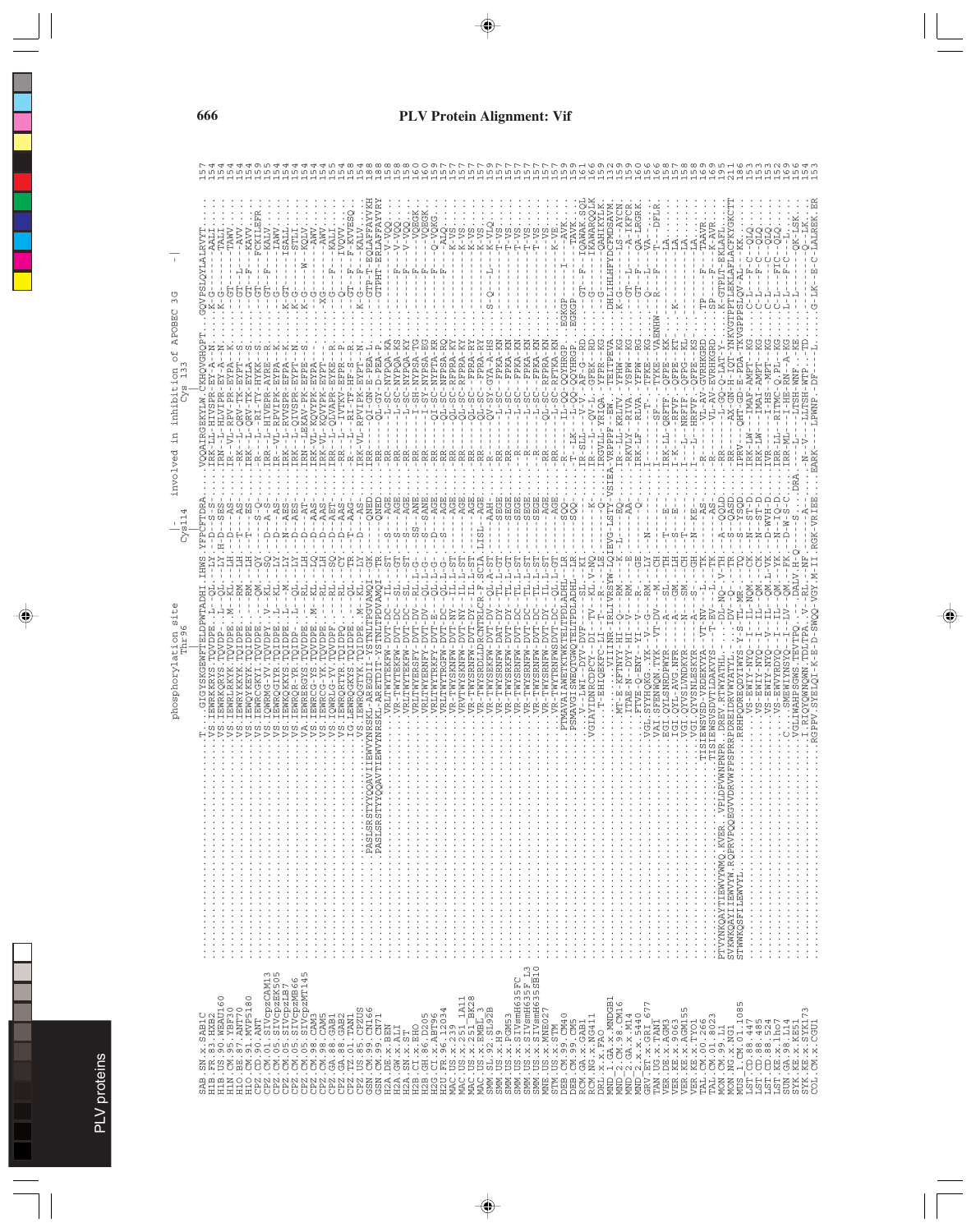| Thr188 phosphorylated<br>$rac{1}{2}$<br>Vif<br>NGLRRVAPTSRRGSS |                                                                                                                       |
|----------------------------------------------------------------|-----------------------------------------------------------------------------------------------------------------------|
|                                                                |                                                                                                                       |
|                                                                |                                                                                                                       |
| .                                                              | $\frac{1}{2}$<br>$\frac{1}{2}$<br>$\ldots$ D-TGF.<br><b>ED-0-1-1-1-1-1-1-1</b><br>$\Gamma$ -D<br>$\vdots$<br>$\vdots$ |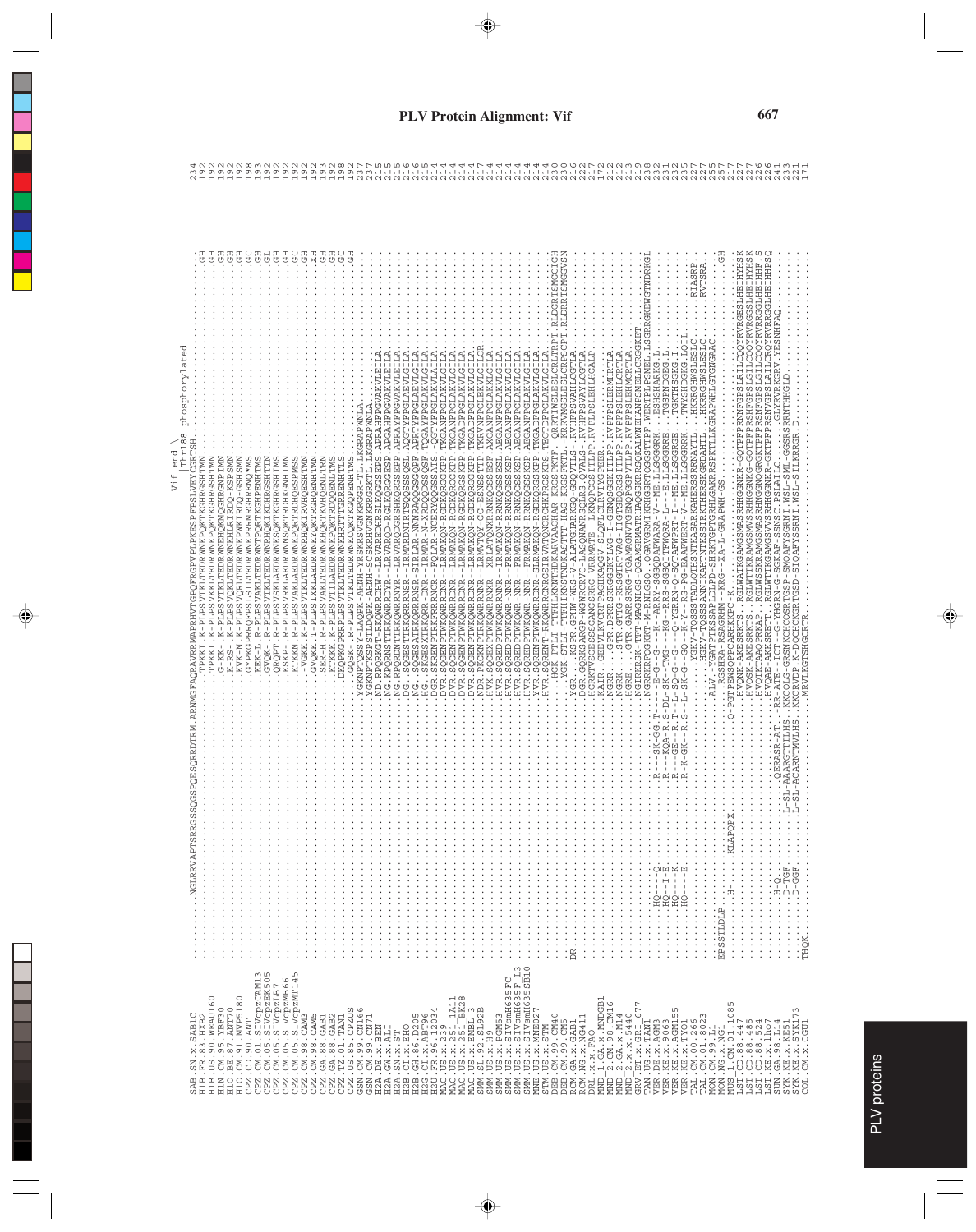PLV proteins PLV proteins

| $\frac{2}{1}$<br>E<br>Ë<br>Ë<br>Ξ<br>Ξ<br>FOT<br>š                                                                                                                                                                                                                                                                                                                                                                                                                                                                                                                                                                                                                                     |  |
|----------------------------------------------------------------------------------------------------------------------------------------------------------------------------------------------------------------------------------------------------------------------------------------------------------------------------------------------------------------------------------------------------------------------------------------------------------------------------------------------------------------------------------------------------------------------------------------------------------------------------------------------------------------------------------------|--|
| $-55 - 10 - 10 - 10$                                                                                                                                                                                                                                                                                                                                                                                                                                                                                                                                                                                                                                                                   |  |
| AERTIEALNREZAVNHI. PRELIFQVWQRSWRYMHDEQGNSASYTKYRYICIMQKAIFTFTKRRGCTCTWG ED. NGREGIAEDQGFPFPFGHALN<br>$\begin{split} \textbf{3.44}\begin{smallmatrix} \textbf{5.45}\begin{smallmatrix} \textbf{6.45}\begin{smallmatrix} \textbf{6.45}\begin{smallmatrix} \textbf{6.45}\begin{smallmatrix} \textbf{6.45}\begin{smallmatrix} \textbf{6.45}\begin{smallmatrix} \textbf{6.45}\begin{smallmatrix} \textbf{6.45}\begin{smallmatrix} \textbf{6.45}\begin{smallmatrix} \textbf{6.45}\begin{smallmatrix} \textbf{6.45}\begin{smallmatrix} \textbf{6.45}\begin{smallmatrix} \textbf{6.45}\begin{smallmatrix} \textbf{6.45}\begin{smallmatrix} \textbf{6$<br>$-1 - - - -N$ K<br>$   \Gamma$ $-$ . |  |
| $Q - SLLRT - Q - - RL - FH - - - FL - RL - NTCMEHY - - ALQL - FT - S - - -$<br>Vif CDS                                                                                                                                                                                                                                                                                                                                                                                                                                                                                                                                                                                                 |  |
| <b>ITDPRERVPPGNSGEETGEAFEWI</b><br>IERQSVERAPA. EPMGA--VELE---                                                                                                                                                                                                                                                                                                                                                                                                                                                                                                                                                                                                                         |  |
| MMM. US. x. SIVsmH635SB10<br>MM. US. x. SIVsmH635F L3<br>MM.US.x.SIVsmH635FC<br>MAC.US.x.239<br>MAC.US.x.251_1A11<br>MAC.US.x.251_BK28<br>DRL.x.x.FRO<br>MND 2.CM.98.CM16<br>MND 2.GA.x.M14<br>SMM. SL. 92. SL92B<br>I2U. FR. 96.12034<br>$\begin{array}{l} {\rm \bf A}{\rm \bf E} \cdot {\rm US} \cdot {\rm \bf x} \cdot {\rm MNE} \, {\rm O2} \, {\rm \bf 7} \\ {\rm \bf STM} \cdot {\rm US} \cdot {\rm \bf x} \cdot {\rm S} \, {\rm TM} \end{array}$<br>SMM. US. x. PGM53<br>$WD - 2. x. x. 5440$<br>H2B.CI.x.EHO<br>H2B.GH.86.D205<br>H2G.CI.x.ABT96<br>RCM.NG.X.NG411<br><b>CM.GA.x.GAB1</b><br>[2A.DE.x.BEN<br>I2A.GW.X.ALI<br><b>SMM. US. x. H9</b><br>I2A.SN.X.ST              |  |

#### **PLV Protein Alignment: Vpx**

HHHHHHHHHHHHHHHHHHH<br>HHHHHHHHHHHHHHHOOHWW<br>waahhHaaaaaaaaaaaaaaaa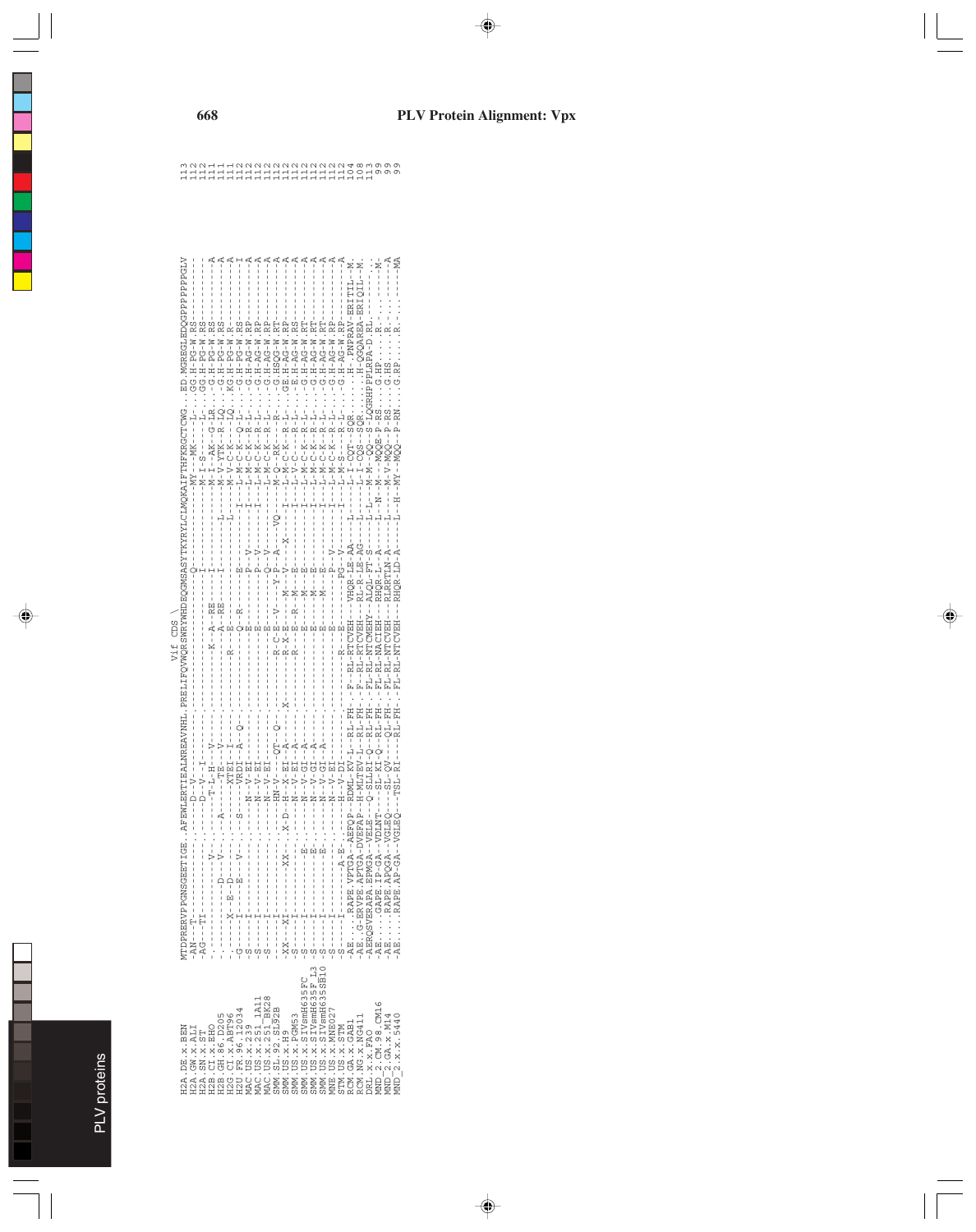| MASGGWLPPVGGDPPKDPPKNPREEIP                                                                                                                                                                                                                                                                                                                                                                                                     |  |
|---------------------------------------------------------------------------------------------------------------------------------------------------------------------------------------------------------------------------------------------------------------------------------------------------------------------------------------------------------------------------------------------------------------------------------|--|
|                                                                                                                                                                                                                                                                                                                                                                                                                                 |  |
|                                                                                                                                                                                                                                                                                                                                                                                                                                 |  |
| $\overline{\phantom{a}}$                                                                                                                                                                                                                                                                                                                                                                                                        |  |
| $\begin{smallmatrix} \text{AB} & \text{B} & \text{B} & \text{B} & \text{B} & \text{B} & \text{B} & \text{B} & \text{B} & \text{B} & \text{B} & \text{B} & \text{B} & \text{B} & \text{B} & \text{B} & \text{B} & \text{B} & \text{B} & \text{B} & \text{B} & \text{B} & \text{B} & \text{B} & \text{B} & \text{B} & \text{B} & \text{B} & \text{B} & \text{B} & \text{B} & \text{B} & \text{B} & \text{B} & \text{B} & \text{B$ |  |
|                                                                                                                                                                                                                                                                                                                                                                                                                                 |  |
|                                                                                                                                                                                                                                                                                                                                                                                                                                 |  |
|                                                                                                                                                                                                                                                                                                                                                                                                                                 |  |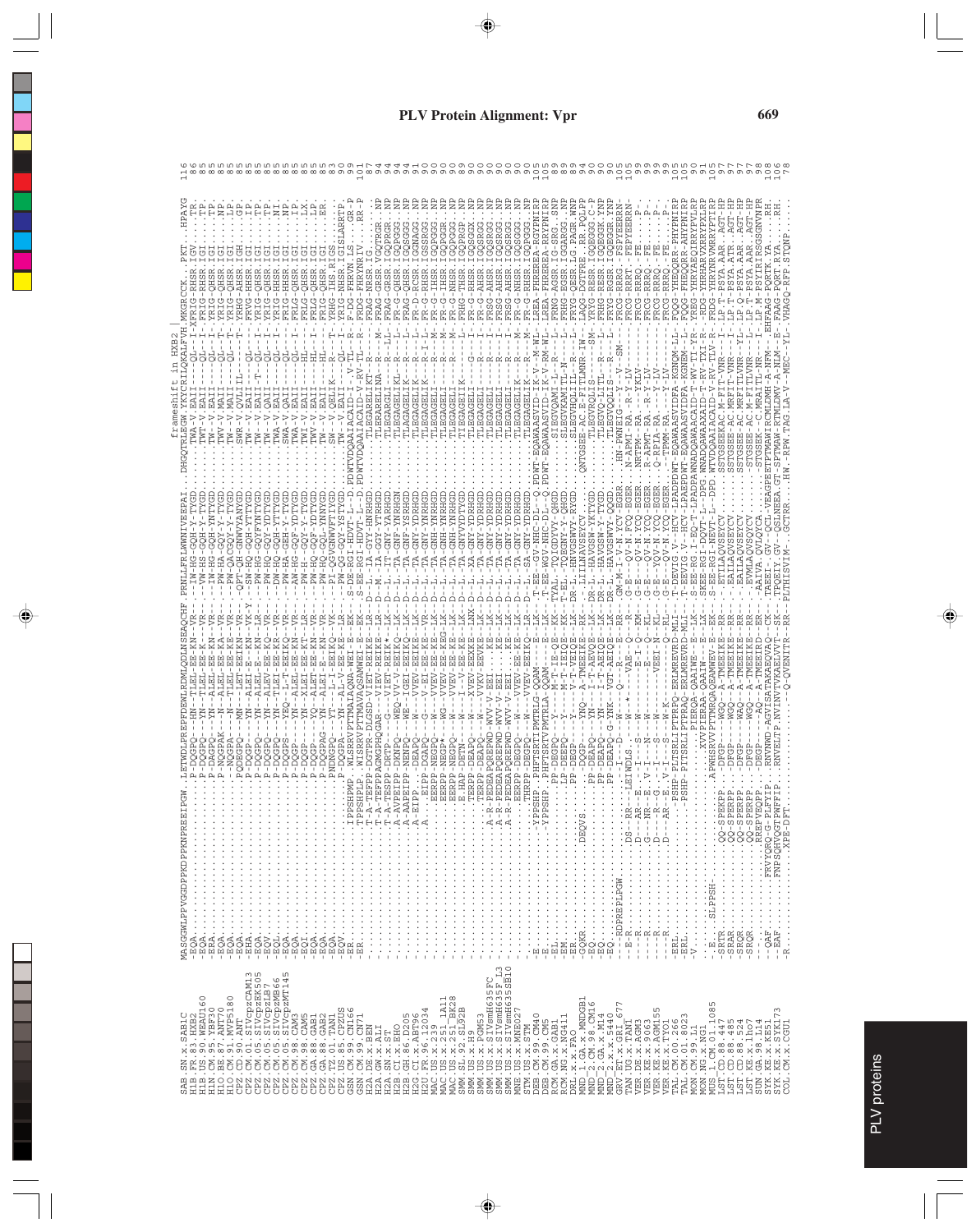|                                                                                                                                                                                                                                                                                                                                                                                                                                                                                         | PGAG                                                                                                                                                                                                                                                                                                                                                                                                                        | $\overline{ }$                      |
|-----------------------------------------------------------------------------------------------------------------------------------------------------------------------------------------------------------------------------------------------------------------------------------------------------------------------------------------------------------------------------------------------------------------------------------------------------------------------------------------|-----------------------------------------------------------------------------------------------------------------------------------------------------------------------------------------------------------------------------------------------------------------------------------------------------------------------------------------------------------------------------------------------------------------------------|-------------------------------------|
| U N<br>$\overline{\Box}$<br>SAB.<br>KIN.<br><b>SR</b>                                                                                                                                                                                                                                                                                                                                                                                                                                   | $\bullet$                                                                                                                                                                                                                                                                                                                                                                                                                   | $\circ$ $\sim$                      |
| $\circ$<br>$\circ$<br>WEAU1<br>$\circ$                                                                                                                                                                                                                                                                                                                                                                                                                                                  |                                                                                                                                                                                                                                                                                                                                                                                                                             | ৩                                   |
| $\circ$<br>BE                                                                                                                                                                                                                                                                                                                                                                                                                                                                           |                                                                                                                                                                                                                                                                                                                                                                                                                             | ທ⊳<br>0, 0, 0, 0, 0                 |
| $\circ$<br>$\infty$<br>$\overline{ }$<br>WTP5                                                                                                                                                                                                                                                                                                                                                                                                                                           | <b>NTR</b>                                                                                                                                                                                                                                                                                                                                                                                                                  | $\circ$<br>$\overline{\phantom{0}}$ |
| Ě                                                                                                                                                                                                                                                                                                                                                                                                                                                                                       |                                                                                                                                                                                                                                                                                                                                                                                                                             | $^\infty$<br>v                      |
| $\overline{\phantom{0}}$<br>EK!<br>pep:<br>Vgp:                                                                                                                                                                                                                                                                                                                                                                                                                                         |                                                                                                                                                                                                                                                                                                                                                                                                                             |                                     |
| $\begin{array}{c}\n\texttt{CKM} \\ \texttt{KSM} \\ \texttt{HBB} \\ \texttt{HBB} \\ \texttt{HBB} \\ \texttt{HBB} \\ \texttt{HBB} \\ \texttt{HBB} \\ \texttt{HBB} \\ \texttt{HBB} \\ \texttt{HBB} \\ \texttt{HBB} \\ \texttt{HBB} \\ \texttt{HBB} \\ \texttt{HBB} \\ \texttt{HBB} \\ \texttt{HBB} \\ \texttt{HBB} \\ \texttt{HBB} \\ \texttt{HBB} \\ \texttt{HBB} \\ \texttt{HBB} \\ \texttt{HBB} \\ \texttt{HBB} \\ \texttt{HBB} \\ \texttt{HBB} \\ \texttt{$<br><b>ARANGE</b><br>ARANGE |                                                                                                                                                                                                                                                                                                                                                                                                                             | ഗശ                                  |
| $\circ$<br>$\overline{4}$<br>ZMT                                                                                                                                                                                                                                                                                                                                                                                                                                                        |                                                                                                                                                                                                                                                                                                                                                                                                                             | $^\infty$<br>v                      |
|                                                                                                                                                                                                                                                                                                                                                                                                                                                                                         |                                                                                                                                                                                                                                                                                                                                                                                                                             | ഗഗ                                  |
|                                                                                                                                                                                                                                                                                                                                                                                                                                                                                         |                                                                                                                                                                                                                                                                                                                                                                                                                             |                                     |
|                                                                                                                                                                                                                                                                                                                                                                                                                                                                                         |                                                                                                                                                                                                                                                                                                                                                                                                                             | ιo                                  |
|                                                                                                                                                                                                                                                                                                                                                                                                                                                                                         |                                                                                                                                                                                                                                                                                                                                                                                                                             |                                     |
|                                                                                                                                                                                                                                                                                                                                                                                                                                                                                         |                                                                                                                                                                                                                                                                                                                                                                                                                             | ⊖                                   |
|                                                                                                                                                                                                                                                                                                                                                                                                                                                                                         | $\begin{array}{l} \texttt{AdS} \texttt{A} \texttt{S} \texttt{A} \texttt{A} \texttt{A} \texttt{A} \texttt{B} \texttt{B} \texttt{A} \texttt{B} \texttt{B} \texttt{B} \texttt{B} \texttt{B} \texttt{B} \texttt{B} \texttt{B} \texttt{B} \texttt{B} \texttt{B} \texttt{B} \texttt{B} \texttt{B} \texttt{B} \texttt{B} \texttt{B} \texttt{B} \texttt{B} \texttt{B} \texttt{B} \texttt{B} \texttt{B} \texttt{B} \texttt{B} \text$ |                                     |
|                                                                                                                                                                                                                                                                                                                                                                                                                                                                                         |                                                                                                                                                                                                                                                                                                                                                                                                                             |                                     |
|                                                                                                                                                                                                                                                                                                                                                                                                                                                                                         |                                                                                                                                                                                                                                                                                                                                                                                                                             |                                     |
|                                                                                                                                                                                                                                                                                                                                                                                                                                                                                         |                                                                                                                                                                                                                                                                                                                                                                                                                             |                                     |
|                                                                                                                                                                                                                                                                                                                                                                                                                                                                                         |                                                                                                                                                                                                                                                                                                                                                                                                                             | $\circ$                             |
|                                                                                                                                                                                                                                                                                                                                                                                                                                                                                         |                                                                                                                                                                                                                                                                                                                                                                                                                             |                                     |
|                                                                                                                                                                                                                                                                                                                                                                                                                                                                                         |                                                                                                                                                                                                                                                                                                                                                                                                                             |                                     |
|                                                                                                                                                                                                                                                                                                                                                                                                                                                                                         |                                                                                                                                                                                                                                                                                                                                                                                                                             |                                     |
| $\rightarrow \infty$<br>$\overline{\phantom{0}}$                                                                                                                                                                                                                                                                                                                                                                                                                                        |                                                                                                                                                                                                                                                                                                                                                                                                                             |                                     |
|                                                                                                                                                                                                                                                                                                                                                                                                                                                                                         |                                                                                                                                                                                                                                                                                                                                                                                                                             |                                     |
|                                                                                                                                                                                                                                                                                                                                                                                                                                                                                         |                                                                                                                                                                                                                                                                                                                                                                                                                             |                                     |
|                                                                                                                                                                                                                                                                                                                                                                                                                                                                                         |                                                                                                                                                                                                                                                                                                                                                                                                                             |                                     |
| $\infty$<br>貢                                                                                                                                                                                                                                                                                                                                                                                                                                                                           |                                                                                                                                                                                                                                                                                                                                                                                                                             |                                     |
| $\circ$<br>$\vec{B}$<br>山山の<br><u>un un un</u><br>ოოო<br>000                                                                                                                                                                                                                                                                                                                                                                                                                            |                                                                                                                                                                                                                                                                                                                                                                                                                             |                                     |
|                                                                                                                                                                                                                                                                                                                                                                                                                                                                                         |                                                                                                                                                                                                                                                                                                                                                                                                                             |                                     |
|                                                                                                                                                                                                                                                                                                                                                                                                                                                                                         |                                                                                                                                                                                                                                                                                                                                                                                                                             | HHHHHHHHHHHHHH<br>000000HH0000000H  |
| $\circ$<br>ξ.<br><b>DEB</b>                                                                                                                                                                                                                                                                                                                                                                                                                                                             |                                                                                                                                                                                                                                                                                                                                                                                                                             |                                     |
| GA<br><b>RCM</b>                                                                                                                                                                                                                                                                                                                                                                                                                                                                        |                                                                                                                                                                                                                                                                                                                                                                                                                             |                                     |
| 1.99.CM40<br>1.99.CM5<br>1.x.GAB1<br>1.x.NG411<br>2.FAO<br><b>NG</b><br>$\cdot$<br>RCM.                                                                                                                                                                                                                                                                                                                                                                                                 |                                                                                                                                                                                                                                                                                                                                                                                                                             |                                     |
| DRL                                                                                                                                                                                                                                                                                                                                                                                                                                                                                     |                                                                                                                                                                                                                                                                                                                                                                                                                             |                                     |
| ᅴ<br>$\infty$<br><b>CININ</b>                                                                                                                                                                                                                                                                                                                                                                                                                                                           |                                                                                                                                                                                                                                                                                                                                                                                                                             |                                     |
| $\circ$<br><b>CININ</b><br><b>CININ</b>                                                                                                                                                                                                                                                                                                                                                                                                                                                 |                                                                                                                                                                                                                                                                                                                                                                                                                             |                                     |
| MND <sup>-</sup>                                                                                                                                                                                                                                                                                                                                                                                                                                                                        | FRTFPRANQQL.<br>S-FRPRGDR- .<br>LRSFPRSDNPL.<br>LRSFPR-NNPL.<br>LRSFPS-NNPL.<br>LRSFPS-NNPL.                                                                                                                                                                                                                                                                                                                                |                                     |
| GRV                                                                                                                                                                                                                                                                                                                                                                                                                                                                                     | $\alpha$                                                                                                                                                                                                                                                                                                                                                                                                                    |                                     |
| TAN.                                                                                                                                                                                                                                                                                                                                                                                                                                                                                    | ပ္ ပုံ                                                                                                                                                                                                                                                                                                                                                                                                                      |                                     |
| <b>VER</b>                                                                                                                                                                                                                                                                                                                                                                                                                                                                              | $\ddot{\cdot}$<br>$\cdot$                                                                                                                                                                                                                                                                                                                                                                                                   |                                     |
| <b>VER</b><br><b>VER</b>                                                                                                                                                                                                                                                                                                                                                                                                                                                                | ÷,<br>$\bullet$                                                                                                                                                                                                                                                                                                                                                                                                             |                                     |
|                                                                                                                                                                                                                                                                                                                                                                                                                                                                                         | t,<br>$\cdot$                                                                                                                                                                                                                                                                                                                                                                                                               | ጣ                                   |
| VER.                                                                                                                                                                                                                                                                                                                                                                                                                                                                                    | $\ddot{\cdot} \ddot{\mathbb{g}}$<br>. ທ                                                                                                                                                                                                                                                                                                                                                                                     |                                     |
| TAL                                                                                                                                                                                                                                                                                                                                                                                                                                                                                     | GRR<br>ŏ,                                                                                                                                                                                                                                                                                                                                                                                                                   |                                     |
| <b>MON</b>                                                                                                                                                                                                                                                                                                                                                                                                                                                                              |                                                                                                                                                                                                                                                                                                                                                                                                                             | o                                   |
| LO<br><b>MON</b><br>NUS                                                                                                                                                                                                                                                                                                                                                                                                                                                                 |                                                                                                                                                                                                                                                                                                                                                                                                                             |                                     |
| $\begin{array}{l} \textbf{X}, \textbf{x}, \textbf{x}, \textbf{m} \\ -1, \textbf{G}, \textbf{38}, \textbf{CMD} \\ -1, \textbf{G}, \textbf{38}, \textbf{CMD} \\ \textbf{X}, \textbf{X}, \textbf{S}, \textbf{490} \\ \textbf{X}, \textbf{B}, \textbf{X}, \textbf{X}, \textbf{S}, \textbf{490} \\ \textbf{X}, \textbf{B}, \textbf{B}, \textbf{X}, \textbf{X}, \textbf{B}, \textbf{B} \\ \textbf{B}, \textbf{B}, \textbf{B}, \textbf{B}, \textbf{B}, \textbf$<br>$5-1$                       | MRGTA-(<br>LRGTA-(<br>LRGTQ--<br>TE-APK-<br>TE-APR-                                                                                                                                                                                                                                                                                                                                                                         |                                     |
| ğ                                                                                                                                                                                                                                                                                                                                                                                                                                                                                       |                                                                                                                                                                                                                                                                                                                                                                                                                             |                                     |
|                                                                                                                                                                                                                                                                                                                                                                                                                                                                                         |                                                                                                                                                                                                                                                                                                                                                                                                                             |                                     |
| $\begin{array}{c}\n 4800 \\  + 3000 \\  - 11\n \end{array}$<br>$\cdot$ $\infty$<br>$\sigma$<br><b>SSS</b>                                                                                                                                                                                                                                                                                                                                                                               | Н<br>$\sim 10$<br>Ā,<br>묩                                                                                                                                                                                                                                                                                                                                                                                                   |                                     |
| $\cdot$<br>$\cdot$<br>$\cdot$<br>УК                                                                                                                                                                                                                                                                                                                                                                                                                                                     |                                                                                                                                                                                                                                                                                                                                                                                                                             |                                     |
| 175 47 4111<br>YK.<br>ωŏ<br>$\cdots$<br>$\cdot$<br>SYK<br>COL                                                                                                                                                                                                                                                                                                                                                                                                                           |                                                                                                                                                                                                                                                                                                                                                                                                                             |                                     |
|                                                                                                                                                                                                                                                                                                                                                                                                                                                                                         |                                                                                                                                                                                                                                                                                                                                                                                                                             |                                     |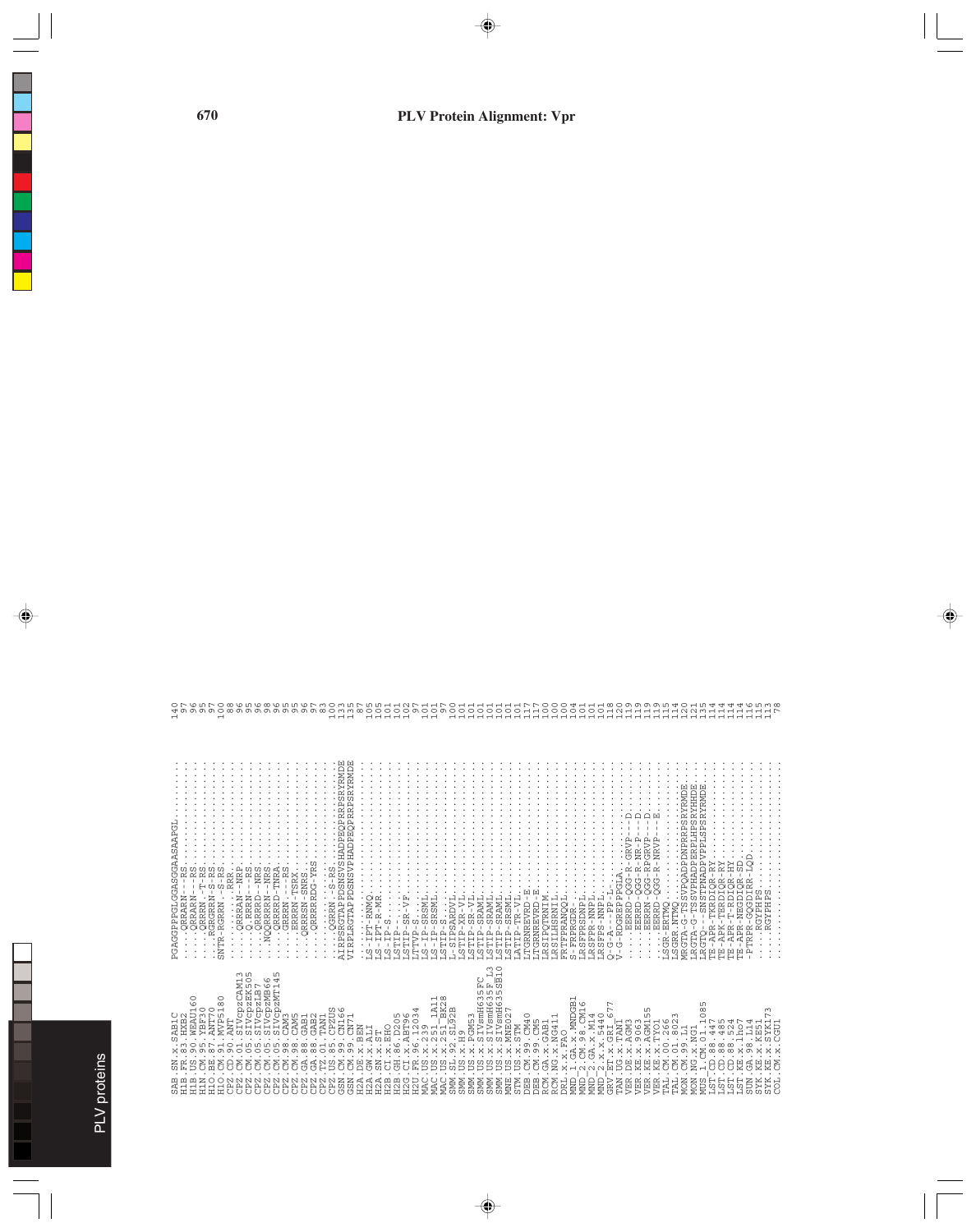| <b>TSHNQVSLHN*</b><br>*XSA4QQMMBSS.<br>ÖHALDINGIAT<br>HPD-KDPVP<br>T-QASLS<br>T-QDSLS<br>exon<br>QDLI)<br>SS:<br>RRRTPQ<br>-PAAA.S<br>- PAAAAS<br>RRRAHC<br><b>RRRSP</b><br><b>RASKK</b><br>acetylated<br>RKKRG<br>QACDNTCFCKVCCFHCILCFHKKALGIRYYVPRPR<br>RKKRS<br>SHGRKKR<br>S-GRKKR<br>ט<br>י<br>יָ<br>י<br>Eys<br>무<br>ပု<br>-- M1<br>domain<br>$Cys-rightch$<br>J.<br>ğ<br>VPPWHHP<br>RLEPWNHP<br>HOWEET OF<br>.<br>$\begin{array}{c} \frac{1}{2} \\ \frac{1}{2} \end{array}$<br>/ Tat start<br>MD.QEQEAR<br>-EPVDP<br>$\ddot{\cdot}$<br>$\vdots$                                                                                                                                                                                                                                                                                                                                                                                                                                                                                                                                                                                                                                                                                                                                                                                                                                                                                                                                                                                                                                                                                                                                                                                                                                                                                                                                                                                                                                                                                                                                                                                                                                                                                                                                                                                                                                                                                                                                                                                                                                                                                   |
|-----------------------------------------------------------------------------------------------------------------------------------------------------------------------------------------------------------------------------------------------------------------------------------------------------------------------------------------------------------------------------------------------------------------------------------------------------------------------------------------------------------------------------------------------------------------------------------------------------------------------------------------------------------------------------------------------------------------------------------------------------------------------------------------------------------------------------------------------------------------------------------------------------------------------------------------------------------------------------------------------------------------------------------------------------------------------------------------------------------------------------------------------------------------------------------------------------------------------------------------------------------------------------------------------------------------------------------------------------------------------------------------------------------------------------------------------------------------------------------------------------------------------------------------------------------------------------------------------------------------------------------------------------------------------------------------------------------------------------------------------------------------------------------------------------------------------------------------------------------------------------------------------------------------------------------------------------------------------------------------------------------------------------------------------------------------------------------------------------------------------------------------------------------------------------------------------------------------------------------------------------------------------------------------------------------------------------------------------------------------------------------------------------------------------------------------------------------------------------------------------------------------------------------------------------------------------------------------------------------------------------------------|
| $N-1$<br>Ļ<br>ш<br>m<br>匞<br>ā<br>⌒<br>Σ<br>O<br>回<br>n<br>n<br>( )<br>ċΩ<br>$\overline{A}$<br>J.<br>I.<br>٠<br>F<br>ပ္ပ<br>$\overline{\phantom{a}}$<br>J.<br>п<br>N-<br>$N-N$ .<br>$-XXX-$<br>$\mathsf I$<br>١,<br>J.<br>١,<br>J,<br>$EP-T-K$<br>-x<br>ς<br>ι<br>×<br>-<br>CO.<br>-x<br>¥<br>CO.<br>$\mathbf{I}$<br>۹.<br>f,<br>$\blacksquare$<br>CΩ<br>C)<br>CO.<br>r-N<br>$-KR - T$<br>- 113 -<br>i<br>F<br>KWQQPGAA-NTP-<br>Ľ<br>Ţ<br>$\begin{bmatrix} 1 & 1 \\ 2 & 2 \end{bmatrix}$<br>ı.<br>$\,$ I<br>÷<br>$\begin{array}{c} \hline \end{array}$<br>l.<br>J<br>á<br>$\Delta$<br>FRARTTP<br>욥<br>욥<br>AGLEEREEEILLDPFFTRETS<br>GRTTP<br>VGLEHPEEVILYDPFRKRETS<br>囩<br>闰<br>闰<br><b>F</b><br>凹<br><b>[1]</b> [1]<br>TPESASLEXEILSQLY-XVE<br>ш<br>凹<br>턱<br>$-AT$<br>. . NWQQPGAA-A<br>$\mathsf I$<br>$\,$ I<br>$\overline{\phantom{a}}$<br>٠<br>Ţ<br>NLEPWNHPGSQ-<br><b>DAT</b><br><b>ETEPMIHPGSQ</b><br>SLDPMIHPGSQ<br>GSK<br>ETPPWIHPPAT<br>ELEPWIHPGSQ<br>DLEPWNHPGSK<br>GSO<br><b>ELAKQGEELLAQLH</b><br>ELAKQGEEILSOLY<br><b>EEILSOLY</b><br><i>I</i> BLANLGEBI LISQLY<br>VIQSI I EESANLGEBI LISQ<br><b>ATOXIIEACTESH</b><br>ATLAMA I ÖCEDÖSCITED<br>EMPPWHHP<br><b>IDPOVAPWEHP</b><br>NTEPMIHPO.<br>NTEPMIHPO.<br>DLEPWKHP<br>DPSLEPWNHP<br>NIEPWKQP<br><b>DLDOODAGTHF</b><br><b>BEIDYKQ</b><br>-PSATPLIT<br>-PPATPRT-<br>QGSAAAG<br><b>SAKVE</b><br><b>SANLE</b><br><b>LEESANLEE</b><br>I-ESANLEE<br>PGLANQE<br>PKEOR<br>SANLEI<br>SDKKEED<br><b>SANLG</b><br>-DKKEA<br>KKEG<br>Ë<br>囸<br>医皮质<br>SD.<br>д<br>н<br>- ETPLIXABESSLIXPINGER<br>- ETPLIX-PGSSLIMPINGERSCTS-ON<br>- ETPLIX-DESSLOSSNISSNISSSCTS-ON<br>- ETPLIX-DESSLOSSNISSSESSSC-ON<br>- ETPLIX-DESSLOSSNISSSSSSS-ON<br>- ETPLIX-DESSLOSSNISSS<br>LVCT - TLOSSMARS SETS WARREN - LAND<br>SVCT - SLOSSMARS SETS WARD - STATE -<br>SVCT - SLOSSMARS SETS WARD - STATE -<br>SVCT - SLOSSMARS SETS WARD - STATE -<br>SVCT - STATE - STATE - STATE - STATE - STATE -<br>$\begin{array}{r} -\texttt{FPYDDH} \\ -\texttt{FPYDD} \\ -\texttt{FPYDD} \\ -\texttt{FPYDD} \\ -\texttt{FPYDD} \\ -\texttt{FPYDD} \\ -\texttt{FPYDD} \\ -\texttt{FPYDD} \\ -\texttt{FPYDD} \\ -\texttt{FPYDD} \\ -\texttt{FPYDD} \\ -\texttt{FPYDD} \\ -\texttt{FPYDD} \\ -\texttt{FPYDD} \\ -\texttt{FPYDD} \\ -\texttt{FPYDD} \\ -\texttt{FPYDD} \\ -\texttt{FPYDD} \\ -\texttt{FPYDD} \\ -\texttt{FPYDD} \\ -\texttt{FPYDD} \\ -\$<br>$-$ ESIDP.<br>$\pm$<br>$\pm$ 1<br>SMW. US .x. 126M53<br>SMW. US .x. 5 LV9mH63 5 FC<br>SMW. US .x. 5 LV9mH63 5 F _ L3<br>SMW. US .x. 5 LV9mH63 5 F _ L3<br>SMW. US .x. 5 LV9mH63 5 SB10<br>ME .CM. 30 .CM40<br>DBB. CM. 30 .CM40<br>RCM. NG. x. 104 11 |
| QDPLKETYKEAVT<br>$\mathbf{I}$                                                                                                                                                                                                                                                                                                                                                                                                                                                                                                                                                                                                                                                                                                                                                                                                                                                                                                                                                                                                                                                                                                                                                                                                                                                                                                                                                                                                                                                                                                                                                                                                                                                                                                                                                                                                                                                                                                                                                                                                                                                                                                                                                                                                                                                                                                                                                                                                                                                                                                                                                                                                           |
| $\begin{small} &\text{HE} & \text{HE} & \text{HE} \\ \text{HE} & \text{HE} & \text{HE} \\ \text{HE} & \text{HE} & \text{HE} \\ \text{HE} & \text{HE} & \text{HE} \\ \text{HE} & \text{HE} & \text{HE} \\ \text{HE} & \text{HE} & \text{HE} \\ \text{HE} & \text{HE} & \text{HE} \\ \text{HE} & \text{HE} & \text{HE} \\ \text{HE} & \text{HE} & \text{HE} \\ \text{HE} & \text{HE} & \text{HE} \\ \text{HE} & \text{HE} & \text{HE} \\ \text{HE} & \text{HE} & \text{HE$                                                                                                                                                                                                                                                                                                                                                                                                                                                                                                                                                                                                                                                                                                                                                                                                                                                                                                                                                                                                                                                                                                                                                                                                                                                                                                                                                                                                                                                                                                                                                                                                                                                                                                                                                                                                                                                                                                                                                                                                                                                                                                                                                                |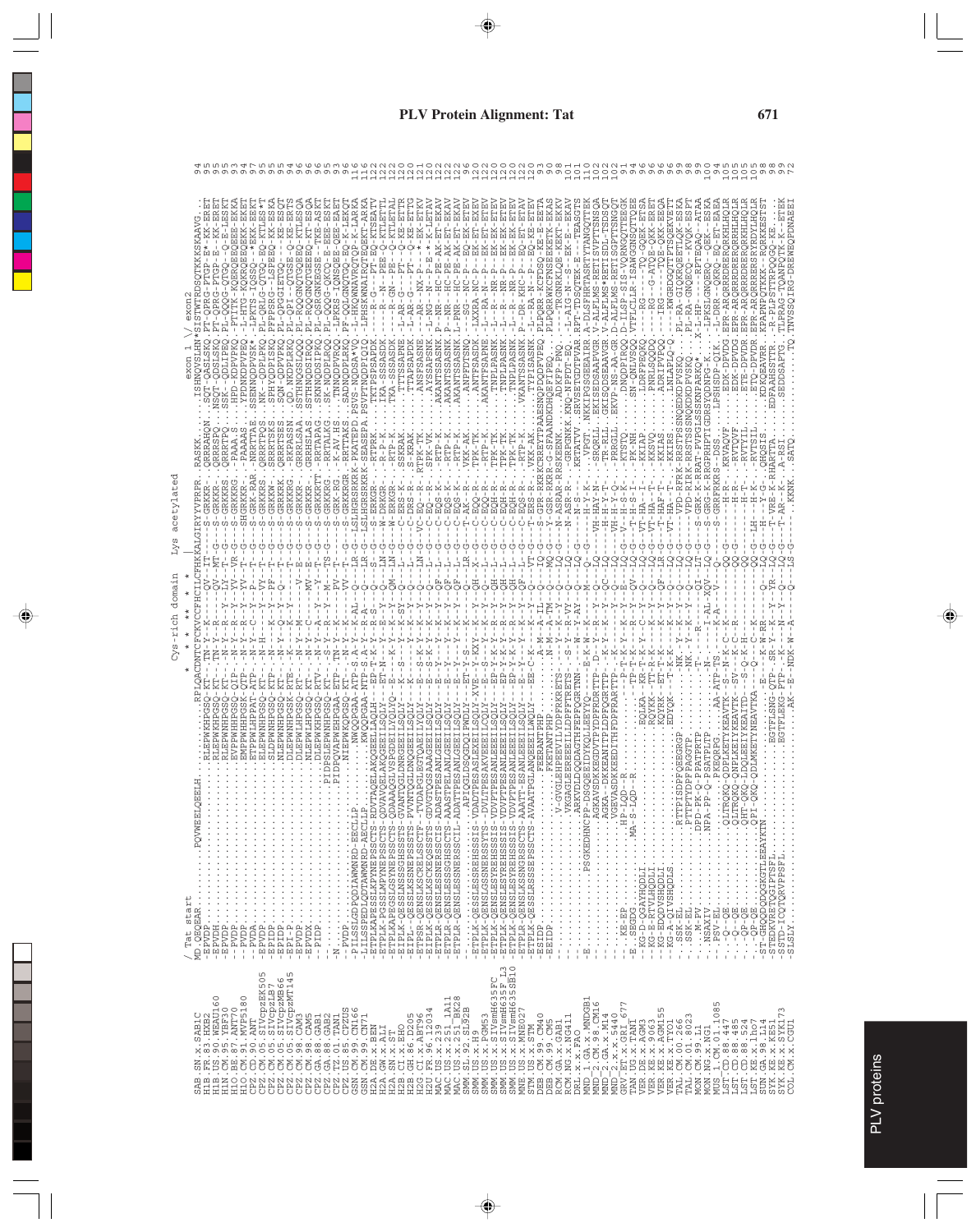| ı        |
|----------|
| 5        |
|          |
| ١        |
| $\Omega$ |
|          |
|          |
| ŕ        |
|          |

| 8<br>$\alpha$<br>EADPCD<br>GPGGYPRRKGSCHCCTRTS<br>GPGGYPRRKGSCHCCTRTS<br>GSGGGPCSTGSSHSCGWT<br>$\begin{minipage}{0.99\textwidth} \begin{minipage}{0.99\textwidth} \begin{minipage}{0.99\textwidth} \begin{minipage}{0.99\textwidth} \begin{minipage}{0.99\textwidth} \begin{minipage}{0.99\textwidth} \begin{minipage}{0.99\textwidth} \begin{minipage}{0.99\textwidth} \begin{minipage}{0.99\textwidth} \begin{minipage}{0.99\textwidth} \begin{minipage}{0.99\textwidth} \begin{minipage}{0.99\textwidth} \begin{minipage}{0.99\textwidth} \begin{minipage}{0.99\textwidth} \begin{minipage}{0.9$<br>$\mathbf{TADPCA}\cdot\cdot\cdot\cdot\cdot\cdot\cdot\cdot\cdot\cdot\cdot\cdot\cdot\cdot$<br>$\vdots$<br>ETDPED | SSGSSGSACKH<br><b>PFKT</b><br>$\alpha$<br><b>GYTI</b><br>C)<br>Ωņ<br>ATDLGLGR<br>ATAPGLGR<br>RSGP<br>TSGPSDISQDSRVSCGTT<br>ETIGGPGR<br>ATDLGPGRSNTSTSRFAN<br>TTDPGPGR<br>$\vdots$<br>$\frac{1}{2}$<br>ATAPGLGR<br>ATAPGLGR<br>$\frac{1}{2}$<br>VTTCGLGQ<br>GTDCGPGRSHIYIS<br>$\vdots$<br>ATDLGLGR<br>$\vdots$<br>AADLGLGR<br>ETIGGPGR<br>AADLGLGR.<br><b>DTDCGLGR</b><br>ATDLGLXR | TRITTVÖDS BRUDQGIMNSS SPOR CVAVP FVAR PRSDBPILPTNATS SESILQOTGGGKRS SDORLEI LEGODOKROKRHI SSSCKKPOTGTKERMEI QIZKNVSS<br>TGITTVÖDS PEVDQGIMNSS POR CVAVP FVAR PLSDPFILPTNATS LESOQRNDGGKRS EDCALE LEGODOKROKRHI SSSCKKPOTGTKERMEI<br>TRLAVSDSPEVAQGRGNTPPTTSVAEPQLAVAFVDPFLPKWATPLADQQQMDGGKRSEDSELAQGEMQKEQRTVIE<br>$\alpha$<br>SATVT<br>GASD<br>GANA<br>GAGN<br><b>EAS</b><br>ğ<br>AVQERIFQATVERGLERAFT<br>TTAQILGRKDLERDKREAV<br>AVQERIFQATVERGLERAF<br>KKATA.<br>KKEKKSPTQKNRVPNQTAP.<br>RTAPSLGRKNLAQQSGRAT<br>KANLRISRKNLGDETRGPV<br>AGSN<br>ATSGTDRKQDS<br>GAGGEHRLKDSLPLSGRTS<br>TVQERIFHSTVERGLERAF<br>ESTPGLGK<br>GPGGQHCREDSSVSSGRIS<br>$\frac{1}{2}$<br>$\vdots$<br>AADLGLGR<br>ATVPGLGR<br>DQNPPSQDPPKLGAKKQ<br>.<br>$\ddot{\cdot}$ $\ddot{\cdot}$ $\ddot{\cdot}$ $\ddot{\cdot}$<br>RAGGRHRPEDS<br>.<br>KTKIPAAAETSRRPQ<br>$\begin{array}{c} \vdots \\ \vdots \\ \vdots \\ \vdots \end{array}$<br>ATSTTIG<br>DTNITTGREDIFIS<br>TEVEKAAAAN<br><b>GTGXQSMREDF</b><br>KKEKESST<br>EKEEKSQT |
|----------------------------------------------------------------------------------------------------------------------------------------------------------------------------------------------------------------------------------------------------------------------------------------------------------------------------------------------------------------------------------------------------------------------------------------------------------------------------------------------------------------------------------------------------------------------------------------------------------------------------------------------------------------------------------------------------------------------|-----------------------------------------------------------------------------------------------------------------------------------------------------------------------------------------------------------------------------------------------------------------------------------------------------------------------------------------------------------------------------------|-----------------------------------------------------------------------------------------------------------------------------------------------------------------------------------------------------------------------------------------------------------------------------------------------------------------------------------------------------------------------------------------------------------------------------------------------------------------------------------------------------------------------------------------------------------------------------------------------------------------------------------------------------------------------------------------------------------------------------------------------------------------------------------------------------------------------------------------------------------------------------------------------------------------------------------------------------------------------------------------------------|
| ETDPFD.<br>EADPCD                                                                                                                                                                                                                                                                                                                                                                                                                                                                                                                                                                                                                                                                                                    |                                                                                                                                                                                                                                                                                                                                                                                   | TPDRQHI<br>AGSN                                                                                                                                                                                                                                                                                                                                                                                                                                                                                                                                                                                                                                                                                                                                                                                                                                                                                                                                                                                     |
|                                                                                                                                                                                                                                                                                                                                                                                                                                                                                                                                                                                                                                                                                                                      | SMM.US.x.SIVsmH635FC<br>SMM.US.x.SIVsmH635F L3<br>SMM.US.x.SIVsmH635SB10<br>$-1311$<br>$-BK28$<br>MAC.US.x.239<br>MAC.US.x.251_1A1<br>MAC.US.x.251_BK2<br>SMM.SL.92.SL92B<br>H2U.FR.96.12034<br>SMM.US.x.PGM53<br>SMM. US. x. H9                                                                                                                                                  | $\begin{array}{l} \mathbf{D}\mathbf{E1} \ldots \mathbf{X} \ldots \mathbf{F}\mathbf{A}\mathbf{O} \\ \mathbf{D}\mathbf{E1} \ldots \mathbf{X} \ldots \mathbf{F}\mathbf{A}\mathbf{O} \\ \mathbf{M}\mathbf{M}\mathbf{D} \ldots \mathbf{I} \ldots \mathbf{G}\mathbf{A} \ldots \mathbf{X} \ldots \mathbf{M}\mathbf{M}\mathbf{D}\mathbf{G}\mathbf{B1} \\ \mathbf{M}\mathbf{M}\mathbf{D} \ldots \mathbf{Z} \ldots \mathbf{C}\mathbf{M} \ldots \mathbf{G}\mathbf{M$<br>LN<br>VER.KE.X.9063<br>VER.KE.X.XAGM155<br>MUS 1.CM.01.1085<br>LST.CD.88.447<br>LST.CD.88.485<br>LST.KE.X8.1507<br>LST.KE.X8.1507<br>SUN.GA.98.L114<br>MNE.US.x.MNE027<br>SYK.KE.X.SYK173<br>STM.US.x.STM<br>DEB.CM.99.CM40<br>DEB.CM.99.CM5<br>RCM.GA.x.GAB1<br>RCM.NG.x.NG411<br>VER.KE.X.TYO1<br>TAL.CM.00.266<br>TAL.CM.01.8023<br>MON.CM.99.L1<br>VER. DE. x. AGM3<br>TAN.UG.X.TANI<br>SYK.KE.X.KE5<br>MON.NG.x.NG1<br>COL.CM.x.CGU                                                                                               |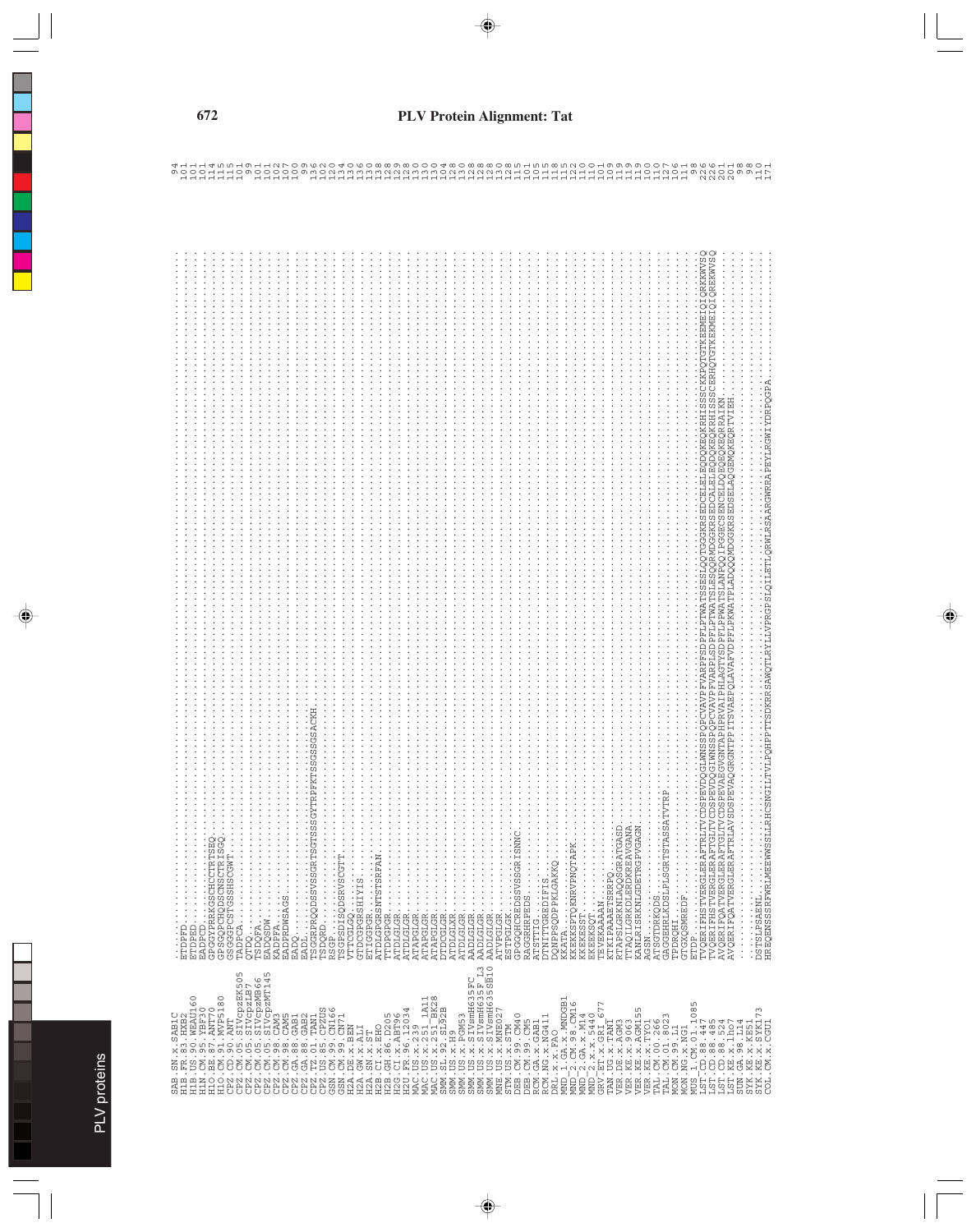| OPOGSTTNRYSPTPTERDPAVI<br>ILLINESPTVI<br>ILLLESPAVI<br>GIAII<br>GTETGVGSPTISAGNSTV<br><b>EGHSTI</b><br>X-RQH4LqHQ8QB-qQH-L-R-d-q9P-HXHXQN1SLB-LQJ3-5-D-1-812CNYXRQP-d-D-QBQS0HZQB-0-DNNQ<br>-CLERPTGPVSLPLPPIERLTLDSAEDIGTGG-DPPQGTETGTGSPNTP<br>V-HGPQNMNIVDLAPLAQLSIRD-BGDQLSBAWTVDPRARIN<br>-A-V-HGSQDNNLVDLPPLEQLNIRD-EADRLPG-GTVDPGTKDN<br>-CLERPEGPVPLGPLDRLSLMSEEDIGDCG-IHSE<br>-V-ASCLGRSSEPP-LPLPPIERLCISDLETTGDTG-I<br>EPSTLPLPPLDRLSLM-EEDLGTSE<br><b>SCLGGPP</b><br>SC-GGLQ<br>٠,<br>$-$ -DT--A-V-A<br>σī<br>CΩ<br>š<br>KI S<br>RARQR-IRA-S<br>S - S<br>RERQR-INQIG<br>RARHR-IS<br>$-1R$<br>RARQR-IR<br>RARQR-IN<br><b>RRROA</b><br>RRRQA<br>RAA--NK-R--<br>NR-R<br>NRKR<br>RNA – KNR – R<br>RNA – KNR – R<br>NR-R<br>--NR-R | -QGTATAEELQQIPVGSDNL<br>Q--FSSLLGRHPEDDLPFLBRLSLG-LBPAGTIG-DGPERTTTQGASEPAERDRTII<br>-TSQPQTATGEVPAGGNYS<br>RARQR - IHEIGQ - V - SSCLGRSSEPPDLLLPPIDRLTLM - VEDSANSG - H -QGTATVEGL<br>G-V-A-YLGRPPKPGDLELPELDKLSL-CVETTQDVG-S<br>SYLGRSPEPPALLLPPIERLTIDTGEDIGKPG<br>S<br>$S - S$<br>RARQK-ISEIS<br>RARQR-ICEIS<br>RARQR-IH<br>$NR - R$<br>$NR - R$<br>NR-R<br>$NR - R$<br>$SA -$ | PPHLDIPDLSKLHLD-LDQ-ASTE-GDNQLGTQPSNSA<br>HLQRLTI-ELPD--TULP-SNSNQGLAE<br>EPPDLPLPPPIGGLTINSEEDSTNPG<br>NR-R-RRR-WLRLVA--NKLCAV-DPPT-SPLDRAI<br>QYRLGGPQ<br>$S-CLGRSS$<br>RARQG--REISN--<br>RARQR--RQISH--<br>KNRQR-INEIS<br><b>RQRQH</b><br>NKKR--<br>$NR - R$<br>NR-R | RSNPSS<br>NLNQSP-TQAPGCVPPVWDQLVPR<br>STPTA-ASTCIPPIWDOLVP<br>-SSESADNNQGLAET<br>TNLP-SSESID--ORLAE<br>AVPK-LODPP-N<br>--D--HPL-D-PTEGPLDLAI-RLONLIKDLPN--T.<br>-QLQSLTI-DXPDS-<br>-RLQNLTVEDLPN-<br>PLNLAI<br>--YSF-XPPAREPLDLA<br>-- HSFSTAPAEE<br>$\square$<br>$\Box$<br>ILA--<br>KORGL-ILA<br>KRRGL-I<br>NR-RK-KQRWL-<br>$NR - R - -$<br>$NR - R$                                                                              | TNTP-ALCDPTEDSRSPQD<br>C<br>TNTP-ALCDPTKGSRS<br>NTP-ALCDPTKDSR<br>AVVP-H-RTSAP<br>FQLQGLAI-DLPE<br>-QLQNLAIESIPD<br>-QLQNLAIESIPD<br>-QLQNLAIESIPD<br>ILA--DK-YTF-DPPT-SPVDLAI<br>YSF-DPPT-TPLDLAI<br>IYTICILAL-LLGIC-ASX<br>IYTICILAL-LLGIC-ASX<br>t<br>$\Box$<br>Ŧ<br>RQRWL-<br>RRRW--<br>RRRW--<br>RRRW--<br>$NR - R - -$<br>QRKR--<br>$R - R - -$<br>$R - R - -$ | 며<br>!<br>TVP-TLRDO-AD<br>- PR<br>SAP-PLKDAAE<br>$-LA$<br>Ť<br><b>FQFDSLSI-SLPE</b><br>-OLOGLAIEXLPN<br>TATIONA-REAG-TASX--<br>ALICTIAL-VIAD-LISA--<br><b>ETTE</b><br>$--ZSF-DPPA-S$<br>ILAX-1<br>$R - R - KRRWI -$<br>$R - R - - XQRW - -$<br>$-$ - RQRW | NIP-ILHDPTE<br>-TLKDAAK<br>SAP-TLKDAAM<br><b>SAP</b><br><b>SAP</b><br>GLAIEDLPD<br>LQGLAIEDLPD<br>41227-1870070-071014128440-48X--<br>412274140070-071014128440-48X--<br>LOGLAIEDLPD<br>IVICTEL-LEGN-ASX--<br><b>ALDLA</b><br>ASF-NPPT-TRILLA<br>Ë<br>LddN-4SX--<br>-VYSF-DPPT<br>RQRW--<br>RQRW-<br>RQRW-<br>$-$ -RQRW<br>Ţ<br>Ţ<br>Ţ<br>$R - R$<br>$R - R$<br>$NR - R$<br>$\frac{1}{1}$ | PNLPKDLODTAE<br>K--LMNLF<br>-QSHLGGSPTT-DVALPDLSQLHLAD<br>--AHLGRHLTASDVA<br>-LDSTDPPVE<br>55<br>--NR-R--RQRWN-LLA<br>$R - K - RRRQG - - D$<br>K-RRROE<br>$ -KK$ $-R$ $ RRR$<br>Ţ                                                                                                                                                                             | SFAVDR<br><b>SAIRS</b><br>PVNPF<br>ú<br>Q-TLSDLP<br>--WQ-LEARANKELV-GVNNLHLAEESAG<br>- QA---QSLERRNSRDLV-GIERIHLABERE<br>ERERTHIRETD-VIGRENSRBERG---GP<br>S--W-ALEQRANQRLA-DFKGLRVAEE<br>- FLY-DTPP-RDPLQEALSN-Q<br>o<br>Ö<br>K-RQ-RRRWT-I<br>$-K-R - A - QRRVEH$<br>$K - R - A - LR - T EY$<br>--R-K-R-AQLRRTEH<br>RK-OLRTR | WHSR-EEQLVQ-IQQLV-DQQH-AIQQIPD-PSSS<br>LVAOLOEL--ENKD-VLOHLPD-P<br>FIAQQRRDPSGGBSLAAAFDQLVLDNQQ-<br>T--*-ALEARASQELA-KVDALHLAEE<br>$-0-0$ EEP-V-V-V<br>$A-S$<br>KI-<br>RQAQE-LR<br>$- FQQ - QR - - P$<br>$R - A - LR - TEH$ | P-GSA-HIRLPTTPPDSSSS<br>CESOE<br>WNETKERQLEQTLDQLA-DVQH-AIQHLPD-PNSS.<br>WG-RQEDQLVQ-IDQLV-DTQH-VTQQLPD-PSQA.<br>- HYLGRS-RSD-IHLPDLSOLSLADLGPCES<br>- - LQ-QVYAVDRLADEAQHLAIQQLPDP-H-A<br>RO-OD-IR<br>KAROL--E<br>REROR-LR<br>$K-1$<br>KNRO <sub>1</sub><br>$-$ R $-$ -1<br>$- - R - -$<br>$R - -1$<br>$-RYR$ | PAHTPAPTVGKP<br>SAQPPDPSSPRPVPTASGS<br>MERITELY - RSD-GHOSERYE-EDTENTSTYETSTARTOF-GSDELYHD-C<br>$SVP - A A - P$<br>ISDLPD--B<br>田ー<br>FNHYLDRLPRPNSLDLPAIEGLRLDDLPE<br>FYHYLGRSQEPCPLDIPDLERLS<br>÷<br>$\,$ I<br>KAROE--ENI-<br>$L - I A$<br><b>RAROE</b><br>$-RYR - -$<br>$- -NR - R - -$<br>$RSA - NR - R - -$ | POPCVAVPFVARPFSDPFLPTWATS<br>FVARPLSDPFLPTWAT<br>SSPPDTEGVNKIVVHAOGTD<br>POPCVAVP<br>-LSLLGRPPQPSDLELPDLNKLSLH-LVATSE<br>- FHST-ERGLER-FTRLTVCDSPEVDQGLWNSS<br>$\frac{1}{\alpha}$<br>FHST-ERGLE<br>RSA--NR-R--KRKOR-IR<br>$D - E - QR - H L H - L R$<br>RRHLH<br>$D - E - Q$                                                                                                                                                                                                                                                                      | SDPFLPPWAT<br>-SVAEPQLAVAFVDPFLPKWAT<br>-RLSVSDSSQVAESLGNSPSSTKHLPP-KFLVAPTYDFL<br>G-VV-0L-ASLOOWDPYCPASTSA-NLROEECLADSSVSIGOG-KPSDS<br>FQAT-ERGLER - FTGLIVCDSPEVAEGVGNTAPHRVAIPHLAGTY<br>FQAT-ERGLER-FTRLAVSDSPEVAQGRGNTPP<br>DSL-QLQISD<br>GSRTAALE<br>FA-TLDSRLG<br>$F - A I F$<br>-S-YRDYLH-LRAV<br>R-D-ER-NLH-LRAV<br>$D - E - QR - H L H - L R$<br>$R - RQ -$                          |
|------------------------------------------------------------------------------------------------------------------------------------------------------------------------------------------------------------------------------------------------------------------------------------------------------------------------------------------------------------------------------------------------------------------------------------------------------------------------------------------------------------------------------------------------------------------------------------------------------------------------------------------------------------------------------------------------------------------------------------------|------------------------------------------------------------------------------------------------------------------------------------------------------------------------------------------------------------------------------------------------------------------------------------------------------------------------------------------------------------------------------------|-------------------------------------------------------------------------------------------------------------------------------------------------------------------------------------------------------------------------------------------------------------------------|------------------------------------------------------------------------------------------------------------------------------------------------------------------------------------------------------------------------------------------------------------------------------------------------------------------------------------------------------------------------------------------------------------------------------------|----------------------------------------------------------------------------------------------------------------------------------------------------------------------------------------------------------------------------------------------------------------------------------------------------------------------------------------------------------------------|-----------------------------------------------------------------------------------------------------------------------------------------------------------------------------------------------------------------------------------------------------------|-------------------------------------------------------------------------------------------------------------------------------------------------------------------------------------------------------------------------------------------------------------------------------------------------------------------------------------------------------------------------------------------|---------------------------------------------------------------------------------------------------------------------------------------------------------------------------------------------------------------------------------------------------------------------------------------------------------------------------------------------------------------|------------------------------------------------------------------------------------------------------------------------------------------------------------------------------------------------------------------------------------------------------------------------------------------------------------------------------|-----------------------------------------------------------------------------------------------------------------------------------------------------------------------------------------------------------------------------|----------------------------------------------------------------------------------------------------------------------------------------------------------------------------------------------------------------------------------------------------------------------------------------------------------------|------------------------------------------------------------------------------------------------------------------------------------------------------------------------------------------------------------------------------------------------------------------------------------------------------------------|---------------------------------------------------------------------------------------------------------------------------------------------------------------------------------------------------------------------------------------------------------------------------------------------------------------------------------------------------------------------------------------------------------------------------------------------------------------------------------------------------------------------------------------------------|-----------------------------------------------------------------------------------------------------------------------------------------------------------------------------------------------------------------------------------------------------------------------------------------------------------------------------------------------------------------------------------------------|
| RSA--<br>RQA--<br>$R - A -$<br>$-40$<br>Ś<br>呂<br>ΡŘ<br>NPE<br><br>$\frac{5}{1}$<br>$\cdots T^{V-L-1-1-\alpha}$<br>. FRIIKFLY<br>exon<br>$C_1$ . TV-L--I-<br>$2V - V - 1$<br>$\begin{array}{ll} -R-1 & -R-1 & -R-1 \\ -R-1 & -R-1 & -R-1 \\ -R-1 & -R-1 & -R-1 \\ -R-1 & -R-1 & -R-1 \\ -R-1 & -R-1 & -R-1 \\ -R-1 & -R-1 & -R-1 \\ -R-1 & -R-1 & -R-1 \\ -R-1 & -R-1 & -R-1 \\ -R-1 & -R-1 & -R-1 \\ -R-1 & -R-1 & -R-1 \\ -R-1 & -R-1 & -R-1 \\ -R-1 & -R-1 & -R-1 \\ -R-1 & -R-1 & -R-1 \\ -R-1 & -R-1 & -R-1 \\ -R-$<br>- AGRSGVNDEELLRAV-V-I<br>- AGRS-DDQLLQ.AIQ<br>- AGRS--DQLLQ.AIQ<br>$\ddot{\phantom{0}}$<br>MSDOYEE DEKK<br>-AGRSGD SDEELIR<br>-AGRSGD SDEELIR<br>LLRR<br>MSLGQEE                                             | ROA--<br>RKA--<br>$-A0$<br>$-158$<br>$-158$<br>$2.48V - - - RI -$<br>$2.48V - - - V -$<br>$. AV---I$<br>$-AGRS - GDD - . ACLLQ - AGRS - GDB - . TRLLQ$                                                                                                                                                                                                                             | $-40$<br>RSA--<br>RSA--                                                                                                                                                                                                                                                 | $\begin{small} \begin{smallmatrix} \text{1} & \text{1} & \text{1} & \text{1} & \text{1} & \text{1} & \text{1} & \text{1} & \text{1} & \text{1} & \text{1} & \text{1} & \text{1} & \text{1} & \text{1} & \text{1} & \text{1} & \text{1} & \text{1} & \text{1} & \text{1} & \text{1} & \text{1} & \text{1} & \text{1} & \text{1} & \text{1} & \text{1} & \text{1} & \text{1} & \text{1} & \text{1} & \text{1} & \text{1} & \text{1}$ |                                                                                                                                                                                                                                                                                                                                                                      |                                                                                                                                                                                                                                                           |                                                                                                                                                                                                                                                                                                                                                                                           | $\begin{array}{lll} -\text{L.P}--D-\text{ED}-\text{R}\bar{\text{X}}\bar{\text{X}}\text{L}\text{R}\ldots\ldots\ldots-\text{N}\text{P}\bar{\text{L}}\text{Y}\text{L}\text{L}\text{M}\ldots\\ -\text{L}--\text{R}--\text{BADQ} \text{E}\text{I}\text{R}\text{R}\text{R}\ldots\ldots-\text{L}-\text{H}\text{L}\text{I}\text{H}\text{L}\text{B}\ldots\end{array}.$ | SLCLKGRLSP<br><b>LDTS</b><br><u>ທີ່</u>                                                                                                                                                                                                                                                                                      | VSS:<br>ς<br>-                                                                                                                                                                                                              | RSA<br><b>SCE</b><br>P.<br>- TGGSGRGEDPLLAAIRRI--LYQSN<br>$-1 - 1$                                                                                                                                                                                                                                             | RSA-<br>-AGNGRDEERRLLSLALAAVRILQESSEX<br>-TG-SGKGEDPLLAAIRRI--LYQSN<br>-AGAERGAAVQDILALAIGAI--RESN                                                                                                                                                                                                               | AGVS-NDRE-I-ACRA-QILYKSN.<br>$-T-G-KE$ . . $S$ $P$ - $Y$ .<br>$\begin{array}{l} \mathbf{A} \cdot \mathbf{A} = \mathbf{A} \cdot \mathbf{A} \cdot \mathbf{A} \cdot \mathbf{A} \cdot \mathbf{A} \cdot \mathbf{A} \cdot \mathbf{A} \cdot \mathbf{A} \cdot \mathbf{A} \cdot \mathbf{A} \cdot \mathbf{A} \cdot \mathbf{A} \cdot \mathbf{A} \cdot \mathbf{A} \cdot \mathbf{A} \cdot \mathbf{A} \cdot \mathbf{A} \cdot \mathbf{A} \cdot \mathbf{A} \cdot \mathbf{A} \cdot \mathbf{A} \cdot \mathbf{A} \cdot \mathbf{A} \cdot \mathbf{A} \cdot \mathbf{A}$ | ROT<br>HRLMCLHRSV<br>$\ldots$ . $L-LSSRI-W-B$ .<br>RISKRLYEG<br>RTLLRIAQQLE.<br>LRMIAHLQE.<br>j<br>RER-DTQEQLL<br>VLHK<br>-T-DD. SINQYL.<br>$-PDQGS-.Q-NVF$<br>$X - d - T$ . ECDN-L-<br>I. RRIR.<br>Ü                                                                                                                                                                                         |
| $\begin{small} &\text{HD} & \text{HD} & \text{HD} \\ \text{HD} & \text{HD} & \text{HD} & \text{HD} \\ \text{CD} & \text{CD} & \text{CD} & \text{AD} & \text{AD} \\ \text{CD} & \text{CD} & \text{CD} & \text{AD} & \text{AD} \\ \text{CD} & \text{CD} & \text{CD} & \text{CD} & \text{AD} \\ \text{CD} & \text{CD} & \text{CD} & \text{CD} & \text{CD} & \text{AD} \\ \text{CD} & \text{CD} & \text{CD} & \text{CD} & \text{CD} & \text{AD} \\ \text{CD} & \text{CD$<br>$\circ$<br>83.HXB2<br>90.WEAU160<br>CEARY.<br>.SAB1C<br>LN<br>H1B.FR.83<br>H1B.US.90<br>$1.$ CM $.91$<br>H1N<br><b>SAB</b>                                                                                                                                       |                                                                                                                                                                                                                                                                                                                                                                                    |                                                                                                                                                                                                                                                                         |                                                                                                                                                                                                                                                                                                                                                                                                                                    | $\begin{array}{l} \tt H2U, \tt FR. 96.12034 \\ \tt MAC. US. x. 239 \\ \tt MAC. US. x. 251\_1A11 \\ \tt MAC. US. x. 251\_BK28 \\ \tt MAC. US. x. 251\_BK28 \\ \end{array}$                                                                                                                                                                                            | SMM.US.x.PGM53<br>SMM.US.x.SIVsmH635FC<br>SMM. SL. 92. SL92B<br>SMM.US.X.H9                                                                                                                                                                               | SMM.US.x.SIVamH635F L3<br>SMM.US.x.SIVamH635F L3<br>MNE. US. x. MNE02                                                                                                                                                                                                                                                                                                                     | DEB.CM.99.CM40<br>DEB.CM.99.CM5<br>RCM.GA.x.GAB1<br>RCM.NG.x.NG411<br>STM.US.x.STM                                                                                                                                                                                                                                                                            | 1.6A.x.MIDGB<br>$CM.98.$ CM <sub>16</sub><br>2.GA.x.M14<br>DRL.X.X.FAO<br>$MHD - 2$<br><b>NIND</b><br>MND <sup>-</sup>                                                                                                                                                                                                       | $\frac{\texttt{GRV}}{\texttt{TAN}}\cdot\frac{\texttt{ET}}{\texttt{UG}}\cdot\texttt{x} \cdot \frac{\texttt{GRI}}{\texttt{TANI}}$<br>2. x. x. 5440<br>$\overline{MD}$                                                         | VER.KE.x.9063<br>VER.KE.x.AGM15<br>VER.DE.X.AGM3<br>VER.KE.X.9063<br>VER.KE.X.TYO1                                                                                                                                                                                                                             | TAL.CM.00.266<br>TAL.CM.01.8023<br>MON.CM.99.L1<br>MON.NG.x.NG1                                                                                                                                                                                                                                                  | S<br>1.CM.01.108<br>NUS                                                                                                                                                                                                                                                                                                                                                                                                                                                                                                                           | SYK.KE.x.SYK17<br>$\begin{array}{l} \texttt{LST}.\texttt{CD}.38\,.447\\ \texttt{LST}.\texttt{CD}.38\,.485\\ \texttt{LST}.\texttt{CD}.38\,.524\\ \texttt{LST}.\texttt{X}.\texttt{LO}.38.524\\ \texttt{LST}.K\texttt{Z}.x.\texttt{I}.\texttt{LO7}\\ \texttt{SUN}.G\texttt{A}.\texttt{38}.\texttt{0}.\texttt{1}.\texttt{1}.\texttt{2}.\end{array}$<br>COL.CM.x.CGUI<br>S<br>KE.X.KE<br>YK.<br>cΩ |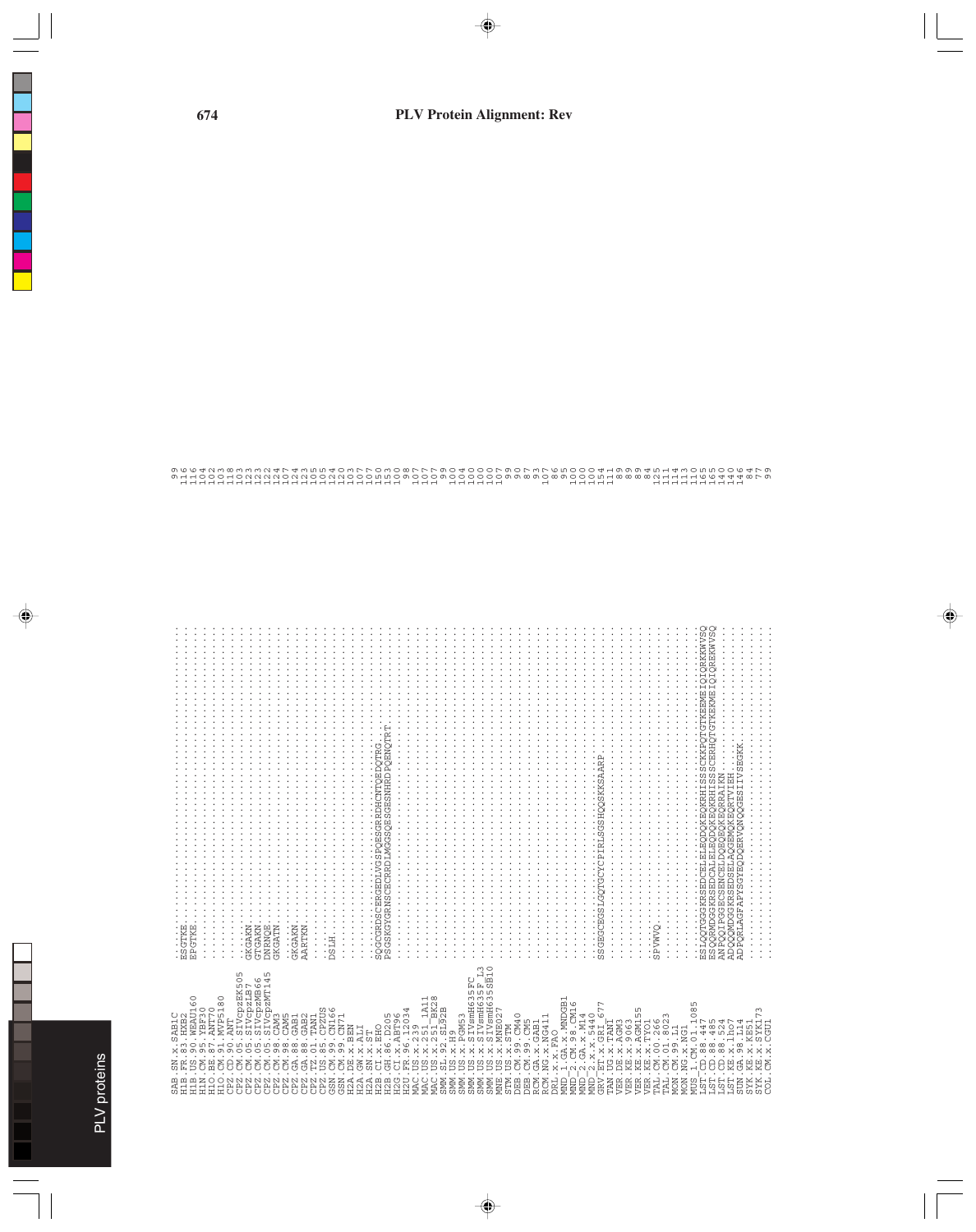|                                                                                                                                                                                                                                                                                                                                                                                                                 | transmembrane domain                                                                                                                                                                                                        | cytoplasmic domain           |                |
|-----------------------------------------------------------------------------------------------------------------------------------------------------------------------------------------------------------------------------------------------------------------------------------------------------------------------------------------------------------------------------------------------------------------|-----------------------------------------------------------------------------------------------------------------------------------------------------------------------------------------------------------------------------|------------------------------|----------------|
|                                                                                                                                                                                                                                                                                                                                                                                                                 |                                                                                                                                                                                                                             | / Env CDS start<br>phos phos |                |
| 11B.FR.83.HXB2                                                                                                                                                                                                                                                                                                                                                                                                  | TQP.IPIVALVVALIIAIVVMSIVIIEYRKILRQRKIDLIGLEERABDSGUSSEGEISALVBMGVEMGHHAPMDVDDL<br>TQP.IPIVALVVALIIAIVVSIVIIEYRKILRQRKIDLIGLEERABDSGUSSEGEISALVBMGVEMGHHAPMDVDDL                                                             |                              |                |
| [1B. US. 90. WEAU160                                                                                                                                                                                                                                                                                                                                                                                            |                                                                                                                                                                                                                             |                              |                |
| $\begin{array}{lll} {\rm 11M} \cdot {\rm CM} \cdot {\rm 95} \cdot {\rm XBF30} \\ {\rm 110} \cdot {\rm BE} \cdot {\rm 87} \cdot {\rm AMT70} \end{array}$                                                                                                                                                                                                                                                         | M. LS. LGFI-LG-A-SIA.                                                                                                                                                                                                       |                              |                |
|                                                                                                                                                                                                                                                                                                                                                                                                                 | MHH. RD. LLAII-ISALLF-N.                                                                                                                                                                                                    |                              |                |
|                                                                                                                                                                                                                                                                                                                                                                                                                 | MHQ. . EN . LLALIALSALCL-NV                                                                                                                                                                                                 |                              |                |
| H10.CM.91.MVP5180<br>CPZ.CD.90.ANT<br>CPZ.CM.01.SIVCpzCAM13                                                                                                                                                                                                                                                                                                                                                     | LIMTN.IFEYAFLAFS                                                                                                                                                                                                            |                              |                |
|                                                                                                                                                                                                                                                                                                                                                                                                                 | MILIALGCL-IALILLN                                                                                                                                                                                                           |                              |                |
| CPZ.CM.05.SIVCPZEK505<br>CPZ.CM.05.SIVCPZLB7<br>CPZ.CM.05.SIVCPZMB66                                                                                                                                                                                                                                                                                                                                            | $\vdots$                                                                                                                                                                                                                    |                              |                |
|                                                                                                                                                                                                                                                                                                                                                                                                                 | $\frac{1}{2}$                                                                                                                                                                                                               |                              |                |
|                                                                                                                                                                                                                                                                                                                                                                                                                 | .<br>⊠<br>¤                                                                                                                                                                                                                 |                              |                |
|                                                                                                                                                                                                                                                                                                                                                                                                                 |                                                                                                                                                                                                                             |                              |                |
| $\begin{array}{lll} \texttt{CPZ} & \texttt{CM: 05 : } \texttt{S:IVC} \texttt{PZ} \texttt{MTL45 N} \\ \texttt{CPZ: CW : } \texttt{38 : } \texttt{CAMS} \\ \texttt{CPLZ: CH : 38 : } \texttt{CAMS} \\ \texttt{CPLZ: GL : 38 : } \texttt{GAB1} \\ \texttt{N} & \texttt{M} \\ \texttt{CPLZ: TZ: 01 : } \texttt{C1: } \texttt{TAMI} \\ \texttt{C1PZ: TZ: 02 : } \texttt{C1: } \texttt{M} \texttt{N} \\ \texttt{M} &$ |                                                                                                                                                                                                                             |                              |                |
|                                                                                                                                                                                                                                                                                                                                                                                                                 |                                                                                                                                                                                                                             |                              |                |
|                                                                                                                                                                                                                                                                                                                                                                                                                 | MT.VGLVLILVGLIANIC.                                                                                                                                                                                                         |                              |                |
|                                                                                                                                                                                                                                                                                                                                                                                                                 | $M_{\odot}$ .                                                                                                                                                                                                               |                              |                |
|                                                                                                                                                                                                                                                                                                                                                                                                                 | MIKIVVOSVSTNV-OILL-LIGOOGLIIG-OIDRABIARREAGIRREAGIRREAGIRREAGIRREAGIRREAGIRREAGIRREAGIRREAGIRREAGIRREAGIRREAGIRREAGIRREAGIRREAGIRREAGIRREAGIRREAGIRREAGIRREAGIRREAGIRREAGIRREAGIRREAGIRREAGIRREAGIRREAGIRREAGIRREAGIRREAGIR |                              |                |
|                                                                                                                                                                                                                                                                                                                                                                                                                 |                                                                                                                                                                                                                             |                              | 84             |
| CPZ.US.85.CPZUS<br>GSN.CM.99.CN166<br>GSN.CM.99.CN71<br>DEB.CM.99.CM40<br>DEB.CM.99.CM40                                                                                                                                                                                                                                                                                                                        |                                                                                                                                                                                                                             |                              |                |
|                                                                                                                                                                                                                                                                                                                                                                                                                 |                                                                                                                                                                                                                             |                              | 76             |
|                                                                                                                                                                                                                                                                                                                                                                                                                 | MRL-QLLLLLIGLIV-GTQGK                                                                                                                                                                                                       |                              | $\frac{84}{3}$ |
|                                                                                                                                                                                                                                                                                                                                                                                                                 | M. LSLLIIASLTISHWAA                                                                                                                                                                                                         |                              | $\frac{0}{8}$  |
| MON.CM.99.L1                                                                                                                                                                                                                                                                                                                                                                                                    | M NWWSLVAITAVIIIAI                                                                                                                                                                                                          |                              | 87             |
| <b>MON.NG.X.NG1</b>                                                                                                                                                                                                                                                                                                                                                                                             |                                                                                                                                                                                                                             |                              |                |
| TUS 1. CM. 01.1085                                                                                                                                                                                                                                                                                                                                                                                              | M.N. . YWYLA-VI-7V-YIA-NIFAIFAIFAIFAIAYORWCKPK-VEVSVI-LLEE.                                                                                                                                                                 | ):<br>: : : : :              |                |
|                                                                                                                                                                                                                                                                                                                                                                                                                 |                                                                                                                                                                                                                             |                              |                |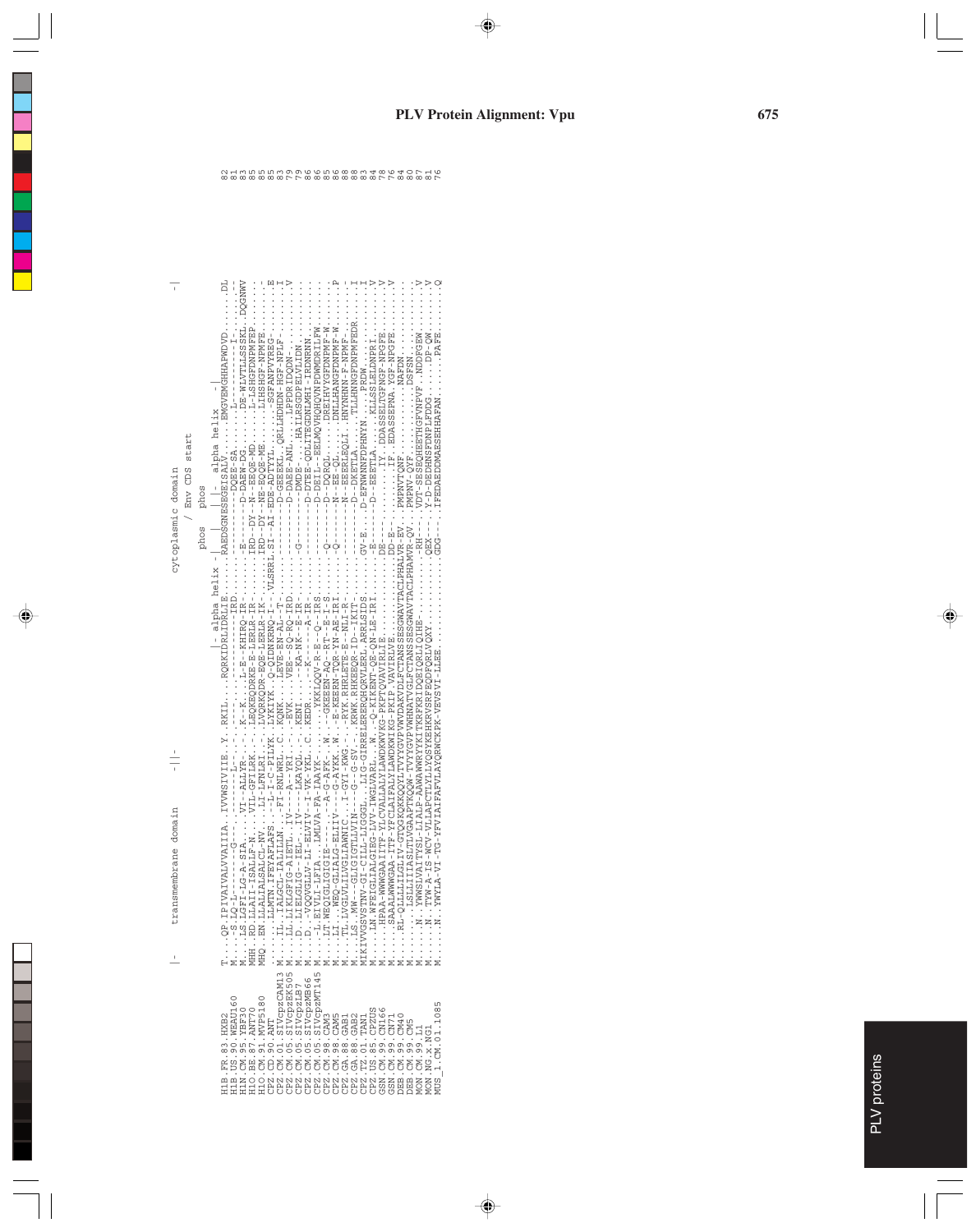| $-MN - D$<br>- KMAD<br>囯<br>$2M - E$<br>$-MX-$                                                                                                                                                             | AM-N<br>I-MY                                                                                                                                                                                                                                                                                                                                                                                                                                                         | - TMAE<br>- NMAE                                              | - AM-OEW<br>$-MN - E$                                                                                                                                                                                                                                                                                                                                                                                                                                   | $-NMAPE$<br>$q - M\overline{X} -$<br>- NX - | VTE                |                 |                                                    |                                      |                                                                                                                                                                                                                                                                                |                    |                                                           |                                                   |                                     |                                                  |                                              | EX-S                            |                        | REN-                                  | <b>ENEV</b><br>ENEV<br>囸                  | ENE:<br>਼ਿਲ਼                                 |                                                 |                                                                               |                               | IHG-MY-                                 | HG-MX-                                                                          | $- N N - E$<br>H-MX                                  | 1-MX                       | KON<br>IKDN                            | KDN           | /KD)                                                                                                                                                                                                           |                        |                                 |
|------------------------------------------------------------------------------------------------------------------------------------------------------------------------------------------------------------|----------------------------------------------------------------------------------------------------------------------------------------------------------------------------------------------------------------------------------------------------------------------------------------------------------------------------------------------------------------------------------------------------------------------------------------------------------------------|---------------------------------------------------------------|---------------------------------------------------------------------------------------------------------------------------------------------------------------------------------------------------------------------------------------------------------------------------------------------------------------------------------------------------------------------------------------------------------------------------------------------------------|---------------------------------------------|--------------------|-----------------|----------------------------------------------------|--------------------------------------|--------------------------------------------------------------------------------------------------------------------------------------------------------------------------------------------------------------------------------------------------------------------------------|--------------------|-----------------------------------------------------------|---------------------------------------------------|-------------------------------------|--------------------------------------------------|----------------------------------------------|---------------------------------|------------------------|---------------------------------------|-------------------------------------------|----------------------------------------------|-------------------------------------------------|-------------------------------------------------------------------------------|-------------------------------|-----------------------------------------|---------------------------------------------------------------------------------|------------------------------------------------------|----------------------------|----------------------------------------|---------------|----------------------------------------------------------------------------------------------------------------------------------------------------------------------------------------------------------------|------------------------|---------------------------------|
|                                                                                                                                                                                                            | Ë                                                                                                                                                                                                                                                                                                                                                                                                                                                                    |                                                               |                                                                                                                                                                                                                                                                                                                                                                                                                                                         |                                             |                    |                 |                                                    |                                      |                                                                                                                                                                                                                                                                                |                    |                                                           |                                                   |                                     |                                                  |                                              |                                 |                        |                                       | $\geq$<br>á                               |                                              |                                                 |                                                                               |                               |                                         |                                                                                 |                                                      |                            |                                        |               |                                                                                                                                                                                                                |                        |                                 |
| $T - PMP$<br>-PNP<br>Ę<br>日<br>Ė<br>Ė                                                                                                                                                                      | $T - PDP$<br>- PNP<br><b>CNPNP</b><br>$T - PT$                                                                                                                                                                                                                                                                                                                                                                                                                       |                                                               |                                                                                                                                                                                                                                                                                                                                                                                                                                                         |                                             |                    |                 |                                                    | i<br>Dun                             |                                                                                                                                                                                                                                                                                |                    |                                                           |                                                   |                                     |                                                  |                                              |                                 |                        | <b><i>AROXDEV</i></b>                 | ω<br>C)                                   |                                              |                                                 |                                                                               |                               |                                         |                                                                                 |                                                      |                            |                                        |               |                                                                                                                                                                                                                |                        |                                 |
| $-ERH$<br>$S - EV$<br>田<br>5-2                                                                                                                                                                             | $S - EA$                                                                                                                                                                                                                                                                                                                                                                                                                                                             |                                                               |                                                                                                                                                                                                                                                                                                                                                                                                                                                         |                                             |                    |                 | J                                                  |                                      | $\,$ I                                                                                                                                                                                                                                                                         |                    |                                                           |                                                   |                                     |                                                  |                                              | $D - A$                         | CO<br>$\frac{1}{\Box}$ | $D - S$                               | 百日<br>$D - N$                             | $N - D$                                      |                                                 |                                                                               |                               | MARDC                                   |                                                                                 | -N-LASS<br>KEAG                                      | NREPG                      | $A - N$<br>$A - N$                     | $A - N$       |                                                                                                                                                                                                                |                        |                                 |
| <b>SDA</b><br>OAFC                                                                                                                                                                                         | SDAKAH<br><b>SDA</b>                                                                                                                                                                                                                                                                                                                                                                                                                                                 | SEA.<br>SEA<br><b>AUS</b>                                     |                                                                                                                                                                                                                                                                                                                                                                                                                                                         | SDA.<br><b>SDA</b>                          |                    |                 |                                                    |                                      |                                                                                                                                                                                                                                                                                |                    |                                                           |                                                   |                                     |                                                  |                                              | ΣĀ                              | HLI                    | HЦ                                    |                                           |                                              |                                                 |                                                                               |                               | ᆸ                                       | Ä                                                                               | 리                                                    | G                          |                                        |               |                                                                                                                                                                                                                |                        |                                 |
| EAA<br><b>EVN</b><br>EAE                                                                                                                                                                                   | RDAE<br>EAE<br>RAI                                                                                                                                                                                                                                                                                                                                                                                                                                                   | EAD<br>EAE<br>HDAD                                            |                                                                                                                                                                                                                                                                                                                                                                                                                                                         | <b>RDA</b>                                  |                    |                 |                                                    |                                      | $\vec{A}$                                                                                                                                                                                                                                                                      |                    |                                                           |                                                   |                                     |                                                  |                                              |                                 | RPA                    | K                                     | -HKAE<br>-HPAR                            |                                              |                                                 |                                                                               |                               |                                         |                                                                                 | ļ                                                    |                            | EEA<br>- EDA<br>$\perp$                | $\mathbf{I}$  |                                                                                                                                                                                                                |                        |                                 |
| .<br>بل<br>19<br>SYS:                                                                                                                                                                                      |                                                                                                                                                                                                                                                                                                                                                                                                                                                                      |                                                               |                                                                                                                                                                                                                                                                                                                                                                                                                                                         |                                             |                    |                 |                                                    |                                      |                                                                                                                                                                                                                                                                                |                    |                                                           |                                                   |                                     |                                                  |                                              |                                 |                        |                                       |                                           |                                              | LYGT                                            |                                                                               | TKO-                          |                                         |                                                                                 |                                                      |                            |                                        |               |                                                                                                                                                                                                                |                        |                                 |
|                                                                                                                                                                                                            |                                                                                                                                                                                                                                                                                                                                                                                                                                                                      |                                                               |                                                                                                                                                                                                                                                                                                                                                                                                                                                         |                                             |                    |                 |                                                    |                                      |                                                                                                                                                                                                                                                                                |                    |                                                           | $\ldots -1.$ A                                    |                                     |                                                  |                                              |                                 |                        |                                       |                                           |                                              |                                                 |                                                                               |                               |                                         | I,                                                                              |                                                      |                            |                                        |               | $\ldots$                                                                                                                                                                                                       | $\frac{1}{2}$          | $\vdots$<br>Ē                   |
| $\cdots$ MG $\cdots$ - $   \cdots$<br>$\ddot{\cdot}$                                                                                                                                                       | ITAIISISSOS "NAMAAXANGN"<br>TLADIISIS" "SANAAXANG"<br>TLADIISIS" "SANAAXANG"<br>TSITIGIT" "SANAAXANG"<br>TSITIGIT" "SANAAXANG" "ATTICL"<br>TSITIGIT" "SANAAXANG" "ATTICL"                                                                                                                                                                                                                                                                                            | $\cdots$<br>. KAMERKKLNW. IICY<br>. . MKVMEKKKRD. . WMSLSIITT | $\begin{array}{lll} \dots&\dots&\dots&\dots&\dots&\dots\\ \dots&\dots&\dots&\dots&\dots&\dots&\dots&\dots\\ \dots&\dots&\dots&\dots&\dots&\dots&\dots&\dots\\ \dots&\dots&\dots&\dots&\dots&\dots&\dots&\dots&\dots\\ \dots&\dots&\dots&\dots&\dots&\dots&\dots&\dots&\dots&\dots\\ \dots&\dots&\dots&\dots&\dots&\dots&\dots&\dots&\dots&\dots&\dots&\dots\\ \dots&\dots&\dots&\dots&\dots&\dots&\dots&\dots&\dots&\dots&\dots&\dots&\dots\end{array}$ | $\ldots$ MRK-GFL $\ldots$ . $\ldots$ KM-V   |                    | $\cdots \cdots$ | <br>Libra<br>$TAT$ -                               | $\cdots \cdots \cdots \cdots \cdots$ |                                                                                                                                                                                                                                                                                |                    | $\begin{array}{c} 1.11 - 1.11 \\ 0.11 - 0.11 \end{array}$ |                                                   | $\ldots$ - TAL                      | $\ldots$ . $\Box$<br>$\ldots$                    | $\cdot$                                      | $\cdots \cdots$                 | D-IDTELT:<br>D-IDTELT: |                                       | IILOIRIN<br>AILOIRIN IIII IIII IIII IIII  | LRYIVLGI                                     | GRLLIKIIIA<br>$\cdots$ . $\cdots$               | $1 - 1 - 1 - 1 = 1$<br>$\ldots$ -IAI                                          | $\vdots$<br>$\vdots$          | AIIP<br>- AIIP<br>- AI<br>$\frac{1}{2}$ | $\begin{array}{c} \vdots \\ \vdots \\ \vdots \\ \vdots \end{array}$<br>$\vdots$ | $\ldots$                                             | 8-IITI :<br>TLLS :<br>AI : | $\cdots$ $\cdots$ $\cdots$ $\cdots$    | $\frac{1}{2}$ |                                                                                                                                                                                                                | $\cdots \cdots \cdots$ | $\vdots$                        |
| $K$ -NNRKSWSL<br>KVMGMQSGWM<br>MKLLTVL<br>RVKEKYQHLW<br>$E$ - $R N K K - W T L$ .<br>XMRKPIHII.<br>RVKGIRKNYQ<br>MKLLTVL.<br>$\cdot$<br>$\vdots$<br>$\ddot{\cdot}$<br>$\ddot{\cdot}$<br>$\cdot$<br>$\cdot$ | $\cdot$<br>$\cdot$                                                                                                                                                                                                                                                                                                                                                                                                                                                   | KVMEKIKGSL<br>$\cdot$                                         | $\vdots$                                                                                                                                                                                                                                                                                                                                                                                                                                                | $\cdot$                                     | MSSRNQL<br>EPGRNQL | AHVNNYL         | . AYLGNQL<br>AYFSSRL.<br>ļ<br>$\ddot{\phantom{0}}$ | ACLGNQL                              | GCLGNQL<br>GCLGNQL.<br>$\cdot$                                                                                                                                                                                                                                                 | GCLGNQL<br>GCLGNQL | $\ldots$ ACPG-HL $\ldots$                                 | GCLGNQL<br>. GCLGNQL.<br>$\frac{1}{1}$<br>$\cdot$ | GCLGNQL<br>GCLGNQL                  | . . ACPGNQL.<br>$\vdots$<br>$\ddot{\phantom{0}}$ | PNVTQNF.<br>PNVTQNF.<br>$\vdots$<br>$\vdots$ | $\ldots$ DK $\ldots$ $\ldots$ . | $\ddot{\phantom{0}}$   |                                       |                                           | $\cdots$ $\cdots$ $\cdots$ $\cdots$ $\cdots$ | GPLRGKG<br>KLT-LIG<br>$\cdot$<br>$\ddot{\cdot}$ | $KP - GIV$<br>$\ddot{\cdot}$                                                  | $T-F-GIF$ .<br>$\ddot{\cdot}$ | j.<br>J<br>.RYTIIT-<br>.KY-AVI.         | $KC-QVL$<br>$\ddot{\phantom{0}}$                                                | .R-<br>.RMRMKTI<br>.PRMTWLRA<br>F.<br>$\ddot{\cdot}$ | $\ddot{\phantom{0}}$       | .NCPG-IL.<br>$\ldots$ DCLK-LL $\ldots$ | .ACPGNIL      | ACPGLG                                                                                                                                                                                                         | $\ldots$ RC $\ldots$   | . AAFR-YIVC<br>-RYLFIN          |
| $\cup \Sigma \Sigma \Sigma$<br>$\Sigma \Sigma$<br>$\cdot \, \mathsf{\Sigma}$<br>$\circ$<br>95.YBF30                                                                                                        | $\Sigma \Sigma$<br>$\begin{smallmatrix} \texttt{CE2} & \texttt{CM} & \texttt{OL} & \texttt{CM} & \texttt{OL} \\ \texttt{CE2} & \texttt{CM} & \texttt{OS} & \texttt{S}} & \texttt{S1} & \texttt{Vce} & \texttt{2} & \texttt{N} \\ \texttt{CE2} & \texttt{CM} & \texttt{OS} & \texttt{S1} & \texttt{Vce} & \texttt{2} & \texttt{N} \\ \texttt{CE2} & \texttt{CM} & \texttt{OS} & \texttt{S1} & \texttt{Vce} & \texttt{2} & \texttt{N} \\ \texttt{CE2} & \texttt{CM} &$ | Σ<br>Σ                                                        | $\cdot \geq$                                                                                                                                                                                                                                                                                                                                                                                                                                            | Σ                                           | ΣΣΣΣ               | Σ               | Σ<br>Σ                                             | Σ<br>Σ                               | Σ                                                                                                                                                                                                                                                                              | ΣΣ                 | Σ<br>Σ                                                    | Σ                                                 | Σ<br>Σ<br>5FC                       | Σ                                                | Σ<br>Σ                                       | Σ<br>Σ                          |                        |                                       | Σ<br>Σ                                    | Σ<br>∼                                       | Σ<br>Σ<br>57                                    | Σ<br>Σ                                                                        | Σ                             | Σ<br>Σ                                  | Σ                                                                               | Σ<br>Σ                                               | Σ                          | Σ<br>Σ                                 |               | Σ<br>Σ                                                                                                                                                                                                         | Σ                      | Σ<br>CGU.                       |
| H1O.BE.87.ANT70<br>H1O.CM.91.MVP5180<br>SAB.SN.x.SAB1C<br>H1B.FR.83.HXB2<br>H1B.US.90.WEAU160<br>. CD. $90.$ ANT<br>ND.<br>H1N<br>CPZ<br>CPZ                                                               |                                                                                                                                                                                                                                                                                                                                                                                                                                                                      |                                                               |                                                                                                                                                                                                                                                                                                                                                                                                                                                         |                                             |                    | H2B.CI.X.EHO    | .GH.86.D205<br>H <sub>2</sub> B                    |                                      | $\begin{array}{l} \tt H2G.\,CL:\,x.\,\tt ABT56\,\\ \tt M2C.\,UB.\,96.12034\\ \tt MAC.\,UB.\,x.\,251\_1A11\\ \tt MAC.\,UB.\,x.\,251\_1A11\\ \tt MAC.\,UB.\,x.\,251\_B728\\ \tt MAC.\,UB.\,x.\,251\_B728\\ \tt MAC.\,UB.\,x.\,251\_B728\\ \tt SM.\,SL.\,92.251252\\ \end{array}$ |                    |                                                           | SMM. US. x. H9                                    | SMM.US.x.PGM53<br>SMM.US.x.SIVsmH63 | MNE.US.x.MNE02<br>STM.US.x.STM                   | DEB.CM.99.CM40<br>DEB.CM.99.CM5              | RCM.NG.X.NG411<br>RCM.GA.X.GAB1 | DRL.X.X.FAO            | MND_1.GA.x.MNDGB1<br>MND <sup>-</sup> | 2.CM.98.CM16<br>2.GA.x.M14<br><b>CIND</b> | $MD2$ , x, x, 5440                           | GRV.ET.X.GRI                                    | TAN .UG .x .TANT<br>VER .DE .x .TANT<br>VER .DE .x .AGM3<br>VER .KE .x . 9063 | VER. KE. x. AGM155            | VER.KE.X.TYO1                           | TAL.CM.00.266<br>TAL.CM.01.8023                                                 | MON.CM.99.L1<br>MON.NG.x.NG1                         | 1.CM.01.1085<br><b>MUS</b> | $\overline{CD}$ .88.447<br>LST.        |               | $\begin{array}{l} \texttt{LST.} \texttt{CD.38.485} \\ \texttt{LST.} \texttt{LST.02.88.524} \\ \texttt{LST.13T.12.24} \\ \texttt{SUN.} \texttt{GA.2.2.1214} \\ \texttt{SUX.} \texttt{GA.98.114} \\ \end{array}$ |                        | SYK.KE.x.SYK173<br>CM. X<br>COL |

PLV proteins

PLV proteins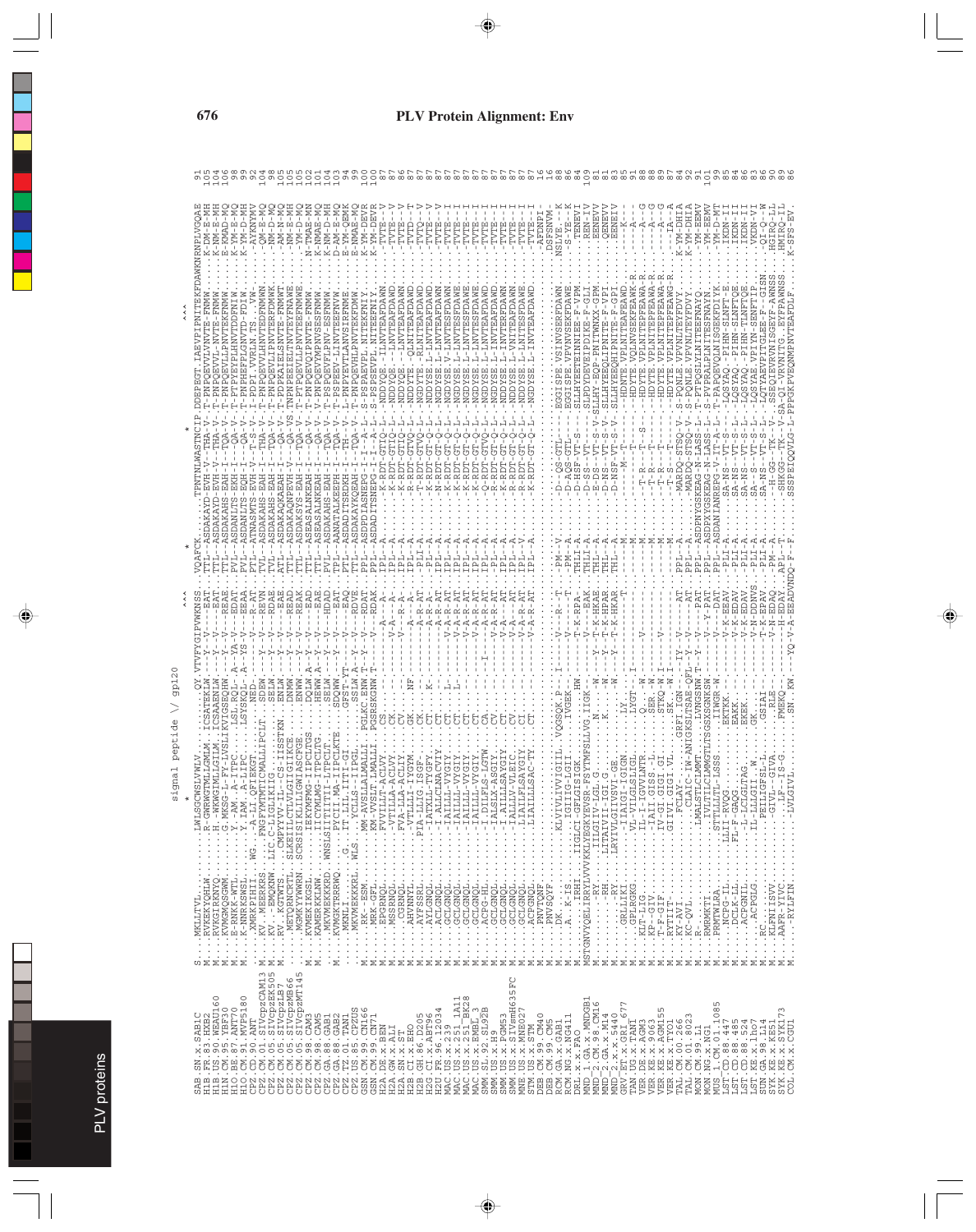|                        | -TEYALFYKL.DVMPIDHD<br>:-K-EKKQALFYVS.DLMELNET<br>?-K-EQKQALFYVS.DLSKVNDS<br>FK-K-QKMKAIFYKG.DLMKCQDN<br>INCITET<br>WPINA<br>-NKR<br>$K - K$<br>JT-K | $\begin{array}{l} K = QVYSLFYXD \cdot D LQ - LGS. \\ K = QVYSLFYMG \cdot D T1PLD T. \\ K = QTYSLFYXD \cdot D LTQINK. \\ R = QVYSLFYXQ \cdot DLEPLBG \cdot \end{array}$<br>$- - K$ | - K-RQVYSLFYVE.DITAIGN<br>KE-KVYSLFYVD.<br>$\frac{1}{4}$ | --OVYSLFYVE.DVVNLGN<br>- EVYSLFYVD.           | <b>IVKEDGN</b><br>K-QQIYSLFWKN.DLVG-NN<br>WNIHATU .DLAHINN<br>d<br>1. HAAHTSAATÓ---<br>1. HAAHTSAATÓ---<br>- - K<br>$\frac{1}{1}$ | -- K-RQMYSLFWKD.DIMRAQD<br>--QMYSLFWRE.DIMEETH<br>ှ<br>-  | MVNCRF-MTGLQRDKPKQYNE<br>MMOCEF-MKGLEODKKRRYKL | MV-CQF-MTGLERDK<br>MI-COFKMTGLKRDE                                                                                                                                                                                                                                                                                                                | NGC-F-MTGLKRDOR<br><b>IMQCNFSMTGLRRDE</b>                                                                   | <b>JVSCRF-M</b>                    | MIGC-F-MTGLKRDKKKEY<br>MISC-F-M                                                                                                                                                                                                                                                                                                                                                       | 4ISC-FTMTGLKRDKTKEY<br>MISC-FTMTGLKRDK              | 7-MTGLKRDO<br>$M - L$<br>-DSCV                                   | MVSCRF-M                                 | MIGC-F-MTGLKRDKKIEY<br>MISC-F-MTGLKRDKKRE                                                                                                                                                                                                                                                                                                                                                          | - - K-EKS. SAVWLEDDIQWA<br>LVGC-F-MTGLKRDKKREY                                     | --K-EMQ.SAVWLEDDI                  | VMNCEFTVAGLKRDEKMKVND<br>VMSCEFAVAGLKRDEKHK<br>$\vdots$                            |                                      | NHVCRY-1<br>-<br>F<br>F<br>F<br>$V^{\rm C}$                                                                                        | $N - V - F - T$<br>5<br>$N-VC-$                                                         | SNC                                                                              | SICSFAMAGYRRDVKKKYNS                                                                                            |                                                                                                                                                                                                                                                                                                                                                                                                                                                                                                                                                                                                                                                                                                                                                                    |                                    | KKYTYFSHWYLADLMKEPGNGN<br>- <i>XLXAMITGVIXMHSHXLX-</i>                           | KKKQMYSLFWKEDIMKEEG-NG<br>KXKQMYSLFXKEDIMQDKDN- | LFFVDDLMRD-S<br>KKROMYS                                                     | N-ECRY-VTGLCRDCRTEIKQ<br>N-EC-Y-VTGLCRDCKEEIKQ<br>N-ECSY-VTGLCRDCKEEIKQ                                  | Ľ                                                                                                                                                      | 7                                                | TGGFKDKKOOYRA<br>RT.RTGFSVEDLTVLG<br>KKHO                                                   |
|------------------------|------------------------------------------------------------------------------------------------------------------------------------------------------|-----------------------------------------------------------------------------------------------------------------------------------------------------------------------------------|----------------------------------------------------------|-----------------------------------------------|-----------------------------------------------------------------------------------------------------------------------------------|-----------------------------------------------------------|------------------------------------------------|---------------------------------------------------------------------------------------------------------------------------------------------------------------------------------------------------------------------------------------------------------------------------------------------------------------------------------------------------|-------------------------------------------------------------------------------------------------------------|------------------------------------|---------------------------------------------------------------------------------------------------------------------------------------------------------------------------------------------------------------------------------------------------------------------------------------------------------------------------------------------------------------------------------------|-----------------------------------------------------|------------------------------------------------------------------|------------------------------------------|----------------------------------------------------------------------------------------------------------------------------------------------------------------------------------------------------------------------------------------------------------------------------------------------------------------------------------------------------------------------------------------------------|------------------------------------------------------------------------------------|------------------------------------|------------------------------------------------------------------------------------|--------------------------------------|------------------------------------------------------------------------------------------------------------------------------------|-----------------------------------------------------------------------------------------|----------------------------------------------------------------------------------|-----------------------------------------------------------------------------------------------------------------|--------------------------------------------------------------------------------------------------------------------------------------------------------------------------------------------------------------------------------------------------------------------------------------------------------------------------------------------------------------------------------------------------------------------------------------------------------------------------------------------------------------------------------------------------------------------------------------------------------------------------------------------------------------------------------------------------------------------------------------------------------------------|------------------------------------|----------------------------------------------------------------------------------|-------------------------------------------------|-----------------------------------------------------------------------------|----------------------------------------------------------------------------------------------------------|--------------------------------------------------------------------------------------------------------------------------------------------------------|--------------------------------------------------|---------------------------------------------------------------------------------------------|
| loop<br>$\overline{V}$ | <b>AMAGY</b><br>NVTT<br>NVTT<br>-NIST<br>NATI<br>NVTT<br>NQST                                                                                        | NATTE                                                                                                                                                                             |                                                          |                                               |                                                                                                                                   | NOT<br>Ş                                                  | <b>AASTE</b><br><b>GLOLE</b>                   | <b>GIGLE</b><br>GLGEE                                                                                                                                                                                                                                                                                                                             | GLGEE<br>GIQSE                                                                                              | GLEQE                              | GLEQE<br>GLEQE                                                                                                                                                                                                                                                                                                                                                                        | GLEOE<br>GLEQE                                      | GLEQE<br>GIEO                                                    | GLEQE                                    | GLEOE<br>GLEOE                                                                                                                                                                                                                                                                                                                                                                                     | <b>GLIEE</b><br>$-WS$                                                              | NVT                                | <b>EVODAD</b><br>SVPDA                                                             | EPVME                                | EEKVE                                                                                                                              |                                                                                         | MAEE                                                                             | <b>NEXCIM</b>                                                                                                   |                                                                                                                                                                                                                                                                                                                                                                                                                                                                                                                                                                                                                                                                                                                                                                    |                                    | WNMTGAFRD                                                                        |                                                 |                                                                             | .-IKWVNETTE<br>RWLNETTE                                                                                  | -TRWLNE                                                                                                                                                |                                                  |                                                                                             |
|                        | VGFNDSVIEQEMEKEQAMN.CS<br>NLMKK.-E<br>TPKTTTPIVDGM-LQE.<br>.LLNETINEMR<br>--BGEMK<br>WTTR-PDIGYK-MK<br>MIMEKGE                                       | NNPTLKNNTSGKNETGVLQ-KN-1<br>$-M-$<br>$- \Lambda X - \texttt{GLLOV}\texttt{L} \texttt{INW}\texttt{AT} -$<br>vnqtnhvõ<br>.INSSNE                                                    | - NSTODRLGD-RN-                                          | $\ldots$ $1 - -1$ MK<br>NQTSSPPI              | XAAAAA ISSTN-LallalaksNT<br>YMGOVTOO 'YAALO-'''<br>SSAV-TTD.I                                                                     | XTT GÖƏLƏNEDƏMSƏMÖ<br>XTT GÖƏLƏNEDƏMSƏMÖ<br>XIPOLON.DOLON | . . AA-I-NETSNCIEMNT.<br>KP.L-NESDPCIK-D       | $I-NDS$<br>TTIG. ENSSC<br>TLLNEDSK                                                                                                                                                                                                                                                                                                                | RGLKT-NETDPCIKNDS<br>. ELVNSTSQCLMYD                                                                        | $\ldots$ K--NETE                   | SEKINM-NETSSCIVHD<br>AKVDMVNET                                                                                                                                                                                                                                                                                                                                                        | SEKIDMVNETSSCIAQN<br>P-SEKIDMVNETSSCIAQN            | -VNDSDP<br>TUNDARI                                               | <b>NNST!</b><br>--NESDPC<br>.K.<br>AITRK | .VTPK--NEGDSCIKDN<br>.KEIE-VNENSTCVNRD                                                                                                                                                                                                                                                                                                                                                             | . KPELVNETSSCVSNN<br>YTTTUMSGENITMT-Y                                              | $MX - 1$<br>. KTTTDWSGENKTVI       | K-IGKDCYANQTE<br>TTQRT-GV-K-CTAGNE                                                 | VNTSVA-TTTANDT                       | TVANTT-LDIDT-NTE                                                                                                                   | SSSTNKTTPVLVVEKONNE<br>. AVTGLEVTVQN.                                                   | QNCSTE                                                                           | SSCNATL<br>$- -K - LME - P - S$<br>.LPCVONKTSTV.LESC-ET                                                         | STNNNVNLQPC-A-L--E-L-E-A-S<br>--K--ND-A<br>PCVRNKTDS.NLC                                                                                                                                                                                                                                                                                                                                                                                                                                                                                                                                                                                                                                                                                                           | $- - R$<br>$-4-1$<br><b>GE.NLQ</b> | KRT--TNVWGNNATEPVYN-TWNWTGGFRD<br>L-NXAdHLMODMMdWNS-SWY                          | . WGNWG GN - GTG - PVYN - FNYN - FNGHEFERD.     |                                                                             | $-1$ -<br>.MPCFITEKTTTTTKRSTTGGP<br>TTTTK-NTTMES                                                         | $\begin{array}{ll} \ldots \text{LIBDT} \ldots \ \text{LIBDT} \ldots \ \text{LIBDT} \ldots \ \text{LIBDT} \ldots \end{array}$<br>MPCFITESTTTTTKSSGTEQPS | MCTdWd.                                          | SPPTTPPNETWWGDNST-PRF<br>VWKRYPWY<br>TNNSASDWDE                                             |
| loop                   |                                                                                                                                                      |                                                                                                                                                                                   |                                                          |                                               |                                                                                                                                   |                                                           |                                                |                                                                                                                                                                                                                                                                                                                                                   |                                                                                                             |                                    |                                                                                                                                                                                                                                                                                                                                                                                       |                                                     |                                                                  |                                          |                                                                                                                                                                                                                                                                                                                                                                                                    |                                                                                    |                                    |                                                                                    |                                      |                                                                                                                                    |                                                                                         |                                                                                  | Mapad                                                                                                           | DPCIK                                                                                                                                                                                                                                                                                                                                                                                                                                                                                                                                                                                                                                                                                                                                                              |                                    |                                                                                  |                                                 | GGNST                                                                       | MPCFIAET                                                                                                 |                                                                                                                                                        |                                                  |                                                                                             |
| $\overline{5}$         | TSTARPEVVS<br>ひひの                                                                                                                                    |                                                                                                                                                                                   |                                                          | <b><i>CAKNLI</i></b>                          | $\ldots$ DSN.                                                                                                                     | -SSP<br>-TTPRPPNVST<br>$- - P - TT - A - T S$             | -- PN-R--SSTTSRPP<br>--PGSTL                   | TWSS-SKE-TT-SASL-SSTQ<br>$-T-T-TA$<br>$-5T$ -                                                                                                                                                                                                                                                                                                     | "-TNKWGL-GTT-V-PATVPTTKMVTP<br>T-TKPTTTS                                                                    | $-TS-AMQESS$                       | -TTASTT-TTA<br>$  T$ . TTAAPKAM<br>$\vdots$                                                                                                                                                                                                                                                                                                                                           | KSSTTITTAA<br>DRWGL-KS--TITTAAPT-APV                | -TTT-PLTAAS<br>QTSTTPPS<br>$\frac{5}{1}$<br>GXPAP<br>J,<br>$-RA$ | <b>TTTTTKSPKP</b><br>7<br>--KNEIP        | -TTAKSTTSTTTT<br>--A-TTKTTTT<br>DRWGL-GRAET                                                                                                                                                                                                                                                                                                                                                        | -TAAAAA<br>-TIATTT<br>TV-                                                          | --AT<br>L-LLLSST.                  | .IPTSAPPTTTK<br>A-N-SWDG-ATQ-PT-TTRATTRT                                           | -PT.<br>. KIVNAAST-P                 | -TPTTTTST<br>$---AK-T$                                                                                                             | EGONETEOA-AKT-TPVPTTTPPST<br>- TT - T                                                   |                                                                                  | - PK--TASTTNITASTT<br>$-$ SST-TS-STT                                                                            | ISSRRNP-PT-A--TKA.PKT<br>S-PAT--TAGT                                                                                                                                                                                                                                                                                                                                                                                                                                                                                                                                                                                                                                                                                                                               | -TPK                               | $G-VA-P-TNST$<br><b>LINKSI</b>                                                   |                                                 |                                                                             | Ğ                                                                                                        |                                                                                                                                                        |                                                  |                                                                                             |
|                        | <b>ENTNANTINETNETNETNE</b><br>MNCYRLEGGAATTSPS<br>$-ERNN-$<br>Ld.I-NAD.                                                                              | -SNVTRONS<br>SSWRSVNN<br>SIPKFDNS<br>SLFKCIKE                                                                                                                                     | LL-MMPLM1                                                | -TSINATGNE-NATG<br>-SKANFS                    | TMTNTTNK                                                                                                                          | $\frac{1}{12}$<br>-NLTNTSTS<br>-KLPNTST                   | $-SN$ .                                        |                                                                                                                                                                                                                                                                                                                                                   | -TNPGNAS-T                                                                                                  | SKT-TNRWGL-GTAAT                   | -NKS-TDRWGL-K                                                                                                                                                                                                                                                                                                                                                                         | $-$ NKS - TDRW<br>$-$ NKS $-$ T                     |                                                                  |                                          | -TDKWGL-KS--T<br>ŗ                                                                                                                                                                                                                                                                                                                                                                                 | KN-TDKWGL-GKTVT<br>-IKTSTNPTP-NTST-                                                |                                    | -SWDG.                                                                             |                                      |                                                                                                                                    | $-TKG-NSSTST-S--T-NPT$                                                                  |                                                                                  | $E-NSSEP$                                                                                                       |                                                                                                                                                                                                                                                                                                                                                                                                                                                                                                                                                                                                                                                                                                                                                                    | čο                                 | TKNLT<br>$101 -$                                                                 | -VEVNTVSNAS-T-AP--PT-                           |                                                                             | $\frac{p}{1}$<br><b>FORCH</b>                                                                            |                                                                                                                                                        |                                                  |                                                                                             |
|                        | -1-71<br>$-L-VI$<br>-QMTFL-V<br>$-MTFLI-V$<br><b>PMCI</b><br>$-1-V$<br>י<br>י<br>F<br>Ĩ,<br>t<br>凹<br>I,<br>$\,$                                     | $-1 - 1$<br>$-L-V$<br>$-L - VI$<br>$-L-V$<br>Е<br>н<br>t<br>÷<br>J,<br>$\frac{1}{1}$<br>٠                                                                                         | $-L-V$<br><b>トリー</b><br>Ţ<br>ţ<br>Ť                      | $-L-V$<br>$-1 - 1 - 1$<br>$-1$ $-V$<br>Ť<br>Ť | $-1 - \sqrt{1}$<br>中<br>$\frac{1}{1}$<br>f,<br>Н                                                                                  | $-7$<br>-<br>-<br>-<br>⊢<br>$\frac{1}{4}$<br>f,           | $-L-VP$<br>$\frac{1}{1}$<br>Е<br>$\,$<br>J,    | $-L-V$<br>$-1 - V$<br>$\frac{1}{1}$<br>$\frac{1}{4}$                                                                                                                                                                                                                                                                                              | $-L-V$<br>i<br>i<br>t<br>ţ                                                                                  | Ť<br>f<br>Ť                        | α<br>$\frac{1}{1}$<br>÷<br>$\frac{1}{1}$<br>$\frac{1}{4}$<br>$\mathbf{I}$                                                                                                                                                                                                                                                                                                             | $\approx$<br>÷<br>÷<br>$\mathbf{I}$<br>$\mathbf{I}$ | ÷<br>÷<br>Ē<br>Ē<br>$\frac{1}{4}$<br>$\,$<br>$\mathbf{I}$        | ÷<br>부<br>$\frac{1}{1}$                  | ţ<br>$\frac{1}{1}$<br>Ĥ<br>Н<br>Ĩ,<br>$\frac{1}{1}$                                                                                                                                                                                                                                                                                                                                                | $\sum_{i=1}^{n}$<br>$\frac{1}{1}$<br>λ-,<br>Н<br>$-1$<br>Ĩ,<br>f,                  | $-\Delta - \Delta$<br>⊢<br>ţ<br>I, | $\frac{1}{1}$<br>ا<br>د<br>$\overline{\phantom{a}}$<br>$-7 - R - T$<br>$-5 -$      | $\Lambda-\Lambda-\Lambda\,I\,-\,-\,$ | $\circ$<br>O<br>$-$ - $\texttt{N}$ - $\texttt{N}$ - $\texttt{V}$ - $\texttt{V}$<br>$\tilde{\phantom{0}}$<br>$X - \mathbb{L}$<br>Ĩ, | н<br>н<br>Ĩ,<br>$-8$<br>I.<br>I,                                                        | $\mathbf{I}$                                                                     | н<br>Ť                                                                                                          | 루<br>Ĥ<br>t<br>÷<br>I,                                                                                                                                                                                                                                                                                                                                                                                                                                                                                                                                                                                                                                                                                                                                             |                                    | $-1 - VI$<br>$--VR$<br>Н<br>н<br>Ĩ,<br>Ť<br>$\frac{1}{1}$<br>투                   | ---- TE<br>$---75$<br>۲<br>ا<br>F-1             | $\tilde{\phantom{a}}$<br>Ţ                                                  | -- M- X - NF<br>$-Y - N = -NI$                                                                           |                                                                                                                                                        | $\Lambda-\Lambda-\Lambda\,\mathbb{I}=\mathbb{I}$ | $-TTAY - A$<br>$\frac{1}{2}$<br>J.<br>$\frac{1}{1}$<br>$-4$<br>J.<br>$- - A$<br>$\mathsf I$ |
|                        | - --------<br>STAADGYTLSBATT<br>STAADGYTLSBATT<br>$\mathbf{I}$<br>Ť<br>I<br>$\mathbf{I}$<br>J,                                                       | $\frac{1}{1}$<br>$\mathbb{I}$                                                                                                                                                     |                                                          |                                               | Í                                                                                                                                 | Ť                                                         |                                                | t<br>$\cdots$ $\cdots$ $\cdots$ $\cdots$ $\cdots$ $\cdots$ $\cdots$ $\cdots$ $\cdots$ $\cdots$ $\cdots$ $\cdots$ $\cdots$ $\cdots$ $\cdots$ $\cdots$ $\cdots$ $\cdots$ $\cdots$ $\cdots$ $\cdots$ $\cdots$ $\cdots$ $\cdots$ $\cdots$ $\cdots$ $\cdots$ $\cdots$ $\cdots$ $\cdots$ $\cdots$ $\cdots$ $\cdots$ $\cdots$ $\cdots$ $\cdots$ $\cdots$ | $-$ -TST $-$<br>$---TST$<br>$\frac{1}{2}$<br>È                                                              | t<br>$-12T -$<br>$\mathbf{I}$<br>È | $-$ -TSI $-$<br>$-TSI$<br>$\frac{1}{4}$<br>$\frac{1}{2}$                                                                                                                                                                                                                                                                                                                              | $-12T -$<br>$-12T -$<br>$\frac{1}{4}$<br>È          | $-12T -$<br>ţ                                                    | $-1251$<br>$\frac{1}{2}$<br>ţ            | $-181 -$<br>$\begin{array}{c} \rule{0.2cm}{0.15mm} \rule{0.2cm}{0.15mm} \rule{0.2cm}{0.15mm} \rule{0.2cm}{0.15mm} \rule{0.2cm}{0.15mm} \rule{0.2cm}{0.15mm} \rule{0.2cm}{0.15mm} \rule{0.2cm}{0.15mm} \rule{0.2cm}{0.15mm} \rule{0.2cm}{0.15mm} \rule{0.2cm}{0.15mm} \rule{0.2cm}{0.15mm} \rule{0.2cm}{0.15mm} \rule{0.2cm}{0.15mm} \rule{0.2cm}{0.15mm} \rule{$<br>$\frac{1}{4}$<br>$\frac{1}{4}$ | BDWM)--TSI-<br>BQDWQDMTS-YKQSF-<br>QQLWDDMTS-YKQSF-<br>QQLWDDMTS-YRQSF--<br>D-VWML |                                    | ţ<br>Ė.                                                                            | ---VWH-Y<br>KQAWGALSSMIDAV-          | $\frac{1}{1}$<br>t<br>YQAWHAMGSMLDTI                                                                                               | $\overline{\phantom{a}}$<br>$\mathfrak l$<br>$\,$ l<br>RÕAWGAISSMIDAV<br>TQAWGAISSMIDAV | $- - Q - M R$<br>ŧ                                                               | ٠<br>٠<br>ı<br>$\frac{1}{4}$<br>L.<br>$\begin{array}{c}\n\bigcirc \\ \bigcirc \\ \hline\n\end{array}$<br>Ì<br>Ì | ٠<br>$\mathfrak l$<br>Í<br>$\frac{1}{2}$                                                                                                                                                                                                                                                                                                                                                                                                                                                                                                                                                                                                                                                                                                                           |                                    |                                                                                  | $-0.50B - 1$                                    | BD-KS-3QA----<br>DDVRST-NQA----<br>QQAWSAWTSWVDTIM---<br>QQAWSAWTSWVDTIM--- |                                                                                                          | QQANGAMTSMVDAIM---T-IN-Y-VR                                                                                                                            | ı<br>QQAWSAMNAMVD-IM<br>QAMTSMVDAIM<br>MIACAM    | $\frac{1}{1}$<br>QDMSD--LQADR<br>EDMSA--LQANR<br>WIITQTTL-QR-R                              |
|                        |                                                                                                                                                      |                                                                                                                                                                                   |                                                          |                                               |                                                                                                                                   |                                                           |                                                | $\cdot$<br>$\cdot$<br>EDVWS.<br>KDVWS.                                                                                                                                                                                                                                                                                                            | NDNWR<br>ENWR<br>ENWRS<br>ENWRO<br>ENWRO                                                                    | $\ddot{\cdot}$                     | $\vdots$<br>$\ddot{\cdot}$                                                                                                                                                                                                                                                                                                                                                            | $\vdots$<br>EDVWQ<br>EDVWQ                          | $\ddot{\cdot}$<br>EDVWN.<br>EDVWN.<br>EDVWN.                     | $\vdots$                                 | $\vdots$<br><b>EDVWN</b><br><b>EDVWH</b>                                                                                                                                                                                                                                                                                                                                                           |                                                                                    |                                    | $-VWH$                                                                             |                                      | MQAWGAISSMIDAV                                                                                                                     |                                                                                         |                                                                                  | $\cdot$<br>J.<br>f,<br>$\,$ $\,$                                                                                | $\mathbf{I}$<br>$\mathsf I$<br>$\mathfrak l$<br>$\begin{array}{c} \rule{0.2cm}{0.15mm} \rule{0.2cm}{0.15mm} \rule{0.2cm}{0.15mm} \rule{0.2cm}{0.15mm} \rule{0.2cm}{0.15mm} \rule{0.2cm}{0.15mm} \rule{0.2cm}{0.15mm} \rule{0.2cm}{0.15mm} \rule{0.2cm}{0.15mm} \rule{0.2cm}{0.15mm} \rule{0.2cm}{0.15mm} \rule{0.2cm}{0.15mm} \rule{0.2cm}{0.15mm} \rule{0.2cm}{0.15mm} \rule{0.2cm}{0.15mm} \rule{$<br>$\begin{array}{c} \rule{0.2cm}{0.15mm} \rule{0.2cm}{0.15mm} \rule{0.2cm}{0.15mm} \rule{0.2cm}{0.15mm} \rule{0.2cm}{0.15mm} \rule{0.2cm}{0.15mm} \rule{0.2cm}{0.15mm} \rule{0.2cm}{0.15mm} \rule{0.2cm}{0.15mm} \rule{0.2cm}{0.15mm} \rule{0.2cm}{0.15mm} \rule{0.2cm}{0.15mm} \rule{0.2cm}{0.15mm} \rule{0.2cm}{0.15mm} \rule{0.2cm}{0.15mm} \rule{$<br>J. |                                    | $\ddot{\cdot}$<br>$\ddot{\cdot}$<br><b>DDMDA</b><br><b>EDMDS</b>                 | $\ddot{\cdot}$<br><b>EDMKS</b>                  |                                                                             |                                                                                                          |                                                                                                                                                        |                                                  |                                                                                             |
|                        | $\circ$<br>.90. WEAU16<br>SAB1C<br>$33. HXB2$<br>$33. HXB2$<br>R.8<br>NS.<br>SΩ.<br>Ę<br>$\mathbf{\underline{m}}$<br>H1B<br>H1B<br>SÄ.               |                                                                                                                                                                                   |                                                          |                                               |                                                                                                                                   |                                                           |                                                | $\begin{array}{ll} \tt H2A.SN.X.ST \\ \tt H2B.CI.x.EHO \end{array}$                                                                                                                                                                                                                                                                               | H2B.GH.86.D205<br>H2G.CI.x.ABT96<br>M2U.FR.96.12034<br>MAC.US.x.251_A<br>MAC.US.x.251_BK<br>MAC.US.x.251_BK | ₹                                  | $\begin{array}{l} \text{1.51} \\ \text{1.52} \\ \text{2.53} \\ \text{2.54} \\ \text{2.55} \\ \text{2.57} \\ \text{2.58} \\ \text{2.59} \\ \text{2.50} \\ \text{2.51} \\ \text{2.52} \\ \text{2.53} \\ \text{2.54} \\ \text{2.55} \\ \text{2.57} \\ \text{2.58} \\ \text{2.59} \\ \text{2.50} \\ \text{2.51} \\ \text{2.52} \\ \text{2.53} \\ \text{2.54} \\ \text{2.55} \\ \text{2.5$ |                                                     |                                                                  |                                          | 5FC<br>SMM. US. x. PGM53<br>SMM. US. x. SIVsmH63<br>MNE. US. x. MNE027                                                                                                                                                                                                                                                                                                                             |                                                                                    |                                    | STM.US.x.STM<br>DEB.CM.99.CM40<br>DEB.CM.99.CM5<br>RCM.GA.x.GAB1<br>RCM.NG.x.NG411 | DRL.X.X.FAO                          | .GA.x.MNDGB1<br>CM.98.CM16<br>MD<br><b>CININ</b>                                                                                   | . GA. x. M14<br>5440<br>.x.x.<br>Ν<br>$\overline{\text{MD}}^{-}$<br><b>CININ</b>        | ∼<br>r<br>$\circ$<br>CRV-ET-XX-CRI<br>TAN . UG . X . TANI<br>TAN . UG . X . TANI |                                                                                                                 | LN<br>LO <sub>.</sub><br>VER. DE. x. AGM3<br>VER. KE. x. 9063<br>VER. KE. x. AGM15<br>VER. KE. x. TYO1                                                                                                                                                                                                                                                                                                                                                                                                                                                                                                                                                                                                                                                             |                                    | VER.KE.x.TYO1<br>TAL.CM.00.266<br>TAL.CM.01.8023<br>TAL.CM.01.80<br>MON.CM.99.L1 | $\exists$                                       | .085<br>F.<br>$.86$<br>$.04$<br>MON.NG.x<br>$1.$ CM<br>NUS                  | LGT-CD.38.447<br>LST.CD.38.435<br>LST.CD.38.524<br>LST.KE.X.38.1ho7<br>SYN.GA.98.1114<br>SYK.KE.X.38.114 |                                                                                                                                                        |                                                  | F<br>YK.KE.x.SYK1<br>CL.CM.x.CGU1<br>co.<br>$\omega$                                        |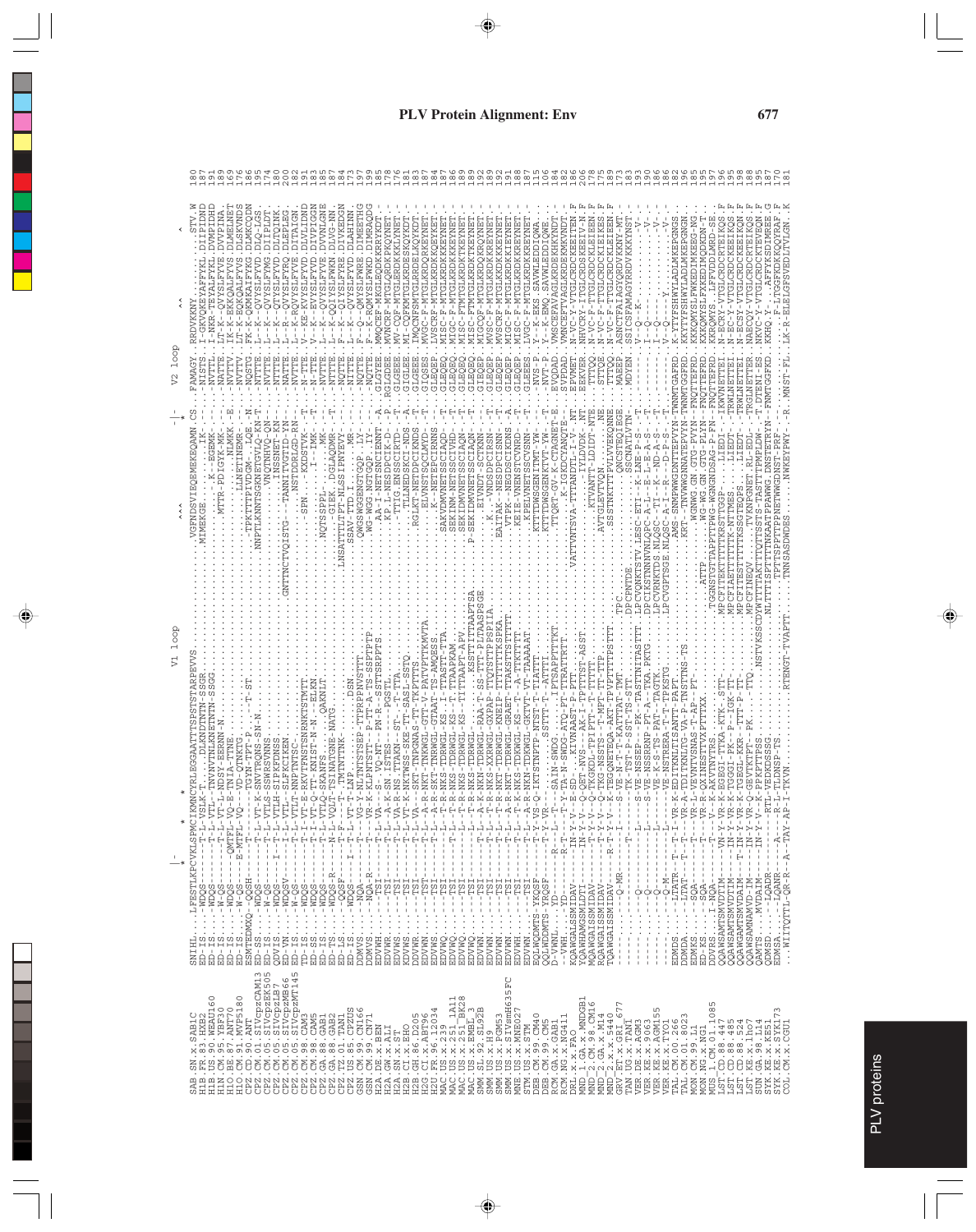| SAB.SM.x.SAB1C<br>H1B.FR.83.HXB2<br>H1B.US.90.WEAU16 | V <sub>2</sub> loop<br>DDQEVVCEE.GREKSN<br>$\star$                                                                                                                                                                                                                                                                                                                                                                                                                                |            |                               |              |                             |                         |               |                                     |              |                   |                                        |  |
|------------------------------------------------------|-----------------------------------------------------------------------------------------------------------------------------------------------------------------------------------------------------------------------------------------------------------------------------------------------------------------------------------------------------------------------------------------------------------------------------------------------------------------------------------|------------|-------------------------------|--------------|-----------------------------|-------------------------|---------------|-------------------------------------|--------------|-------------------|----------------------------------------|--|
|                                                      | $\begin{array}{l} \ldots {\rm A\bf T} \ldots {\rm HT} \, . \\ \vdots \ldots \ldots \ldots \ldots \ldots \end{array}$                                                                                                                                                                                                                                                                                                                                                              |            |                               |              |                             |                         |               |                                     |              |                   | SVNFTDN<br>SENFTDN<br><b>NSNEWSDRY</b> |  |
|                                                      |                                                                                                                                                                                                                                                                                                                                                                                                                                                                                   |            |                               |              |                             | <b>EGNF</b>             |               |                                     |              |                   |                                        |  |
|                                                      | $\begin{split} \texttt{SSTM} &\dots &\dots &\dots &\dots &\dots &\dots &\dots &\dots \\ \texttt{SSTM} &\dots &\dots &\dots &\dots &\dots &\dots &\dots &\dots \\ \texttt{NANN} &\dots &\dots &\dots &\dots &\dots &\dots &\dots &\dots &\dots \end{split}$                                                                                                                                                                                                                        |            |                               |              |                             | $K-NS-EFN-$             | $S-VT$<br>Ē   |                                     | $-TTLS$      |                   | AKDILE<br>GKNITE                       |  |
|                                                      | - - - - - - - - - - - - - - - NHHZ                                                                                                                                                                                                                                                                                                                                                                                                                                                |            |                               |              |                             | 먹<br>뛰                  |               | $\overline{B} - \overline{M}$       |              |                   | $V - NPA -$<br><b>RKN</b>              |  |
|                                                      |                                                                                                                                                                                                                                                                                                                                                                                                                                                                                   |            |                               |              |                             |                         |               |                                     |              |                   | $N-SKD$<br>YKA.D                       |  |
|                                                      |                                                                                                                                                                                                                                                                                                                                                                                                                                                                                   |            |                               |              |                             | $-N-KNF$                | $\mathbf{1}$  |                                     |              |                   | NUS-DM                                 |  |
|                                                      |                                                                                                                                                                                                                                                                                                                                                                                                                                                                                   |            |                               |              |                             | IMK-NMPNFN              | THEY          |                                     |              | Ţ                 | <b>IDPS1</b>                           |  |
|                                                      |                                                                                                                                                                                                                                                                                                                                                                                                                                                                                   |            |                               |              | EMI                         | $-0KFM-1$               |               | - 7                                 |              | LAEEGPAVA         | .SEDL.                                 |  |
|                                                      | $\begin{array}{ll} \mathbb{T}^n & \cdots & \cdots & \cdots & \cdots & \cdots \\ \mathbf{K} \mathbf{S} \mathbf{N} \mathbf{D} & \cdots & \cdots & \cdots & \cdots & \cdots \\ \mathbf{K} \mathbf{S} \mathbf{N} \mathbf{D} & \cdots & \cdots & \cdots & \cdots & \cdots & \cdots \\ \mathbf{N} \mathbf{N} & \cdots & \cdots & \cdots & \cdots & \cdots & \cdots & \cdots \end{array}$                                                                                                |            |                               |              | T                           | 円                       |               | リーエ                                 |              |                   | VENK-K                                 |  |
|                                                      |                                                                                                                                                                                                                                                                                                                                                                                                                                                                                   |            |                               |              |                             | $\frac{1}{2}$<br>i<br>Z | TTT.          |                                     |              | E<br>E            | TKNMTAPG                               |  |
|                                                      |                                                                                                                                                                                                                                                                                                                                                                                                                                                                                   |            |                               |              |                             | $K-1$<br>囩              |               |                                     |              |                   | 3.5.                                   |  |
|                                                      | $\begin{minipage}{0.9\textwidth} \begin{minipage}{0.9\textwidth} \begin{itemize} \textbf{1} & \textbf{1} & \textbf{1} & \textbf{1} & \textbf{1} & \textbf{1} & \textbf{1} & \textbf{1} & \textbf{1} & \textbf{1} & \textbf{1} & \textbf{1} & \textbf{1} & \textbf{1} & \textbf{1} & \textbf{1} & \textbf{1} & \textbf{1} & \textbf{1} & \textbf{1} & \textbf{1} & \textbf{1} & \textbf{1} & \textbf{1} & \textbf{1} & \textbf{1} & \textbf{$                                      |            |                               |              |                             | -N-VNF                  |               | $\overline{A}$<br>IdÖ-1             |              | z.<br>35          | --MK<br>IMM-                           |  |
|                                                      |                                                                                                                                                                                                                                                                                                                                                                                                                                                                                   |            |                               |              | $\mathbb{F}$ – $\mathbb{M}$ | $-1 - 2 - 2N$           | K-V           | G-QPI                               |              |                   | WHGRD<br>$VMM - K$                     |  |
|                                                      | $\frac{1}{2}$ $\frac{1}{2}$ $\frac{1}{2}$ $\frac{1}{2}$ $\frac{1}{2}$ $\frac{1}{2}$ $\frac{1}{2}$ $\frac{1}{2}$ $\frac{1}{2}$ $\frac{1}{2}$ $\frac{1}{2}$ $\frac{1}{2}$ $\frac{1}{2}$ $\frac{1}{2}$ $\frac{1}{2}$ $\frac{1}{2}$ $\frac{1}{2}$ $\frac{1}{2}$ $\frac{1}{2}$ $\frac{1}{2}$ $\frac{1}{2}$ $\frac{1}{2}$                                                                                                                                                               |            |                               | $\mathsf I$  |                             | 부                       |               | -- MWE-0.<br>-- MWE-0.<br>-- MWE-0. |              |                   | WHGRL                                  |  |
| --GRSZ                                               | $\frac{1}{2}$ $\frac{1}{2}$ $\frac{1}{2}$ $\frac{1}{2}$ $\frac{1}{2}$ $\frac{1}{2}$ $\frac{1}{2}$ $\frac{1}{2}$ $\frac{1}{2}$ $\frac{1}{2}$ $\frac{1}{2}$ $\frac{1}{2}$ $\frac{1}{2}$ $\frac{1}{2}$ $\frac{1}{2}$ $\frac{1}{2}$ $\frac{1}{2}$ $\frac{1}{2}$ $\frac{1}{2}$ $\frac{1}{2}$ $\frac{1}{2}$ $\frac{1}{2}$<br>$--$ SNDTK-E.K                                                                                                                                             |            |                               |              | 国                           |                         | $\frac{5}{1}$ |                                     |              |                   | WHGRL                                  |  |
| YK-DL-                                               | $-$ - $KGT$ - $\texttt{S}\texttt{N}$ .<br><br>ES                                                                                                                                                                                                                                                                                                                                                                                                                                  |            |                               |              |                             |                         |               | O-BININ-Z'T                         |              |                   | WHGKD                                  |  |
|                                                      |                                                                                                                                                                                                                                                                                                                                                                                                                                                                                   |            |                               |              |                             |                         | $\frac{1}{1}$ |                                     |              |                   | WHEKD<br>WHGRD                         |  |
|                                                      |                                                                                                                                                                                                                                                                                                                                                                                                                                                                                   |            |                               |              |                             |                         |               |                                     |              |                   | WHGRL                                  |  |
|                                                      | $\frac{1}{2}$ : $\frac{1}{2}$ : $\frac{1}{2}$ : $\frac{1}{2}$ : $\frac{1}{2}$                                                                                                                                                                                                                                                                                                                                                                                                     |            |                               |              |                             |                         |               |                                     |              |                   | WHGRL                                  |  |
|                                                      | $\begin{tabular}{l} $X$ is DLE-WIRKYT\\ $X$ is DLE-A-MIRKYT\\ $X$ is DLE-A-MIRX-1}\\ $X$ is DLE-A-MIRX-1\\ $X$ is DLE-A-MIRX-1\\ $X$ is DLE-A-MIRX-1\\ $X$ is DLE-A-MIRX-1\\ $X$ is DLE-A-MIRX-1\\ $X$ is DLE-A-MIRX-1\\ $X$ is DLE-A-MIRX-1\\ $X$ is DLE-A-MIRX-1\\ $X$ is DLE-A-MIRX-1\\ $X$ is DLE-A-MIRX-1\\ $X$ is DLE-A-MIRX-1\\ $X$ is DLE-A-MIRX-1\\ $X$ is DLE-A-MIRX-1\\ $X$ is DLE-A$                                                                                  |            |                               |              |                             |                         |               |                                     |              |                   | <b>VHGRD</b><br>WHGRD                  |  |
|                                                      | $\frac{1}{2}$                                                                                                                                                                                                                                                                                                                                                                                                                                                                     |            |                               |              |                             |                         |               |                                     |              |                   | WHGRL                                  |  |
|                                                      | $\frac{1}{2}$                                                                                                                                                                                                                                                                                                                                                                                                                                                                     |            |                               |              |                             |                         |               | NME-                                |              |                   | WHGGS                                  |  |
|                                                      | $\begin{array}{c} \vdots \\ \vdots \\ \vdots \\ \vdots \end{array}$                                                                                                                                                                                                                                                                                                                                                                                                               |            |                               |              |                             |                         |               |                                     |              |                   | WHXRS                                  |  |
|                                                      |                                                                                                                                                                                                                                                                                                                                                                                                                                                                                   |            |                               |              |                             | ς<br>ι                  |               |                                     |              |                   | <b>VHSRS</b><br><b>WHGNS</b>           |  |
|                                                      |                                                                                                                                                                                                                                                                                                                                                                                                                                                                                   |            |                               |              |                             |                         |               |                                     |              |                   | WHSKL                                  |  |
|                                                      | YSRDI - - - ŌSTTSRN . ES.<br>YSRDLI - - QPA. NG - . ES<br>YSRDLI - - QON . STEDES<br>YSSDLI - - QN VTGEES                                                                                                                                                                                                                                                                                                                                                                         |            |                               |              |                             | $(-T - F)$              |               |                                     |              |                   | WHGRD                                  |  |
|                                                      |                                                                                                                                                                                                                                                                                                                                                                                                                                                                                   |            | RFKI                          |              |                             | $KNHN-1$<br>F<br>T      |               |                                     |              |                   | <b>CRAC</b><br>ひ                       |  |
|                                                      |                                                                                                                                                                                                                                                                                                                                                                                                                                                                                   |            |                               |              |                             |                         |               |                                     |              |                   | RR<br>$\ddot{\cdot}$                   |  |
|                                                      | $\vdots$<br>YSRDLW-KAGNNNTR                                                                                                                                                                                                                                                                                                                                                                                                                                                       |            |                               |              |                             |                         |               |                                     |              |                   | <b>JRKQS</b>                           |  |
|                                                      | RYDD---.KC-N-TESPESNNCTNKKR                                                                                                                                                                                                                                                                                                                                                                                                                                                       |            | и<br>Α                        |              |                             |                         |               | -HMPA                               |              | TKHGODELI         | G-PDF                                  |  |
|                                                      |                                                                                                                                                                                                                                                                                                                                                                                                                                                                                   |            |                               |              |                             |                         |               |                                     |              | TMHKEGELI         | <b>GPEEFHO</b>                         |  |
|                                                      | RYED-T-TNGTN-TY<br>RYED-T-TKKENDTE TE<br>RYED-T-TKLNKTGSATNSTERPY                                                                                                                                                                                                                                                                                                                                                                                                                 |            |                               |              |                             |                         |               |                                     |              |                   | PQK                                    |  |
|                                                      |                                                                                                                                                                                                                                                                                                                                                                                                                                                                                   |            |                               |              |                             |                         |               |                                     |              |                   | G-DEFHD                                |  |
|                                                      |                                                                                                                                                                                                                                                                                                                                                                                                                                                                                   |            |                               |              | T                           |                         |               |                                     |              |                   | - H-1                                  |  |
|                                                      | $Y---1--KENNTT. GTR\ldots\ldots\ldots$                                                                                                                                                                                                                                                                                                                                                                                                                                            |            |                               |              | $\mathbb{E}$                |                         |               |                                     |              |                   | RV                                     |  |
|                                                      |                                                                                                                                                                                                                                                                                                                                                                                                                                                                                   |            |                               |              |                             |                         |               |                                     |              |                   | IRVN-<br>Η<br>Τ                        |  |
|                                                      |                                                                                                                                                                                                                                                                                                                                                                                                                                                                                   |            |                               |              |                             |                         |               |                                     |              |                   | N<br>÷                                 |  |
|                                                      |                                                                                                                                                                                                                                                                                                                                                                                                                                                                                   |            |                               |              |                             |                         |               |                                     |              |                   | $-$ HRVN <sup>-</sup>                  |  |
|                                                      |                                                                                                                                                                                                                                                                                                                                                                                                                                                                                   |            |                               |              |                             | Ă                       | 부부            | $-IAA$                              |              |                   | <b>OAP</b><br>$\vdots$                 |  |
|                                                      |                                                                                                                                                                                                                                                                                                                                                                                                                                                                                   | J.         | -SNYEPVP                      | YQA          |                             | م<br>۱                  | SAVH          | $- A - WFC$<br>h.                   | <b>NELS-</b> |                   | OAP.                                   |  |
|                                                      |                                                                                                                                                                                                                                                                                                                                                                                                                                                                                   | $-1.11$    |                               | -SNYEPIP     |                             |                         |               |                                     | L-ATSAT.-    | $\mathbb{R}$      |                                        |  |
|                                                      |                                                                                                                                                                                                                                                                                                                                                                                                                                                                                   |            | ςi                            | SFOPVP       |                             |                         |               | $-50$<br>$-1$                       |              | $T - LEG - N - A$ |                                        |  |
|                                                      |                                                                                                                                                                                                                                                                                                                                                                                                                                                                                   |            | 먹<br>Ä                        | <b>TENAY</b> |                             |                         |               |                                     |              | ∩<br>⊢            | <b>GNT</b>                             |  |
|                                                      |                                                                                                                                                                                                                                                                                                                                                                                                                                                                                   |            | $\frac{1}{\Box}$<br>$\bar{a}$ |              | $\blacksquare$              |                         |               |                                     |              |                   |                                        |  |
|                                                      | $\begin{minipage}{0.99\textwidth} \begin{tabular}{@{}ll@{}} \hline & \multicolumn{2}{c}{\textbf{0.99\textwidth} \begin{tabular}{@{}ll@{}} \multicolumn{2}{c}{\textbf{0.99\textwidth} \begin{tabular}{@{}ll@{}} \multicolumn{2}{c}{\textbf{0.99\textwidth} \begin{tabular}{@{}ll@{}} \multicolumn{2}{c}{\textbf{0.99\textwidth} \begin{tabular}{@{}ll@{}} \multicolumn{2}{c}{\textbf{0.99\textwidth} \begin{tabular}{@{}ll@{}} \multicolumn{2}{c}{\textbf{0.99\textwidth} \begin{$ |            |                               |              |                             |                         |               |                                     |              |                   |                                        |  |
| $R - T - -T$                                         | $-1.1.1$ MGND.                                                                                                                                                                                                                                                                                                                                                                                                                                                                    |            |                               |              |                             |                         |               |                                     |              |                   |                                        |  |
|                                                      |                                                                                                                                                                                                                                                                                                                                                                                                                                                                                   |            |                               |              |                             |                         |               |                                     |              |                   |                                        |  |
|                                                      |                                                                                                                                                                                                                                                                                                                                                                                                                                                                                   | AT-KD-ANYT |                               |              |                             |                         |               |                                     |              |                   |                                        |  |
|                                                      |                                                                                                                                                                                                                                                                                                                                                                                                                                                                                   |            |                               |              |                             |                         |               |                                     |              |                   |                                        |  |

PLV proteins PLV proteins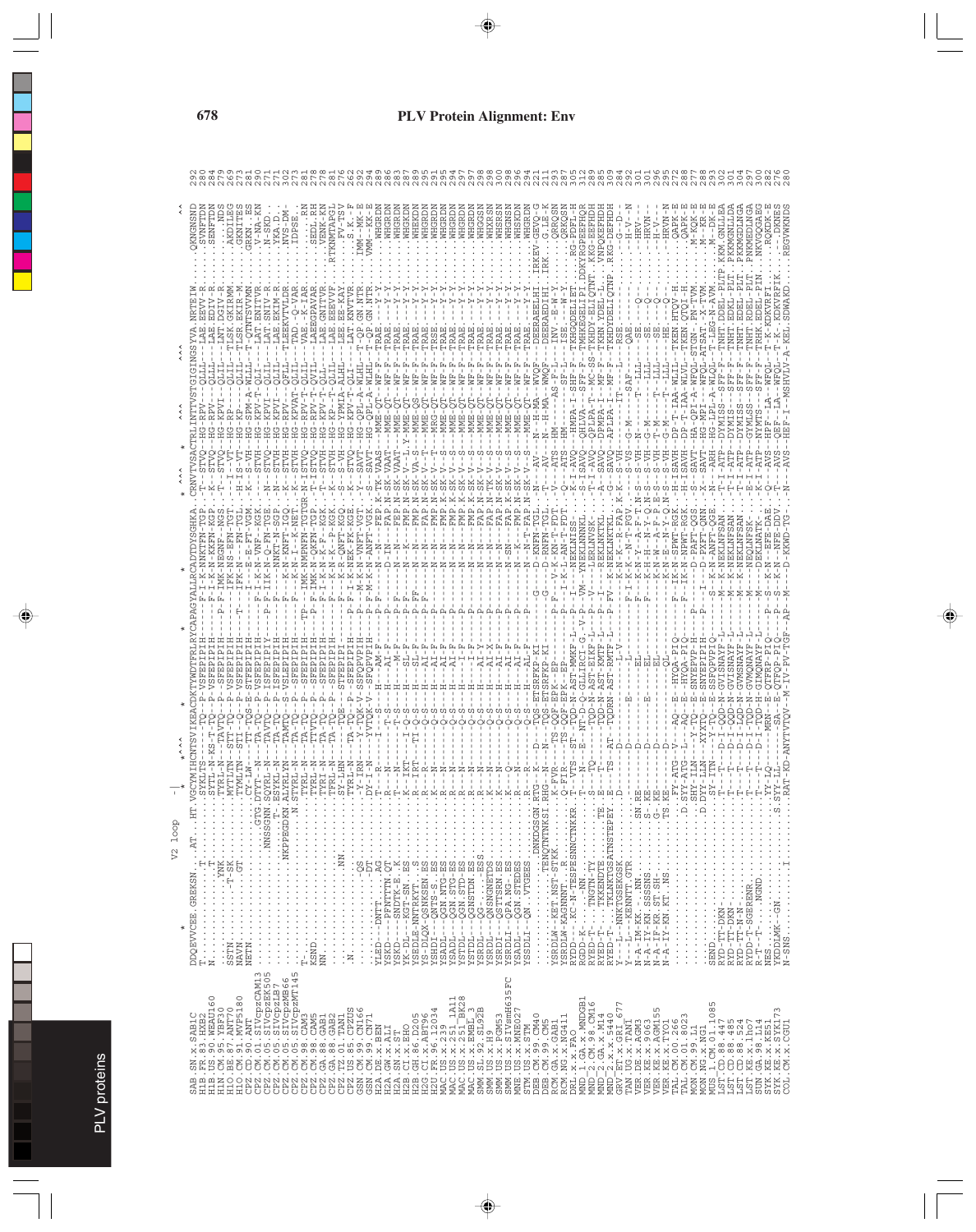|                           |                                                                                                                                                                                                                                                                                                                                                                                     |                                                                                                                                                                                                                                                                                                                                                                                                                                                                             |                                                                                                                                                                                                                                                                                                                                                                                                                                     |                                                                                                                                                                                                |                                                                                                                                                                                                                                                                                                                                                               |                                                                                                                                                                                                                                                                                                                                                                                                                                                                                                                                                                                                                               | $\begin{array}{c}\n\infty & \infty & \mapsto & \infty & \infty\n\end{array}$                                                                                                                                                                                                                                                                                                                                                                                                                                                                                                                                                                                                                                                                                                                                                                                                                                                                                                                                                                                                                                                      |
|---------------------------|-------------------------------------------------------------------------------------------------------------------------------------------------------------------------------------------------------------------------------------------------------------------------------------------------------------------------------------------------------------------------------------|-----------------------------------------------------------------------------------------------------------------------------------------------------------------------------------------------------------------------------------------------------------------------------------------------------------------------------------------------------------------------------------------------------------------------------------------------------------------------------|-------------------------------------------------------------------------------------------------------------------------------------------------------------------------------------------------------------------------------------------------------------------------------------------------------------------------------------------------------------------------------------------------------------------------------------|------------------------------------------------------------------------------------------------------------------------------------------------------------------------------------------------|---------------------------------------------------------------------------------------------------------------------------------------------------------------------------------------------------------------------------------------------------------------------------------------------------------------------------------------------------------------|-------------------------------------------------------------------------------------------------------------------------------------------------------------------------------------------------------------------------------------------------------------------------------------------------------------------------------------------------------------------------------------------------------------------------------------------------------------------------------------------------------------------------------------------------------------------------------------------------------------------------------|-----------------------------------------------------------------------------------------------------------------------------------------------------------------------------------------------------------------------------------------------------------------------------------------------------------------------------------------------------------------------------------------------------------------------------------------------------------------------------------------------------------------------------------------------------------------------------------------------------------------------------------------------------------------------------------------------------------------------------------------------------------------------------------------------------------------------------------------------------------------------------------------------------------------------------------------------------------------------------------------------------------------------------------------------------------------------------------------------------------------------------------|
|                           | DTNKIFLQRQWGD<br>PANEL-LI-T-<br>$1 - 1T - 1T - 1SSSG$<br>ITFRARE-NE<br>SI-MT-NHSSG<br>$\ldots A-TIWTF-D$<br>VTI--SRTSG<br>TVH-ANSS<br>$V - K - SS$<br>$-K-S$                                                                                                                                                                                                                        | TIT-GPS<br>$-TS-MVP$                                                                                                                                                                                                                                                                                                                                                                                                                                                        | GKINFTKPGAG<br>IRWTSEPK<br>-QIRWTSEPK<br>PNK-O                                                                                                                                                                                                                                                                                                                                                                                      | NQINFTKPGRG<br>EKIRFIAPGER<br>SOIRLAEHARS<br>EHGKG<br>-KINLTAPG<br>SQINLAEPA<br><b>SVKLVS</b><br>KXITFT                                                                                        | KINLTAPA<br>-KINLTAP<br>KINLTAP<br>KINLTAP<br>RKINLTAP<br>XOI-LTAP<br><b>KAINLTAP</b><br>KINLTAP                                                                                                                                                                                                                                                              | K-I-VSDYTTK-E<br>ESTVK-E<br>AKCIK-L--DNYTTS<br>.KQL-VDNYTTK<br><b>DAXHAL</b><br>HITTHYP<br>ENIT-RSVYG<br>DKIKIRTVYG<br>AKIR-VAP<br>$K-TEVS1$<br>$K-TS-SI$                                                                                                                                                                                                                                                                                                                                                                                                                                                                     | LKGLPIANMT-RG-NL<br>KGLPIANMT-RGEGI<br>KGLPIANMT-RGV-<br>KGLPIANMT-HGA-<br>KMIKFKPMEKHGA-<br>÷<br>TPRNGNRTS<br>KV-ITWTAVRR<br>TAQIRWQGVRK<br>WRFQPQ<br>WRSEPK<br>WRYQPK.<br>TWRSOP<br>RIW.<br><b>WRSOP</b><br>$\frac{5}{1}$<br>NIHLR<br>$N - RQ - W$<br>$X - HSE - N$ .<br>甲甲                                                                                                                                                                                                                                                                                                                                                                                                                                                                                                                                                                                                                                                                                                                                                                                                                                                     |
|                           |                                                                                                                                                                                                                                                                                                                                                                                     |                                                                                                                                                                                                                                                                                                                                                                                                                                                                             |                                                                                                                                                                                                                                                                                                                                                                                                                                     |                                                                                                                                                                                                |                                                                                                                                                                                                                                                                                                                                                               |                                                                                                                                                                                                                                                                                                                                                                                                                                                                                                                                                                                                                               | <b>IPCGRE</b><br>TCGR<br>KPCGR                                                                                                                                                                                                                                                                                                                                                                                                                                                                                                                                                                                                                                                                                                                                                                                                                                                                                                                                                                                                                                                                                                    |
|                           |                                                                                                                                                                                                                                                                                                                                                                                     |                                                                                                                                                                                                                                                                                                                                                                                                                                                                             |                                                                                                                                                                                                                                                                                                                                                                                                                                     |                                                                                                                                                                                                |                                                                                                                                                                                                                                                                                                                                                               | ISLKGKKIODRNVTGCM<br>GPCRGINNR                                                                                                                                                                                                                                                                                                                                                                                                                                                                                                                                                                                                | .GN.CSTPG<br><b>CPEG</b>                                                                                                                                                                                                                                                                                                                                                                                                                                                                                                                                                                                                                                                                                                                                                                                                                                                                                                                                                                                                                                                                                                          |
|                           | EIKOF-NKT<br>O-RNKTEHVLAEHWK-VDN                                                                                                                                                                                                                                                                                                                                                    |                                                                                                                                                                                                                                                                                                                                                                                                                                                                             | - KKEANLTKVELI<br>Q-L-QH-RY-GIND'                                                                                                                                                                                                                                                                                                                                                                                                   | --L-KH-RY-GTNDT<br>--KNH-RYSGTTN<br>--ANH-RYHGTKN<br>$Y - G T N D$<br>$--IKH-RY-GGA$<br>---KH-RYTGT<br>$-V$ -KH-S                                                                              | KH-RYTGTNN<br>KH-RYTGTND<br>KH-RYTGTNE<br>KH-RYTGTNN<br>KH-RYTGTNN<br>-L-KH-RYT<br>XXL-KH-RY<br>$\,$<br>Ţ<br>Ţ                                                                                                                                                                                                                                                | K-R-GL-LWSLAKBLMK-NDSI.KVNQTCKNFTSTGEBNKQNTDKQKE<br>K-Q-GI-MHDLAIBLRKIDSSIWRNVT.KGYCKGLKRKBNRTGCAL.<br>Q-LHSLSLELRKINDSI-KDNH.NMTCKSSNNK<br>E-Q-GK-LGSLAKELKSVSGSIWRN-T.NSTC<br>$-F - A$<br>--RVKTTKGYRGTSNT<br>--MRQK-LEIFG-ANRTN<br>-A-NKTKGY-GT<br>$I - R$<br><b>KVNAS</b><br>$-1 - 2 - 2 - 3$                                                                                                                                                                                                                                                                                                                             | Q-DP-LRQAMLAMRKHWHGRLQKQ-HSSINETKI<br>-Q-GRMFHNLGNMLK--NATAMNY-H.GN.CIDNT<br>-Q-GRMFNNLGKMLKE-NAEAMNY-EGTCDSK<br>- QN-KN-TQFAIEIK-NLTAWLERISRKNI<br>K-Y-QVNKTQ-DA-LHAAHXA-XXEWES-NNNVTVANIT<br>R-FATLGKLLRQVE-LANMSNG<br>-TK-MESAN-E-AKRYKEHINN-D<br>RMFNNLGKMLQK-NATAMNY--<br>RMFNNLGRMLKK-NETAMNYKE<br>$-TR-MED-N-K-AKAYKDHIMSS$<br>KVWKNVT-TS<br>M-NVTN<br>$-$ - $R$ - $E$ $V$ $K$ $K$ $V$ $K$ $V$ $L$ $T$ $E$ $V$<br>---NE---K--KDR-C<br>----B-IK--KDR-R-<br>-Q-B--K--KER-Q-<br>--QK--B--KDR-K-<br>$-58 - 1$                                                                                                                                                                                                                                                                                                                                                                                                                                                                                                                                                                                                                  |
|                           | Y-NVSKEL-EPM-NRTR-E-KKILG-NN<br>NN- ENNRTWEQIWNTTKQII-NN<br>L-QIV-KLR<br>VNKTL-E                                                                                                                                                                                                                                                                                                    | 7-EIN-TQ-AK-LN-T--VLRNILR                                                                                                                                                                                                                                                                                                                                                                                                                                                   | - Y - KLNHTK - DI - IROAMKAMKNHWE - INND - T<br>-TL-NNILNRI-QK-KNSTTWHRGDII<br>Y-RLDPDR-NR-IR-AMKAMNEHWEN-TG<br>- Y-SVNATT-YRNLDWAMAA-NTTMRARNE<br>H-NISKLT-EKQR-YTLI-I-KKEANLTKV<br>$- -R - -E - M$                                                                                                                                                                                                                                | $-$ R $-$<br>$\dot{Q}$<br>$\frac{1}{Q}$<br>$-K - E - K - M$<br>- - . $K - E - K - M -$<br>$\mathbb{E}$ – $\mathbb{N}$<br>$E - T$<br>급<br>$- - K - K - -1$<br>۳<br>ا<br>۲<br>$-K-KI$<br>$- - K$ | O<br>.--K--E-M<br>$- - E - KE - T$<br>$\frac{1}{2}$<br>$R - K - KD - 1$<br>$- -K - KD - 1$<br>$-K-KD - 2$                                                                                                                                                                                                                                                     | --IRSRLKEIY<br>R-LNALSRELK<br>$L$ . $N-S-RM-T$<br>نخ<br>_ا<br>$-D-K$<br>ု                                                                                                                                                                                                                                                                                                                                                                                                                                                                                                                                                     | T-LOA-H-AVKTEWE<br>$---R - - RK - - - E$<br>$-1 - Q - E - K$<br>--R---QK--E<br>KFFEQ-HNESI<br>푸<br>$\overline{Q}$ – $\overline{Q}$<br>U<br>U<br>J – K<br>G-0-1<br>$-2Q-D-K$<br><b>TMEA</b> .<br>$\frac{1}{1}$                                                                                                                                                                                                                                                                                                                                                                                                                                                                                                                                                                                                                                                                                                                                                                                                                                                                                                                     |
|                           | RSNNTSP-SRV-Y-TYNKTV-EN-LQQTAIRYLN-VNQTEN<br>DHIFGDTRK-F-ELN-TT-NETLQK-R-SLIKEIKANAN<br>TVVGDTRE-H-EINOTH-YKILNO--RELTTVFNESNK<br>GGTAGNSSRA-Y-KYNATD-GKIL-QTA-RYLE-VNNTG<br>GDIRR-H-NLSRTS-NNTI<br>$ -H$ $ NIS$<br>KYNTRLKOAWCWF<br>1<br>1<br>1<br>1<br>Î<br>ENIIGDTR--<br>-IVGDIR<br><b>IATGDTR</b>                                                                               | ENIVGDPR--H-NVSKAQ-MKKLN-TALA-AKYDKSIAKV-FTPN<br>$\textsf{ENVVGDTRS}\textup{--}\textsf{X}\textup{-}\textsf{KIN}\textup{-}\textup{TT}\textup{-}\textsf{NRTVE}\textup{-}\textup{-}\textsf{KALATSSNRTRANITTLMF}$<br>ENIVGDTRR-Y-QINRTV-DERLN-TGQALRE-FTNLTQVNF<br>TVIGDTR--F-QLNKTV-TNTF-K-RHALNETYKG.-<br>ETVIGDTR--I<br>ENVVGDTRK-1                                                                                                                                          | NTH-S-<br>IVGGNTRK-<br>ENVVGDTRK<br>-IVGDVRE<br>IVGGDTRK<br>ALIGNPRK                                                                                                                                                                                                                                                                                                                                                                | $I - K - PR$<br>$-PI-K-PR$<br>$I - R - PR$<br>$-E-I-E-$<br>$-AL-IMP$<br>$I - D - P$                                                                                                            | $I - D - P$<br>$-1 - 2 = -1 - P$<br>LTD-F<br>$-B - E - F$<br>$-2 - 14 - 14$<br>--TI-K-P<br>$-E - E - E - E$<br>$-19I - E$                                                                                                                                                                                                                                     | $-H-RM$ .<br>KGM-QL.<br>$-R-H-R$<br>$KGM - R$<br>LEPGKN-RKGK-C<br>LEPGKN--RGM-F<br>$KGM - T$<br>Ţ<br>$\frac{R}{1}$<br>$K - P - G$<br>LEPGKN--<br>LEPGRN--<br>LRVQK-P<br>$-B-I-E-I$<br>LLEIOBT-1<br>YTTFIPRL-I<br>LEPGKN<br>LRVE                                                                                                                                                                                                                                                                                                                                                                                               | $K - Y - KVMKTQ - E$<br>OLIVDGDTRR-Y-KINKT<br>Ĵ.<br>ť<br>÷,<br>$\mathbf{r}$<br>$\ldots$ LEHGS--RL-Q-K<br>$R - Y - K$<br>$QIIAGKN-NR-Y-K$<br>LIPYSKGIYGR-C<br>Ĭ<br>Ţ<br>LEHGS--RL-Q<br>$0$ - $L$ EHGS - $R$<br>.LEHGS--RL-Q<br>LEPGSK-RI<br>$Q - - -K - R$<br>$- R$<br>$K - R$<br>--MK-R<br>OIIAGKD--<br>QLIVGGNTR<br>QIIVGGNXR<br>RL-TGKAA-<br>KL-TGRDA                                                                                                                                                                                                                                                                                                                                                                                                                                                                                                                                                                                                                                                                                                                                                                           |
| loop<br>V <sub>3</sub>    | -MTL<br>- M<br>.-PGRAF<br>H. HVLD<br>TMANG-.<br>PMRWR                                                                                                                                                                                                                                                                                                                               | NEW REAL PROPERTY AND STRAIN CONTRACTOR CONTRACTOR CONTRACTOR CONTRACTOR CONTRACTOR CONTRACTOR CONTRACTOR CONT<br>THE CONTRACTOR CONTRACTOR CONTRACTOR CONTRACTOR CONTRACTOR CONTRACTOR CONTRACTOR CONTRACTOR CONTRACTOR CONTRA<br>                                                                                                                                                                                                                                         |                                                                                                                                                                                                                                                                                                                                                                                                                                     |                                                                                                                                                                                                |                                                                                                                                                                                                                                                                                                                                                               | T                                                                                                                                                                                                                                                                                                                                                                                                                                                                                                                                                                                                                             | $5XX-T$ -<br>$-1 - 1 - 0$<br>$K-TIX -$<br>$Y - T -$<br>Ĥ<br>$-MT -$<br>'n,<br>$. -NT.$                                                                                                                                                                                                                                                                                                                                                                                                                                                                                                                                                                                                                                                                                                                                                                                                                                                                                                                                                                                                                                            |
| $\hat{\hat{}}$            | $-E-IRB-QDII$<br>$-1$ $N - N - N - R$ $KR$ $\overline{L}$<br>$- -N - N - RKKI$                                                                                                                                                                                                                                                                                                      | <b>ARRA</b><br>7--------<br>7--N-IKG.]<br>7--N-IKG.]                                                                                                                                                                                                                                                                                                                                                                                                                        | $-1$ $-1$ $-1$ $-1$<br>$-I RNTC$<br>--------------                                                                                                                                                                                                                                                                                                                                                                                  | $- - \mathbf{V} - \mathbf{I}$<br>$-1 - 1 - 1$                                                                                                                                                  | $\frac{1}{1}$<br>$\begin{array}{c} \n\cdot & \cdot & \cdot \\ \n\cdot & \cdot & \cdot \\ \n\cdot & \cdot & \cdot \n\end{array}$<br>ł<br>$\,$ I                                                                                                                                                                                                                | PSA <sup>'</sup><br>PSA<br><b>A</b><br>Ō٦<br>$-----YRAI$<br>$- - RS - IST$<br>J.<br>$\begin{array}{c} \n 1 \\  1 \\  1\n \end{array}$                                                                                                                                                                                                                                                                                                                                                                                                                                                                                         | SS<br>$\begin{array}{l} \mathbb{I}\, \,{-}\, \,{-}\, \,{-}\, \,{-}\, \, \mathbb{R}\, \,{-}\, \, \mathbb{I}\, \, \mathbb{K} \mathbb{D} \, \mathbb{L} \, \mathbb{Q} \, \cdot \\ \mathbb{I}\, \,{-}\, \,{-}\, \,{-}\, \,{-}\, \, \mathbb{R}\, \,{-}\, \, \mathbb{I}\, \, \mathbb{K} \mathbb{D} \, \mathbb{L} \, \mathbb{Q} \, \cdot \\ \mathbb{I}\, \,{-}\, \,{-}\, \,{-}\, \,{-}\, \,{-}\, \, \mathbb{I}\, \,$<br>$---LLRNL$<br>$---ERML$<br>SIKNI)<br>SIKNIS<br>$\frac{1}{4}$<br>$\frac{1}{4}$<br>$\mathbf{I}$<br>$\overline{\phantom{a}}$<br>$\sf I$<br>$\mathsf I$<br>甲丁<br>$\mathbf{I}$<br>Í<br>1<br>$\frac{1}{1}$<br>I.                                                                                                                                                                                                                                                                                                                                                                                                                                                                                                        |
| $\star$<br>$\lambda$<br>≺ | SVIIRLMRYFNLTIRCRRPGNKTVLPV<br>$\text{KVLV} \text{QLNTSTH} - \text{N} - \text{T} - \text{V} -$<br>AKT-IVQLNTSVE-N-T<br>AKN-IVQLNVSIE-N-T<br>AKN-IVTLNTPINMT-I                                                                                                                                                                                                                       | $\begin{array}{ll} &\texttt{NIAITQIKDPX} & \texttt{X}^T \texttt{X}^T \texttt{X}^T \texttt{X}^T \texttt{X}^T \texttt{X}^T \texttt{X}^T \texttt{X}^T \texttt{X}^T \texttt{X}^T \texttt{X}^T \texttt{X}^T \texttt{X}^T \texttt{X}^T \texttt{X}^T \texttt{X}^T \texttt{X}^T \texttt{X}^T \texttt{X}^T \texttt{X}^T \texttt{X}^T \texttt{X}^T \texttt{X}^T \texttt{X}^T \texttt{X}^$<br>$-1 - 2 - N TATATET T T T T - T$<br>- - T-IVKLNETVRLN-T<br>T-NLAITQLKDPVK-T-<br>$\vdots$ | İ,<br>AD--LVQFSEGVNNT-I                                                                                                                                                                                                                                                                                                                                                                                                             |                                                                                                                                                                                                | $\begin{split} &\mathbf{R}\mathbf{R}^{T-1}+\mathbf{X}^{T-1}+\mathbf{X}^{T-1}+\mathbf{X}^{T-1}+\mathbf{X}^{T-1}+\mathbf{X}^{T-1}+\mathbf{X}^{T-1}+\mathbf{X}^{T-1}+\mathbf{X}^{T-1}+\mathbf{X}^{T-1}+\mathbf{X}^{T-1}+\mathbf{X}^{T-1}+\mathbf{X}^{T-1}+\mathbf{X}^{T-1}+\mathbf{X}^{T-1}+\mathbf{X}^{T-1}+\mathbf{X}^{T-1}+\mathbf{X}^{T-1}+\mathbf{X}^{T-1}$ | $-1272 - - - - - - - - - - - - - - - - - - - - - - - - -$<br>$\begin{array}{l} \text{KFVYKVPGKYG-K-B-H-K--RS-VST} \\ \text{KVVY-VDBKY--QVV--K--RS--RS-TST} \end{array}$<br>$\begin{array}{l} \text{K} \text{X} \text{V} \text{Y} - \text{V} - \text{K} \text{K} \text{M} \text{G} - \text{K} \text{V} \text{V} - \text{D} - \text{K} - - \text{R} \text{S} \, \text{I} \, \text{V} \text{S} \\ \text{K} \text{Y} \text{Y} \text{Y} - \text{V} \text{D} \text{K} \text{K} \text{M} \text{G} - \text{Q} \text{V} - - - - \text{K} - - \text{R} \, \text{S} \, \text{I} \, \text{I} \, \text{S}$<br>- TT- - VPAKY - - - LT- V- - | KFVYKVAGKWG-I---I-K--RSBVSTI<br>KFVYKVSGKWG-I---I-K--RSBVSTI<br>KFVYKVSGKWG-I---I-K--RSBVSTI<br>KFVYKVAGKWG-I---I-K--RSBVSTI<br>EYVWKVAAKWG-V-Q-I-K--RSQVST<br>$-1-\frac{1}{2}NPLRALR-Q-I-BI-R-I-BSIKNI-1-SITRYI-1$<br>$\begin{aligned} & -\Gamma \Lambda \Gamma \Gamma + K \Gamma \Gamma - -\Lambda \Gamma - K - -\\ & -\Gamma \Gamma - K - K - -K \Gamma \Gamma - -K - -\\ & -\Gamma - K - K - K - K -K -K -K -K -K -K-\\ & -\Gamma - K - K - K -K -K -K -K-\\ & -\Gamma - K - K -K -K -K -K-\\ & -\Gamma - K -K -K -K -K-\\ & -\Gamma - K -K -K -K-\\ & -\Gamma - K -K -K -K-\\ & -\Gamma - K -K-\\ & -\Gamma - K -K-\\ & -\Gamma - K-1 -K-\\ & -\Gamma - K-1 -K-\\ & -\Gamma - K-1 -K-\\ &$<br>$\,$<br>$- -L V P E K L G - Q L V - E - -$<br>$\mathfrak l$<br>$\frac{1}{1}$<br>$-K - KHXX - K - V - -$<br>$-$ -TVS $-$<br>$\begin{array}{l} \texttt{-IVV} - \texttt{AKHJHVDI} - \bar{\texttt{T}} - \texttt{I} \\ \texttt{-T} - \bar{\texttt{T}} - \texttt{V} - \texttt{V} \end{array}$<br>- IG-KFGEN-RVNLT-I<br>$-1$<br>$-$ - $K$ - $ K$ $\rightarrow$ $  K$ $\rightarrow$ $-$<br>$A - -L - GKEH -$<br>$L-T-T-KHX$<br>-A<br>н |
|                           | $\circ$<br>$\begin{array}{ll} \texttt{3.} & \texttt{SN.} \texttt{X.} & \texttt{SAL} \texttt{-} \\ \texttt{B.} & \texttt{FR.} & \texttt{83.} & \texttt{HXB2} \\ \texttt{B.} & \texttt{US.} & \texttt{90.} & \texttt{WBAUI60} \\ \texttt{B.} & \texttt{US.} & \texttt{S} & \texttt{VB} & \texttt{S} \\ \end{array}$<br>HIN.CM.95.YBF30<br>$\mathbf{\underline{m}}$<br>H1B<br>SAB<br>Ë |                                                                                                                                                                                                                                                                                                                                                                                                                                                                             | $\begin{smallmatrix} \text{HIO} & \text{B} & \text{B} & \text{B} & \text{B} & \text{B} & \text{B} & \text{B} & \text{B} & \text{B} & \text{B} & \text{B} \\ \text{HIO} & \text{B} & \text{B} & \text{B} & \text{B} & \text{B} & \text{B} & \text{B} & \text{B} \\ \text{C} & \text{C} & \text{D} & \text{D} & \text{D} & \text{D} & \text{D} & \text{D} & \text{D} & \text{D} & \text{D} & \text{D} & \text{D} \\ \text{C} & \text$ | H2B.CI.X.EHO<br>H2B.GH.86.D205                                                                                                                                                                 | 5FC<br>$\rightarrow \infty$<br>SMM. US . x . H9<br>SMM. US . x . PGM53<br>SMM. US . x . STV smH635<br>SMM. US . x . STV smH635<br>MNE . US . x . MNE027<br>H2G : CI : X, ABT96<br>M2U : UR : 8 : 3 : 2 034<br>M2C : UR : X : 2 5 : 1 2034<br>MAC : US : X : 251 _ 1 211<br>MAC : US : X : 251 _ BK28<br>MAC : US : 22 : SLD929                                | L.GA.x.MNDGB1<br>.CM.98.CM16<br>DEB.CM.99.CM40<br>DEB.CM.99.CM5<br>RCM.GA.x.GAB1<br>RCM.NG.x.NG411<br>DRL.x.x.FAO<br>.GA.x.M14<br>STM.US.x.STM<br>$\text{MD}^{-2}$<br>NHE<br>NHE<br>NHE                                                                                                                                                                                                                                                                                                                                                                                                                                       | $\begin{array}{l} {\rm MUS}^{-1}_{1-1}{\rm M}51{\rm M}51{\rm 1085}\\ {\rm LIST}^{-1}_{1-1}{\rm CID}.\, 88.\,447\\ {\rm LIST}^{-1}_{1-1}{\rm CID}.\, 88.\,524\\ {\rm LIST}^{-1}_{1-1}{\rm CID}.\, 88.\,524\\ {\rm LIST}^{-1}_{1-1}{\rm CID}.\, 81.\,741\\ {\rm LIST}^{-1}_{1-1}{\rm CID}.\, 81. \,741\\ {\rm SIX}.\, 821. \,1. \,1. \,1. \end{array}$<br>i-<br>$\sqrt{2}$<br>$\begin{array}{l} \mathbf{M}^{\mathrm{WD}}_{\mathrm{M}}=2\cdot 2.4\cdot 2.4\cdot 144\\ \mathbf{GRV},\mathbf{ET}^{\mathrm{CD}}_{\mathrm{M}}\times 2.6\mathbf{R1}^{\mathrm{F}}_{\mathrm{G}}\\ \mathbf{GRV},\mathbf{IT}^{\mathrm{CD}}_{\mathrm{M}}\times 2.6\mathbf{R1}^{\mathrm{F}}_{\mathrm{G}}\\ \mathbf{V}\mathbf{ER},\mathbf{DE}\times 2.4\mathbf{M3}\\ \mathbf{V}\mathbf{ER},\mathbf{DE}\times 2.4\mathbf{M3}\\ \mathbf{V}\mathbf{ER},\mathbf$<br>3<br>$\begin{array}{l} \texttt{SYK.}\, \texttt{KE.}\, \texttt{x.}\, \texttt{SYK17} \\ \texttt{COL.}\, \texttt{CM.}\, \texttt{x.}\, \texttt{CGU1} \end{array}$<br>TAL.CM.00.266<br>TAL.CM.01.8023<br>MON.CM.99.LL<br>MON.NG.x.NG1                                                                 |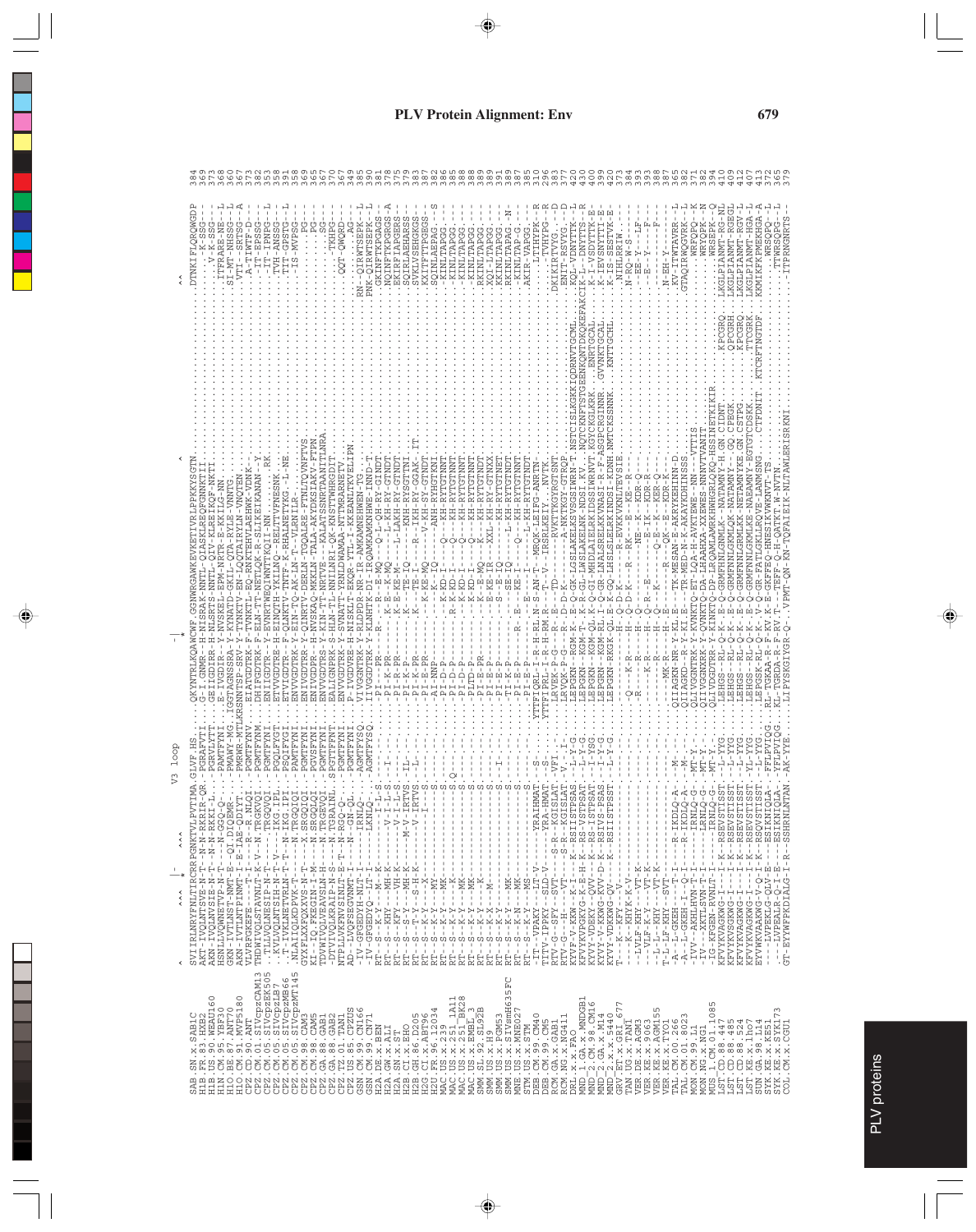| regior<br>ξp |                                                                                |                                                                                                       |                                                |                                            |                                                                                                                                                                                                                                                                                                                                                                                                                                                                                                     |                                                      |                                                                                                                                                                                                                                          |                                      |          |                                                                      |                                                                                          |                      |                                                            |                                   |                                             |                                       |                                                                                            | Ţ                                         | $\frac{1}{2}$                                                                                               |                                                                      | $\tilde{A}$<br>$\frac{5}{2}$                                                                            | $\frac{1}{2}$<br>$\frac{1}{2}$      | J,                                                                                                                                                                                                                                                         | -AEVA<br>$\sum_{i=1}^{n}$<br>즉                                                        | -AEVA<br>Σ-                                                | Ŗ                          | $\overline{A}$                                  | $\stackrel{-}{\Xi}$                                                |                       |                                       |                                                      |                                                                        |                                              |                                                          |                   |                          |                                                                                    |                                  | - EP          | -ARVS<br>VTLIP                      | I-M-P-ANVL                    | . VRFLPPSWET                                            | . VRFLPPSWETN              |                                                                                                                |                           |                                                                                              |               |
|--------------|--------------------------------------------------------------------------------|-------------------------------------------------------------------------------------------------------|------------------------------------------------|--------------------------------------------|-----------------------------------------------------------------------------------------------------------------------------------------------------------------------------------------------------------------------------------------------------------------------------------------------------------------------------------------------------------------------------------------------------------------------------------------------------------------------------------------------------|------------------------------------------------------|------------------------------------------------------------------------------------------------------------------------------------------------------------------------------------------------------------------------------------------|--------------------------------------|----------|----------------------------------------------------------------------|------------------------------------------------------------------------------------------|----------------------|------------------------------------------------------------|-----------------------------------|---------------------------------------------|---------------------------------------|--------------------------------------------------------------------------------------------|-------------------------------------------|-------------------------------------------------------------------------------------------------------------|----------------------------------------------------------------------|---------------------------------------------------------------------------------------------------------|-------------------------------------|------------------------------------------------------------------------------------------------------------------------------------------------------------------------------------------------------------------------------------------------------------|---------------------------------------------------------------------------------------|------------------------------------------------------------|----------------------------|-------------------------------------------------|--------------------------------------------------------------------|-----------------------|---------------------------------------|------------------------------------------------------|------------------------------------------------------------------------|----------------------------------------------|----------------------------------------------------------|-------------------|--------------------------|------------------------------------------------------------------------------------|----------------------------------|---------------|-------------------------------------|-------------------------------|---------------------------------------------------------|----------------------------|----------------------------------------------------------------------------------------------------------------|---------------------------|----------------------------------------------------------------------------------------------|---------------|
|              |                                                                                |                                                                                                       |                                                |                                            |                                                                                                                                                                                                                                                                                                                                                                                                                                                                                                     |                                                      |                                                                                                                                                                                                                                          |                                      |          |                                                                      | <b>GMI</b>                                                                               |                      |                                                            |                                   |                                             |                                       |                                                                                            | SMIANIDR                                  |                                                                                                             |                                                                      |                                                                                                         |                                     | Ţ                                                                                                                                                                                                                                                          |                                                                                       |                                                            |                            |                                                 |                                                                    |                       |                                       |                                                      |                                                                        |                                              |                                                          |                   |                          |                                                                                    |                                  |               |                                     |                               |                                                         | $F - M$                    |                                                                                                                |                           |                                                                                              |               |
|              |                                                                                |                                                                                                       |                                                | EN-                                        |                                                                                                                                                                                                                                                                                                                                                                                                                                                                                                     |                                                      |                                                                                                                                                                                                                                          |                                      |          |                                                                      |                                                                                          |                      |                                                            |                                   |                                             |                                       |                                                                                            |                                           |                                                                                                             |                                                                      |                                                                                                         |                                     |                                                                                                                                                                                                                                                            |                                                                                       |                                                            |                            |                                                 |                                                                    |                       |                                       |                                                      | H<br>-                                                                 | 푸<br>¦                                       |                                                          |                   |                          |                                                                                    | 11 - R - SRVE<br>11 - R - SKVE - |               |                                     |                               | $\frac{1}{50}$                                          |                            |                                                                                                                |                           |                                                                                              |               |
|              |                                                                                |                                                                                                       |                                                | IAH-R                                      | VITLLQ-R                                                                                                                                                                                                                                                                                                                                                                                                                                                                                            |                                                      |                                                                                                                                                                                                                                          | IS-R                                 |          | $\frac{1}{4}$                                                        | $A - R$<br>LK-R                                                                          |                      |                                                            |                                   |                                             | $N - AS$                              |                                                                                            |                                           |                                                                                                             |                                                                      | RP-ERH<br>ORP-ERH                                                                                       |                                     | $-ERY$                                                                                                                                                                                                                                                     |                                                                                       |                                                            |                            |                                                 |                                                                    |                       |                                       | PWMS-1                                               |                                                                        |                                              |                                                          |                   | W.                       | $-2$                                                                               | <b>CF-MS-QL--MI-R</b>            |               | I-TO-GYV<br>LYD-QT-I                | $-9 - 0 -$<br>$\frac{1}{r-R}$ |                                                         | ÷                          |                                                                                                                |                           |                                                                                              |               |
| dooT         |                                                                                |                                                                                                       |                                                |                                            |                                                                                                                                                                                                                                                                                                                                                                                                                                                                                                     |                                                      |                                                                                                                                                                                                                                          | NCTRNN<br><b>GDNT</b>                |          |                                                                      |                                                                                          |                      |                                                            |                                   |                                             |                                       |                                                                                            |                                           |                                                                                                             | $KP - E$                                                             |                                                                                                         | WTTOTK-EOH                          |                                                                                                                                                                                                                                                            |                                                                                       |                                                            |                            |                                                 |                                                                    |                       |                                       |                                                      |                                                                        |                                              |                                                          |                   |                          |                                                                                    |                                  |               |                                     |                               |                                                         |                            |                                                                                                                |                           |                                                                                              |               |
|              | -NSTQLF-STWH<br>RSEFFFFNCOGEFFYCKMDWFLNYLM<br>$-$ NSTQLF-STW<br>ţ              | --NTSKLF-EELL                                                                                         | --NTSGMF--TFI<br>$-NTPAXMF-TF$<br>$\mathbf{I}$ | LALV-AMALIO--<br>--DTRKMF-<br>$\mathbf{I}$ | $\cdot$<br>-NTSQLFTNQ-                                                                                                                                                                                                                                                                                                                                                                                                                                                                              | $-$ - NTSALF-DTL.                                    | $\begin{array}{l} -1 \, \text{NT} \, \text{S} \, \text{TL} \, \text{F} \, - \, \text{T} \, \text{S} \, \text{T} \\ -1 \, \text{NT} \, \text{S} \, \text{E} \, \text{I} \, \text{I} \, - \, \text{T} \, \text{T} \, \text{K} \end{array}$ | --NTTTTLF--TWK<br>-- NTTPLF-KF-Y     |          | $\begin{array}{c}\n -\texttt{NTSGIF}\ .\ \texttt{TD}-\n \end{array}$ | --NLTNWT-TWTP--<br>$- \lambda \Delta M - \Delta \Delta \Delta \Delta \Delta -$<br>ı<br>٠ | -WISILFQLM-          | --WVEL<br>- NLSVLFQFN-<br>$\frac{1}{1}$<br>$-1 - 1 - -1 -$ | $\frac{1}{1}$<br>$-1 - H - H - T$ | $- M N E -$<br>$-1 - 2 - 1 - 1 - 1 - 1 - 1$ | - HVN - - - HH - HH - - - - - - - - - | $-4$ WVE-<br>--WIEL<br>$\frac{1}{1}$<br>Í<br>$-1 - 1 - -1 - -1$<br>۳<br>-<br>$\frac{1}{1}$ | $-$ MVE-<br>I<br>J.<br>ŗ<br>$\frac{1}{1}$ | -MVEI<br>$\frac{1}{1}$<br>Ī<br>ך<br>י                                                                       | -WVEL<br>$-1$                                                        | -WVEL<br><b>ISAM-</b><br>Í<br>$\frac{1}{4}$<br>$-1$<br>$-1$<br>$\frac{1}{1}$<br>$\frac{1}{1}$<br>۲<br>ا | $--WVE1$<br>Í<br>N------<br>٦.      | $--WVEZ$<br>$\frac{1}{4}$<br>$-1$<br>$-1$                                                                                                                                                                                                                  | -- WVEI<br><b>ISAM-</b><br>$\frac{1}{1}$<br>$-1$<br>$N - -1$<br>j<br>۲<br>ا<br>i<br>İ | --WVEL<br>Ť<br>Ť<br>$-1$<br>$\frac{1}{1}$<br>$\frac{1}{1}$ | $-W-$<br>j.<br>m<br>۲<br>ا | $-10-5K$ -DL<br>$-$<br>t                        | $-WSKAF$ . $N$ .<br>$\frac{1}{1}$<br>$-1 - 1 - 1 - 1 - 1 - 1$<br>I | $-1$ $-1$<br>$-1 - 1$ | $- N L M L M L N S N L N S V L N L V$ | $--M-F-WVTRIMRAW-T$<br>-- Y - F - NWTKIWRTW-I        | - - NAZZIMI ZIMAL - H<br>- - A - H - NAZIMI TIMAN - -                  |                                              | $M - N -  -1$<br>$\sf I$<br>$\mathbf{I}$                 |                   | $\frac{1}{1}$<br>t       | $\frac{1}{1}$                                                                      | -- NISSMFINISY                   | --NISSMFMKT-Y | --NVSALFINRRT<br>--NLSRLFXSSDE<br>٠ | -MLSVLFQFV-F                  | - MINHT-GE-M-F-NITRI-QEW-<br>AT-MLMHT-GE-M-F-NVTRIFQEW- | AT-MLMHT-GE-M-F-NVTRIFQEW- | AT-MLMHT-GE-M-F-NVTRIFQEW-                                                                                     | 7-MINMAL-GE-M-F-MITEIFKVM | -NVSKIFANVS-<br>-- NVSKLFANIT<br>I<br>٠                                                      | -- NASSLWKHDS |
| $\ast$       | İ<br>いり<br>f,<br>$-TVTHS$<br>- IVMHS                                           | $\begin{array}{cccc}\n & - & 1 \\  & - & 1 \\  & - & - & 1 \\  & - & - & 1\n\end{array}$<br>$-VTHLM-$ | - VTHLH<br><b>HTHSA-</b>                       | $-LANTHM-$<br>-VKVHW                       | じい<br>Ť<br><b>INTINIVIT</b>                                                                                                                                                                                                                                                                                                                                                                                                                                                                         | ٣<br>$\begin{array}{c} \hline \end{array}$<br>HTNEA- | - VTNLHLI-G<br>- - HHNTV-                                                                                                                                                                                                                | יט<br>יווי<br>$-$ ITNMM-<br>$-VTNMM$ | $-VTHHM$ | 먹<br>-VVV-M-M                                                        | -VVNMML--G<br>$-VTS-W$                                                                   | ÷<br><b>O-MHLOA-</b> | - VA-MWT--R<br>$\mathbf{I}$<br>$-VTHM-Q$                   | -VVYMWT--R                        | $\mathbf{I}$<br>$-VAYMWT - R$               | - VRYMWT - - R<br>- TTYMWT - - R -    | $\mathbf{I}$<br>$\mathbb{I}$<br>$-$ R<br>$-VK-MWT$                                         | $-R$<br>$-$ VK-MWT                        | - - R<br>$-VT - MWT$                                                                                        | $\frac{R}{I}$<br>$- \Delta \Delta - \text{N} \Delta \Delta - \Delta$ | $-8$<br>$-8$<br>$ VT - MWT$                                                                             | $- R$                               | $- - R$<br>$\begin{array}{r} -\nabla \mathbf{T}-\mathbf{M}\mathbf{W}\mathbf{T} \\ -\nabla \mathbf{T}-\mathbf{M}\mathbf{W}\mathbf{T} \\ -\nabla \mathbf{T}-\mathbf{M}\mathbf{W}\mathbf{T} \\ -\nabla \mathbf{T}-\mathbf{M}\mathbf{W}\mathbf{T} \end{array}$ | - - R<br>$-$ R<br>$-LM = L\Lambda$                                                    | $-VT - MW - R$                                             | $- R$<br>$-VT - MWT$       | H-0-MASOA-                                      | $\frac{1}{1}$<br>H-Q-MINQV-<br>$-ARY-WL-NN$                        | AKC-WL--D-            | A--NLMML-G                            | AA-MMMMT--<br>GA-TIMIL-G                             | $\begin{array}{c} \text{GA-TINT-L-G} \\ \text{GA-TIMIL-G} \end{array}$ | $- - N - N - - -$                            | $-$ <b>AANIWL-</b>                                       | $-$ <b>AANLW-</b> | $-$ AANLW--<br>- PANIN-- | $-ASNLM$                                                                           | ï<br>-VQL-WHA                    | $-VSL-WHA$ -  | -WHTQV-<br>-VQTHW                   | U---MHDV-                     |                                                         |                            |                                                                                                                |                           | $- \nabla R \nabla H W - Q - G - - - - -$ $- \nabla T - T - V I - H R L -$<br>$-0.5 - 0 - 0$ |               |
|              | $\circ$<br>. US. 90. WEAU16<br>.SN.x.SABIC<br>.FR.83.HXB2<br>SAB<br>H1B<br>H1B | .CM.95.ZEF30<br>H1N                                                                                   | H10.BE.87.ANT70<br>H10.CM.91.MVP5180           |                                            | $\begin{smallmatrix} \begin{smallmatrix} \color{red}{0} & \color{red}{0} & \color{red}{0} & \color{red}{0} & \color{red}{0} & \color{red}{0} & \color{red}{0} & \color{red}{0} & \color{red}{0} & \color{red}{0} & \color{red}{0} & \color{red}{0} & \color{red}{0} & \color{red}{0} & \color{red}{0} & \color{red}{0} & \color{red}{0} & \color{red}{0} & \color{red}{0} & \color{red}{0} & \color{red}{0} & \color{red}{0} & \color{red}{0} & \color{red}{0} & \color{red}{0} & \color{red}{0} &$ |                                                      |                                                                                                                                                                                                                                          |                                      |          |                                                                      |                                                                                          |                      |                                                            | H2A. GW. x. ALI                   | H2A.SN.x.ST                                 | H2B.CI.x.EHO<br>H2B.GH.86.D205        | H2G.CI.x.ABT96                                                                             |                                           | H2U: FR. 36. 12034<br>MAC: US. x. 239<br>MAC: US. x. 251_1A11<br>MAC: US. x. 251_BK28<br>MAC: US. x. EMBL_3 | $\frac{1.1411}{-8K28}$                                               |                                                                                                         | SMM TC<br>SMM SL 92.SL92B<br>SMM TC |                                                                                                                                                                                                                                                            | 5FC<br>SMM. US. x. H9<br>SMM. US. x. PGM53<br>SMM. US. x. SIVamH63                    | MNE.US.x.MNE02                                             |                            | STM.US.x.STM<br>DEB.CM.99.CM40<br>DEB.CM.99.CM5 | RCM.GA.X.GAB1                                                      | RCM.NG.x.NG411        | DRL.X.X.FAO                           | MND 1.GA.x.MNDGB1<br>2. CM. 98. CM16<br><b>CININ</b> | $MD2$ . GA. $x. M14$                                                   | r.<br>$-2 \cdot x \cdot x \cdot 5440$<br>MND | $\circ$<br>GRV-ET-X-CRI<br>CRV-ET-X-GRI<br>TAN-UG-X-TANI |                   |                          | VER.DE.X.AGM3<br>VER.KE.X.AGM3<br>VER.KE.X.AGM15<br>VER.KE.X.TYO1<br>VER.KE.X.TYO1 | TAL.CM.00.266<br>TAL.CM.01.8023  |               | MON.CM.99.L1<br>MON.NG.x.NG1        | 1.CM.01.1085<br>NUS           |                                                         |                            | 1297.00.188.447<br>1297.00.88.485<br>1297.00.88.524<br>1297.00.38.1207<br>2021.34.34.1207<br>2021.34.35.120851 |                           | SYK.KE.x.SYK173<br>COL.CM.x.CGU1                                                             |               |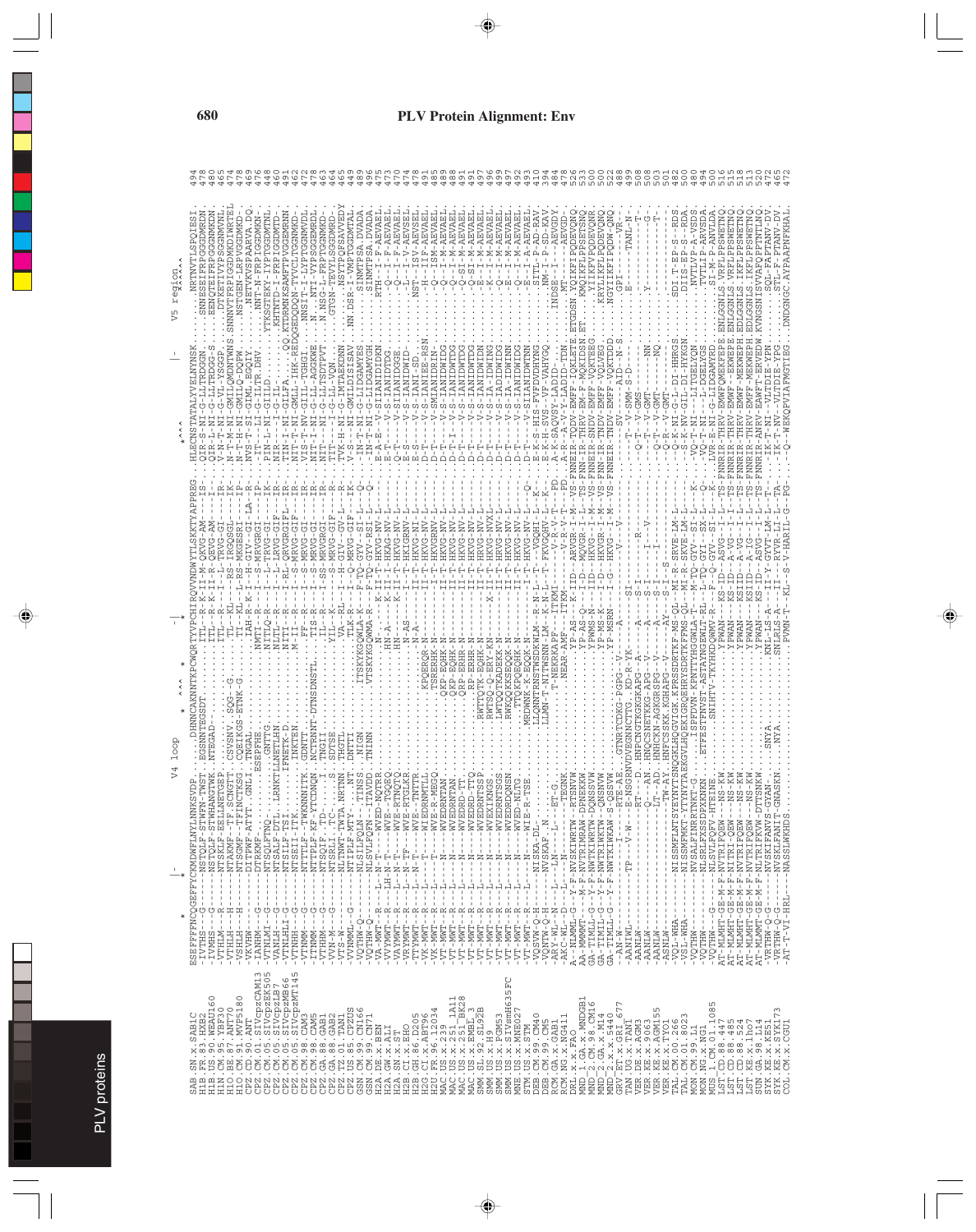| v<br>٠                    |  |
|---------------------------|--|
| ×<br>. .<br>٠<br>٠<br>. . |  |

|                                           |                                                                                                                                                                                                                                                                                                                                                                                                                          |          |  |  |  |  |  |  |                                                                     |                                  |                          |                                                                                                                                                                                                  |           |          |              |              |                          |                                                                    |                           |                         |                                           |                                                                    |        |                               |                                  |                                                                                                           | $\begin{array}{c} \rule{0.2cm}{0.15mm} \rule{0.2cm}{0.15mm} \rule{0.2cm}{0.15mm} \rule{0.2cm}{0.15mm} \rule{0.2cm}{0.15mm} \rule{0.2cm}{0.15mm} \rule{0.2cm}{0.15mm} \rule{0.2cm}{0.15mm} \rule{0.2cm}{0.15mm} \rule{0.2cm}{0.15mm} \rule{0.2cm}{0.15mm} \rule{0.2cm}{0.15mm} \rule{0.2cm}{0.15mm} \rule{0.2cm}{0.15mm} \rule{0.2cm}{0.15mm} \rule{$ |                                                  |                          |                                |                                                                                                                      |                                          |                                                   |                                                                                         |  | Ĵ                  |                   |                                    |                      |                                                       |            |                                |
|-------------------------------------------|--------------------------------------------------------------------------------------------------------------------------------------------------------------------------------------------------------------------------------------------------------------------------------------------------------------------------------------------------------------------------------------------------------------------------|----------|--|--|--|--|--|--|---------------------------------------------------------------------|----------------------------------|--------------------------|--------------------------------------------------------------------------------------------------------------------------------------------------------------------------------------------------|-----------|----------|--------------|--------------|--------------------------|--------------------------------------------------------------------|---------------------------|-------------------------|-------------------------------------------|--------------------------------------------------------------------|--------|-------------------------------|----------------------------------|-----------------------------------------------------------------------------------------------------------|------------------------------------------------------------------------------------------------------------------------------------------------------------------------------------------------------------------------------------------------------------------------------------------------------------------------------------------------------|--------------------------------------------------|--------------------------|--------------------------------|----------------------------------------------------------------------------------------------------------------------|------------------------------------------|---------------------------------------------------|-----------------------------------------------------------------------------------------|--|--------------------|-------------------|------------------------------------|----------------------|-------------------------------------------------------|------------|--------------------------------|
| WANELGDY.KLVEIKPIGFAPTKVRRY<br>$---A K -$ | -----AK-F<br>$-1 - G - AK - F$                                                                                                                                                                                                                                                                                                                                                                                           | -RPVISTF |  |  |  |  |  |  |                                                                     |                                  | $P - K$<br>$\frac{1}{1}$ | $D - K$<br>Ţ                                                                                                                                                                                     | $-1$ $-1$ | $---D-K$ | $D - K$<br>ł | $H - K$<br>Ţ | $S - K$<br>$\frac{1}{1}$ | f,<br>-- II -- - - II --<br>C)                                     | $---1 - -1 - -N - K$      | $- - - 1 - - - - - - K$ | $- - SA - -$                              |                                                                    | $EIK-$ | $-1 - 1 - 1 - 1$<br>$-1$ $-1$ | $---D-K-F$                       | $E - A - -$<br>$\frac{1}{1}$                                                                              | $H - - - - - -$                                                                                                                                                                                                                                                                                                                                      | $-1 - 11H - H$<br>$\frac{1}{2}$<br>$\hfill \Box$ | i.<br>H<br>凹             | Í<br>凹                         | $\frac{1}{1}$<br>$-1$                                                                                                | $\frac{1}{4}$<br>Í<br>囜<br>$\frac{1}{1}$ |                                                   | $-1$ M $-$                                                                              |  | H-d----            | -- - AEHO-        | HBS-----                           | <b>HERG-----</b>     | -----DEH-                                             | SO         |                                |
|                                           |                                                                                                                                                                                                                                                                                                                                                                                                                          |          |  |  |  |  |  |  |                                                                     |                                  |                          |                                                                                                                                                                                                  | ï         |          |              |              | İ                        | $\frac{1}{1}$                                                      |                           |                         |                                           |                                                                    |        | 1<br>1                        |                                  | ٠<br>$\,$ I<br>-                                                                                          | $\mathbf{I}$<br>٠                                                                                                                                                                                                                                                                                                                                    | $\frac{1}{1}$                                    | ţ                        | $\frac{1}{2}$                  | $\,$ I                                                                                                               | I<br>÷<br>÷                              |                                                   |                                                                                         |  | Ì<br>$\frac{1}{1}$ |                   |                                    |                      | $\begin{array}{c} 1 \\ 1 \\ 1 \\ 1 \end{array}$<br>f, |            |                                |
|                                           |                                                                                                                                                                                                                                                                                                                                                                                                                          |          |  |  |  |  |  |  |                                                                     |                                  |                          | $\begin{array}{cccc}\n\mathbf{F} & - & - & - & -\mathbf{F} \\ \mathbf{F} & - & - & - & -\mathbf{F} \\ \mathbf{F} & - & - & - & -\mathbf{F} \\ \mathbf{F} & - & - & - & -\mathbf{F}\n\end{array}$ |           |          |              |              |                          | Ť<br>Ť                                                             | $\frac{1}{1}$             | t                       |                                           |                                                                    |        | $-$ - KVE                     | $-$ – K – M – $-$ – $\mathbb{I}$ | $-$ KVD                                                                                                   | $-$ KVD                                                                                                                                                                                                                                                                                                                                              | $-$ KVD.<br>$-1$                                 | 田<br>-                   | י<br>י                         | Ī,                                                                                                                   | $-1$<br>Ï                                |                                                   |                                                                                         |  |                    |                   |                                    |                      | $---R-R$<br>$-IR--$                                   |            |                                |
|                                           |                                                                                                                                                                                                                                                                                                                                                                                                                          |          |  |  |  |  |  |  |                                                                     |                                  | ţ                        |                                                                                                                                                                                                  |           |          | Ă,           | ÷            | l,                       | f,                                                                 | $\frac{1}{1}$<br>1.<br>l, | ٠.                      |                                           |                                                                    |        |                               | ÷.<br>È                          | $\frac{1}{\sqrt{2}}$                                                                                      | $\mathbb{I}$<br>÷.                                                                                                                                                                                                                                                                                                                                   | $\frac{1}{1}$<br>$\overline{\phantom{a}}$        | $\frac{1}{1}$<br>$\cdot$ | $\frac{1}{1}$<br>Å             | $\mathsf I$<br>÷                                                                                                     | ÷.                                       | l,                                                |                                                                                         |  | $   IRLR$          |                   |                                    | $    \texttt{I}$ KLN | ŧ                                                     |            | $\blacksquare$                 |
|                                           | $\begin{array}{c} -\text{RS} - \text{YX} - \text{Y} - \text{Y} - \text{X} - \text{Y} - \text{Y} - \text{Y} - \text{Y} - \text{Y} - \text{Y} - \text{Y} - \text{Y} - \text{Y} - \text{Y} - \text{Y} - \text{Y} - \text{Y} - \text{Y} - \text{Y} - \text{Y} - \text{Y} - \text{Y} - \text{Y} - \text{Y} - \text{Y} - \text{Y} - \text{Y} - \text{Y} - \text{Y} - \text{Y} - \text{Y} - \text{Y} - \text{Y} - \text{Y} - \$ |          |  |  |  |  |  |  |                                                                     |                                  |                          |                                                                                                                                                                                                  |           |          | $\mathbf{I}$ |              |                          |                                                                    |                           | ţ                       | $-$ RAD $-$ FK $-$ . $-$ II $-$ V $    -$ |                                                                    |        |                               | FTAVGAH<br>FVAYGAH               | FTAVGAH<br>FTAVGAH                                                                                        |                                                                                                                                                                                                                                                                                                                                                      | YTAVGAH<br>ţ                                     |                          |                                | $\begin{array}{cccc}\n-Y & -1 & -1 & -1 \\ -2 & -1 & -1 & -1 \\ -3 & -1 & -1 & -1 \\ -2 & -2 & -1 & -1\n\end{array}$ |                                          | $-$ RAAVSR - . $-$ V $-$ T $-$ V $-$ F $-$ Y $\,$ | $\texttt{RAAVAR}\texttt{-}\texttt{-}\texttt{V}\texttt{I}\texttt{-}\texttt{-}\texttt{-}$ |  | FVATGAH            | $FVATGAH$ -.-IR-R | FVATGAH-.--IRLR<br>FVA-GSK-.--IKLN |                      | <b>HAOTSVE</b>                                        | $-RAD-FN-$ | -RAD-FN-.-<br>STL---R-.-       |
|                                           |                                                                                                                                                                                                                                                                                                                                                                                                                          |          |  |  |  |  |  |  |                                                                     |                                  |                          |                                                                                                                                                                                                  |           |          |              |              |                          |                                                                    |                           | YRL.                    |                                           |                                                                    |        |                               |                                  |                                                                                                           |                                                                                                                                                                                                                                                                                                                                                      | $X - -$                                          |                          |                                |                                                                                                                      | $-4$<br>$-4$                             |                                                   |                                                                                         |  |                    |                   |                                    |                      |                                                       |            |                                |
|                                           |                                                                                                                                                                                                                                                                                                                                                                                                                          |          |  |  |  |  |  |  |                                                                     |                                  |                          |                                                                                                                                                                                                  |           |          |              |              |                          | SMM. US. x. PGM53<br>SMM. US. x. SIVsmH635FC<br>MNE. US. x. MNE027 |                           |                         |                                           |                                                                    |        |                               |                                  |                                                                                                           |                                                                                                                                                                                                                                                                                                                                                      |                                                  |                          |                                |                                                                                                                      |                                          |                                                   |                                                                                         |  |                    |                   |                                    |                      |                                                       |            |                                |
|                                           |                                                                                                                                                                                                                                                                                                                                                                                                                          |          |  |  |  |  |  |  |                                                                     |                                  |                          |                                                                                                                                                                                                  |           |          |              |              |                          |                                                                    |                           |                         |                                           |                                                                    |        |                               |                                  |                                                                                                           |                                                                                                                                                                                                                                                                                                                                                      | 77                                               |                          |                                |                                                                                                                      |                                          |                                                   |                                                                                         |  |                    |                   |                                    |                      |                                                       | r          |                                |
| B.SN.X.SABIC                              |                                                                                                                                                                                                                                                                                                                                                                                                                          |          |  |  |  |  |  |  | $\begin{array}{ll} \tt H2A.SN.X.ST \\ \tt H2B.CI.X.BHO \end{array}$ | H2B.GH.86.D205<br>H2G.CI.x.ABT96 |                          |                                                                                                                                                                                                  |           |          |              |              |                          |                                                                    |                           | STM.US.x.STM            |                                           | DBB.CM.99.CM40<br>DBB.CM.99.CM5<br>RCM.GA.x.GAB1<br>RCM.NG.x.NG411 |        | DRL.X.X.FAO                   |                                  | $\begin{array}{l} \mathtt{MND\_1. \; GA.x. MIDGB1} \\ \mathtt{MND\_2. \; CM. \; 98. \; CML6} \end{array}$ |                                                                                                                                                                                                                                                                                                                                                      |                                                  |                          | TAN.UG.X.TANI<br>VER.DE.X.AGM3 |                                                                                                                      |                                          |                                                   |                                                                                         |  |                    |                   |                                    |                      |                                                       |            | SYK.KE.x.SYK1<br>COL.CM.x.CGU1 |
|                                           |                                                                                                                                                                                                                                                                                                                                                                                                                          |          |  |  |  |  |  |  |                                                                     |                                  |                          |                                                                                                                                                                                                  |           |          |              |              |                          |                                                                    |                           |                         |                                           |                                                                    |        |                               |                                  |                                                                                                           |                                                                                                                                                                                                                                                                                                                                                      |                                                  |                          |                                |                                                                                                                      |                                          |                                                   |                                                                                         |  |                    |                   |                                    |                      |                                                       |            |                                |
| SA                                        |                                                                                                                                                                                                                                                                                                                                                                                                                          |          |  |  |  |  |  |  |                                                                     |                                  |                          |                                                                                                                                                                                                  |           |          |              |              |                          |                                                                    |                           |                         |                                           |                                                                    |        |                               |                                  |                                                                                                           |                                                                                                                                                                                                                                                                                                                                                      |                                                  |                          |                                |                                                                                                                      |                                          |                                                   |                                                                                         |  |                    |                   |                                    |                      |                                                       |            |                                |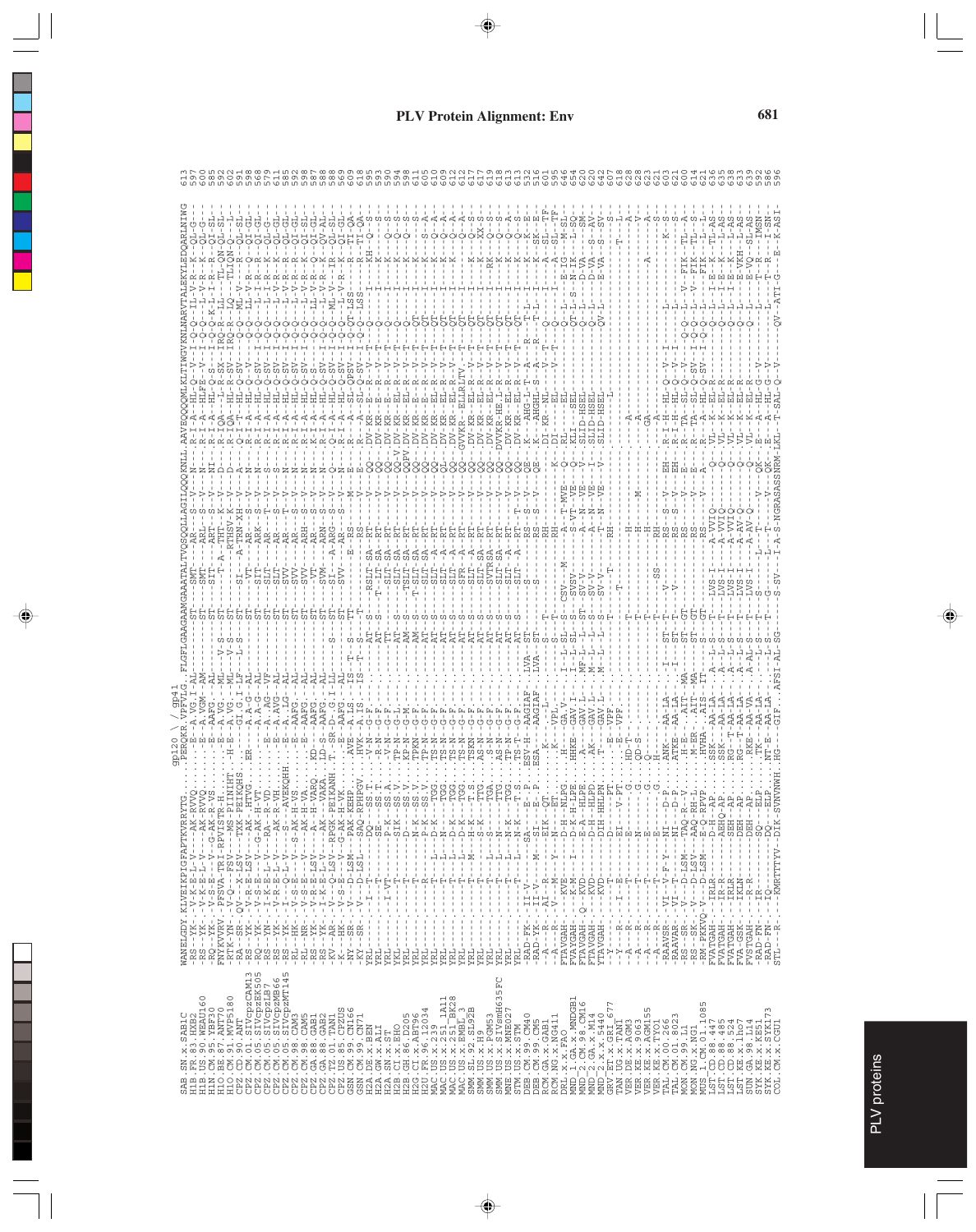ה של מה המשמשה לא האות המשמשה של המשמשה המשמשה המשמשה המשמשה המשמשה המשמשה המשמשה המשמשה המשמשה המשמשה המשמשה <br>הכו השיש היא היא היא המשמשה המשמשה המשמשה המשמשה המשמשה המשמשה המשמשה המשמשה המשמשה המשמשה המשמשה המשמשה המשמש SAB.SN.x.SAB1C CAFRQVCHTTVLWKYNN...............TPDWENMTWQEWERQIEKYEANISRILEQAHEQEQKNLDSYQKLVSWSD.FWSWFDLTKWFGWMKIAIMVIAGIIVARVLLVIIGILRKFRKGYAPLS 727 H1B.FR.83.HXB2 -SGKLI-T-A-P-NASWSNKS..........LEQI-NHT--M--D-E-NN-TSL-HSLI-ESQN-QE--EQELLE-DK-AS.L-N--NI-N-LWYI-LF--IVG-LVGL-IVFAVLS-VNRV-Q--S-.L 715 H1B.US.90.WEAU160 -SGKLI-T---P-NASWSNRS..........QDYI-N----M----E-NN-TGL-YNLI-ESQN-QE--EQELLE-DK-AS.L-T---ISN-LWYI--F--IVG-L-GL-IVFTVLS-VNRV-Q--S-.L 718 H1N.CM.95.YBF30 -SGKTI-Y---P-NETWSNNTS.........YDTI-N-L---Q-DEKVRN-SGV-FGLI---Q--QNT-EK-LLE-DQ-DS.L----GI---LWYI-----IV---VGI-IISIV-T-IARV-Q--S-.L 704 H1O.BE.87.ANT70 -KGKL--Y-S-K-NRTWIG............NESI-DTL-----D---SNISST-YEEIQK-QV-QEQ-EKKLLE-DE-AS.I-N-L-I---LWYI----IIVGALVGV--IMIVLN-VKNI-Q--Q-.L 708 H1O.CM.91.MVP5180 -KGKLI-Y-S-K-NTSWSG.........RYNDDSI-D-L---Q-DQH-NNVSSI-YDEIQA-QD-QE--VKALLE-DE-AS.L-N---I---LWYI----IIVGAL-GI--IMI-LNLVKNI-Q--Q-.L 721 CPZ.CD.90.ANT --DKVT-----P-NNSWVNFTQTC.AKNSSDIQCI---------D-LVQNSTGQ-YN--QI----QER-KKELYE-DK--S.L-N---I-Q-LWYI--F--IVGA-VGL-I---LVSC---V-Q--H-.L 718 CPZ.CM.01.SIVcpzCAM13 -SGKSI-Y---P-NKTWSG..........KSMSDI-N-L---Q-DKL-TN-TGT-FGL--E-QS-QE--EKDLLE-DQ-AS.L-N---I-N-LWYI--FL-AVG---GL-IIMSVVSVI-RV-Q--S-.L 716 CPZ.CM.05.SIVcpzEK505 -SGKS--Y-N-P-NTTWSN.........NNSYDTI-G-----N-DE-VRN-SGV-FGL----Q--QSI-EK-LLE-DQ--S.L-N---I---LWYI--F---V---VGI-IISI-MSMVARV-Q--S-.L 687 CPZ.CM.05.SIVcpzLB7 -SGKLI-T-S-P-NRTWSN..........KTYNEI-D----M--D-EVRN-TEI-YGLI---QD-QEN-EKKLLE-DH-TS.L-N---ISH-LWYI--F--I-G-L--C-IIFAVLA-VNRV-Q--S-.L 697 CPZ.CM.05.SIVcpzMB66 -SGKLI-T-S-P-NTTWTN..........KSYDDI-Y----MQ-DKEVSN-TDV-YNL--K-QT-QEN-EKELLE-DK-AS.L-N---I-S-LWYI--F-IIVG-L-GL-IVFALLS-VNRV-Q--S-.L 729 CPZ.CM.05.SIVcpzMT145 -TGKTI-P-A-R-NKTWGNI.........SDYQVI-N-Y---Q-D-EVNN-TGL-YTL--E-NT-QE--EKELLE-D--AN.L-----I-N-LWYI-MFLI-VG---GL-ICFA-GSLINRV----S-.L 704 CPZ.CM.98.CAM3 -SGKAI-Y---P-NNTWSAN.........TSFDEI-N-L---D-DKRVKN-SGV-FSLI---Q--QNT-EK-LLE-DQ--S.L-N---I-R-LWYI-LF--IV--LVGI-IVGA--SFVA-V-Q--S-.L 711 CPZ.CM.98.CAM5 -SGKAI-Y---P-NATWSAN.........TSYDEI-N-L---D-DKKVKN-SGV-FSLI---Q--QNT-EKDLLE-DQ--S.L----NI-Q-LWYI--FLI-V--L-GF-LIGIVMSVIA-V-Q--S-.L 717 CPZ.GA.88.GAB1 -SGKA--Y---P-NNSWPG.S........NSTDDI-G-L---Q-DKLVSN-TGK-FGL--E-QS-QE--ERDLLE-DQ-AS.L-N---I---LWYI--FL-AVG---GL-IIMTVFSVV-RV-Q--S-.L 706 CPZ.GA.88.GAB2 -SGKT--YS--P-NTSWNSNK.........SYEDI-S-L---Q-DKLV-NHTGT-FQL-QR----QNS-EKELLE-DQ--S.L-N---I-N-LWYI-MF-ILVG-V-GL-IVIGVVN-I-RS-Q--S-.L 707 CPZ.TZ.01.TAN1 --NKL---SS-P-NLTWAEDSTKCNHSDAKYYDCI-N-L-----D-LV-NSTGT-YSL--K-QT-QE--KQELLE-DK--S.L-D---I-Q-LWYI----IIV--LVGL-I-MF-VNVVKQV-Q--T-.L 716 CPZ.US.85.CPZUS -SGKTI-Y---P-NDTWSNN.........LSYDAI-G-L-----D-KVRN-SGT-FSLI---Q--QNT-EK-LLE-DQ--S.L-N---I-N-LWYI--FLI-V-SLVGI-IVG--FSLVA-V-Q--S-.L 688 GSN.CM.99.CN166 --N-PI---I-P-NTSWANGS...........L---------K-SMLV-NDTYT-QQL----NQ-QAS--NELM--SK-DS.L-----ISD-QRYI--FVI-V-AL-AL-IVMF-LNM--RI-Q--S-.L 726 GSN.CM.99.CN71 --NQPI---I-P-NDSWAKNS...........-----H------SKL--NDTYT-QQL--N-NH-QS--MNDLL--SK-DS.L-----ISN-LWYI--F---V-ALVAL-IIMFVLNM--RV-Q--S-.L 735 H2A.DE.x.BEN -----------P-VNDS..............LS---K--------K-VRYL-----QS--E-QI-QE--MYEL---N--DI.LGN-----S-VKYIQYGVHIVV---AL-IAIYVVQL-SR-----R-VF 710 H2A.GW.x.ALI -----------P-VN-S..............LK---D--------Q-VRYL-----EQ--R-QI-QE--TYEL---N--DV.-TN-L---A-VKYIQYGVYI-V--VAL-IVIYVVQM-SRL----R-VF 708 H2A.SN.x.ST -----------P-VNDT..............L----N--------QR-RNL-----ES----QI-QE--MYEL---N--DV.-GN-----S-IKYIQYGVYIVV----L-IVIYVVQM-SRL----R-VF 705 H2B.CI.x.EHO -----------P-VNES..............LK---N-----Q----VRFLD---TKL--E-QI-QE--MYEL---NQ-DI.-SN---F-S-MAYIRLGLYIVI--V-L-IAIY--QM-ARL----R-VF 709 H2B.GH.86.D205 -----------P-PNET..............L--N-N-----Q--K-VHFLD---TAL--E-QI-QE--MYEL--IN--DV.-GN-----S-IKYIHLGLYIV--LV-L-IVVY-VQM-ARL----R-VF 713  $\texttt{PSF} = \sum_{i=1}^{N-1} \sum_{i=1}^{N-1} \sum_{i=1}^{N-1} \sum_{i=1}^{N-1} \sum_{i=1}^{N-1} \sum_{i=1}^{N-1} \sum_{i=1}^{N-1} \sum_{i=1}^{N-1} \sum_{i=1}^{N-1} \sum_{i=1}^{N-1} \sum_{i=1}^{N-1} \sum_{i=1}^{N-1} \sum_{i=1}^{N-1} \sum_{i=1}^{N-1} \sum_{i=1}^{N-1} \sum_{i=1}^{N-1} \sum_{i=1}^{N-1} \sum_{i=1}^{$ H2U.FR.96.12034 -----------P-INDT..............L--N-D--------EKVNYL-E--TQL--A-QI-QE--MYEL---NN-DI.-GN-----S-VKYVYLGLY-V----IL-IVIYVVQL-GSL----R-VF 720 MAC.US.x.239 -----------P-PNAS..............L--K-N-E-------KVDFL-E--TAL--E-QI-QE--MYEL---N--DV.-GN----AS-IKYIQYGVYIVV-V-LL-IVIY-VQM-A-L-Q--R-VF 725 MAC.US.x.251\_1A11 -----------P-PNAS..............L--K-N-E-------KVDFL-E--TAL--E-QI-QE--MYEL---N--DV.-GN----AS-IKYIQYGVYIVV-V-LL-IVIY-VQM-A-L-Q--R-VF 724 MAC.US.x.251\_BK28 -----------P-PNAS..............L----N-D-------KVDFL-E--TAL--E-QI-QE--MYEL---N--DV.-GN----AS-IKYIQYG-Y-VV-V-LL-IVIY-VQM-A-L-Q--R-VF 727 MAC.US.x.EMBL\_3 -----------P-PNAS..............L----N-D-------KVDFL-E--TAL--E-QI-QE--MYEL---N--DV.-GN----AS-IKYIQYG-Y-VV-V-LL-IVIY-VQM-A-L-Q--R-VF 727 SMM.SL.92.SL92B -------------PNDS..............LV---N--------KKV-FL----TQM--E-RL-QE--MYEL---N--DV.-GN-----S-VRYIQYGVFLVI--VLL-IVIYVVQM-SRL-Q--R-VF 732  $S_{N0}$  . H9  $S_{N1}$   $S_{N2}$   $S_{N2}$   $S_{N2}$   $S_{N2}$   $S_{N2}$   $S_{N2}$   $S_{N2}$   $S_{N2}$   $S_{N2}$   $S_{N2}$   $S_{N2}$   $S_{N2}$   $S_{N2}$   $S_{N2}$   $S_{N2}$   $S_{N2}$   $S_{N2}$   $S_{N2}$   $S_{N2}$   $S_{N2}$   $S_{N2}$   $S_{N2}$   $S_{N2}$   $S_{N2}$   $S_{N2}$  SMM.US.x.PGM53 -----------P-PNAS..............LV-N-N----------VDDL----TQA--E-QI-QE--MYEL---N--DI.-GN-----S-IKYIQYGVLIVL-VVGL-IVIYVVQMIARL-Q--R-VF 734 SMM.US.x.SIVsmH635FC -----------P-PNDS..............LV-N-D--------GKVDFL----TQL--E-QI-QE--MYEL---N--DI.-GN-----S-IRYIQYGVLIVL-VVGL-IVIYVVQM-ARL-Q--R-VF 733 MNE.US.x.MNE027 -----------P-PNAS..............L--N-N-E-------KVDFL-E--TAL--E-QI-QE--MYEL---N--DV.-GN----AS-IRYIQYGVYIVV-V-LL-IVIY-VQM-A-L-Q--R-VF 728 STM.US.x.STM -----------P-PNDS..............LV---N---------KVDFL----TQL--E-QV-QE--MYEL---N--DV.-GN-----S-VRYIQYGVYLVI-LVML--AIY-MQL-ARL----R-VF 728 DEB. (2019). 1991. 2004. 1992. The Annual Microsoft Annual Microsoft Annual Microsoft Annual Microsoft Annual Microsoft Annual Microsoft Annual Microsoft Annual Microsoft Annual Microsoft Annual Microsoft Annual Microsoft RCM.NG.x.NG411 --W--------E-I-SQ...............--E-NKQ--L----N-SRL-G---VA-QD-Q--HER-VHDLE--N--G-.ML--LNMDW-LKYIR-G-FI-L---GL-IIFLLWSCVS-L-A--T--L 709 DRL.x.x.FAO -S-A-----N-V-PNES..............V--N-TSE--M--QKRVDSISN--TLD-QK-Y------IFEL---GDLTS.WAN---F-W-SKYI--GFFIVMA--GL-I-AALWSTVGR--Q--R--P 761  $M_{\rm N}$  are  $-1$  and  $-1$  and  $-1$  and  $-1$  and  $-1$  and  $-1$  and  $-1$  and  $-1$  and  $-1$  and  $-1$  and  $-1$  and  $-1$  and  $-1$  and  $-1$  and  $-1$  and  $-1$  and  $-1$  and  $-1$  and  $-1$  and  $-1$  and  $-1$  and  $-1$  and  $-1$  and MND\_2.CM.98.CM16 -S-A-----H-P-PNDS..............I--N-TSE--L--DKRVTALTD-MTVN-QK-Y-L----IYELE--GD-TS.WA----F-W-LKYV--GLLIVIV---L-I-ACLWSV-G---Q--R--P 735 MND\_2.GA.x.M14 -S-S-----N-P-PNES..............I--N-TSE--L--D-RVTAITN-MTID-QR-Y-L----MYEL---GDLTS.WA------W-LKYV--G-LI-MVV-GL-I-ACLWSTIGR--Q--R--P 735 MND\_2.x.x.5440 -S-S-----S-K-PN-S..............IV-N-TSE--L--D-RVNSIVT-MTID-QR-Y-L--R-IFEL---GDLNFHGLTG----W-LKYV--GLL-VVV--GL-M-ACLWSV-G---Q--R--P 758 GRV.ET.x.GRI\_677 --WK-------P-----...............--K-D----L------NAL-G--TQL--E-QN--S----L----DD--G.-----S-ST-L-YV--GFL--VI-LGL-FAW-LW-CI-NI-Q--N--. 720 TAN.UG.x.TAN1 ---K-------P-TF--...............----D--------S--TAL-G---TT-VK-Y------M-T----GD-TS.W-NI--VSS--W-I-WGFYIVI-L-LF-MAWL-W-CIARV-Q--F--- 732 VER.DE.x.AGM3 --WK-------P-QW--..............R----N----L------SYL-G--TTQ--E-RA--E----A----S----.------FS--LNIL--GFLDVL---GL-L-YTVYSCIARV-Q--S-.L 742 VER.KE.x.9063 --WK-------P-QWQ-..............M--N-Q----L------GEL-G--TEQ-VK-R---E----A--R-T---N.------FS--LNIL--GFL-VV---GL-L-YT-YSCIGRV-Q--S-.L 742 VER.KE.x.AGM155 --WK-------P-TW--...............--E-N----L---K---GL-G--TKQ----R---E----A----SD--S.------FS--LNIL--GFLAVI-V-GL-L-YTLYTCIARV-Q--S-.L 736 VER.KE.x.TYO1 --WK-------E-PWT-..............R----Q----L------ADL-S--TGQ-VK-R---E----A----T----.------FS--LNIL-MGFL--V---GL-L-YTVY-CIVRV-Q--V-.L 735 TAL.CM.00.266 --WK-I-Y-S-P-NKT...........WSNYTD-Q-Q--------MKVDNHTGL--QL-QE-Q--QER-VHEL---ND-DS.L----N-SA--R-LR--VI-V-SL-LL-IVMY-VNV-KLL-Q--L--P 721 TAL.CM.01.8023 --WK-I-Y-S-P-NKT...........WTNSTN---Q--------KLVDNASDT-TVL-QE-Q--QER-VHEL---ND-DS.L----N-SA--R-LR--VI-V-SL-LL-IVMY--NV-KLL-Q--L--P 739 MON.CM.99.L1 --NKA------P-NNS...........WAKGHF-E-D-----Q-SELVDNDTMT-QQL--A-Q--QG--QHELM-PGQ-DF.L-N---IS--LWYI--F-I-V-AL-GL-I-MF-L-VISRLGQ--SL-- 718 MON.NG.x.NG1 --N-AX---Q---NNT...........WAKGHF-E-D-----Q-SMLVDNDT-L-QXL--E-Q--QG--AHELM--GQ-DW.L-N---IS--LWYI--F-I-V-ALVGL---MF-L--I-RVGQ--SL-- 732 MUS\_1.CM.01.1085 --N--I---R-P-NDS...........WANHTQ-G-------Q-S-LVDNDTTT-QEL--L-QR-QEE-QHKL---LE-DS.L-E---IS--LWYI--FC--V--LVLF-LVMFVL----RV-Q--S--- 739 LST.CD.88.447 -QWK-----N-E-N--...............I--N-TRD--I--D--VGVL-----TL-QE-YTT-LE-RNAFK--QEFN..--N-L-ILS--QYI-Y-VLI-I----L--VSF-VQNIV-MCR--RV.L 748 LST.CD.88.485 -QWK-I---N-E-N--...............I--N-TRD--I--D-RVGVL-----TL-QE-YTT-LE-RNAFK--QEFN..----L-ILS--QYI-Y-VLI-I----L-IVSF-VQNIV-MCR--RV.L 747 LST.CD.88.524 -QWK-----N-P-N--...............V--N-TRD--I-----VGSL----TTL-QE-YTT-LE-RNNFK--QDFN..----M---T--QYI-Y-VLI-I---IL-I-SF--QSVV-MCR--RV.L 750 LST.KE.x.lho7 -QWK-----N-E-T--...............I--N-TKD--R---SKVAI-DK--TSL-QE-YTT-LE-QNKFK--QEFN..----L-ISH--TYV-Y-VLI-LV--GL---SF--QNVV-MCR--RV.L 745 SUN.GA.98.L14 -QWK-----N-P-N--...............I--N-TKD--M--D--VKM-DD--TAL-QE-YVT-LE-QNKFKQ-QEFN..----L--SQ--LYI-Y-VLI-GI--A--I-SF--QQIYRMCQ--RV.L 751 SYK.KE.x.KE51 ---K-I---A-T-QQA........CGNNSRCP--Q------HT----VDNLTDH-DNL-RE-Q--QE--VHDLT--QE-DS.L------S---QYL--GFFA--A-VIL---SFAW--V-NMLG--S--L 713 SYK.KE.x.SYK173 ---K-I---A-T-EKACGNNSN.......FCPK-Q-K----HR--QEVDNLTDH-DGL-RE-Q--QER-VHDLT--QE-DS.L------S---FYL--GFY--GALVLL-LVSFSV--IKNLLG--V-IL 708 COL.CM.x.CGU1 --NM-I-R-I-P-NKTW.............GEEDP-Q----KQ-HERVRN-TDI-EAD-VE-YDLQEE-EKKLAE-GD-TN.WF-G-G-FNI-KYVLY-AY-VG-L-GL-IIM-V-ACI-GAFRVKGF.Q 711 \* \* ^^ ^ ^^^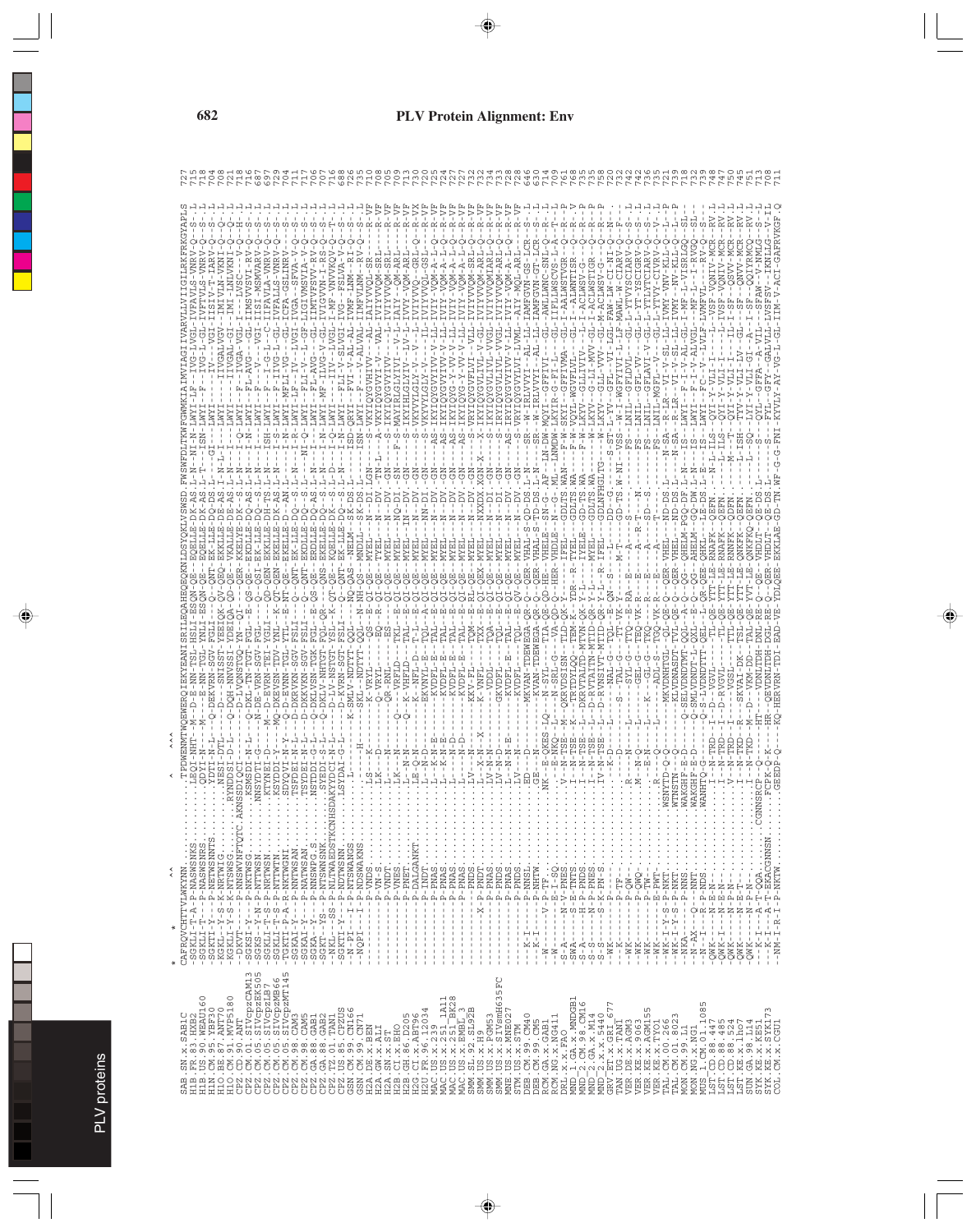| ELRTH<br>LCNH<br>GLOLLNELR                                                                                                                                                                                                                                                                                                                                                                                                              | GLRRGREALIE<br><b>PFS</b>                                                                                                                                                                                                                                                                                                                                                                                                                                                                                                                                                                 | H-TMC<br>I-TMC<br>- 1<br>F                                                                                                                                                                    | $E - LHLE$<br>Ë<br>ERE.<br>EVL-T<br>$EVI - T$<br>EVL                                                                                                                                                 | Ļ<br>EAGRGI                                                                                                                                                            | E.LKAA<br>EAATG<br>E.LKA<br>ပ္ပ<br><b>LAODE</b>                                                                                                                                                                                                                                                                                                    | <b>GEHÖd"</b><br>W-SS'<br>TLRGW<br>ASS.<br><b>TLS</b>                                                                                                                                                                                            |
|-----------------------------------------------------------------------------------------------------------------------------------------------------------------------------------------------------------------------------------------------------------------------------------------------------------------------------------------------------------------------------------------------------------------------------------------|-------------------------------------------------------------------------------------------------------------------------------------------------------------------------------------------------------------------------------------------------------------------------------------------------------------------------------------------------------------------------------------------------------------------------------------------------------------------------------------------------------------------------------------------------------------------------------------------|-----------------------------------------------------------------------------------------------------------------------------------------------------------------------------------------------|------------------------------------------------------------------------------------------------------------------------------------------------------------------------------------------------------|------------------------------------------------------------------------------------------------------------------------------------------------------------------------|----------------------------------------------------------------------------------------------------------------------------------------------------------------------------------------------------------------------------------------------------------------------------------------------------------------------------------------------------|--------------------------------------------------------------------------------------------------------------------------------------------------------------------------------------------------------------------------------------------------|
|                                                                                                                                                                                                                                                                                                                                                                                                                                         | LILH.S<br>$G - R L$ .<br>QSINK                                                                                                                                                                                                                                                                                                                                                                                                                                                                                                                                                            | יב<br>ב<br>OSLRRA-T<br>$A - T$                                                                                                                                                                | PILQ.R<br>ř<br>ILQPILQRLSA<br>٦Ĵ                                                                                                                                                                     | PVLQ.RLS<br>RLRLLGER<br>RLRLLGE                                                                                                                                        |                                                                                                                                                                                                                                                                                                                                                    | IRLLQLWESLRRLLAY<br>LREASS                                                                                                                                                                                                                       |
|                                                                                                                                                                                                                                                                                                                                                                                                                                         |                                                                                                                                                                                                                                                                                                                                                                                                                                                                                                                                                                                           | ř<br>ĩ                                                                                                                                                                                        |                                                                                                                                                                                                      |                                                                                                                                                                        |                                                                                                                                                                                                                                                                                                                                                    | '-RNLVWLSWDL-K<br>$-KDSVLY-YRT-Q$                                                                                                                                                                                                                |
| $-12E$<br>$-999-$                                                                                                                                                                                                                                                                                                                                                                                                                       | LGET-F<br>$-GGT$ -<br>RGGT-<br>$-EBI$                                                                                                                                                                                                                                                                                                                                                                                                                                                                                                                                                     | $- -$ GTRK<br>$-TT - TA$                                                                                                                                                                      | ğ<br>Ğ                                                                                                                                                                                               |                                                                                                                                                                        | <b>SRKPW</b><br>KE<br>GE5                                                                                                                                                                                                                                                                                                                          | OASAS-TSN-QHMITYZEO<br>GFFTIIWED-RNLVLWT<br>ပုံ -                                                                                                                                                                                                |
| $\cdots$ -GRTGG<br>LGETGG<br>$\ldots$ -BEIR<br>QIHIHLDK.GQPDKEE<br>PRGPDRFGI-<br>$\ldots$<br>$\cdots$ -GRTG<br>$\ldots - ERT$<br>$\cdot$<br>$\cdot$<br>$\ddot{\cdot}$<br>I-EEAGT.<br>IRQEAET.<br>-FQTPTON-QDPEQ<br>--QTLIPA-REPGT<br>PRGPDR<br>PRGPDR<br>ARGPDR<br>TRGPDR<br>PRGLAQ<br>$\vdots$<br>$\ddot{\cdot}$<br>--QTLIPT.<br>-FQTLSPI.<br>-FQTHLPT<br>-FQTHLPA<br>$-9TLLTT$<br><b>HHN41</b><br>HELAIIÖ--<br><b>SLPSSH*</b><br>$-2$ | LGEID-<br><b>COLOR-</b><br>-GGIAG<br>$\vdots$<br>$\cdot$<br>$\frac{1}{2}$<br>$\vdots$<br>$\cdot$<br>--QTLIPANQGPDG<br>--QTLIPV-REQGR<br>-FQTLIPATGGPEV<br>-FQTLIPARRDRDR<br>--QTLIPTTREPDR<br>--QTLIPTTREPDR                                                                                                                                                                                                                                                                                                                                                                              | $\cdots$ - EGT-<br>$S-PAYFQQIH--K.DRE.Q.-AR--$<br>$-S-P-YTQQIP-RK.DRG. Q. - AN--$<br>$\vdots$<br>- PQILIPQAVERGP<br>FSQIPTQABQDPEQ<br>--QTLFPTTREPDR                                          | S-F-YFQ*TH-QQ.DQA.L.-TR-G<br>S-F-YFQ*THTQQ.DQA.L.-TR-G<br>J.                                                                                                                                         |                                                                                                                                                                        | $\ldots$ . $\ldots$ $\Omega$ in $ \ldots$ . LGRE . $\Omega$ . $\ldots$ DNAC<br>de)<br>1972 - The Marchine, Papel (f. 1980)<br>1972 - T. Standard, Mahirida<br>1982 - T. Standard, Papel (f. 1980)<br>1974 - Politik (f. 1980)<br>$\ldots$ . VLKGDYLRPRNL $R$ ---E-R<br>VFKGDYLRPHNL.KR--R-GO<br>$\ddot{\cdot}$<br>$\mathbf{p}_i$<br>$\mathsf{p}_4$ | -PSAYVEQDWLQETC.PK-TDK-<br>QK-QPPTLYHKÄPAGPEE.-IETDTDN<br>QN-TQGRK-P.-K-AD---<br>QIGRTNVSSQIRGQDREW.E---NA--<br>QIPIPS-AGQPT.POTGTGAG<br>APSAYVEQDCKWEKRENQ.E----G<br>APSAYVEQDYKWEKGENP.E-<br>$\mathbb{E}_4$<br>$\Delta$ $\Delta$<br>Ŀц         |
| CM.01.SIVCpzCAM13.<br>CM.05.SIVCpzEK505<br>$\circ$<br>.90. WEAU160<br>.BE.87.ANT70<br>CM.91.MVP518<br>VBF30<br>SAB1C<br>3. HXB2<br>PZ.CD.90.ANT<br>CM.95.<br>.87<br>×.<br>$\frac{1}{\cdot}$<br>KS.<br>FR<br>SΩ.<br>$\mathbf{\Omega}$<br>$\mathbf m$<br>H1B<br>H1N<br>H1O<br>CPZ<br>$\frac{0}{11}$<br>SA<br>H<br>ᄑ                                                                                                                       | LŊ<br>CPZ.CM.05.SIVCpzEX505<br>CPZ.CM.05.SIVCpzIB7<br>CPZ.CM.05.SIVCpzIB7<br>CPZ.CM.05.SIVCpzMT145<br>CPZ.CM.98.CAM3<br>$\begin{array}{l} \texttt{CEZ} \cup \texttt{CM} \cup \texttt{SS} \cup \texttt{CAM} \ \texttt{CEZ} \cup \texttt{CEA} \ \texttt{CEZ} \cup \texttt{CEA} \ \texttt{CEZ} \ \texttt{CEZ} \cup \texttt{CEZ} \ \texttt{CEZ} \ \texttt{CEZ} \ \texttt{CEZ} \ \texttt{CEZ} \ \texttt{CEZ} \ \texttt{CEZ} \ \texttt{CEZ} \ \texttt{CEZ} \ \texttt{CEZ} \ \texttt{CEZ} \ \texttt{CEZ} \ \texttt{CEZ} \ \texttt{CEZ} \ \texttt{CEZ} \ \texttt{CEZ} \ \$<br><b>CBEN</b><br>CBEN | $\begin{array}{l} \texttt{GSM}:\texttt{CM}.99:\texttt{CNT1} \\ \texttt{H2A}.\texttt{DE}.x.\texttt{BEN} \\ \texttt{H2A}.\texttt{GW}.x.\texttt{ALI} \end{array}$<br>H2B.CI.X.EHO<br>H2A.SN.X.ST | H2U.FR.96.12034<br>MAC.US.x.239<br>MAC.US.x.251_1A11<br>MAC.US.x.251_BK28<br>MAC.US.x.EMBL3<br>SMM.SL.92.SL92B<br>H2B.GH.86.D205<br>H2G.CI.x.ABT96<br>SMM.US.x.PGM53<br>MAC.US.x.EMBL<br>SMM.US.x.H9 | 5FC<br>SMM. US. x. SIVsmH63<br>L.GA.x.MNDGB1<br>MNE.US.x.MNE02<br>DEB. CM. 99. CM40<br>RCM.NG.x.NG411<br>DEB.CM.99.CM5<br>RCM.GA.x.GAB1<br>STM.US.x.STM<br>DRL.X.X.FAO | CM.98.CM16<br>r<br>Ë<br>VER. KE. x. AGM155<br>$\circ$<br>$2.34. x. M14$<br>$2. x. x. 5440$<br>VER.DE.X.AGM3<br>VER.KE.X.9063<br>VER.KE.X.TYO1<br>TAN.UG.X.TANI<br>GRVTET. x. GRI<br>$\begin{array}{c}\n\text{MWD} - 1 \\ \text{MWD} - 2\n\end{array}$<br>MD<br>MND <sup>-</sup>                                                                    | .1085<br>YK.KE.x.SYK173<br>TAL.CM.00.266<br>TAL.CM.01.8023<br>LST.CD.88.485<br>LST.CD.88.524<br>LST.KE.x.lho7<br>SUN.GA.98.L14<br>$-CD.88.447$<br>COL.CM.x.CGU1<br>m<br>MON.CM.99.L1<br>MON.NG.x.NG1<br>MUS 1.CM.01.<br>SYK.KE.X.KE<br>ΞSΙ<br>C) |

 $\lambda \wedge \lambda$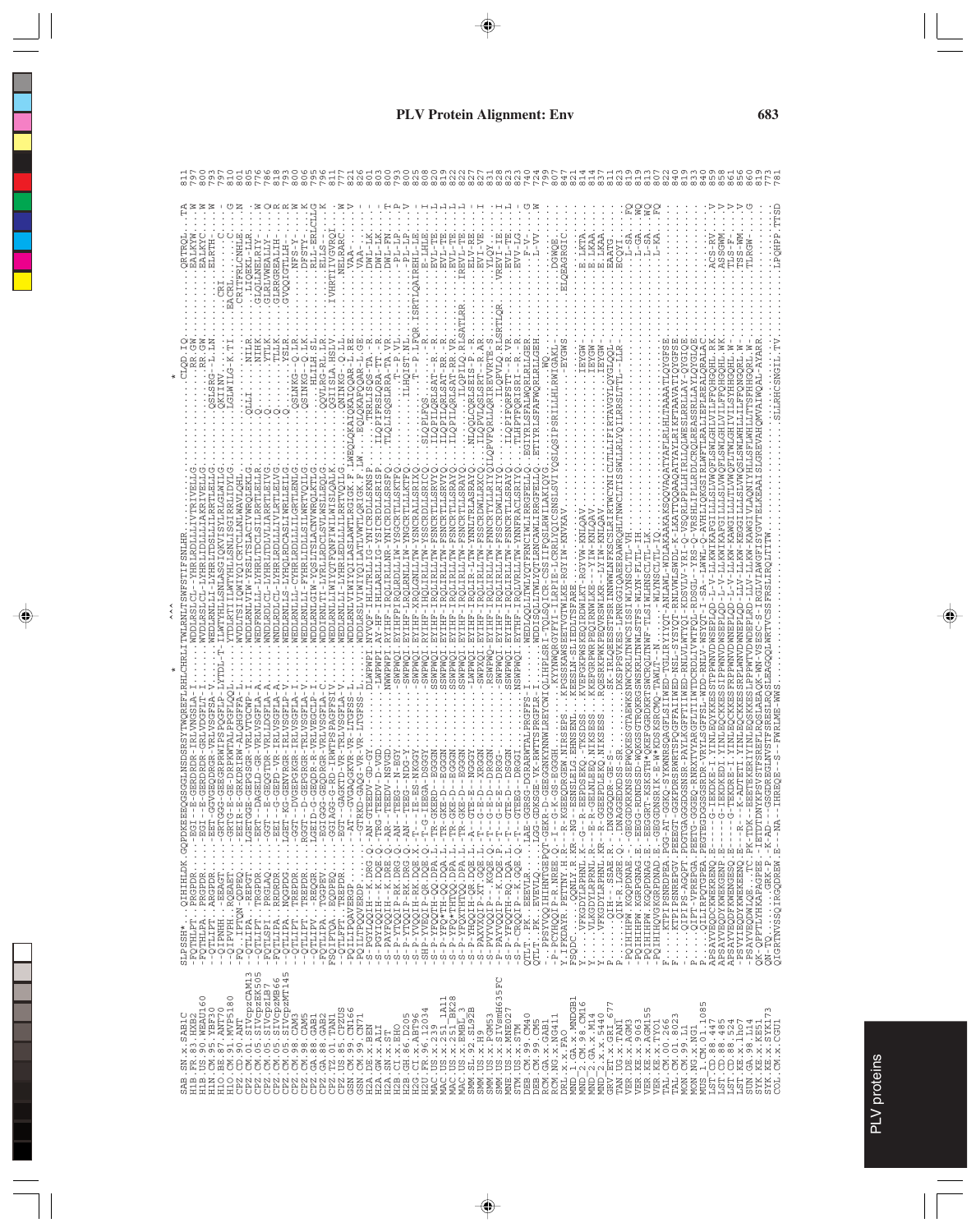| SAB1C<br>SAB                                                                                                                                                                                                                                                                                                                                                                                                                    | .QELKAAAASLTVAVVQAATSASDSVRHACR<br>MDARTH                                                                                                                                                                                                                                                                                                                                                                                                                                                                                 | SIVRAVIAHPRRMRQELE                                                                                                                                                 |                                                                 |
|---------------------------------------------------------------------------------------------------------------------------------------------------------------------------------------------------------------------------------------------------------------------------------------------------------------------------------------------------------------------------------------------------------------------------------|---------------------------------------------------------------------------------------------------------------------------------------------------------------------------------------------------------------------------------------------------------------------------------------------------------------------------------------------------------------------------------------------------------------------------------------------------------------------------------------------------------------------------|--------------------------------------------------------------------------------------------------------------------------------------------------------------------|-----------------------------------------------------------------|
| 90. WEAU16<br>H1B<br>H1B                                                                                                                                                                                                                                                                                                                                                                                                        | <b>IEIVC</b><br>-VAEGT-R<br>-VAEG<br>--LN-TAI<br>$-2M-S-7$<br>$-5 -$<br>$N-LOY$<br>-<br>Z                                                                                                                                                                                                                                                                                                                                                                                                                                 | ひ                                                                                                                                                                  |                                                                 |
| .95.YBF30<br>.,<br>H1N                                                                                                                                                                                                                                                                                                                                                                                                          |                                                                                                                                                                                                                                                                                                                                                                                                                                                                                                                           | <b>ALI</b><br>Ġ<br>R-G-GILHI                                                                                                                                       |                                                                 |
| .87.ANT70<br>H1O.BE                                                                                                                                                                                                                                                                                                                                                                                                             | 21 ΙΑΣ - ΣΥ - - ROS - - Ι - - Ι - Ι - Ι - Ι - Ι - Ι - ΣΑΣ<br>2011 - ΤΑ - ΤΑ - ΓΑ - Ι - - Ι - - Ι - Ι - Ι - Ι - Ι - ΣΑΣ                                                                                                                                                                                                                                                                                                                                                                                                    | ELS<br>S<br>$GA -$<br>Ġ<br>R-GTGIRNI                                                                                                                               |                                                                 |
| $\circ$<br>.91.MVP518<br>. CD. $90.4MT$<br>Ξ.<br>H <sub>10</sub><br><b>CPZ</b>                                                                                                                                                                                                                                                                                                                                                  | TIRTEIIKNIDRLAIWGEKT – ILL-LO<br>STEPTIE-AMNYASAYILGI-NL-SN-----I-KOWN<br>$N-STLI - 1$                                                                                                                                                                                                                                                                                                                                                                                                                                    | <b>TLV</b><br>$-12AL$<br>ひ<br>$T---IIREV$<br>R-GQGFLHI                                                                                                             | e m                                                             |
| .CM.01.SIVcpzCAM13<br>CPZ                                                                                                                                                                                                                                                                                                                                                                                                       |                                                                                                                                                                                                                                                                                                                                                                                                                                                                                                                           | $-$ TLL $-$<br>ひ<br>IVF-IIGNI                                                                                                                                      | $\circ$                                                         |
|                                                                                                                                                                                                                                                                                                                                                                                                                                 | $\begin{array}{l} \texttt{(511QY-GR-=RTS-}\overline{T1}-1.0-17A1-V0BCT-RLT-VD\\ \texttt{(511AY-GR-=-15S-}\overline{T1}-1.0-17A1-VABCT-RLT-IV\\ \texttt{(511AY-GR-=-15S-}\overline{T1}-1.0-17A1-VABCT-RLT-IV\\ \texttt{(511QY-G+---}\overline{T2}-1.0-17A1-VABCT-RLT-VDABCT-RLT-VD\\ \end{array}$                                                                                                                                                                                                                          | ALL<br>゙゙゙゙゙<br>ひ<br>R-G-GILHI<br>LHTTP-<br>$R - G$                                                                                                                | 4                                                               |
|                                                                                                                                                                                                                                                                                                                                                                                                                                 |                                                                                                                                                                                                                                                                                                                                                                                                                                                                                                                           | ALL<br>ALL<br>ひ<br>RFG-GILMI                                                                                                                                       |                                                                 |
|                                                                                                                                                                                                                                                                                                                                                                                                                                 |                                                                                                                                                                                                                                                                                                                                                                                                                                                                                                                           | <b>ALL</b><br>$-3LI$<br>IHIID-0-T<br>RLG-GILHI                                                                                                                     | LO<br>L                                                         |
|                                                                                                                                                                                                                                                                                                                                                                                                                                 | (3TL) 27 - TT - I - NS - I - - I DTTAIL - VGBOT - RI II-S<br>COURTY - GR - I CIS - I - - I - II-S - I CRACK - RI II-S OACH<br>COURTY - GR - I CIS - T - - II-S - I CRACK - RI II-S OACH<br>COURTY - GR - I CIS - T - - II-S - II-S - II                                                                                                                                                                                                                                                                                   | IVG-GILHI                                                                                                                                                          | $\circ$                                                         |
|                                                                                                                                                                                                                                                                                                                                                                                                                                 |                                                                                                                                                                                                                                                                                                                                                                                                                                                                                                                           | $\begin{array}{ll} \texttt{G}--\texttt{SLL} \,,\\ \texttt{G}--\texttt{ALL} \,,\\ \texttt{G}--\texttt{ALL} \,,\\ \texttt{G}--\texttt{ALL} \end{array}$<br>VTL-IIRNI | LN.                                                             |
|                                                                                                                                                                                                                                                                                                                                                                                                                                 | $\begin{array}{lll} &\texttt{G1-GQ^+} & \texttt{G1-GQ^-} \\ &\texttt{G1-GQ^+} & \texttt{G2-GQ^-} \\ &\texttt{I.} \\ \texttt{I.} \\ \texttt{I.} \\ \texttt{I.} \\ \texttt{I.} \\ \texttt{I.} \\ \texttt{I.} \\ \texttt{I.} \\ \texttt{I.} \\ \texttt{II.} \\ \texttt{II.} \\ \texttt{II.} \\ \texttt{II.} \\ \texttt{II.} \\ \texttt{II.} \\ \texttt{II.} \\ \texttt{II.} \\ \texttt{II.} \\ \texttt{II.} \\ \texttt{II.} \\ \texttt$                                                                                      | $-1.71 -$<br>ひ<br>INSID-G-A<br>R-G-GILHI                                                                                                                           | LN.                                                             |
|                                                                                                                                                                                                                                                                                                                                                                                                                                 |                                                                                                                                                                                                                                                                                                                                                                                                                                                                                                                           | $-5LI$<br>ひ<br>RLFLGI-HI                                                                                                                                           | $\sim$                                                          |
|                                                                                                                                                                                                                                                                                                                                                                                                                                 | IAYISYGIQELQ---TGILDSLAIF-WNWTEAVLHACR                                                                                                                                                                                                                                                                                                                                                                                                                                                                                    | $GA - IL -$<br>$RVW - EFL - I$                                                                                                                                     | ${}^{\circ}$                                                    |
|                                                                                                                                                                                                                                                                                                                                                                                                                                 | PAYISYGIQELQ--V-GILLSCLIAVF-WNWTEPLVQTVG                                                                                                                                                                                                                                                                                                                                                                                                                                                                                  | GA-LALL<br>GA-ILL<br>÷<br>÷<br>$RVW - EFL - I$                                                                                                                     | ${}^{\circ}$<br>G                                               |
| H2A.DE.x.BEN<br>H2A.GW.x.ALI                                                                                                                                                                                                                                                                                                                                                                                                    | AQLQYGCBWIQE-FQAFARTTRETLAG-WGWLWE-A-<br>AYLQYGCEWIQE-FRAFARIARETL-NTWRDLWG-VQ                                                                                                                                                                                                                                                                                                                                                                                                                                            | GA-IALL<br>$\frac{1}{4}$<br>$\mathbb{I}$<br>$\frac{1}{4}$<br>$R-G-GIL-VWVG-RIL-V$                                                                                  | G                                                               |
| $\begin{array}{ll} \tt H2A.SN.X.ST \\ \tt H2B.CI.X.EHO \end{array}$                                                                                                                                                                                                                                                                                                                                                             |                                                                                                                                                                                                                                                                                                                                                                                                                                                                                                                           | IALL<br>$GA-$<br>÷<br>$Q - 110 - 0 - Q$                                                                                                                            |                                                                 |
|                                                                                                                                                                                                                                                                                                                                                                                                                                 | AYLQYGGBWIQD-FRAFAR-TGBTL-N-WRQFWGFLG<br>AYLRYGISWFQB-IQAAAR-AGBTLA--ARTSWGVL-<br>AYLQYGISWFQB-IRAAAR-TGBTLA--GBTLWB-L-                                                                                                                                                                                                                                                                                                                                                                                                   | GA-LALL<br>$-11$<br>Ů<br>f,<br>÷<br>RAAGEI--I<br>RAA--I                                                                                                            |                                                                 |
|                                                                                                                                                                                                                                                                                                                                                                                                                                 |                                                                                                                                                                                                                                                                                                                                                                                                                                                                                                                           | $-11$ TILL<br>ひ<br>ŧ<br>RVG-GIL-I                                                                                                                                  |                                                                 |
| H2B.GH.186.D205<br>H2G.CI.x.ABT96<br>H2U.FR.96.12034<br>MAC.US.x.239<br>MAC.US.x.251_BK28<br>MAC.US.x.BMBI_3                                                                                                                                                                                                                                                                                                                    |                                                                                                                                                                                                                                                                                                                                                                                                                                                                                                                           | GF-LALL<br>$\frac{1}{4}$<br>÷,<br>RVG-WLR-I                                                                                                                        | $\infty$                                                        |
|                                                                                                                                                                                                                                                                                                                                                                                                                                 |                                                                                                                                                                                                                                                                                                                                                                                                                                                                                                                           | ----<br>ひ<br>÷<br>÷,<br>RGG-WIL-I                                                                                                                                  | $\overline{\phantom{a}}$                                        |
| $\infty$                                                                                                                                                                                                                                                                                                                                                                                                                        |                                                                                                                                                                                                                                                                                                                                                                                                                                                                                                                           | $1 - 1$ TILI<br>ひ<br>RGG-WIL-I                                                                                                                                     |                                                                 |
|                                                                                                                                                                                                                                                                                                                                                                                                                                 | - TLEMETGN - DYTLELYSYMDYÖN - SHARSANDIN LI<br>- TLEMETGN - DYTLELYSYMDYÖN - SHARSANDIN LI                                                                                                                                                                                                                                                                                                                                                                                                                                | $-11$ TILL<br>Ů<br>ひ<br>$\frac{1}{4}$<br>RGG-WIL-I<br>RGG-WIL-I                                                                                                    | $\infty$                                                        |
| $\mathbf{\Omega}$<br>L.92.SL92<br>SMM.S                                                                                                                                                                                                                                                                                                                                                                                         |                                                                                                                                                                                                                                                                                                                                                                                                                                                                                                                           | $-1ML$<br>ひ<br>$\frac{1}{4}$<br>RVG-GIA-I                                                                                                                          |                                                                 |
| S.X.H9<br>SMM.                                                                                                                                                                                                                                                                                                                                                                                                                  |                                                                                                                                                                                                                                                                                                                                                                                                                                                                                                                           | $-11711$<br>$-12111$<br>ひ                                                                                                                                          | ${}^{\circ}$                                                    |
| L)<br>L<br>Μ<br>S.X.PGM53<br>S.X.SIVsmH6<br>SMM.<br>SMM.                                                                                                                                                                                                                                                                                                                                                                        | 57.1.51A1.04M-- ΨΈΙ.151A7.04MWR67-- 2024.53M97.07.1.<br>1970 - ΑΠΡΟΦΙΚΑ - ΜΕΛΑΝΑ ΜΑΡΙΑΣ - ΑΡΓΙΑΝΑΣ - ΣΠΑΝΑΣ ΤΟ ΤΑΙ<br>57.1.51A1.04M-- ΤΟΥ Τ- 2016 ΣΑΝΑΝΑΣ - - 20- ΧΑΝΘΣΑΣ ΤΑΙ<br>57.1.51A1.04M-- DAT - 2016 ΣΑΝΑΣ ΟΣ - 21.14 ΧΑΝΘΣΑΣ Τ                                                                                                                                                                                                                                                                                    | $-1.7711$<br>Ů<br>Ů<br>$\frac{1}{1}$<br>- 1112–112–2013<br>1---1-1-1-2013<br>1---1-1-2013                                                                          | $\infty$<br>${}^{\circ}$                                        |
| S. x. MNE02<br>MNE.                                                                                                                                                                                                                                                                                                                                                                                                             | PTLEMTGDM-DVTLEIVSYMKAŎA-AÓJAKSMDAČTAI                                                                                                                                                                                                                                                                                                                                                                                                                                                                                    | $---LTLLL$<br>$\mathbf{I}$<br>$\mathsf I$<br>$\frac{1}{4}$                                                                                                         | $\infty$                                                        |
| $S \cdot X \cdot STM$<br>STM.U                                                                                                                                                                                                                                                                                                                                                                                                  | AYLQYGCIWIQB--QAAWR-AGETLA--GRDLWETLG                                                                                                                                                                                                                                                                                                                                                                                                                                                                                     | $-11$ TILL<br>Ů<br>÷<br>$\mathbf{I}$<br>$\frac{1}{4}$<br>$\begin{array}{l} {\rm RVG-WIL-I-I}\\ {\rm RVG-RIG-I-I}\\ \end{array}$                                    | $\infty$                                                        |
| DEB.CM.99.CM40<br>DEB.CM.99.CM5<br>RCM.GA.x.GAB1<br>RCM.NG.x.NG411<br>DEB.C                                                                                                                                                                                                                                                                                                                                                     | ΛΤΡΌ ΤΥΝ ΑΡΙΑΝΑΣ ΤΟ ΤΗΣ ΚΑΡΑΣ ΤΗ ΤΑΠΑΣ ΤΗ ΣΑΜΡΛΌ ΟΛΟ<br>ΛΤΡΌ ΤΥΝΗ ΈΤΡΟ ΤΗ ΤΗΣ ΤΗΣ ΤΗΣ ΤΗΣ ΤΗΣ ΤΗΣ ΤΑΠΑΣ                                                                                                                                                                                                                                                                                                                                                                                                                   | GA-LIL-<br>Ť<br>RAGG-ILRV-A-I                                                                                                                                      |                                                                 |
|                                                                                                                                                                                                                                                                                                                                                                                                                                 | - F - E                                                                                                                                                                                                                                                                                                                                                                                                                                                                                                                   | $-111 - AB - 11L$<br>$-LC$<br>$WGG - NLLI - I - A -$                                                                                                               |                                                                 |
|                                                                                                                                                                                                                                                                                                                                                                                                                                 | FSSWFAEMAL-N-YYTWRGLCAVA<br>$\vdots$                                                                                                                                                                                                                                                                                                                                                                                                                                                                                      | $-141 - 49 - 151$<br>$\mathbf{I}$<br>Ġ<br>t<br>$\mathbf{I}$<br>DFAGWPANVC-<br>AGWPATLC-                                                                            | comoro<br>comoro                                                |
|                                                                                                                                                                                                                                                                                                                                                                                                                                 | TLLQEVAQRIWREGRQLGL-SAR-L                                                                                                                                                                                                                                                                                                                                                                                                                                                                                                 | $GA-VL-$<br>$\frac{1}{1}$<br>$\mathbf{I}$<br>ALAQE-A-I                                                                                                             | $\infty$                                                        |
| $\begin{array}{l} \texttt{DBI}^1, \texttt{X} \times \texttt{FRO} \\ \texttt{IMD}^1\_1, \texttt{GA}, \texttt{X}, \texttt{RMO} \\ \texttt{MMD}^-_2, \texttt{GA}, \texttt{X}, \texttt{MMA} \\ \texttt{MMD}^-_2, \texttt{GA}, \texttt{X}, \texttt{MMA} \\ \texttt{MMD}^-_2, \texttt{GA}, \texttt{X}, \texttt{MMA} \\ \texttt{MMD}^-_2, \texttt{X}, \texttt{X}, \texttt{MMA} \\ \texttt{MMD}^-_1, \texttt{M}^1, \texttt{M}^2, \text$ |                                                                                                                                                                                                                                                                                                                                                                                                                                                                                                                           | GA-VLL<br>$\vdots$<br>$A - A - G I - N I - - -$                                                                                                                    | 51555                                                           |
|                                                                                                                                                                                                                                                                                                                                                                                                                                 |                                                                                                                                                                                                                                                                                                                                                                                                                                                                                                                           | $-1-0A-11L$<br>A-G--IGNI                                                                                                                                           |                                                                 |
|                                                                                                                                                                                                                                                                                                                                                                                                                                 | $\begin{minipage}{0.9\textwidth} \begin{tabular}{ll} \multicolumn{2}{l}{{\small\textbf{\textit{i}}}} & \multicolumn{2}{l}{\small\textbf{\textit{c}}}\\ \multicolumn{2}{l}{\small\textbf{\textit{c}}}\\ \multicolumn{2}{l}{\small\textbf{\textit{c}}}\\ \multicolumn{2}{l}{\small\textbf{\textit{c}}}\\ \multicolumn{2}{l}{\small\textbf{\textit{c}}}\\ \multicolumn{2}{l}{\small\textbf{\textit{c}}}\\ \multicolumn{2}{l}{\small\textbf{\textit{c}}}\\ \multicolumn{2}{l}{\small\textbf{\textit{c}}}\\ \multicolumn{2}{l$ | GA-ALL<br>Ť<br>AFG-GIWNI                                                                                                                                           | $\sigma$                                                        |
|                                                                                                                                                                                                                                                                                                                                                                                                                                 |                                                                                                                                                                                                                                                                                                                                                                                                                                                                                                                           | --KVLG<br>Ġ<br>$\frac{1}{4}$<br>$\searrow$<br>$\mathbb{L}$<br>$-AY - - - NS$                                                                                       | $\sim$                                                          |
|                                                                                                                                                                                                                                                                                                                                                                                                                                 |                                                                                                                                                                                                                                                                                                                                                                                                                                                                                                                           | $\overline{1}$                                                                                                                                                     |                                                                 |
|                                                                                                                                                                                                                                                                                                                                                                                                                                 | Ŕ<br>ΣIΣ.                                                                                                                                                                                                                                                                                                                                                                                                                                                                                                                 | $-115 - -$<br>EIL<br>Ţ<br>Ů<br>ひ<br>÷<br>$\frac{1}{4}$<br>$\frac{1}{2}$<br>T.                                                                                      |                                                                 |
|                                                                                                                                                                                                                                                                                                                                                                                                                                 |                                                                                                                                                                                                                                                                                                                                                                                                                                                                                                                           | <b>TAE</b><br>Ţ<br>$\searrow$                                                                                                                                      |                                                                 |
|                                                                                                                                                                                                                                                                                                                                                                                                                                 | $\begin{array}{l} -1.5 \cdot 5 - 1.7 \cdot 5 - 1.7 \cdot 5 - 1.7 \cdot 5 - 1.7 \cdot 5 - 1.7 \cdot 5 - 1.7 \cdot 5 - 1.7 \cdot 5 - 1.7 \cdot 5 - 1.7 \cdot 5 - 1.7 \cdot 5 - 1.7 \cdot 5 - 1.7 \cdot 5 - 1.7 \cdot 5 - 1.7 \cdot 5 - 1.7 \cdot 5 - 1.7 \cdot 5 - 1.7 \cdot 5 - 1.7 \cdot 5 - 1.7 \cdot 5 - 1.7 \cdot 5 - 1.7 \cdot 5 - 1.7 \cdot 5 - 1.7 \cdot$<br>$\circ$                                                                                                                                                | $-181$<br>စ်စုံစုံ<br>     <br>$\geq$                                                                                                                              | $\circ$                                                         |
|                                                                                                                                                                                                                                                                                                                                                                                                                                 |                                                                                                                                                                                                                                                                                                                                                                                                                                                                                                                           | $-2X$ -<br>턱<br>$\begin{array}{c}\n W A G E - I A - I - \n\end{array}$                                                                                             |                                                                 |
|                                                                                                                                                                                                                                                                                                                                                                                                                                 | - 1115 - באיז באמת האומית ב-1117 - בארצון ה- 1117 - לא ב-1117 - ב-1117 - לא ב-1117 - לא ב-1117 - לא ב-1117 - ל<br>12 - 1117 - 25 באואראית האביבית האומית האביבית האביבית האביבית האביבית האביבית האביבית האביבית האביבית האביבית<br>$\cdot$                                                                                                                                                                                                                                                                               | YCLA<br>TFL<br>$-6A-1$<br>$-9 - -$<br>Ļ<br>$-1$<br>$RLW - LV - L$                                                                                                  | C                                                               |
|                                                                                                                                                                                                                                                                                                                                                                                                                                 |                                                                                                                                                                                                                                                                                                                                                                                                                                                                                                                           | $-12I - GA - ILI$<br>$\frac{1}{1}$<br>$RLW - GLV - V$                                                                                                              |                                                                 |
| ١Л<br>$\infty$<br>MUS 1.CM.01.108<br>LST.CD.88.447<br>LST.CD.88.485                                                                                                                                                                                                                                                                                                                                                             |                                                                                                                                                                                                                                                                                                                                                                                                                                                                                                                           | $-1 - 4 - 4 - 6 - 11$<br>$RVW - EFL - I$                                                                                                                           |                                                                 |
|                                                                                                                                                                                                                                                                                                                                                                                                                                 | ENAQKIASWSWNKIRRNRRDISA-HARNL-LGQK<br>HARDI-LGQK<br>ENAQKIARWSWNKIRRNRRDISA                                                                                                                                                                                                                                                                                                                                                                                                                                               | KRW-FRFRGRSGFPS-TTETAL<br>KRW-FRFRGRSGFPS-TTETA                                                                                                                    |                                                                 |
| LST.CD.88.524                                                                                                                                                                                                                                                                                                                                                                                                                   | SAQKTASWIRNKSRRNRGELSK                                                                                                                                                                                                                                                                                                                                                                                                                                                                                                    | RRW-FRFRSGLPS-TTETTL                                                                                                                                               | $\circ$ $\circ$ $\circ$ $\circ$ $\circ$ $\circ$ $\circ$ $\circ$ |
| LST.KE.x.lho7                                                                                                                                                                                                                                                                                                                                                                                                                   | TDRKNIQLGKK<br>TDRKNIQLGKK<br>ENAQKIQSW-REKCRRNRGQLSS                                                                                                                                                                                                                                                                                                                                                                                                                                                                     | KRW-LRFGGRSGISS-ATETAL                                                                                                                                             |                                                                 |
| SUN.GA.98.L14<br>.KEI<br>×.                                                                                                                                                                                                                                                                                                                                                                                                     | SHLIQATSRIRN-CRTSRER-SSSQKAR-RTFSLGRK                                                                                                                                                                                                                                                                                                                                                                                                                                                                                     | TPS-TTETT<br>$-LXI - -$<br>$-1$<br>WRPKWNRTRGS<br>VAEN-A-L                                                                                                         |                                                                 |
| SYK.KE.x.SYK17                                                                                                                                                                                                                                                                                                                                                                                                                  | <b>NAPASIAS</b>                                                                                                                                                                                                                                                                                                                                                                                                                                                                                                           | -1--1-<br>--A-L<br>$RV - E$                                                                                                                                        |                                                                 |
| LUĐD.<br>CM. x<br>COL.                                                                                                                                                                                                                                                                                                                                                                                                          | -VPRGPSLQILETLQRWLRSAA<br>KRRSA-.-T-RYL                                                                                                                                                                                                                                                                                                                                                                                                                                                                                   | RGW-RAPEYL-GWIYDRPOGPA                                                                                                                                             |                                                                 |

## **PLV Protein Alignment: Env**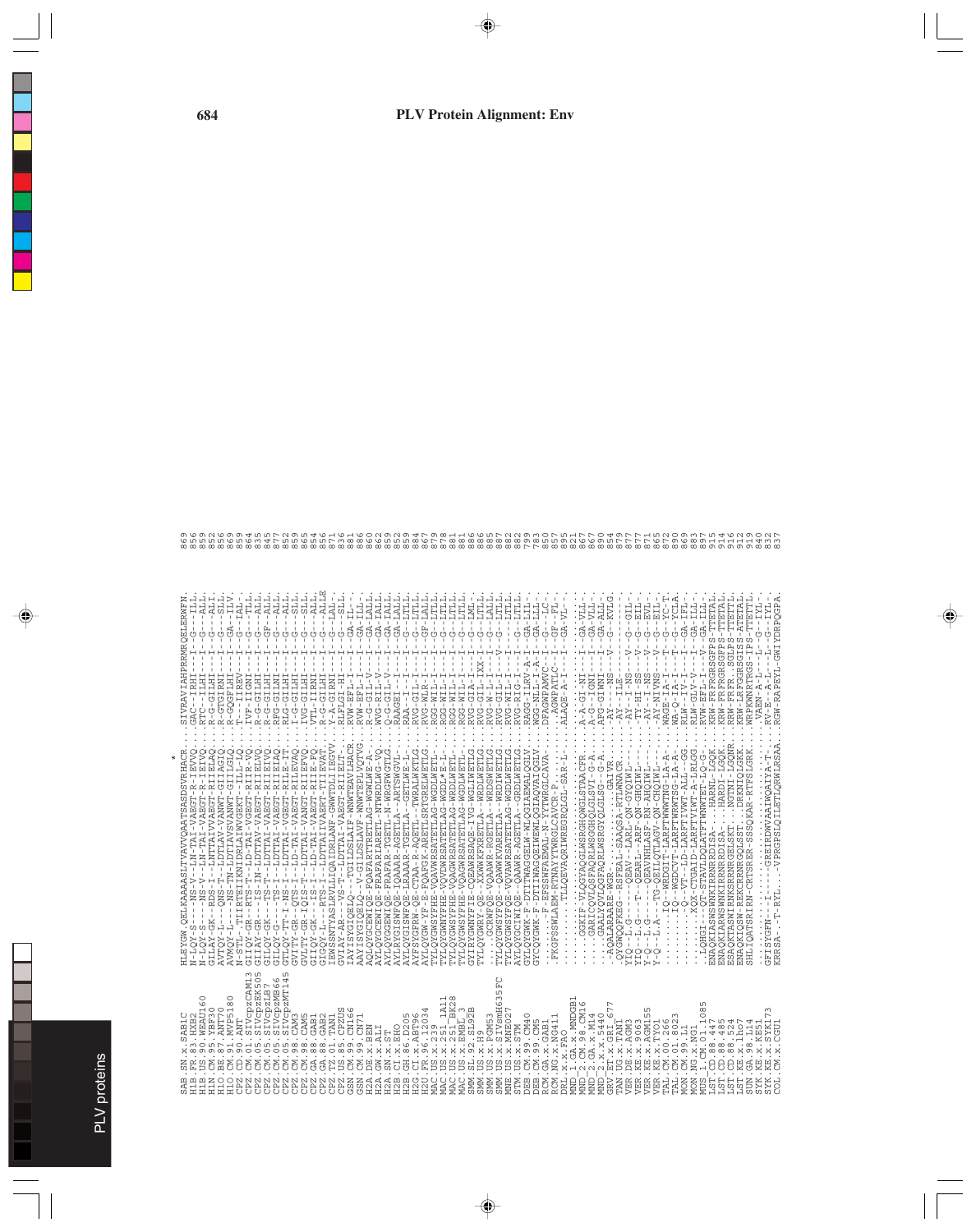|                                               | <b>HSCLLAR</b>                                      | ρ<br>$V-N-$<br>HCRSXLLY<br>AWLEEOK<br>AWLEEO                                       | <b>ONEETMA</b><br>AWLEEM<br><b>AWLE</b>                                                                 | i<br>T<br><b>NHUREMEN</b><br>N-MEERLAA.                                                             | <b>AWLEEME</b>  | $V-N-P$<br><b>AWLDEMTNH</b><br>HUASYE            |          |                                                                                                                                                                                                                                                                                                                                                                | $\mathbf{\Omega}$<br><b>URDSD</b><br><b><i>NOODN</i></b> | ပ္ပ<br>CKT.<br>NNDDVDSDDND<br>CΩ                                                                                                                                 | Ω<br>-- VUUMP<br>Iddini        | ທ ທ<br>EDDD<br>回!<br>Idaw<br>ICOM                                                                                                                                                                                                                                                                                                                                                                                            | C)<br>EDOD<br>Idaw | <b>THA-MEDW</b><br>Iddws                                                 | S<br><b>GGGEG-AGGWN</b><br>ampy-p-pp                                                                                                                                                                                                                                                                                                                                                                         | VICININ<br>VOCIME |              |        |                                                                                    | $V - T -$                                                               | $VS -$                                                           | ピーソー<br>7-V    | $Q - VPE$<br><b>EKEQPSD</b><br>GDTFDEW-D                                                                                                                                                                                                                                                                                                                                                                                                                               | ADDTWDDWE<br>0-RC.                                                                                        | KWDEWS                                   | EWD:<br>-WD.                                                                                                                | TWE                              | $P - W$<br>LDD-D-D                                                                             | $N - 4$                                        | $-1$<br>T-ZZ                |                                                                                                                                                                                                                                                                                                                                                                                                                             |                                                                                              |                                                                                                                                          |                                                                                                                                                                                       |
|-----------------------------------------------|-----------------------------------------------------|------------------------------------------------------------------------------------|---------------------------------------------------------------------------------------------------------|-----------------------------------------------------------------------------------------------------|-----------------|--------------------------------------------------|----------|----------------------------------------------------------------------------------------------------------------------------------------------------------------------------------------------------------------------------------------------------------------------------------------------------------------------------------------------------------------|----------------------------------------------------------|------------------------------------------------------------------------------------------------------------------------------------------------------------------|--------------------------------|------------------------------------------------------------------------------------------------------------------------------------------------------------------------------------------------------------------------------------------------------------------------------------------------------------------------------------------------------------------------------------------------------------------------------|--------------------|--------------------------------------------------------------------------|--------------------------------------------------------------------------------------------------------------------------------------------------------------------------------------------------------------------------------------------------------------------------------------------------------------------------------------------------------------------------------------------------------------|-------------------|--------------|--------|------------------------------------------------------------------------------------|-------------------------------------------------------------------------|------------------------------------------------------------------|----------------|------------------------------------------------------------------------------------------------------------------------------------------------------------------------------------------------------------------------------------------------------------------------------------------------------------------------------------------------------------------------------------------------------------------------------------------------------------------------|-----------------------------------------------------------------------------------------------------------|------------------------------------------|-----------------------------------------------------------------------------------------------------------------------------|----------------------------------|------------------------------------------------------------------------------------------------|------------------------------------------------|-----------------------------|-----------------------------------------------------------------------------------------------------------------------------------------------------------------------------------------------------------------------------------------------------------------------------------------------------------------------------------------------------------------------------------------------------------------------------|----------------------------------------------------------------------------------------------|------------------------------------------------------------------------------------------------------------------------------------------|---------------------------------------------------------------------------------------------------------------------------------------------------------------------------------------|
| MGGKSSKQQQRHSLMLWSKLRQAPVIQ<br>$\ddot{\cdot}$ | - NALR-GKFEGWAAVRERM-R<br>- NAW - - SKFAGWSEVRDRM-R | -- 5AW -- IKWVGA. RQAI-K<br>-- KVW -- SSLVGWPQVIDRM-R<br>-- S-W -- SSLVGWPEVRRRI-- | PTAAD<br>-A-W--SSLVGWPEIRERIKR<br>-NRW--SSLVGWPDVRER-SE<br>$-4$<br>SLVGWPEVRDR<br>$-5$<br>$-\mathbb{N}$ | - - N - W - - SSLVGWAAVRQRI - -<br>- - T - W - - SSLVGWPEVRRRI - E<br>- - N - - SS IVGWPQVRRR - - R | 11 <sub>1</sub> | Ť<br>-NIFGR. . WPGARKAIED<br>--N-W--SSIVGWPEVRNR | $-5 - N$ | $\begin{array}{ll} -10^{-10} - 10^{-10} & -10^{-10} & -10^{-10} & -10^{-10} & -10^{-10} & -10^{-10} & -10^{-10} & -10^{-10} & -10^{-10} & -10^{-10} & -10^{-10} & -10^{-10} & -10^{-10} & -10^{-10} & -10^{-10} & -10^{-10} & -10^{-10} & -10^{-10} & -10^{-10} & -10^{-10} & -10^{-10} & -10^{-10} & -10^{-10} & -10^{-10} & -10^{-10} & -10^{-1$<br>$--ASG-$ | $-$ ASG<br>$-$ -SAG                                      | -RAKLAYR<br><b>GQN.ARGAE</b><br>þ,<br>- - 5AC - - KRSERQQG--RE - -LRV - ERP<br>-- 5AC - - KRAPQQ-C--RKR - L - - RGEP<br>-- - 5AC - - KHSKR - GK--RER - LA - RGEN | R-KLAYR<br><b>GKDKLO</b><br>Ì, | - KLAYR<br>R<br>$\begin{array}{r@{\quad}l} -\lambda\Gamma & \text{MRS}-\bar{P} & \text{G}D-\bar{R}Q\bar{P} & \text{L}\bar{R}-\bar{R}Q\bar{B}\bar{T} \\ -\lambda\Gamma & \text{MRS}-S\Gamma\bar{G}D-\bar{R}Q\bar{R}-\bar{L}\bar{R}-\bar{R}Q\bar{B}\bar{T} \\ -\lambda\Gamma & \text{MRRSKRAGD}-\bar{R}Q-\bar{L}\bar{R}-\bar{R}Q\bar{B}\bar{T} \\ -\lambda\bar{R}-\bar{R}\bar{R}S\bar{K}R\bar{R}Q\bar{D}-\bar{R}Q-\bar{L}\bar$ | -KLAYR<br>GOKYNQ   | OKOOYRC<br>GAKLGYR<br>POKYCEGO<br>U,<br>J.<br>--VT--K-RXAGGN-XER-L--RGET | KAKLGYR<br>- KI. – YR<br>POKYSEGC<br><b>ASADO:</b><br>ř<br>$\begin{array}{r} -\text{N20-15} \\ -\text{N30-15} \\ -\text{N41-15} \\ -\text{N42-15} \\ -\text{N43-15} \\ -\text{N44-15} \\ -\text{N45-15} \\ -\text{N46-15} \\ -\text{N47-15} \\ -\text{N48-15} \\ -\text{N49-15} \\ -\text{N49-15} \\ -\text{N49-15} \\ -\text{N49-15} \\ -\text{N49-15} \\ -\text{N49-15} \\ -\text{N49-15} \\ -\text{N49-1$ | KYSE              | <b>EXAMO</b> | PQRYNE | KTdE                                                                               | PGGLDKZ<br>---------NSAAGL-RWRF-MLTT-GEG<br>SAAGLRRWRGLMLTTPGEDYARFAET. | ----QN---KREEAYARFYKR---RGYGAK<br>---SSQ---KRSEAWVRYS-A----LVGGP | <b>DIED-TE</b> |                                                                                                                                                                                                                                                                                                                                                                                                                                                                        | $- - 5N - KE - EGL - KM - RLM - K - - VR$<br>$- -$ SN $- -$ RE $-$ QGL $-$ R $- -$ R $A - -$ K $- - -$ VR | $-LGN - - P - HKKQ - S - - HA - HKTRATR$ | - LG - - - P - HKKQ - TI - RA - HATRHTR<br>- SQN - - PAHKKYSK - - QA - HKTH - TR<br>- 1GN - - P - HKKHVS - - HA - HKTQ - TK | --LLGETASQRLQGSHGGGRMV<br>$-SVR$ | MGKALSEGE<br>S<br>XGE<br>------SPL-STPLLGSQSSGRMR<br>--LLGETASQRLQGSPG-GRLV<br>$N-S$ -<br>-SVK | EDODLP<br>NRRPTT<br>-S-X-X-PAQEP-MPSHGSQSSGQTR | EEH.E<br>RSEGT<br>EGASKRPVI | SGRNAEGTEDSYRALIEKTSNW<br>KL-EQTLG<br>RSE                                                                                                                                                                                                                                                                                                                                                                                   | GRAYHRIRGETEPLRSNPD.GG<br>-NAFGRPSEVGWVRTLFR--AGSGTRJ<br>$- - A G S G$<br>-NAFG-PSEVGWVRTLF- | PHGPDRDWGHSGG-KW-PG<br>TEPVDPHGPDRDWEHSGG<br>-RASLPSR<br>-SVK-RM--SAWEDRLETGWWKRRGK<br>$- ST - -N - - C R - E S P Y G T R W R R R A K -$ | р.<br>Еі<br>$\mathbf{\Omega}$<br>ပ္ပ<br><b>FDR</b><br>ā<br>PMP<br>$-SSQ$ ---K-PSRWDEK-RTRWWPFGKP<br>- ST- - - - - - LR - EGKYAI GWRLFGK<br>- - SLL - CLNI - QQPQTRGGVLGRLFGI<br>$-ST$ |
|                                               |                                                     |                                                                                    |                                                                                                         |                                                                                                     |                 |                                                  |          |                                                                                                                                                                                                                                                                                                                                                                |                                                          |                                                                                                                                                                  |                                |                                                                                                                                                                                                                                                                                                                                                                                                                              |                    | SMM.US.x.H9                                                              | SMM, US. X. DEM653<br>SMM, US. X. SIVSmIH635FC<br>SMM, US. X. SIVSmIH635FC 13<br>SMM, US. X. SIVSmIH6355F13<br>MNE US. X. MNE027                                                                                                                                                                                                                                                                             |                   |              |        | STM.US.x.STM<br>DEB.CM.99.CM40<br>DEB.CM.99.CM40<br>DEB.CM.99.CM5<br>RCM.GA.x.GAB1 | DRL.X.X.FAO                                                             |                                                                  |                | $\begin{array}{l} \texttt{MND} & \texttt{I} \cdot \texttt{GA}, \texttt{x} \cdot \texttt{MMDGB1} \\ \texttt{MND} & \texttt{2} \cdot \texttt{CM} \cdot \texttt{98} \cdot \texttt{CML6} \\ \texttt{MND} & \texttt{2} \cdot \texttt{GA}, \texttt{x} \cdot \texttt{M14} \\ \texttt{MND} & \texttt{2} \cdot \texttt{GA}, \texttt{x} \cdot \texttt{M14} \\ \texttt{GRV} & \texttt{BT} & \texttt{x} \cdot \texttt{GRI} \cdot \texttt{677} \\ \texttt{TRV} & \texttt{FR} \cdot$ |                                                                                                           |                                          | S<br>TAN : UG : x : TANT<br>TAN : UG : x : TANT<br>VER : DE : x : AGM3<br>VER : KE : x : AGM155<br>VER : KE : x : AGM155    |                                  |                                                                                                |                                                |                             | $\begin{array}{l} \mathtt{VBR}, \mathtt{H} \mathtt{H} \mathtt{G} \mathtt{H} \mathtt{G} \mathtt{H} \mathtt{G} \mathtt{G} \mathtt{G} \mathtt{G} \mathtt{G} \mathtt{G} \mathtt{G} \mathtt{G} \mathtt{G} \mathtt{G} \mathtt{G} \mathtt{G} \mathtt{G} \mathtt{G} \mathtt{G} \mathtt{G} \mathtt{G} \mathtt{G} \mathtt{G} \mathtt{G} \mathtt{G} \mathtt{G} \mathtt{G} \mathtt{G} \mathtt{G} \mathtt{G} \mathtt{G} \mathtt{G} \mat$ | SUN. GA. 98. L14                                                                             | BLU.KE.X.KE31<br>SYK.KE.X.KE44                                                                                                           | SYK.KE.x.SYK17<br>SYK.KE.x.KE51<br>COL.CM.x.CGU1                                                                                                                                      |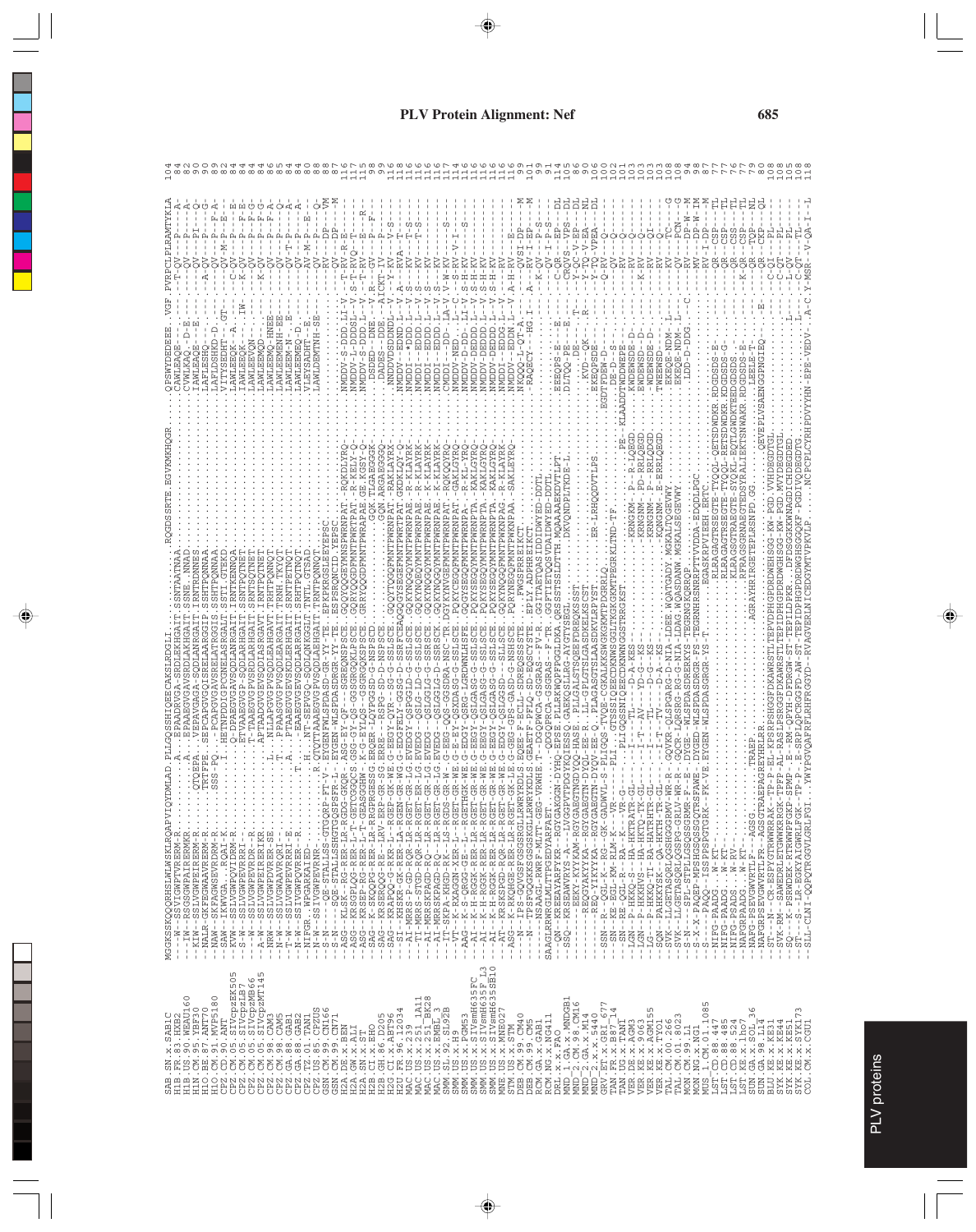|                                                                                                                                                                                                                                                                                                                                                                                                                            | <b>UDZ LIG BE UDZIE</b> |  |
|----------------------------------------------------------------------------------------------------------------------------------------------------------------------------------------------------------------------------------------------------------------------------------------------------------------------------------------------------------------------------------------------------------------------------|-------------------------|--|
|                                                                                                                                                                                                                                                                                                                                                                                                                            | CPZ.TZ.01.TAN1          |  |
|                                                                                                                                                                                                                                                                                                                                                                                                                            | CPZ.GA.88.GAB2          |  |
|                                                                                                                                                                                                                                                                                                                                                                                                                            | CPZ.GA.88.GAB1          |  |
|                                                                                                                                                                                                                                                                                                                                                                                                                            | <b>CREZ.CM.98.CAM5</b>  |  |
|                                                                                                                                                                                                                                                                                                                                                                                                                            | CPZ.CM.98.CAM3          |  |
|                                                                                                                                                                                                                                                                                                                                                                                                                            | CPZ.CM.05.SIVCDZMT145   |  |
|                                                                                                                                                                                                                                                                                                                                                                                                                            | CPZ.CM.05.SIVCPZMB66    |  |
|                                                                                                                                                                                                                                                                                                                                                                                                                            | CPZ.CM.05.SIVCpzLB7     |  |
|                                                                                                                                                                                                                                                                                                                                                                                                                            | CPZ.CM.05.SIVcpzEK505   |  |
|                                                                                                                                                                                                                                                                                                                                                                                                                            | CPZ.CD.90.ANT           |  |
|                                                                                                                                                                                                                                                                                                                                                                                                                            | H1O.CM.91.MVP5180       |  |
|                                                                                                                                                                                                                                                                                                                                                                                                                            | H10. BE. 87. ANT70      |  |
|                                                                                                                                                                                                                                                                                                                                                                                                                            | HIN.CM.95.YBF30         |  |
|                                                                                                                                                                                                                                                                                                                                                                                                                            | H1B.US.90.WEAU160       |  |
| $\begin{small} \textbf{16} \textbf{1} \textbf{2} \textbf{3} \textbf{4} \textbf{5} \textbf{5} \textbf{6} \textbf{7} \textbf{6} \textbf{7} \textbf{6} \textbf{8} \textbf{9} \textbf{1} \textbf{1} \textbf{1} \textbf{1} \textbf{1} \textbf{1} \textbf{1} \textbf{1} \textbf{1} \textbf{1} \textbf{1} \textbf{1} \textbf{1} \textbf{1} \textbf{1} \textbf{1} \textbf{1} \textbf{1} \textbf{1} \textbf{1} \textbf{1} \textbf{$ | H1B. FR. 83. HXB2       |  |
| LDFGHFLKEKGGLEGKYINGIYYSERRKKILDLYALNEWGIYDGPGTRYYPOGYYPEKCFGWCFKLVPVDLSEBANSSEN.                                                                                                                                                                                                                                                                                                                                          | SAB.SN.x.SAB1C          |  |
|                                                                                                                                                                                                                                                                                                                                                                                                                            |                         |  |
|                                                                                                                                                                                                                                                                                                                                                                                                                            |                         |  |

PLV proteins

PLV proteins

|                                                                                                                                                                                                                                                                                                                                                                                                                                                                  |                                                                                          | $\begin{array}{l} \text{D}\text{P} \text{GHEYKRTD5} \text{L}\text{D} \text{F} \text{GHEYKRTD5} \text{L}\text{D} \text{F} \text{G} \text{F} \text{G} \text{F} \text{G} \text{F} \text{G} \text{F} \text{G} \text{F} \text{G} \text{F} \text{G} \text{F} \text{G} \text{F} \text{G} \text{F} \text{G} \text{F} \text{G} \text{F} \text{G} \text{F} \text{G} \text{F} \text{G} \text{F} \text{G} \text{F} \text{G$                                                                                                                                                                                                                                    |  |                |               |  |
|------------------------------------------------------------------------------------------------------------------------------------------------------------------------------------------------------------------------------------------------------------------------------------------------------------------------------------------------------------------------------------------------------------------------------------------------------------------|------------------------------------------------------------------------------------------|----------------------------------------------------------------------------------------------------------------------------------------------------------------------------------------------------------------------------------------------------------------------------------------------------------------------------------------------------------------------------------------------------------------------------------------------------------------------------------------------------------------------------------------------------------------------------------------------------------------------------------------------------|--|----------------|---------------|--|
|                                                                                                                                                                                                                                                                                                                                                                                                                                                                  |                                                                                          |                                                                                                                                                                                                                                                                                                                                                                                                                                                                                                                                                                                                                                                    |  |                |               |  |
|                                                                                                                                                                                                                                                                                                                                                                                                                                                                  |                                                                                          | ------ MA-LA-6E                                                                                                                                                                                                                                                                                                                                                                                                                                                                                                                                                                                                                                    |  |                |               |  |
|                                                                                                                                                                                                                                                                                                                                                                                                                                                                  |                                                                                          |                                                                                                                                                                                                                                                                                                                                                                                                                                                                                                                                                                                                                                                    |  |                |               |  |
|                                                                                                                                                                                                                                                                                                                                                                                                                                                                  |                                                                                          | $\begin{split} \mathbb{L} \left\{ \begin{aligned} &\mathbb{L} \left\{ \mathbf{X}^1, \mathbf{X}^2 \right\} = \mathbf{X}^2 \mathbf{X}^3 + \mathbf{X}^4 \mathbf{X}^4 \mathbf{X}^5 \mathbf{X}^6 \mathbf{X}^7 \mathbf{X}^7 \mathbf{X}^7 \mathbf{X}^7 \mathbf{X}^7 \mathbf{X}^7 \mathbf{X}^7 \mathbf{X}^7 \mathbf{X}^7 \mathbf{X}^7 \mathbf{X}^7 \mathbf{X}^7 \mathbf{X}^7 \mathbf{X}^7 \mathbf{X}$                                                                                                                                                                                                                                                      |  |                |               |  |
|                                                                                                                                                                                                                                                                                                                                                                                                                                                                  |                                                                                          |                                                                                                                                                                                                                                                                                                                                                                                                                                                                                                                                                                                                                                                    |  |                |               |  |
|                                                                                                                                                                                                                                                                                                                                                                                                                                                                  |                                                                                          |                                                                                                                                                                                                                                                                                                                                                                                                                                                                                                                                                                                                                                                    |  |                |               |  |
|                                                                                                                                                                                                                                                                                                                                                                                                                                                                  |                                                                                          |                                                                                                                                                                                                                                                                                                                                                                                                                                                                                                                                                                                                                                                    |  |                |               |  |
|                                                                                                                                                                                                                                                                                                                                                                                                                                                                  |                                                                                          |                                                                                                                                                                                                                                                                                                                                                                                                                                                                                                                                                                                                                                                    |  |                |               |  |
|                                                                                                                                                                                                                                                                                                                                                                                                                                                                  |                                                                                          |                                                                                                                                                                                                                                                                                                                                                                                                                                                                                                                                                                                                                                                    |  |                |               |  |
|                                                                                                                                                                                                                                                                                                                                                                                                                                                                  |                                                                                          |                                                                                                                                                                                                                                                                                                                                                                                                                                                                                                                                                                                                                                                    |  |                |               |  |
|                                                                                                                                                                                                                                                                                                                                                                                                                                                                  |                                                                                          |                                                                                                                                                                                                                                                                                                                                                                                                                                                                                                                                                                                                                                                    |  |                |               |  |
|                                                                                                                                                                                                                                                                                                                                                                                                                                                                  |                                                                                          | $-1 - Q - MF - -R - HR$                                                                                                                                                                                                                                                                                                                                                                                                                                                                                                                                                                                                                            |  |                |               |  |
|                                                                                                                                                                                                                                                                                                                                                                                                                                                                  |                                                                                          | $-$ -HR $\cdot$                                                                                                                                                                                                                                                                                                                                                                                                                                                                                                                                                                                                                                    |  |                |               |  |
|                                                                                                                                                                                                                                                                                                                                                                                                                                                                  |                                                                                          | RRV-                                                                                                                                                                                                                                                                                                                                                                                                                                                                                                                                                                                                                                               |  |                |               |  |
|                                                                                                                                                                                                                                                                                                                                                                                                                                                                  |                                                                                          |                                                                                                                                                                                                                                                                                                                                                                                                                                                                                                                                                                                                                                                    |  |                |               |  |
|                                                                                                                                                                                                                                                                                                                                                                                                                                                                  |                                                                                          | $-$ -HR $-$                                                                                                                                                                                                                                                                                                                                                                                                                                                                                                                                                                                                                                        |  |                |               |  |
|                                                                                                                                                                                                                                                                                                                                                                                                                                                                  |                                                                                          | E                                                                                                                                                                                                                                                                                                                                                                                                                                                                                                                                                                                                                                                  |  |                |               |  |
|                                                                                                                                                                                                                                                                                                                                                                                                                                                                  |                                                                                          |                                                                                                                                                                                                                                                                                                                                                                                                                                                                                                                                                                                                                                                    |  | $N - N -$      |               |  |
|                                                                                                                                                                                                                                                                                                                                                                                                                                                                  |                                                                                          |                                                                                                                                                                                                                                                                                                                                                                                                                                                                                                                                                                                                                                                    |  |                |               |  |
|                                                                                                                                                                                                                                                                                                                                                                                                                                                                  |                                                                                          | $\begin{split} &\mathbf{1}=\cdot\cdot\cdot-\mathbf{1}=\cdot\cdot\mathbf{p}-\mathbf{p}-\mathbf{Q}-\mathbf{R}\mathbf{R}-\cdot\cdot\\ &\mathbf{1}=\cdot\cdot\cdot-\cdot-\cdot-\cdot-\mathbf{p}-\mathbf{R}\mathbf{R}-\cdot\cdot\\ &\mathbf{1}=\cdot\cdot\cdot-\cdot-\cdot-\cdot-\mathbf{p}-\mathbf{R}\mathbf{R}-\cdot\cdot\\ &\mathbf{1}=\cdot\cdot\cdot-\cdot-\cdot-\mathbf{p}-\mathbf{R}\mathbf{R}-\cdot\cdot\\ &\mathbf{1}=\cdot\cdot\cdot-\cdot-\mathbf{p}-\mathbf{R}-\mathbf{R}\mathbf{R$                                                                                                                                                         |  |                |               |  |
|                                                                                                                                                                                                                                                                                                                                                                                                                                                                  |                                                                                          |                                                                                                                                                                                                                                                                                                                                                                                                                                                                                                                                                                                                                                                    |  |                |               |  |
|                                                                                                                                                                                                                                                                                                                                                                                                                                                                  |                                                                                          | $---HIR -$                                                                                                                                                                                                                                                                                                                                                                                                                                                                                                                                                                                                                                         |  |                |               |  |
|                                                                                                                                                                                                                                                                                                                                                                                                                                                                  |                                                                                          | Ť                                                                                                                                                                                                                                                                                                                                                                                                                                                                                                                                                                                                                                                  |  |                |               |  |
|                                                                                                                                                                                                                                                                                                                                                                                                                                                                  |                                                                                          | $---HIR$<br>J.<br>ţ                                                                                                                                                                                                                                                                                                                                                                                                                                                                                                                                                                                                                                |  |                |               |  |
|                                                                                                                                                                                                                                                                                                                                                                                                                                                                  |                                                                                          | ------N-K-HR                                                                                                                                                                                                                                                                                                                                                                                                                                                                                                                                                                                                                                       |  |                |               |  |
| SMM. US. x. PCM53<br>SMM. US. x. SIV9mH635FC<br>SMM. US. x. SIV9mH635F L3<br>SMM. US. x. SIV9mH635SB10<br>MNE. US. x. MNE027                                                                                                                                                                                                                                                                                                                                     |                                                                                          |                                                                                                                                                                                                                                                                                                                                                                                                                                                                                                                                                                                                                                                    |  |                |               |  |
|                                                                                                                                                                                                                                                                                                                                                                                                                                                                  |                                                                                          | - - - - - - - N - K - HR<br>- - - - - - - - N - K - HR                                                                                                                                                                                                                                                                                                                                                                                                                                                                                                                                                                                             |  |                |               |  |
|                                                                                                                                                                                                                                                                                                                                                                                                                                                                  |                                                                                          | Ţ<br>$\,$<br>Ţ<br>$\frac{1}{1}$<br>÷                                                                                                                                                                                                                                                                                                                                                                                                                                                                                                                                                                                                               |  |                |               |  |
| $\texttt{TM}.\texttt{US}.\texttt{x}.\texttt{STM}$                                                                                                                                                                                                                                                                                                                                                                                                                |                                                                                          | --HR-<br>$\mathfrak l$                                                                                                                                                                                                                                                                                                                                                                                                                                                                                                                                                                                                                             |  |                |               |  |
|                                                                                                                                                                                                                                                                                                                                                                                                                                                                  |                                                                                          |                                                                                                                                                                                                                                                                                                                                                                                                                                                                                                                                                                                                                                                    |  |                |               |  |
|                                                                                                                                                                                                                                                                                                                                                                                                                                                                  |                                                                                          | - - - DVF - - A - - HA - -<br>- - A - - HA - - - - - -                                                                                                                                                                                                                                                                                                                                                                                                                                                                                                                                                                                             |  | Ŧ              |               |  |
|                                                                                                                                                                                                                                                                                                                                                                                                                                                                  |                                                                                          | ţ<br>$-----W-T--QR$                                                                                                                                                                                                                                                                                                                                                                                                                                                                                                                                                                                                                                |  |                |               |  |
|                                                                                                                                                                                                                                                                                                                                                                                                                                                                  |                                                                                          | Ţ<br>$-4 - 1$                                                                                                                                                                                                                                                                                                                                                                                                                                                                                                                                                                                                                                      |  |                |               |  |
|                                                                                                                                                                                                                                                                                                                                                                                                                                                                  | $\frac{1}{4}$<br>$\blacksquare$<br>$\mathbf{1}$<br>$\frac{1}{4}$<br>CΩ<br>Ť<br>$\dot{b}$ | $- - K - - W W - L - - E T - -- - G - - - - - - R - - E E - -$                                                                                                                                                                                                                                                                                                                                                                                                                                                                                                                                                                                     |  |                | $\frac{1}{2}$ |  |
|                                                                                                                                                                                                                                                                                                                                                                                                                                                                  | $- - - 5 - - 1 - - - -$<br>٠                                                             |                                                                                                                                                                                                                                                                                                                                                                                                                                                                                                                                                                                                                                                    |  |                |               |  |
|                                                                                                                                                                                                                                                                                                                                                                                                                                                                  | ÷,<br>$\frac{1}{1}$<br>$V - M P - -$                                                     | $\mathbf{I}$                                                                                                                                                                                                                                                                                                                                                                                                                                                                                                                                                                                                                                       |  | $\overline{R}$ |               |  |
|                                                                                                                                                                                                                                                                                                                                                                                                                                                                  | $\frac{1}{4}$<br>$-MS$ .<br>$-MS$ .                                                      | $\frac{1}{4}$<br>- - - - - MH - K - - BB<br>- - - - - MF - R - - BB<br>- - - - - WW - K - - BB -                                                                                                                                                                                                                                                                                                                                                                                                                                                                                                                                                   |  |                | SSSS          |  |
|                                                                                                                                                                                                                                                                                                                                                                                                                                                                  | $\mathbf{I}$<br>f,<br>ı<br>f,<br>Ì<br>Ť                                                  |                                                                                                                                                                                                                                                                                                                                                                                                                                                                                                                                                                                                                                                    |  |                |               |  |
|                                                                                                                                                                                                                                                                                                                                                                                                                                                                  | $- - - - - - - - - - -$<br>$V - S$                                                       | $\frac{1}{1}$<br>中!                                                                                                                                                                                                                                                                                                                                                                                                                                                                                                                                                                                                                                |  |                |               |  |
|                                                                                                                                                                                                                                                                                                                                                                                                                                                                  | $-2$<br>⊳                                                                                |                                                                                                                                                                                                                                                                                                                                                                                                                                                                                                                                                                                                                                                    |  |                |               |  |
|                                                                                                                                                                                                                                                                                                                                                                                                                                                                  | $-2$<br>$\triangleright$                                                                 |                                                                                                                                                                                                                                                                                                                                                                                                                                                                                                                                                                                                                                                    |  |                |               |  |
| $\begin{tabular}{l ll} \hline \texttt{DBB} & \texttt{COW10} \\ \texttt{DBB} & \texttt{COW10} \\ \texttt{DRB} & \texttt{COW10} \\ \texttt{ROM} & \texttt{COW11} \\ \texttt{ROM} & \texttt{COW11} \\ \texttt{ROM} & \texttt{COW11} \\ \texttt{ROM} & \texttt{COW11} \\ \texttt{MMD} & \texttt{2} & \texttt{COW11} \\ \texttt{MMD} & \texttt{2} & \texttt{COW11} \\ \texttt{MMD} & \texttt{2} & \texttt{COW11} \\ \texttt{MMD$                                      | $V - -S$<br>$V - -S$                                                                     | $\begin{array}{l} \mathbf{3} \rightarrow \mathbf{1} \rightarrow \mathbf{1} \rightarrow \mathbf{1} \rightarrow \mathbf{1} \rightarrow \mathbf{1} \rightarrow \mathbf{1} \rightarrow \mathbf{1} \rightarrow \mathbf{1} \rightarrow \mathbf{1} \rightarrow \mathbf{1} \rightarrow \mathbf{1} \rightarrow \mathbf{1} \rightarrow \mathbf{1} \rightarrow \mathbf{1} \rightarrow \mathbf{1} \rightarrow \mathbf{1} \rightarrow \mathbf{1} \rightarrow \mathbf{1} \rightarrow \mathbf{1} \rightarrow \mathbf{1} \rightarrow \mathbf{1} \rightarrow \mathbf{1} \rightarrow \mathbf{1} \rightarrow \mathbf{1} \rightarrow \mathbf{1} \rightarrow \mathbf{1$ |  |                |               |  |
|                                                                                                                                                                                                                                                                                                                                                                                                                                                                  | $-2$<br>⋗                                                                                |                                                                                                                                                                                                                                                                                                                                                                                                                                                                                                                                                                                                                                                    |  |                |               |  |
|                                                                                                                                                                                                                                                                                                                                                                                                                                                                  | $-$ -S<br>⊳                                                                              |                                                                                                                                                                                                                                                                                                                                                                                                                                                                                                                                                                                                                                                    |  |                |               |  |
|                                                                                                                                                                                                                                                                                                                                                                                                                                                                  | $- -$ SF <sup>-</sup><br>п                                                               |                                                                                                                                                                                                                                                                                                                                                                                                                                                                                                                                                                                                                                                    |  |                |               |  |
|                                                                                                                                                                                                                                                                                                                                                                                                                                                                  | J,<br>Ė,<br>$- -$ S                                                                      |                                                                                                                                                                                                                                                                                                                                                                                                                                                                                                                                                                                                                                                    |  |                |               |  |
|                                                                                                                                                                                                                                                                                                                                                                                                                                                                  |                                                                                          |                                                                                                                                                                                                                                                                                                                                                                                                                                                                                                                                                                                                                                                    |  | È              |               |  |
|                                                                                                                                                                                                                                                                                                                                                                                                                                                                  |                                                                                          |                                                                                                                                                                                                                                                                                                                                                                                                                                                                                                                                                                                                                                                    |  |                |               |  |
|                                                                                                                                                                                                                                                                                                                                                                                                                                                                  |                                                                                          |                                                                                                                                                                                                                                                                                                                                                                                                                                                                                                                                                                                                                                                    |  |                |               |  |
|                                                                                                                                                                                                                                                                                                                                                                                                                                                                  |                                                                                          |                                                                                                                                                                                                                                                                                                                                                                                                                                                                                                                                                                                                                                                    |  |                | C)            |  |
|                                                                                                                                                                                                                                                                                                                                                                                                                                                                  |                                                                                          |                                                                                                                                                                                                                                                                                                                                                                                                                                                                                                                                                                                                                                                    |  |                |               |  |
|                                                                                                                                                                                                                                                                                                                                                                                                                                                                  |                                                                                          |                                                                                                                                                                                                                                                                                                                                                                                                                                                                                                                                                                                                                                                    |  |                |               |  |
|                                                                                                                                                                                                                                                                                                                                                                                                                                                                  |                                                                                          |                                                                                                                                                                                                                                                                                                                                                                                                                                                                                                                                                                                                                                                    |  |                |               |  |
|                                                                                                                                                                                                                                                                                                                                                                                                                                                                  |                                                                                          |                                                                                                                                                                                                                                                                                                                                                                                                                                                                                                                                                                                                                                                    |  |                |               |  |
| SUN GA X, SOL 36<br>SUN GA 98.L14<br>BLU KE X, KE31<br>BLU KE X, KE31<br>SYK, KE X, KE44                                                                                                                                                                                                                                                                                                                                                                         |                                                                                          |                                                                                                                                                                                                                                                                                                                                                                                                                                                                                                                                                                                                                                                    |  |                |               |  |
|                                                                                                                                                                                                                                                                                                                                                                                                                                                                  |                                                                                          |                                                                                                                                                                                                                                                                                                                                                                                                                                                                                                                                                                                                                                                    |  |                |               |  |
|                                                                                                                                                                                                                                                                                                                                                                                                                                                                  |                                                                                          |                                                                                                                                                                                                                                                                                                                                                                                                                                                                                                                                                                                                                                                    |  |                |               |  |
|                                                                                                                                                                                                                                                                                                                                                                                                                                                                  | $-1 - 1 - N$                                                                             | ÷<br>--Q-MFFCQK-HE<br>--Q-MN-C-K-DE                                                                                                                                                                                                                                                                                                                                                                                                                                                                                                                                                                                                                |  |                |               |  |
| $\begin{array}{l} \texttt{--}\dots\texttt{--} \texttt{--} \texttt{--} \texttt{--} \texttt{--} \texttt{--} \texttt{--} \texttt{--} \texttt{--} \texttt{--} \texttt{--} \texttt{--} \texttt{--} \texttt{--} \texttt{--} \texttt{--} \texttt{--} \texttt{--} \texttt{--} \texttt{--} \texttt{--} \texttt{--} \texttt{--} \texttt{--} \texttt{--} \texttt{--} \texttt{--} \texttt{--} \texttt{--} \texttt{--} \texttt{--} \texttt{--} \texttt{--} \texttt{--} \text$ | $-v=LLS-C-V-LSC-$                                                                        | $---IRTPBE-DDLL$                                                                                                                                                                                                                                                                                                                                                                                                                                                                                                                                                                                                                                   |  |                |               |  |

.<br>השמשים המשפט המשפט המשפט כס המשפט הוא המשמש המאמטומו הוא הוא המשפט הוא המשפט הוא המשפט המשפט המשפט הוא הוא המ<br>המשפט המשפט המשפט המשפט הוא המשפט המשפט המשמש המשמש המשפט המשפט הוא המשפט הוא המשפט המשפט הוא המשפט הוא המשפט